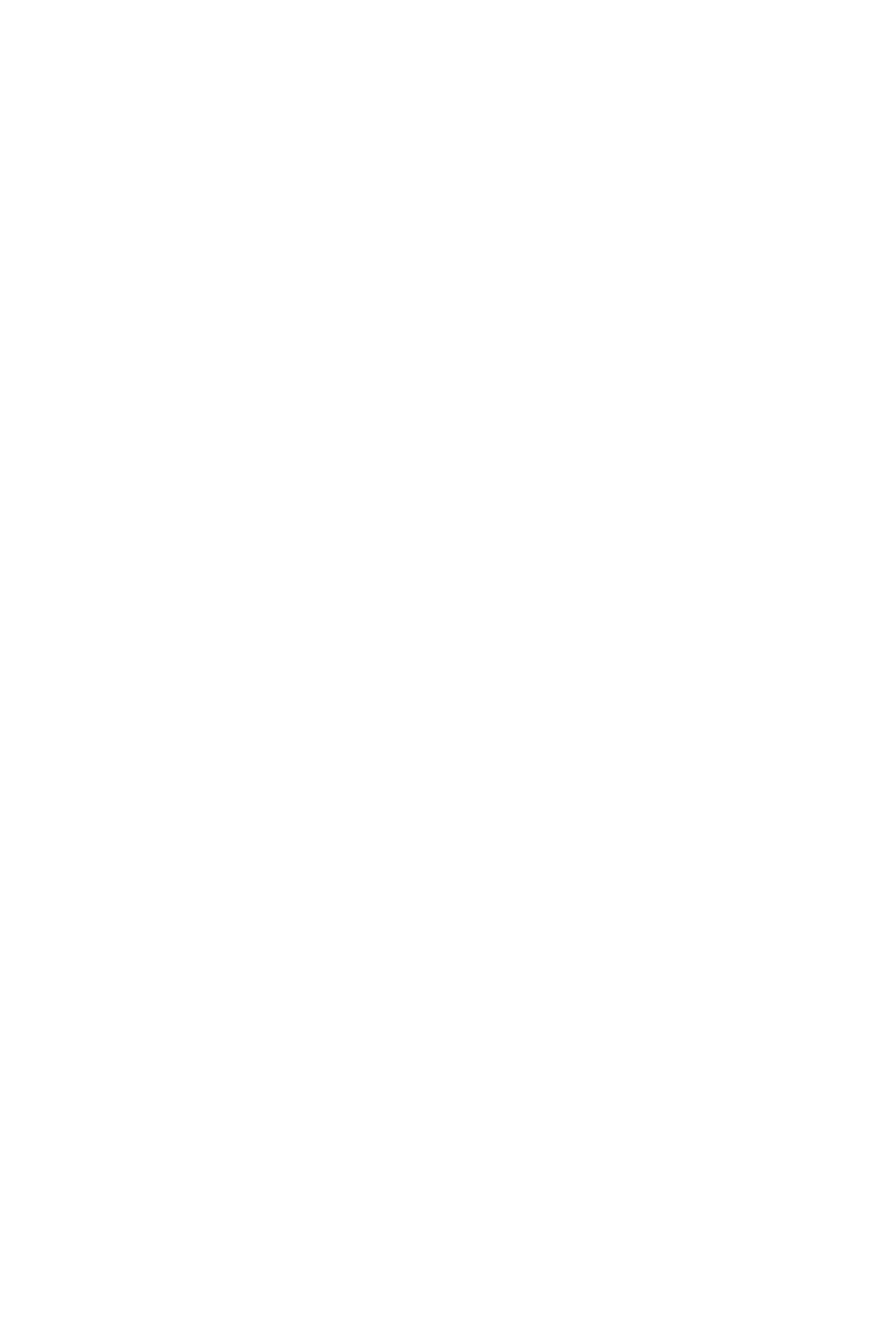# *Chapter 7*

# **Gorbachev and the GDR**

# *Daniel S. Hamilton*

The German Democratic Republic (GDR) was the illegitimate offspring of the Cold War, in the words of one writer, the "state that cannot be."<sup>1</sup> Even after forty years of separate existence, the GDR never became a nation; it was never seen as a 1egitimate state by its own people, by West Germans or even by its own superpower patron, the Soviet Union.<sup>2</sup>

The illegitimate nature of the East German regime proved to be an incurable birth defect. It was also a characteristic that distinguished East Germany from its socialist neighbors. Unlike Polish, Hungarian or Czechoslovak rulers, the GDR regime could not fall back on distinct national traditions or a sense of historical continuity binding its citizens to its leaders. The Finnish diplomat Max Jacobson captured the essence of the GDR's precarious position:

The GDR is fundamentally different from all other Warsaw Pact members. It is not a nation, but a state built on an ideological concept. Poland will remain Poland, and Hungary will always be Hungary, whatever their social system. But for East Germany, maintaining its socialist system is the reason for its existence.<sup>3</sup>

As J.F. Brown put it, "history has been full of nations seeking statehood, but the GDR was a state searching for nationhood."<sup>4</sup>

This lack of legitimacy afflicted the regime during the entire 40-year existence of the East German state. Without legitimacy, the regime could never consolidate its internal authority or its external stability. The imperative to gain legitimacy on each front—at home, from the West, and from the East—became the driving force behind the regime's policies. Yet the requirements to do this on each front were mutually exclusive. Full legitimacy would have been conferred by the West only if the GDR had transformed itself into a democratic state, which would then be relatively indistinguishable from the Federal Republic of Germany (FRG). Legitimacy in the eyes of the East German people would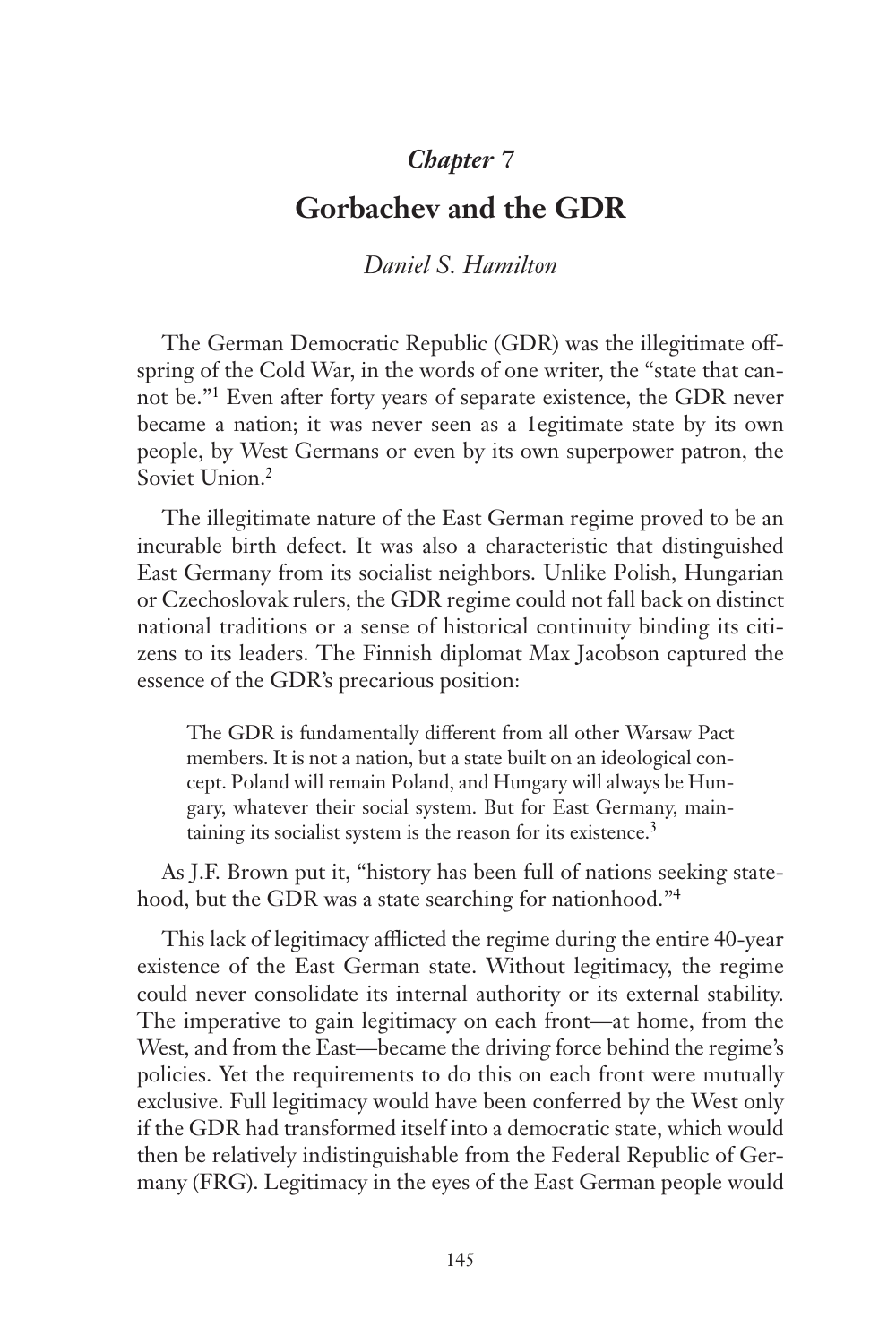have meant the right to travel, to free expression and free elections, and greater material well-being. These conditions were not only unacceptable to the East German regime, they would have posed a fundamental challenge to the Soviet Union. Full legitimacy was unlikely to come from an imperious ally who viewed the GDR as little more than war booty, the largest chunk of German flesh and soil that the Soviet Union had been able to command in return for the deaths of untold millions of Soviet citizens at the hands of the Nazis during World War II. In Soviet eyes, the purpose of the GDR was to keep Germany divided and partially under Soviet control, and to guarantee Soviet influence in European developments.

# **Brezhnev and the GDR**

As the westernmost outpost of the East, the clamp of stability on the restless Soviet empire, the hinge of Soviet power in Europe, and the Soviet Union's most important economic partner, the GDR was critical to Soviet external and internal policies.<sup>5</sup> In the summer of 1970, Soviet leader Leonid Brezhnev made this view brutally clear to Erich Honecker, who at the time was the heir apparent to Walter Ulbricht, the GDR's hard-line leader:

The GDR is an important post for us, for the fraternal socialist countries. It is the result of the Second World War, our acquisition, obtained with the blood of the Soviet people. I told you already once before that the GDR is not just your affair, but ours together ... After all we have troops in your country. Erich, I'm telling you frankly, don't ever forget it: without us, without the Soviet Union, its power and strength, the GDR cannot exist. Without us there is no GDR.6

Brezhnev's discussion with Honecker took place as rifts appeared between Soviet and GDR assessments of East-West détente in the early 1970s. From Walter Ulbricht's perspective, relaxation of East-West tensions, particularly West German leader Willy Brandt's new *Ostpolitik*, were dangerous attempts to undermine his efforts to build socialism at home and bolster the GDR's position in the East, thereby forcing its eventual acceptance by the West. His foreign minister, Otto Winzer, fumed that Brandt's "change through rapprochement" was nothing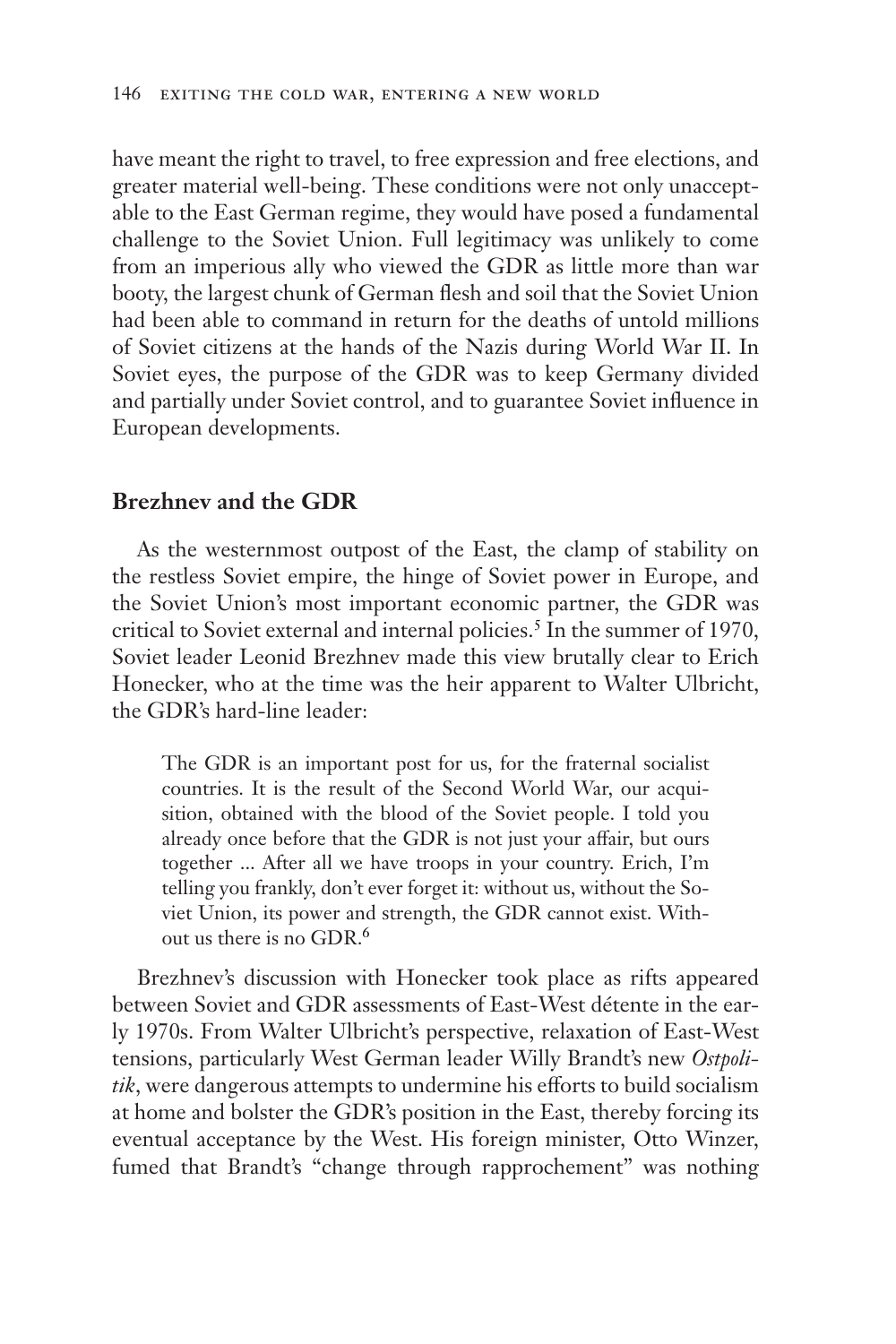more than "aggression on felt slippers."7 Ulbricht stuck to a maximalist position: de jure recognition of the GDR; an end to West Berlin's ties to the FRG; no easing of people-to-people contacts; and a combative intensification of the ideological struggle to prevent greater West German influence in the GDR.

The Soviet approach to détente was based on a different assessment of the relative opportunities and risks involved. Economic pressures and related demands for technological development were pushing the East toward greater reliance on the West for highly valued goods, technology, credits and markets. Brezhnev clearly recognized the seditious possibilities inherent in the new *Ostpolitik*. Nevertheless, the risks seemed tolerable given Bonn's offer of de facto recognition of the GDR and the territorial status quo in Europe. Moscow overruled Ulbricht's opposition, yet warned its allies that vigilance was still required. Moscow remained firm in its position that the German Question had been resolved and reaffirmed the Four Power status of Berlin, which provided Moscow with a lever of influence over all of Germany. The Kremlin brushed aside Ulbricht's demand that the GDR have a direct role in any settlement of Berlin's status. Some progress in German-German ties was also in Soviet interests since these developments, if gradual and controlled, promised to contribute to the political stability and economic survival of Moscow's key ally in Eastern Europe. The pull of German-German ties was also seen as a means for the Soviet Union to seek greater influence over the Federal Republic, less in the sense of a direct bid for German neutrality and more in terms of anticipatory compliance by the Federal Republic with Soviet desires related to selected issues, a kind of "preventive good behavior" that might lead to a less active FRG within the West.

Ulbricht's continued obstreperousness in foreign policy, coupled with his assertiveness on matters of Marxist doctrine, in which he presented himself more as teacher than student, rankled the Soviet leadership. His intransigence was even more irksome given that his ambitious economic program was collapsing and his domestic power base was unraveling.<sup>8</sup> In the end, Brezhnev worked with Honecker to engineer Ulbricht's ouster as party first secretary in early May 1971.

During Erich Honecker's entire tenure as leader of the East German regime, he would be preoccupied with managing the openness generat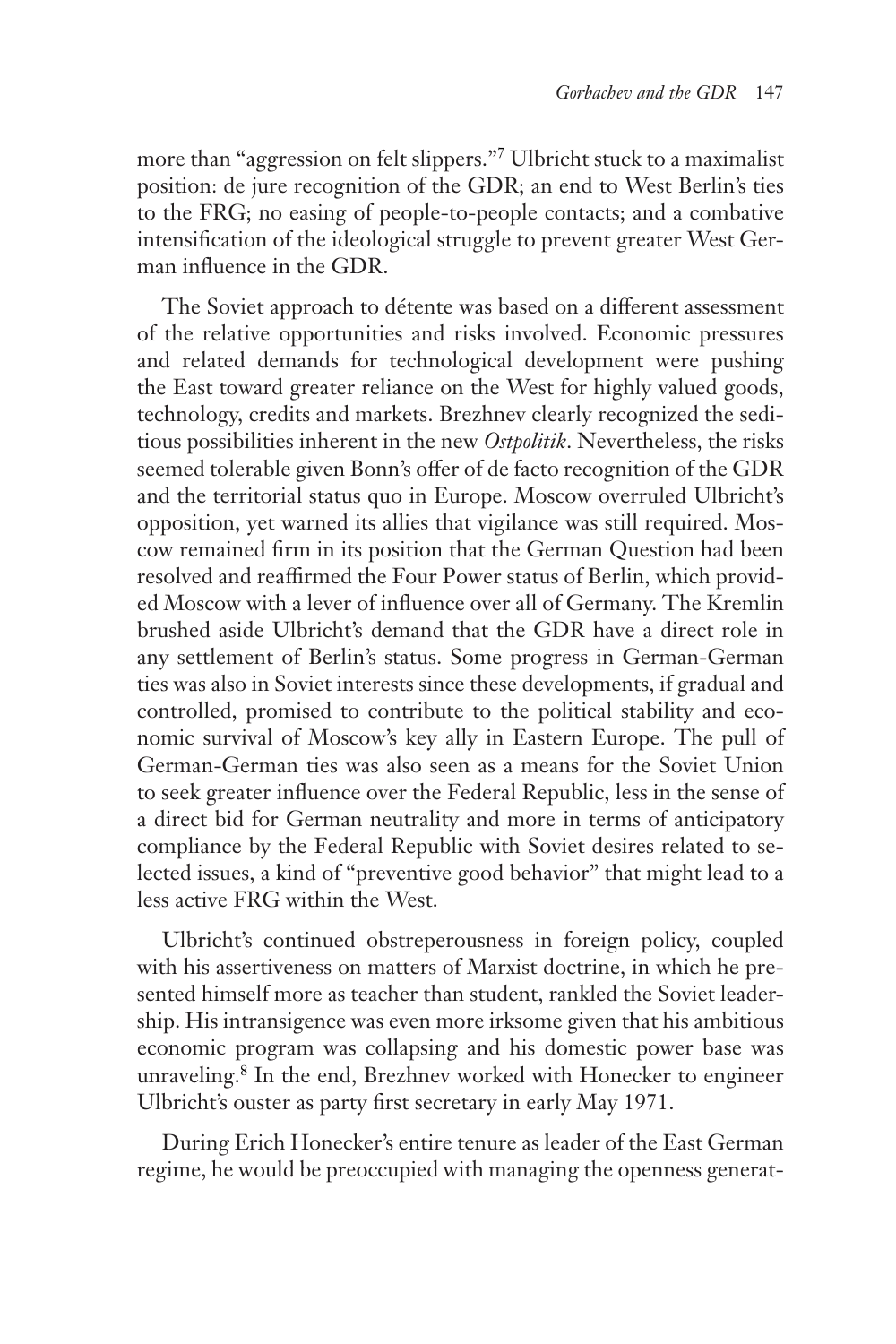ed by relaxation of East-West tensions in ways that could enhance, rather than disrupt, domestic stability. Whereas Ulbricht had been hostile to détente, Honecker sought to limit its domestic impact while using the process to advance stability at home, promote the GDR's indispensability in the East, and bolster its legitimacy in the West. Honecker's rule was predicated on the notion that the GDR could manage German division and its own inherent illegitimacy by sustaining a series of precarious balances: between exposure to the West and insulation from it; between loyalty to the East and latitude within it; and between domestic viability and control. What appeared to be a relatively stable, even rigid, European order rested, in fact, on a number of delicate balances, each of which had to be sustained to compensate for the abiding absence of legitimacy in the GDR.

Over time, economic ties to the Federal Republic became the umbilical cord that nurtured Honecker's ambitious domestic economic and social program. The GDR began to rely on German-German trade as a stop-gap to overcome production bottlenecks or protect against shortterm economic disturbances. At the same time, Honecker was careful to reaffirm and strengthen East German ties to its patron power, the Soviet Union. The GDR enhanced its position as Moscow's most important economic and strategic ally. The East German economy continued to deliver valuable machinery, chemicals and other industrial products, and provided an essential military contribution.9 Having chafed under their second-class status for so long, GDR leaders relished the chance to act as Moscow's loyal agents, castigating Eurocommunists for ideological deviation, aligning themselves behind Kremlin policies, and supplying military and technical training as well as sophisticated weaponry to key Soviet clients in the Middle East, Latin America, and Africa.10 In the eyes of the regime, a higher international profile would enhance the GDR's prestige and visibility around the world and at home. Honecker also realized that any latitude he might have to pursue more specific GDR state interests would derive from his utility to Moscow. Support for the Soviet economy, the Soviet military alliance, and Soviet global adventures might allow some greater maneuvering at home and vis-a-vis the West. The more indispensable the GDR was to the Soviet Union, the more leeway it would have.

These efforts also coincided with Soviet interests. From the Soviet point of view the very process of détente required a high degree of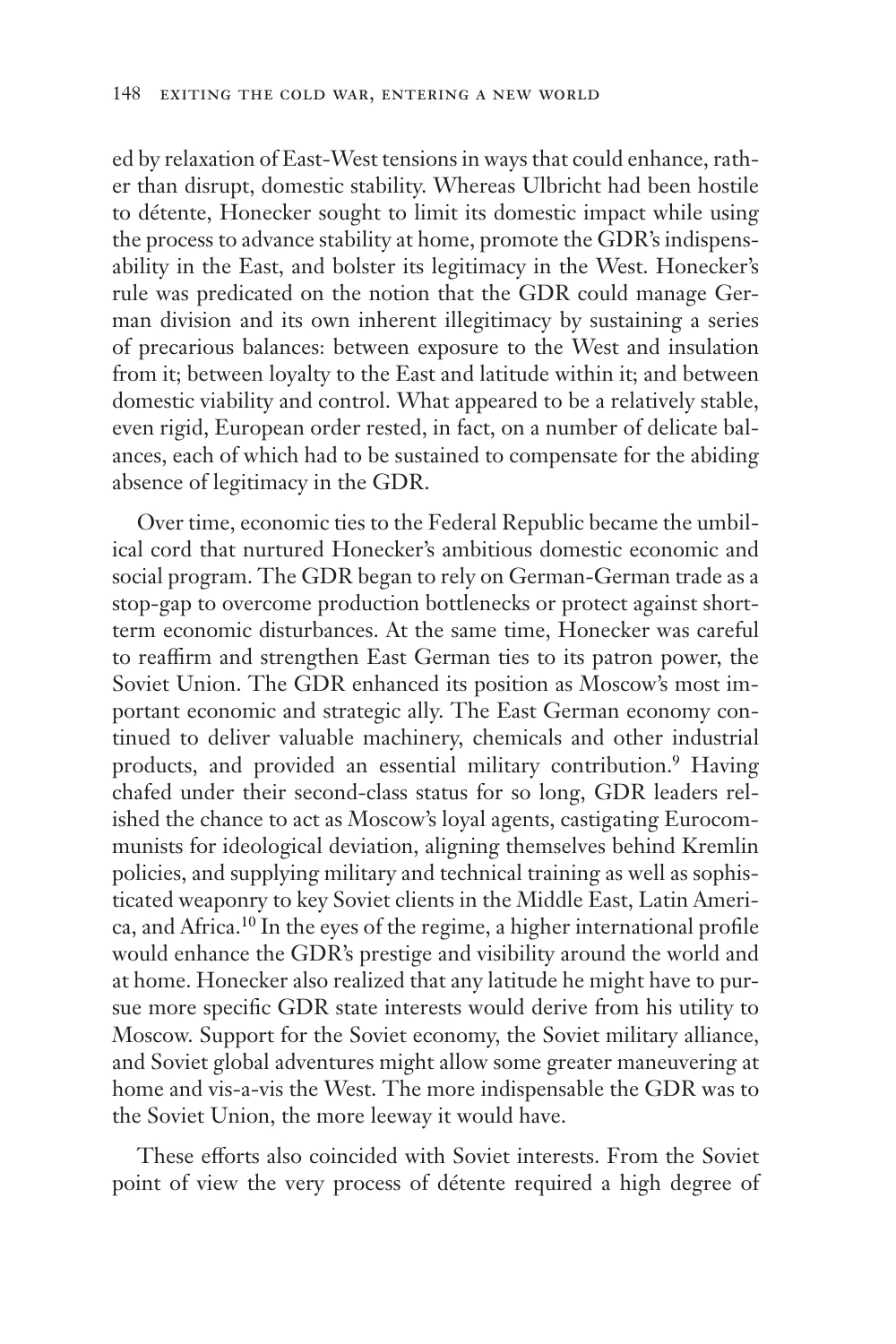bloc discipline. Although the Soviets had pushed the GDR regime toward a more conciliatory stance toward Bonn in the early 1970s, Moscow remained interested in a status-quo policy regarding the German Question. The Soviet Union's principal stance was that the network of East-West agreements concluded in the early 1970s—the 1970 Moscow Treaty, the 1971 Quadripartite Agreement on Berlin (which the USSR and the GDR continued to try to apply only to West Berlin), the treaties between the FRG and its eastern neighbors (including the GDR), and the 1975 Helsinki Final Act—constituted a "settlement" of the post-World War II European territorial and political order. In the Soviet view, these agreements constituted legal and political recognition by the FRG that the German Question was irrevocably closed. Any attempt to reopen it was ipso facto "revanchism" and a danger to peace. Conversely, continued adherence to these agreements, as Moscow and East Berlin interpreted them, was a precondition for continued good relations.11

Thus, despite improved West German-Soviet relations and some initial hopes in Bonn, for years there was no "Soviet card" for Bonn to play in its relations with East Berlin. Some in Bonn began to argue that any attempts to pressure East Berlin, even if initially successful, could prove counterproductive in the long run by destabilizing the East German leadership and unnerving Moscow. Bonn was interested in internal liberalization in the GDR, but not to the point of political upheaval which, it was feared, could lead to unpredictable and possibly violent consequences on the front line of the Cold War. Richard Löwenthal summed up what he called the "silent consensus" in Bonn:

unless there were a major change in the nature and policy of the Soviet regime that would open the door to basic transformation of the Soviet bloc in Eastern Europe, no change in the status of East Germany could occur. Even in that case, the consequence would be a rapprochement rather than a reunification of the two German states. Short of such a basic change in Soviet policy, even a major crisis in East Germany would be most unlikely to provoke active West German intervention because such intervention would not only be contrary to the international commitments assumed by West Germany, but might also lead to its physical annihilation by the Soviets.12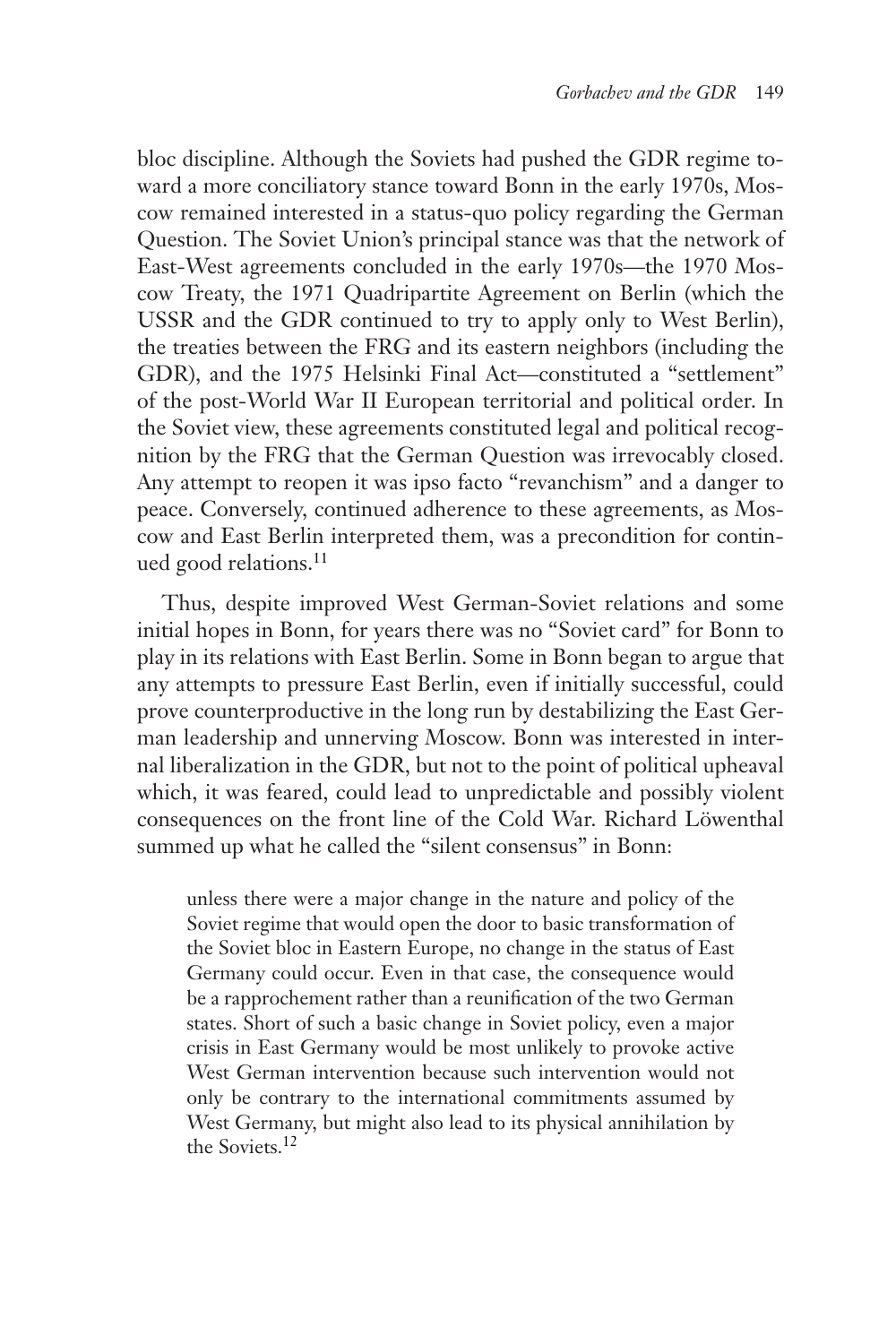#### **The Lull Before the Storm**

As the motorcade glided up to the squat black Chancellery building in Bonn, what from a distance appeared to be a harmonious sea of black, red and gold circling the Chancellery courtyard was transformed upon closer inspection into the colors of German division. A hammer and compass within a garland of wheat, the symbol of East German sovereignty, was imposed on every other black-red-gold tricolor. The flags hung limply in the wan Rhineland sunshine as the leader of East Germany stepped from his limousine onto a red carpet. The West German Chancellor welcomed his guest with a stiff handshake and the gray-uniformed *Bundeswehr* band struck up the anthems of the two states. As the discordant sounds of German division rang out, the two men standing uneasily at attention seemed to have become frozen caricatures of the states they represented: a wooden Erich Honecker, resolute yet conveying a hint of frailty; and a huge, hale and hearty Helmut Kohl.

Honecker's visit to Bonn in September 1987 was the first by an East German leader to West Germany. It was marked by a variety of conflicting positions and ambivalent images that appeared simultaneously to dilute and harden the 38-year-old partition of the country. The man who supervised the building of the Berlin Wall, the symbol of German division, was now standing next to a man who held eventual German unity to be a sacred constitutional and moral obligation. For Honecker, the visit was a triumphant affirmation that Bonn accepted the sovereignty and legitimacy for which East Berlin had struggled for so long. For Kohl, the visit was proof that his efforts to deepen the cohesion of the nation were bearing fruit.

This tension characterized the entire five-day trip. Honecker declared that "socialism and capitalism are as incompatible as fire and water;" Kohl insisted that the "unity of our nation is our goal." Honecker evoked the common responsibility of both German states to ensure that "war never again emanate from German soil;" Kohl gave his visitor a tongue-lashing about the order given to East German border guards to shoot on sight anyone attempting to escape to the West.

Despite Kohl's efforts during the visit to convey the enduring unity of the nation, the ceremonial honors bestowed on Honecker all appeared to confirm its division. At the same time, Honecker's strident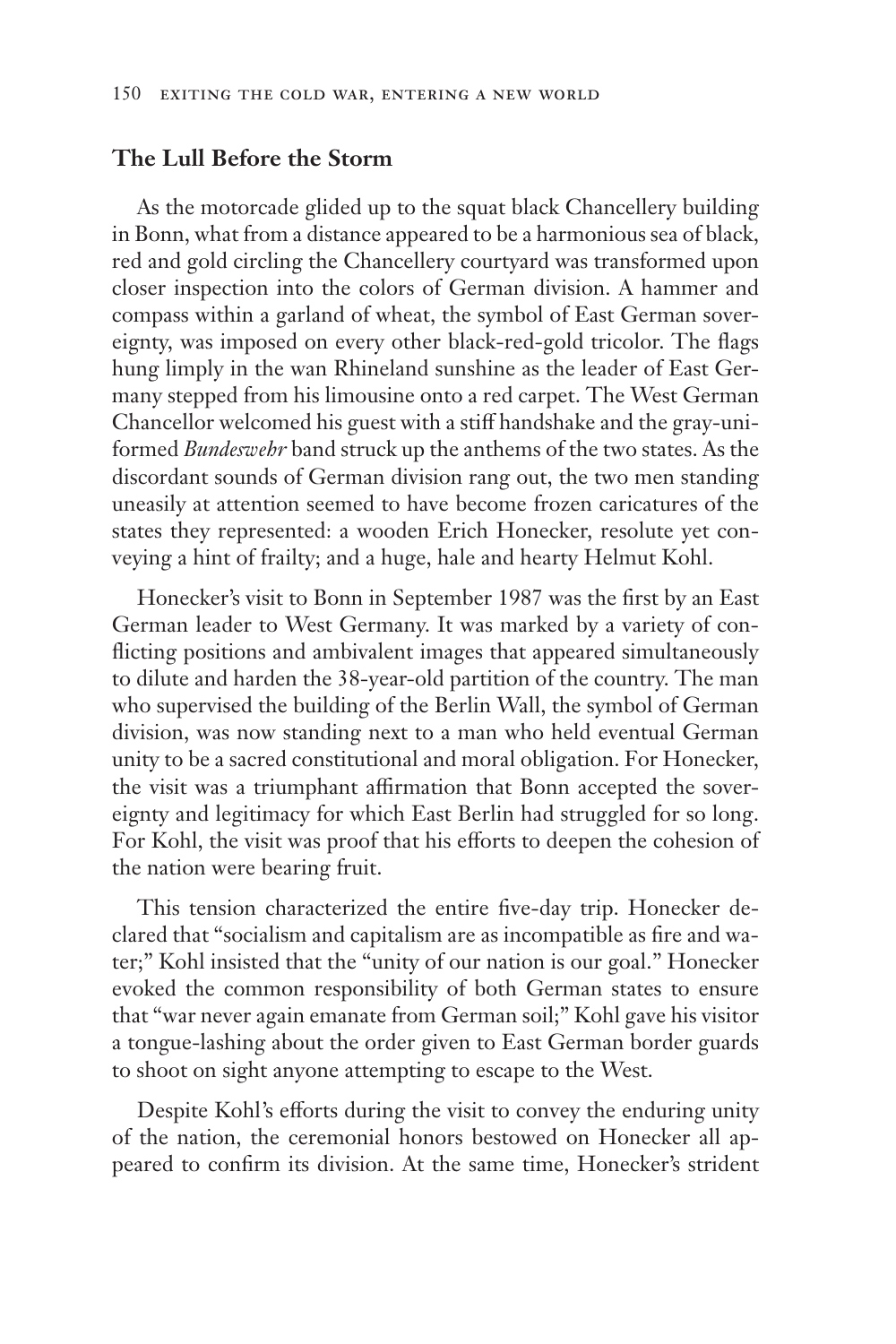affirmations of this division seemed to be undermined by his visit to his own dingy Saarland hometown of Wiebelskirchen—a testament to the very personal ties that continued to unite Germans across the barbedwire border. When Honecker drove to Dachau, one of Nazi Germany's most terrible concentration camps, and laid a giant wreath of red roses before a wall inscribed with the words "Never Again," he validated the deep bonds of obligation imposed on both German states by a common history.<sup>13</sup>

Honecker's visit to Bonn in 1987 was the most visible ratification of the tacit consensus that had come to govern intra-German detente. It was less a breakthrough than a benchmark of the progress that had been reached over the 17 years since Willy Brandt's visit to the East German city of Erfurt in 1970 had ushered in a new era of German-German ties. Each German state remained a loyal member of its respective alliance, yet both had built a relatively extensive network of relations across the Iron Curtain. German-German cooperation had expanded beyond a tense and narrow tradeoff of East German political concessions for West German economic concessions to incorporate cultural exchanges and cooperation on energy, environmental, scientific and transportation matters.

In retrospect, this period of budding German-German cooperation was but the lull before the storm. Yet at the time, Honecker's visit was the most concrete signal yet to most observers that the German Question had been transformed from the issue of reunification in a unitary German state to the more practical issue of how German-German reassociation might affect the East-West balance in Europe. "The unification of Germany is not on the agenda in the historically anticipated future," the Polish government newspaper *Rzeczpospolita* declared on the eve of Honecker's visit. Neither, of course, was the demise of communist Poland. Yet gathering forces of change were to prove the "historically anticipated future" wrong on both accounts, and with breathtaking speed.

# **The Eroding Pillars**

By the time of Honecker's visit, the pillars of the regime's rule in the GDR were eroding. Yet the extent of the damage was not clear to the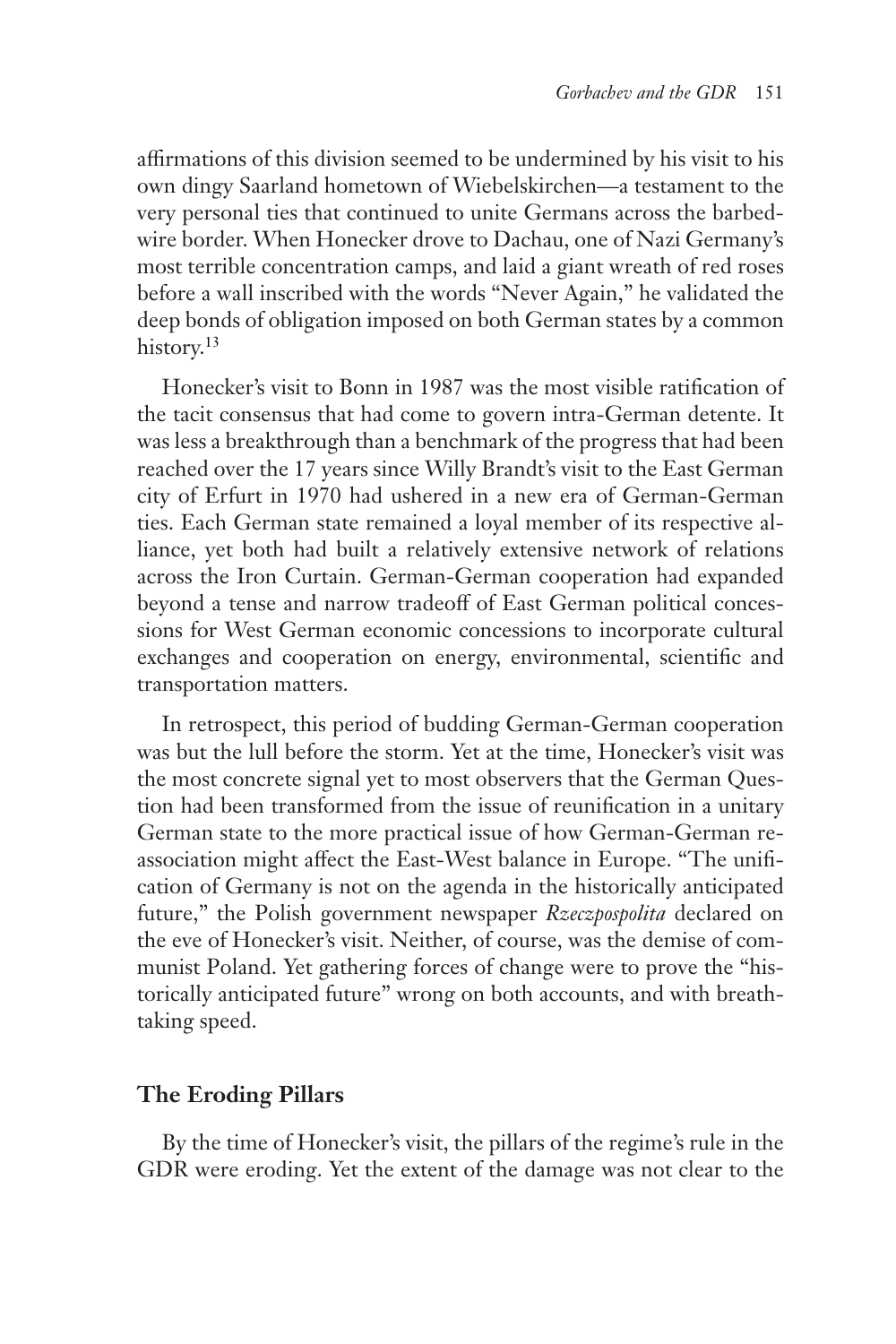rulers or the ruled. The ascension of Mikhail Gorbachev to power in Moscow not only unleashed a new dynamic in the Soviet Union, it clarified and accelerated two other important factors shaping the historical forces at the heart of the Cold War in Central Europe. The GDR, the Soviet Union's key strategic and economic partner, formerly the most active protagonist of socialist conformity in Eastern Europe, quickly emerged as the strongest proponent of individuality. This dynamic was compounded in turn by a new, complex triangular relationship between Moscow, East Berlin and Bonn that transformed the German Question. These currents of change, together with Gorbachev's own agenda for reform, produced a voluble potion that was to recast the balance of European and global power.

The German Democratic Republic, no longer a child of the Cold War, remained a 38-year old political adolescent. Outward manifestations of self-assertion were motivated by more deep-seated feelings of insecurity, which in turn were aggravated by a veritable volte face in the behavior of its guardian power. An excessively intransigent Soviet Union suddenly became a dangerously reformist Soviet Union. Soviet subsidies reversed themselves into Soviet demands. As the rest of COMECON slid into economic disaster and the domestic GDR economy began to falter, German-German ties provided the only source of external relief. At the same time, the GDR could not afford to stray too far from the Soviet fold, for the limited latitude it enjoyed resulted from its utility within its Eastern alliance. Drifting too close to West Germany would further erode the regime's chronically weak domestic legitimacy and forfeit Moscow's support for continued German-German ties. While Bonn was supporting the GDR economically, the seditious effects of détente, marked by increased travel and communications, had only increased the attractiveness of the West. A relatively cohesive Western alliance faced an increasingly diffuse Eastern alliance.

While Moscow continued to support East Berlin's position on the finality of the German Question, it was undermining it politically and economically. East Berlin's refusal to acknowledge, let alone resolve, the inherent contradiction between its abiding political rigidity and the imperative of economic modernization was bankrupting the country. Dealing with detente with the West, *glasnost* from the East, and disaffection at home required an impossible dexterity in turning the spigots of power that were at the heart of Honecker's complex balancing act.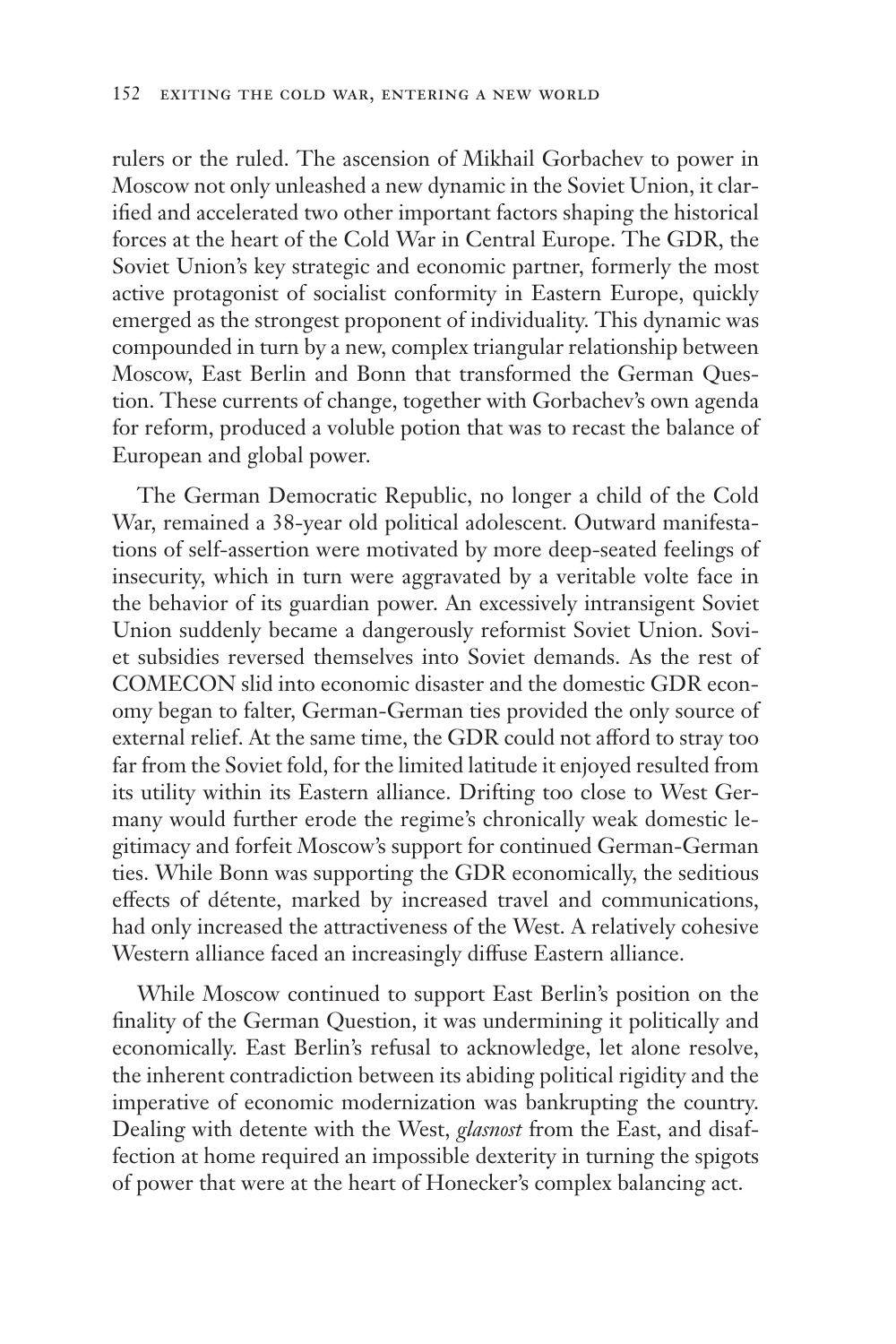# **Gorbachev and the German Question**

The deterioration and eventual rejuvenation of Soviet foreign policy was related to a prolonged triple succession crisis prompted by the death of three General Secretaries of the Communist Party of the Soviet Union in less than three years. "I can't get down to business with Soviet leaders," President Ronald Reagan complained. "They keep dying on me."14

In March 1985 relatively young and highly energetic Mikhail Gorbachev emerged as the new leader of the Soviet Union. He promptly set out to rouse his country from the lethargy associated with its prolonged leadership crisis. Gorbachev had "iron teeth," Andrei Gromyko noted approvingly; the veteran Soviet foreign minister hoped the new leader would be able to convince audiences at home and abroad that the Soviet Union was again a dynamic force to be reckoned with in world affairs. Gorbachev intended to do just that, but hardly in the way Gromyko had expected. One of the new General Secretary's most significant early acts was to bump Gromyko up to the ceremonial presidency and thus out of the Foreign Ministry he had dominated for decades. Eduard Shevardnadze, a Gorbachev ally and a Georgian with little foreign policy experience, was appointed Foreign Minister in July 1985.

Concerned with stagnating economic performance, deteriorating social conditions and relative isolation in foreign affairs, and buffeted by pressures from a new, educated, urban social strata that came of age in the late 1970s and early 1980s, Gorbachev advanced a triad of reforms in domestic and foreign policy. He initiated a major campaign for domestic economic and social "restructuring"—*perestroika*; pushed for a new transparency and self-critical attitude—*glasnost*—within the Soviet state and Soviet society; and proclaimed a "new thinking" in the Soviet approach to international affairs.

The spectacle of an energetic, reform-minded Soviet leader was a daily fascination for audiences at home and abroad who had grown accustomed to a plodding and heavy-handed group of old men in the Kremlin. Yet despite Gorbachev's vigorous image, the early stage of his tenure, which lasted until the fall of 1986, was characterized by a confusing mélange of old and new thinking. On the one hand, he issued tantalizing proclamations about human rights and human values. At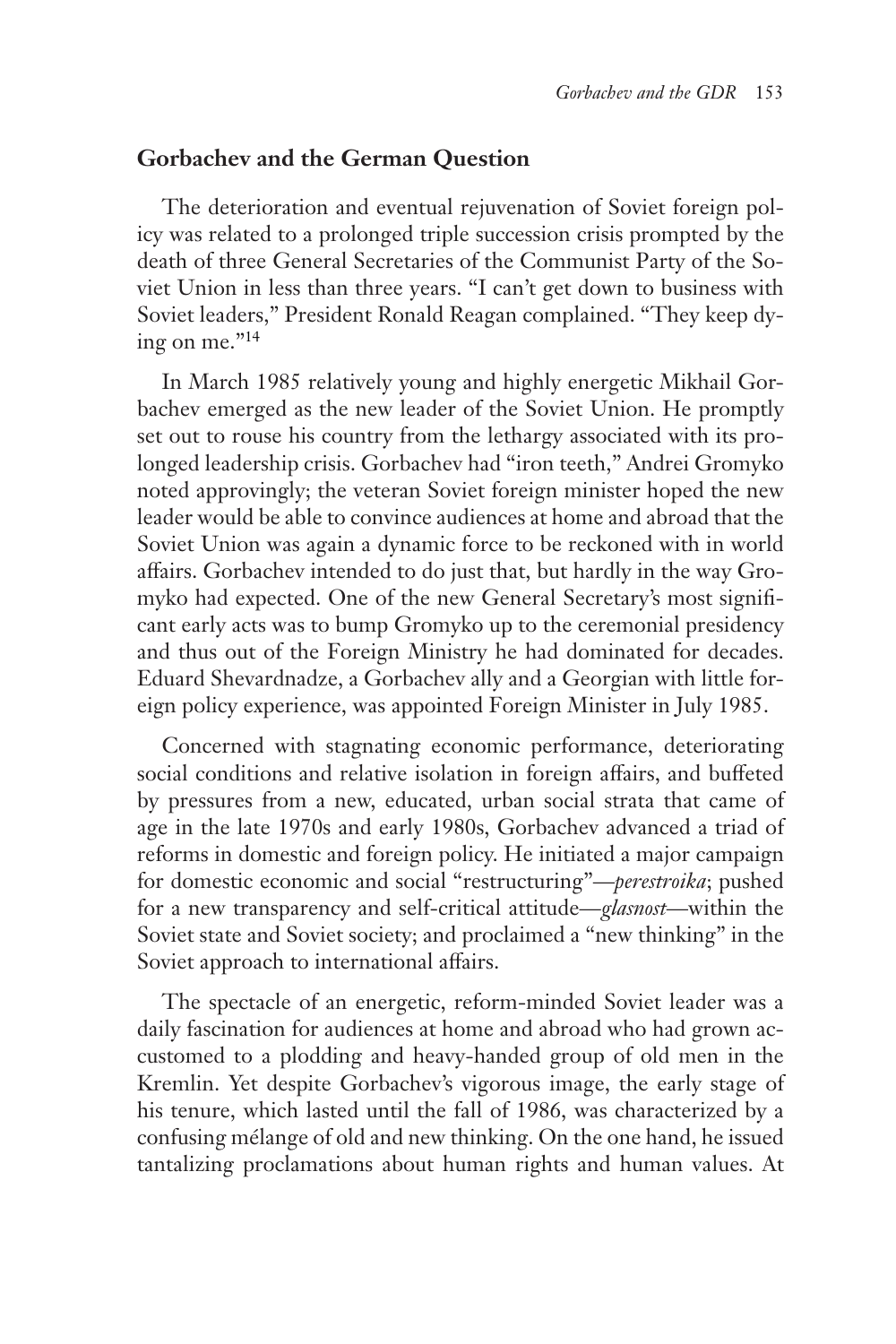the Central Committee plenary in April 1985, for instance, he spoke out for "civilized relations between states based on true adherence to the norms of international law." This was followed by a speech before French parliamentarians on October 3, 1985 in which he praised Europe as "a cradle of spiritual values" and stressed that the Soviet Union attributed "greatest importance" to human rights. After his first meeting in November with President Reagan, Gorbachev emphasized that every people had the "right to choice...the choice of their system, their methods, forms and friends ... If one does not recognize that, I don't know how one can shape international relations."15

On the other hand, there was continuing evidence of old thinking, such as Gorbachev's report to the 27th Party Congress of the Communist Party of the Soviet Union (CPSU) on February 25, 1986, in which he charged that the main dangers to peace emanated from the West. Even his toughest rhetoric, however, was modified by references to global interdependence and the resultant need for cooperative rather than competitive "peaceful coexistence."16

Early contradictions were apparent in Moscow's European policies. In the fall of 1985 Gorbachev spoke for the first time in public at some length about the "European House," an initial indication that arms control initiatives were to be only the beginning, and not the end, of his foreign policy reforms, and that for the first time a Soviet leader would not be reluctant to link arms control to human rights concerns.17 Despite such images of cooperation and isolated pronouncements about a "socialist commonwealth" and new notions of "socialist internationalism," it was unclear whether the Kremlin was prepared to risk a fundamental redefinition of its relations with its East European neighbors. Traditionally, Moscow wanted regimes that were economically and politically viable but whose policies and domestic systems came under broad Soviet control. The abiding tension between these two goals led to periodic eruptions. By the mid-1980s Eastern Europe had entered a period of economic and political change marked by a conjunction of destabilizing elements, including economic decline, open social unrest and the dwindling appeal of ideology, all against the backdrop of highly uncertain leadership succession issues in various countries. For many observers, it appeared that the added impact of the winds of reform from the Soviet Union itself could so aggravate these processes that things would get out of control. Scholars were comparing Gorbachev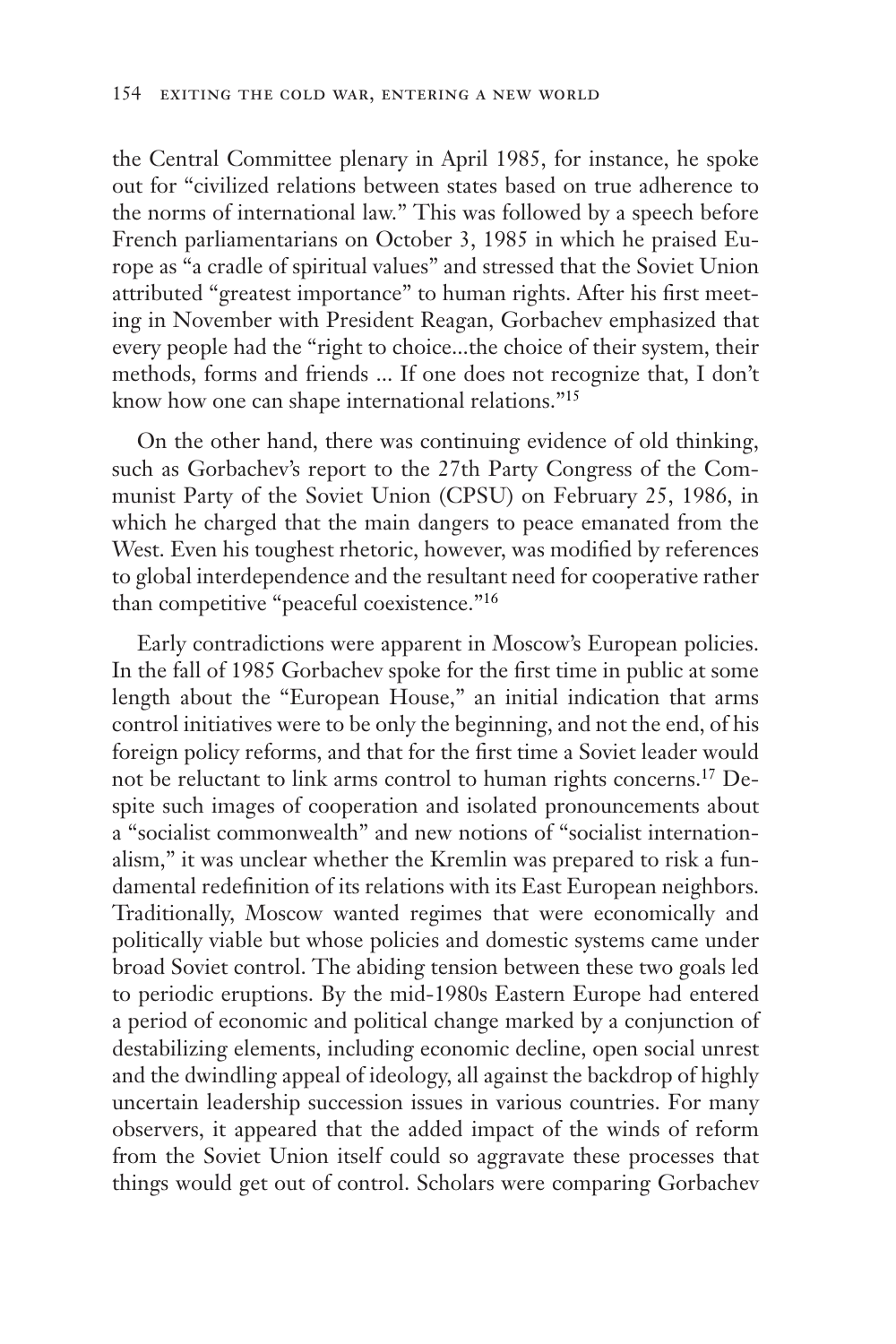with Khrushchev, wondering whether he would become so preoccupied with internal problems that he would miss the signs of impending turmoil in Eastern Europe until it would be too late.18 The optimal mixture of alliance cohesion, internal autonomy, and controlled opening to the West was quickly becoming the unresolved and ultimately unresolvable equation in Soviet-East European relations.

Gorbachev reflected this ambivalence. While he tolerated more individual expression of national interests in Eastern Europe and was careful to stress "their autonomy in their internal affairs," at the same time Moscow urged more "efficient" economic integration among the COMECON states and raised its expectations of East European economies. The resulting push-me pull-you policies promoted individualism on the one hand and increased demands for tighter bloc efficiency on the other. Yet economic cooperation among the COMECON nations remained indifferent. Although the Soviets were keen on stepping up COMECON integration, the economic interests of the East European countries led them to look westward. In addition, Gorbachev remained tied to elements of the Brezhnev Doctrine. In Poland on June 30, 1986 he declared that "socialist achievements" could never be reversed, nor could this or that country be ripped out of the socialist community. Any other policy, he added, would mean "challenging not only the will of the people, but the entire postwar order and, as a final consequence, peace."19

In sum, despite a fresher rhetorical approach to differences within the socialist camp, there was no indication, as 1986 ended, that Moscow would abandon its traditional twin goals of viability and control in Eastern Europe. While the degree of diversity and experimentation in Eastern Europe was remarkable by postwar standards, the parameters of permissible political reform and national autonomy ultimately remained undefined. The "Gorbachev Doctrine" vis-a-vis Eastern Europe had neither been formulated nor tested. While Gorbachev was clearly prepared to sacrifice some control for greater viability, it seemed unlikely at the time that he would risk too much in this regard. The benefits of a somewhat more dynamic Eastern Europe appeared to be insufficient to risk a revival of such crises as in the GDR in 1953, Hungary in 1956, Czechoslovakia in 1968, and Poland in 1980/81. And a serious future eruption in Eastern Europe, so the common wisdom, would certainly reverberate in Moscow.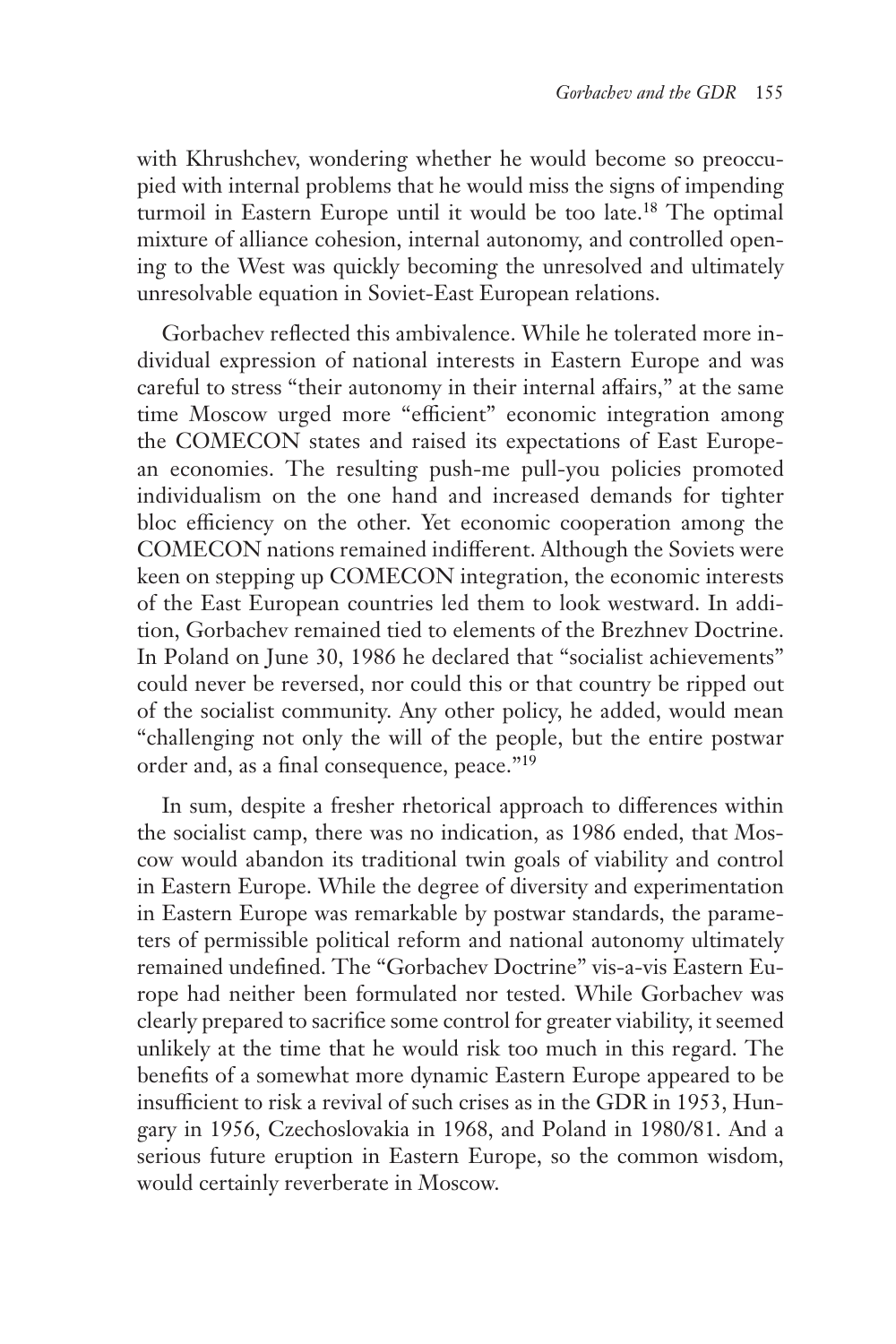The limits of new thinking seemed most clear in Moscow's position on the German Question. Despite rumors and eager talk in the West, there was little indication until 1989 that "new thinking" would lead to any Soviet initiative regarding a new framework for the German Question. Upon entering office Gorbachev did little to change the Brezhnev position on the closed German Question and general Soviet foreign policy toward the two German states. There were only vague and superficial hints of change in the "principal stance" of the Soviet Union toward the German Question, a position supported fully by the GDR. During the interlude between Brezhnev's death in 1982 and the first two years of Gorbachev's tenure, the Kremlin's ties with Bonn, its major European partner during the heyday of détente, were in the deep freeze.

Honecker had been acquainted with Gorbachev since the 1960s and did not believe him to be a radical reformer.<sup>20</sup> Gorbachev, for his part, had been struck by Honecker's willingness to buck Moscow's hard line during the early 1980s with his call for "damage limitation" in the wake of the stationing of the INF missiles. During their first serious encounter as general secretaries of their parties on May 5, 1985, both appeared keen to reconfirm their close ties and present an image of unity on all major issues, particularly on the eve of the 40th anniversary of the end of World War II.<sup>21</sup> Any West German hopes for new flexibility were quickly dashed by the uncompromising language of the final communique, which stated that both leaders "firmly rejected any concept regarding an 'open German question'." Internally, Gorbachev told his advisors that while the GDR was "stronger" than the other east European countries, "it could never withstand a union with the FRG."22 The orthodox Soviet position was so strong, in fact, that Gorbachev rejected Honecker's plan to visit the Federal Republic, did so again when the two leaders met in Moscow during the 27th Party Congress of the CPSU on February 26, 1986, and did so a third time in East Berlin for the 11th Party Congress of the SED in April 1986. "We were resentful of his playing games with the West Germans," recalled Shevardnadze's chief aide Sergei Tarasenko.<sup>23</sup>

First signs of serious conflict between Honecker and Gorbachev became apparent in the fall of 1986. Two weeks before the two leaders met in Moscow, West German Foreign Minister Hans-Dietrich Genscher had traveled to the Soviet capital to revive the tenuous relation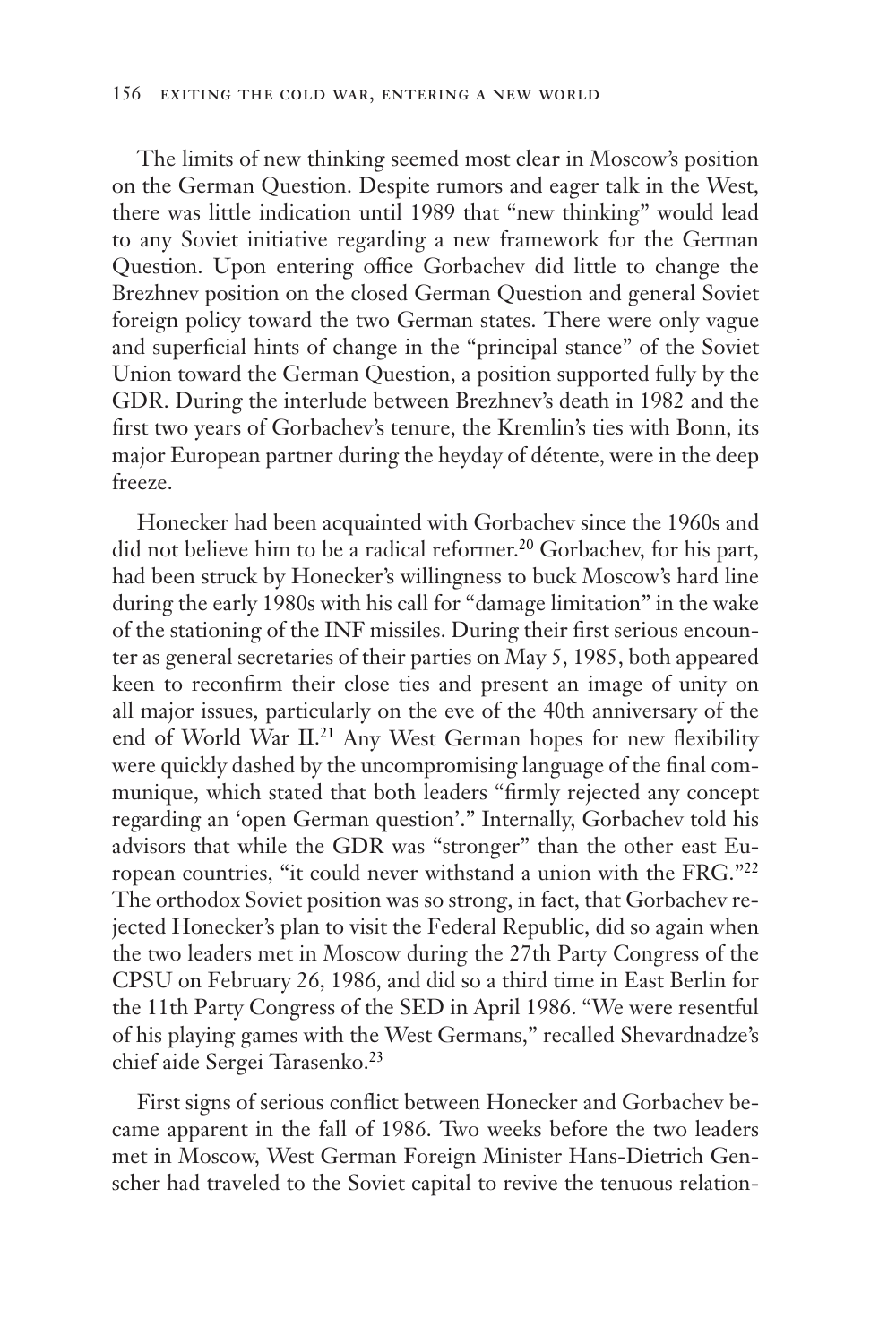ship between Bonn and the Kremlin. While the West Germans detected no sign of change in the Soviet position on the fundamentals of the status quo, a new flexibility was apparent in Moscow's view of both German-German ties and the West German-Soviet relationship.24

# **New Thinking**

When Honecker arrived in Moscow, Gorbachev made it clear that he was ready to redefine the West German-Soviet relationship as part of his concept of the European House. One had to be careful of the West Germans, the Soviet leader said, but for "peace in the world and for the development of Europe this triangle of USSR-GDR and FRG has extraordinary weight."25 While Honecker was somewhat wary of the new warmth evident in the West German-Soviet relationship, he welcomed Soviet efforts to reinvigorate détente, and was pleased now that it was clear that nothing stood in the way of his visit to Bonn.

The East German leader reserved his harshest words for what he believed to be a much more significant challenge: *glasnost*. Soviet artists and writers were telling their East German colleagues to "overthrow their generals," Honecker charged angrily. "Political deviants in the GDR could quickly use this to their advantage." He demanded that Gorbachev reign in such comments. "It is important for us to have to fight on one and not on two fronts," he fumed.

The battle had been joined. By the turn of the year Soviet diplomats were circulating word that Hans Modrow, the SED party chief in Dresden, was considered favorably by Kremlin reform circles and was Gorbachev's candidate eventually to replace Honecker. KGB Vice-Chairman Kryuchkov visited Dresden in 1987 to discuss reform proposals with Modrow. The East Berlin gerontocracy was further distressed by Gorbachev's pronouncement to the Central Committee of the CPSU in January 1987: "We need democracy as we need the air to breathe." Honecker promptly told Anatoly Dobrynin that what Moscow did at home was its own business.<sup>26</sup>

During 1987 and 1988 Moscow sought to recapture the gains of Soviet-West German detente that had languished during the previous five years, although Gorbachev was unnerved when Chancellor Kohl compared his public relations talents to those of Nazi propaganda chief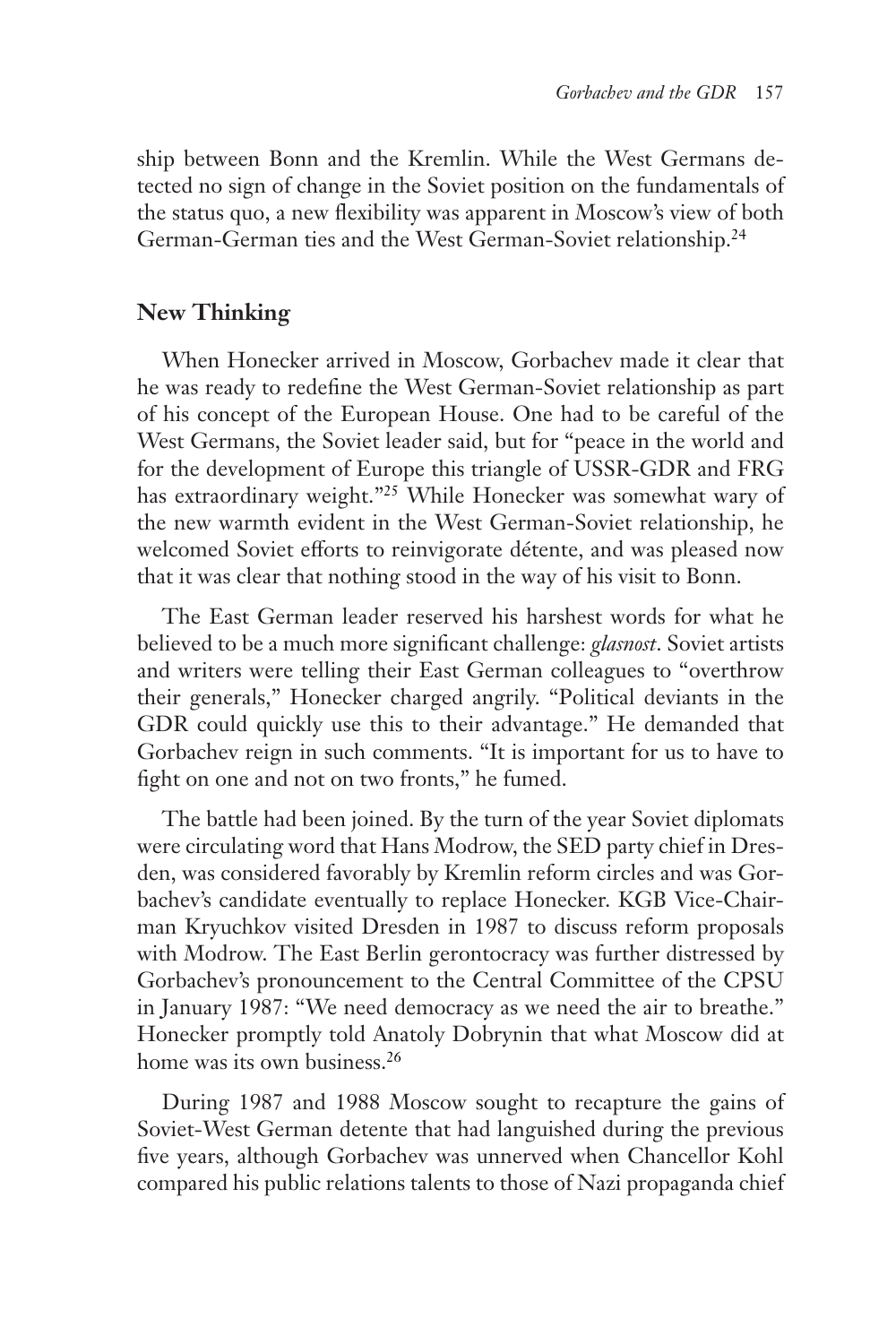Josef Goebbels. Moscow focused on Bonn's stand on arms control negotiations, seeking to persuade West Germany that it was not in German interest to modernize short-range nuclear weapons. The Kremlin also courted the SPD and the anti-nuclear opposition. During this period Moscow also focused much more clearly on the potential role West German trade and investment could play in ensuring the success of Gorbachev's ambitious program of economic reform.

The Kremlin made it clear, however, that a "new page" in relations with Bonn could only be based on the political and territorial status quo in Europe. Gorbachev clung to the "reality" of two German states and was not prepared to acknowledge the continued existence of one German nation, as he indicated in his discussion with German President Richard von Weizsäcker on July 7, 1987. There were two German states with different socio-political systems and differing values, he said. This was the reality. "What will happen in a hundred years will be decided by history...No other approach is acceptable." For the time being, he warned, "one should proceed from the existing realities and not engage in incendiary speculations."<sup>27</sup>

1988 was the turning point, as Gorbachev himself has acknowledged. When he came to power in 1985, he believed he could work through the party-dominated bureaucracy to implement his agenda for reform. But the Communist Party apparatchiks upon whom he was relying to push through change stood to lose most from it and therefore resisted.28 There was little movement. "By the beginning of 1988," Gorbachev recalls, "it became clear that the efforts to implement the reforms - primarily the efforts toward radical economic reforms—were foundering on the political structures, on the regime itself, on the prevailing property relationships. That was the point when it became clear to me that we were in a systemic crisis and that the system itself would have to be transformed."29

A shake-up of revolutionary proportions was launched. Gorbachev and Shevardnadze now went beyond such earlier isolated statements as "no single party has a monopoly on the truth" and that socialism had "no model to which all must orient themselves" by renouncing the Brezhnev Doctrine itself. In a Soviet-Yugoslav declaration in mid-March 1988, both states declared that neither intended to "force others to comply with its views on the development of societies" and that each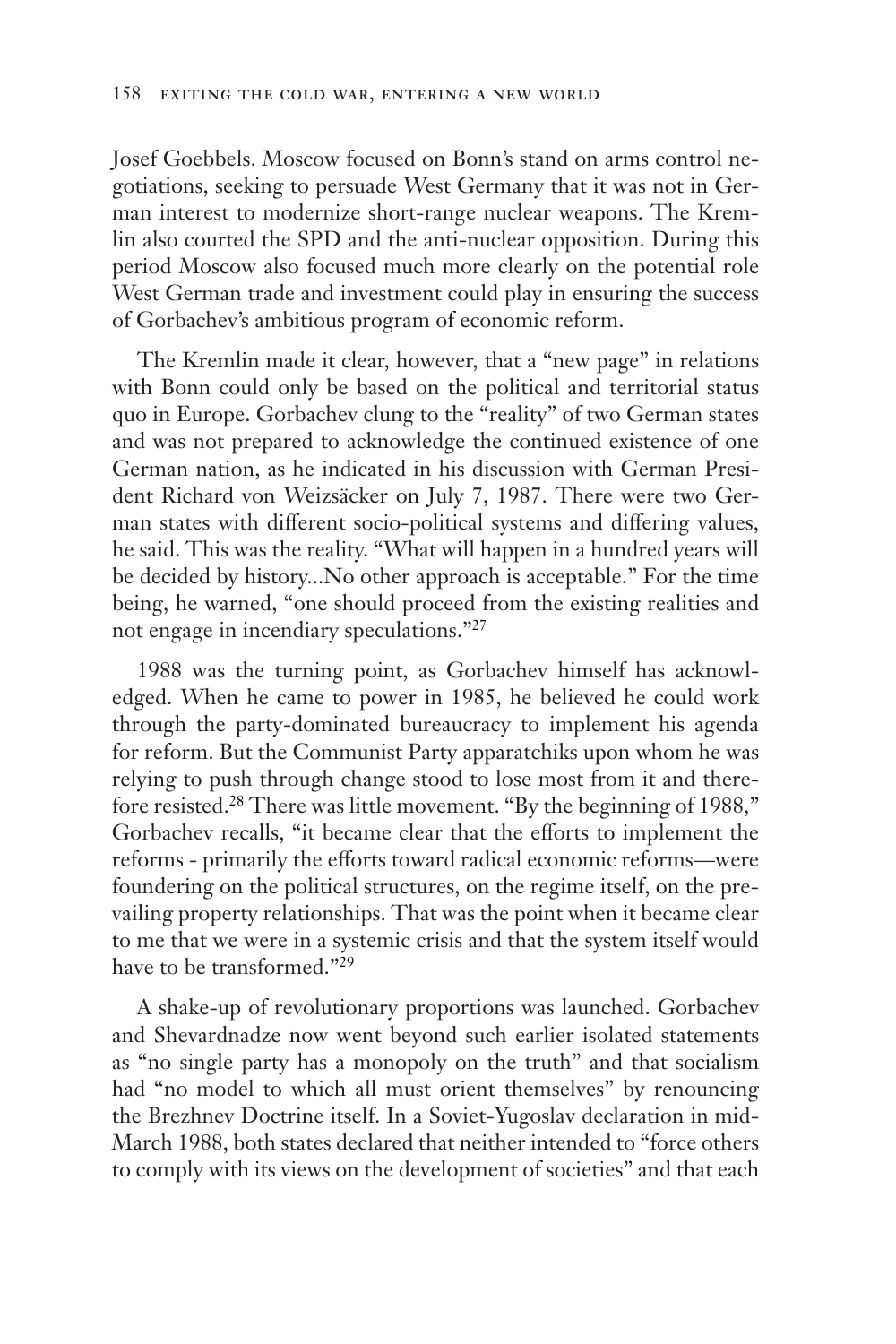rejected "any threat and use of force and interference in the or internal affairs of other states."30

Behind the scenes, deeds followed words. The Soviets privately made it clear to Hungary's beleaguered communist party boss, János Kádár, that he could no longer count on Soviet support in the event of a major internal crisis. Kádár was replaced in May 1988 by Károly Grósz, a Gorbachev admirer who received complete Soviet support for further political and economic liberalization in Hungary, including the implementation of a multi-party system.<sup>31</sup>

At the 19th All-Union Party Conference in Moscow on June 28, 1988, Gorbachev declared that a key element of new thinking in foreign policy was the concept of freedom of choice. "We are convinced of the universality of this principle," he proclaimed. "In this situation, outside imposition of a particular social order, a particular way of life or a particular policy—by whatever means, not to mention military ones—is a dangerous rudiment of a bygone age…to resist freedom of choice means to oppose the objective course of history itself."32

For the first time Gorbachev spoke not of getting more out of the old system, but of "radical reform." Later that year he announced what he called a "blowing up" of the old political system: freer elections, a full-time working parliament, more powers to the local councils, or soviets, all of which were intended to shift power away from the bureaucracy.<sup>33</sup>

Hungary was not the only country that appeared to be free to pursue its own course. Reform-minded forces in Poland also gained new room for maneuver. In September 1988 Nikolai Shishlin, a Gorbachev adviser from the Central Committee, told *Le Monde* that Moscow had abandoned the Brezhnev Doctrine. The Kremlin, he said, no longer had a "right of veto" in Polish internal affairs. Other Soviet officials indicated they would not be overly concerned if *Solidarność* reemerged. Soviet reform circles were openly calling for "an evolutionary path between the neo-Stalinist, centralized bureaucratic 'socialist' system in the East, and the pluralist, social democratic, market-oriented 'capitalist' system in the West."34

Gorbachev's ultimate goal was a more humane and productive socialism, not the end of socialism itself. Leading circles in Moscow se-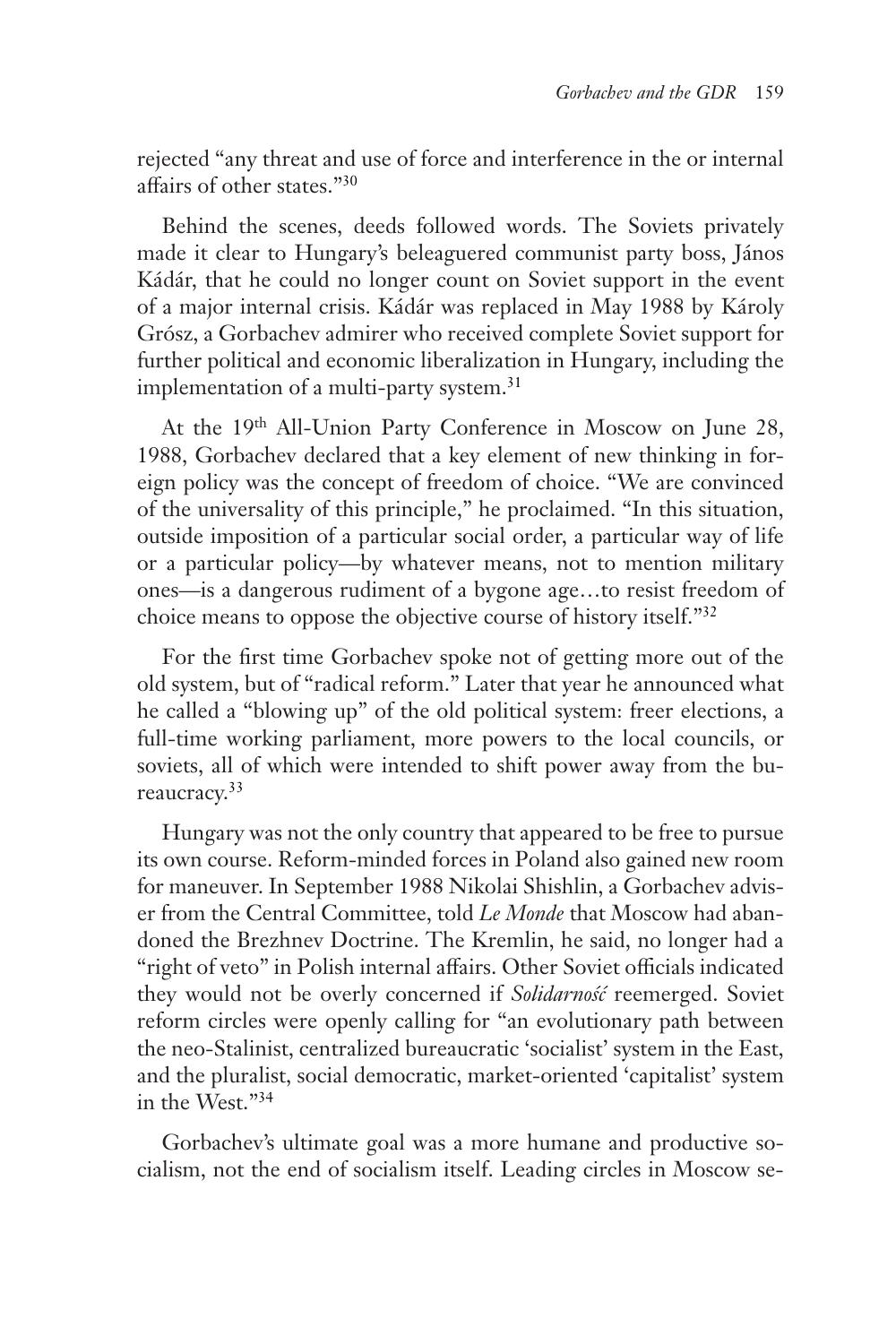riously considered whether an explicit bargain should be offered to the east European "allies:" in exchange for a pledge by the east European regimes to remain socialist, Moscow would drastically reduce, and perhaps even withdraw, its military forces.<sup>35</sup>

A bitter battle was simultaneously underway within the Soviet bureaucracy regarding German policy. For years the Third European Department of the Ministry of Foreign Affairs, led by Alexander Bondarenko, had been the guardians of Soviet orthodoxy on the German Question. Nicknamed "the Berlin Wall" by their own colleagues, the German experts in the Foreign Ministry had made a career out of defending the status of Berlin and Moscow's rights regarding Germany as a whole from any and all challengers. "German problems were isolated" from other areas of foreign policy-making, recalled Shevardnadze's aide Tarasenko. "They had a special status and were under the authority of a close-knit company" within the bureaucracy. For decades they had enjoyed a privileged position under the watchful eye of Foreign Minister Gromyko, who prided himself on his own knowledge of and steadfastness on German issues, and who did not hesitate to punish Soviet diplomats who did not toe his rigid policy line in this area. A further bureaucratic division of labor in Moscow complicating German policy was that relations with socialist countries, including the GDR, traditionally fell under the purview of the International Department of the Central Committee, led by Valentin Falin, former Soviet Ambassador to Bonn.

The Third European Department was "stonewalling on everything," Tarasenko recalls. "They saw their role as spoilers." By 1987, with relations with East Berlin increasingly tense and ties to Bonn still in limbo, even Moscow's German experts realized that changes were necessary—up to a point. They understood better than Gorbachev or Shevardnadze that the GDR's economic and political position was not what it seemed, and that closer economic ties between Bonn and East Berlin were inevitable to prevent the GDR from slipping into "Polish conditions."36 They were eager to open a new chapter in Moscow's relations with Europe's economic powerhouse—the Federal Republic of Germany. At the same time, they were resentful that East German insecurities hampered fuller bilateral ties between Moscow and Bonn.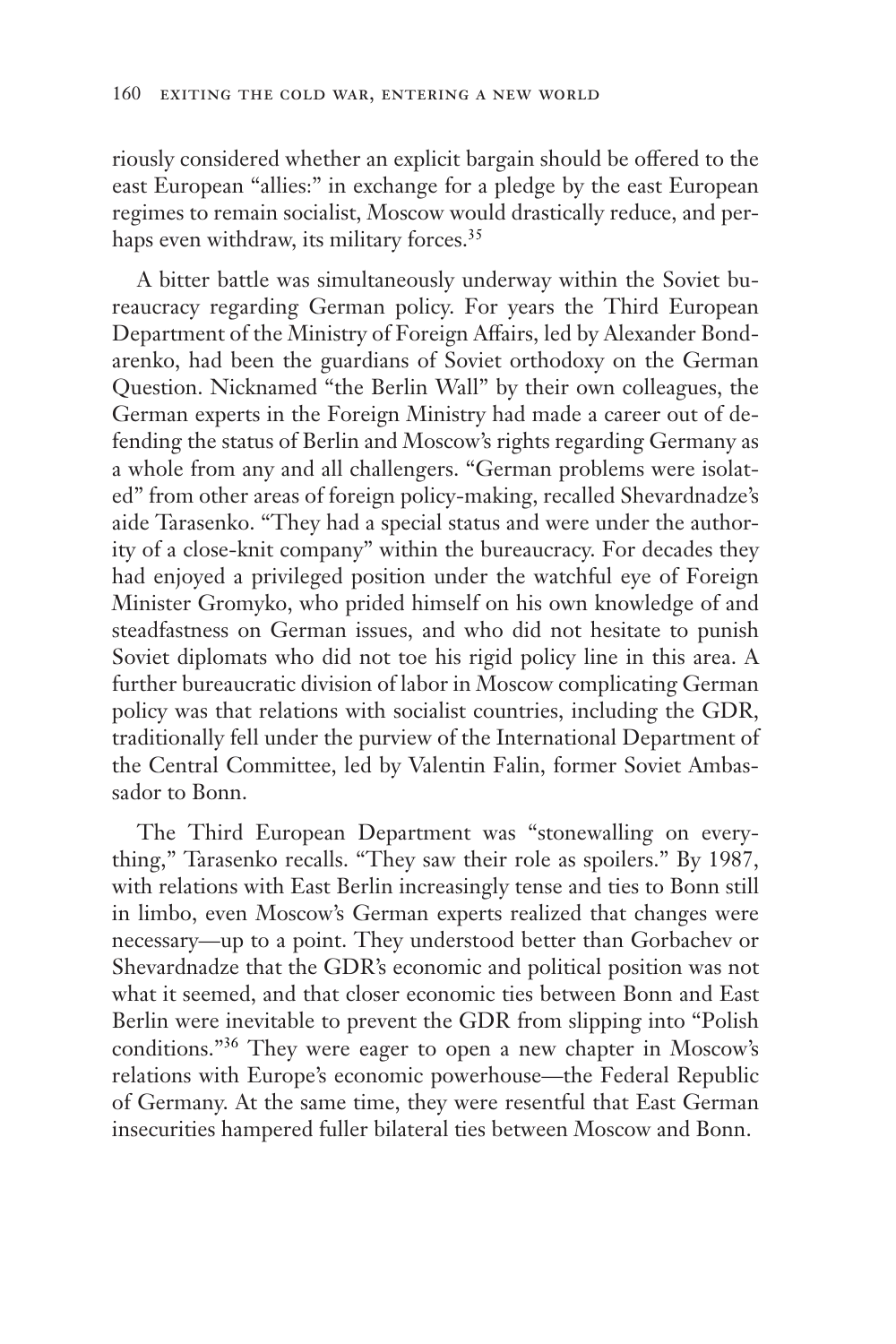That there was little serious consideration of any fundamental change in the basic status quo was made clear by an explosive meeting in the fall of 1987. Upon assuming office Shevardnadze formed academic advisory councils as a mechanism to discuss unconventional ideas. Vyacheslav Dashichev, a controversial department head at the Institute for the Economics of the Socialist World System, was made Chairman of the Advisory Council for the socialist states. In April 1987 Dashichev continued his heretical ways with a 26-page paper on the German Question, which he presented to an Advisory Council meeting on November 27, 1987.<sup>37</sup> In the paper Dashichev examined a wide range of possibilities in the future evolution of the German Question, including the continuation of the two German states; confederation or unification based on the principle of neutrality; and a unified German state integrated into the Western alliance. That Dashichev would reject option three right away was hardly controversial. But he unleashed a storm of controversy by arguing for option two—a unified, neutral Germany—instead of the status quo. The existing situation was disadvantageous to Soviet interests, Dashichev claimed. It could only prolong Cold War confrontation and the economic burdens of empire. The real cause of East-West confrontation, he argued, was German division. As long as the key to the solution of the German Question was in Moscow's hands, the Kremlin should use it to unlock new possibilities for a new relationship between Germany and the Soviet Union that could significantly advance Soviet interests. If it didn't, he predicted, unification would occur regardless of Soviet wishes.

Even in the prevailing atmosphere of "new thinking," Dashichev had broken a long-standing taboo. He was accused of "political sins" and all copies of his paper were ordered destroyed. Sergei Tarasenko commented on the reaction by the senior leadership at the time: "We heard about his early paper and were in general agreement with his position, but the basic attitude then was still 'if it ain't broke, don't fix it.' We were distracted by many problems. We didn't see that Germany was broken, and so we didn't try to fix it. In our gut we knew that sooner or later there would be a problem, but it seemed far enough away so we were not preoccupied with it."38

Dashichev persisted in his efforts. In a May 18, 1988 article in *Liturnaya Gazeta* he presented a comprehensive critique of Soviet Cold War policies. Blind Soviet adherence to a status quo policy in Europe, he ar-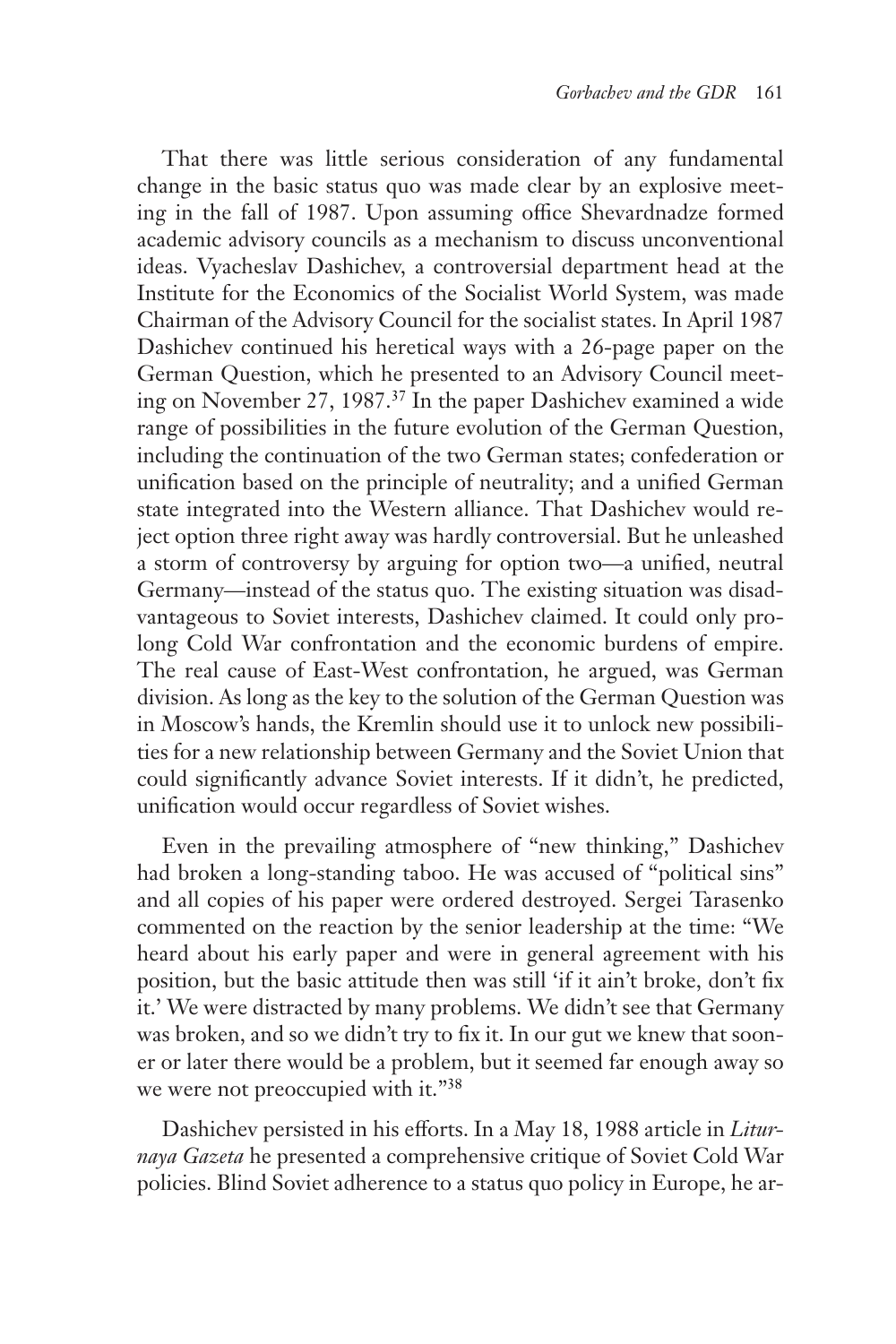gued, was damaging Soviet interests by imposing inordinate economic burdens on the country and isolating it from the rest of the world. The Cold War had resulted in an intolerable militarization of Soviet society. The only way to change this was to change the Soviet position vis-à-vis the division of Germany and Europe, which was the true source of East-West antagonism. He again proposed various solutions to the German question, including a neutral confederation. This was followed by his highly publicized remark in June 1988 that the Berlin Wall was a relic of the Cold War and would disappear under more favorable political circumstances. A virulent response, most likely drafted by Honecker himself, appeared the very next day in *Neues Deutschland*, the official communist party newspaper. Soviet Foreign Ministry spokesman Gennady Gerasimov was forced to disavow Dashichev's remarks.<sup>39</sup>

#### **New Winds of Change**

As these debates continued, Bonn and Moscow struggled to revive their own relationship after five frosty years. Shevardnadze visited Bonn in January 1988 and Genscher visited Moscow in July to prepare a visit by Chancellor Kohl to Moscow in October.

New momentum was clearly apparent. At the summit German business executives and Soviet representatives signed 16 agreements on economic cooperation and a consortium of German banks approved a credit of 3 billion Deutschmark (DM). The two governments signed a cultural agreement that had been in the deep freeze since 1973 as well as an environmental agreement that had also been on hold for years because of persistent differences whether and how such agreements would include West Berlin. For the first time since World War II the defense ministers of the two countries met for an exchange of views. Outside the wintery Kremlin walls the temperature was -6°C, but inside Gorbachev announced that "the ice had been broken." In advance of the summit Bonn officials looked hard for signs that Moscow might be willing to reconsider its "principal position" on the German Question and the situation of Berlin.

During the summit the Chancellor was so insistent on both issues that Gorbachev chose to respond in public with the toughest of various responses that had been prepared for him in advance by the Foreign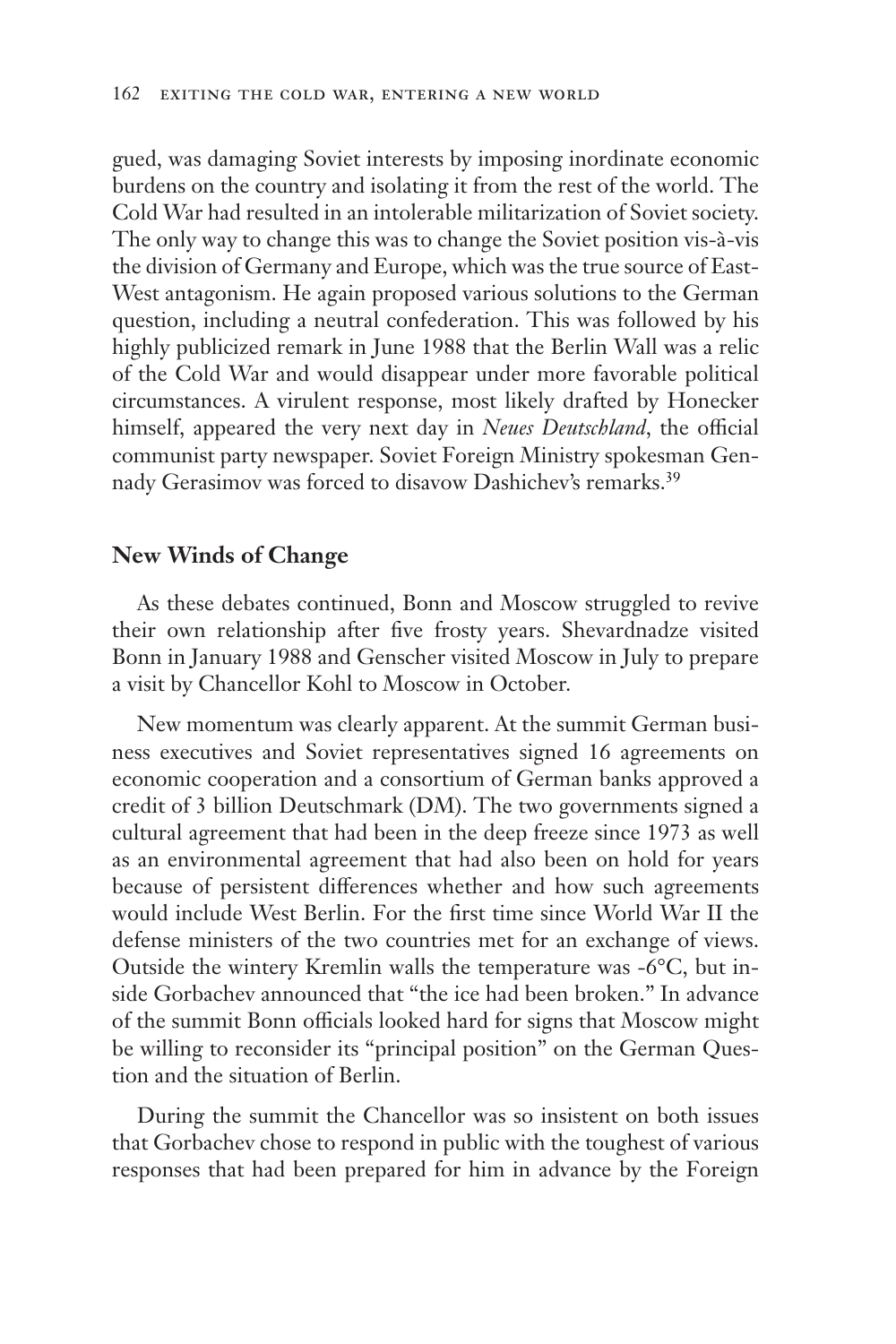Ministry's "Berlin Wall." The present situation was the result of history, the Soviet leader declared. Any attempt to "force the pace of events through unrealistic policies," he warned, was an incalculable and even dangerous undertaking." He did not object to Bonn including West Berliners in its international activities, but the West Germans had to realize that "the special status of the city remains unshakable." Quoting Goethe, he admonished Kohl that "nothing is as dangerous for the new truth as old mistakes."40

Privately, however, there were clearer hints that the Soviet position was changing. "All the possibilities to overcome the phenomenon of the 'Iron Curtain' have not yet been exhausted," Shevardnadze told the West German delegation. Both sides agreed to explore these possibilities in advance of a visit by Gorbachev to Bonn in the summer of 1989.41

Among the East European regimes, responses to Soviet debates on the nature and scope of *perestroika*, *glasnost*, and "new thinking" were mixed. While Hungary and Poland joined the Gorbachev course, Romania openly scorned the Kremlin's initiatives, and in Czechoslovakia and Bulgaria the leadership was paralyzed. For East Berlin, however, Gorbachev's calls for reform threatened to undermine the GDR's very rationale for existence as an "antifascist, socialist alternative to the Federal Republic,"<sup>42</sup> in the words of Otto Reinhold, one of the party's leading theoreticians. If the GDR introduced reforms a la Gorbachev, it would lose its socialist identity and be only a poor copy of the Federal Republic. Under such circumstances pressures for reunification would grow and the GDR would eventually be swallowed up by its economically more powerful sister state. Hence, the regime felt it had to resist taking any steps, however, small, down the slippery slope of reform.

The GDR regime differentiated its response to Gorbachev's triad of reform by supporting "new thinking" wholeheartedly in broad terms, while hoping thereby to gain some margin of maneuver, particularly in German-German relations and to retain some influence over Moscow's own *Deutschlandpolitik*; interpreting *perestroika* narrowly to mean simply economic restructuring, which the GDR then sought to dismiss by pointing to the relative success of its centralized command economy; and rejecting *glasnost* outright by building new walls to shelter its society from the fresh winds blowing from the East.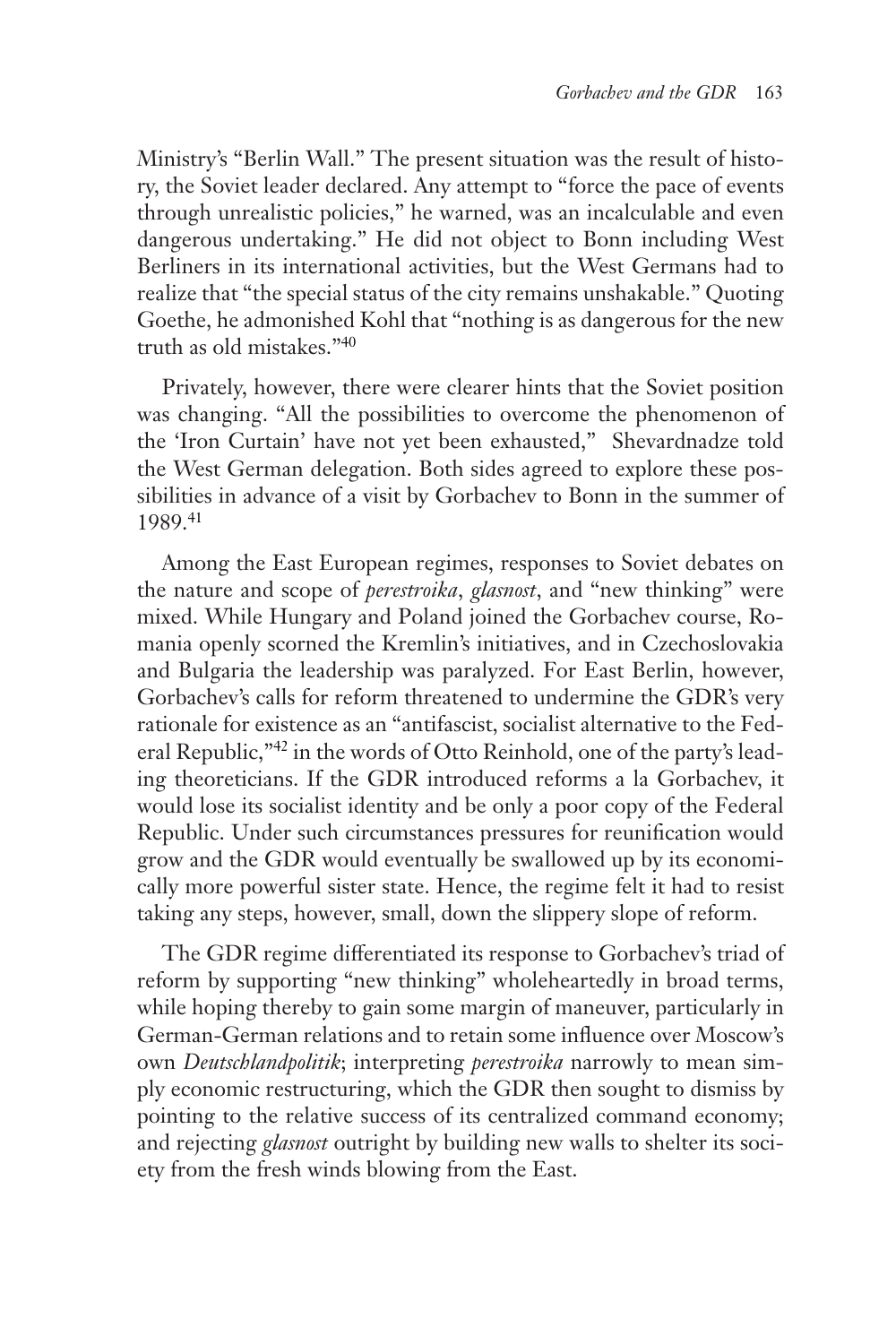#### *Perestroika* **and the East German Economy**

A key to the GDR's maneuvering room internally and externally was how well it could maintain its reputation as socialism's economic workhorse. Viewed from East Berlin, *perestroika* looked like a prescription for disaster rather than a solution to the GDR's problems. While acknowledging that the *Soviet* economy was in need of massive reforms, they denied that this was true for the GDR. "Many of the changes in the Soviet Union are already routine in the GDR," Honecker sniffed.<sup>43</sup> Kurt Hager, secretary of the Central Committee and chief ideologue of the SED, presented Gorbachev's domestic reform policies as nothing more than interior decorating, a cosmetic touch-up for which the GDR had absolutely no need. "If your neighbor would re-wallpaper his apartment," he asked rhetorically, "would you also feel compelled to repaper your apartment?"<sup>44</sup>

The relative economic success of the GDR did in fact give the leadership some breathing space, particularly given the quite incoherent nature of Gorbachev's own plans for economic reform. The GDR, East German officials argued, enjoyed the highest standard of living, the highest economic productivity, the strongest and the steadiest growth in COMECON. The GDR was the largest supplier of machines and consumer goods within COMECON. It was the Soviet Union's most important trading partner. For most of the other COMECON countries the GDR was the second most important trading partner after the Soviet Union. The GDR population of less than 17 million produced more than its 37 million Polish neighbors. COMECON countries looked to the West, if possible, to secure leading technology, but when left to their own resources, they looked to the GDR. In fact, GDR officials argued, the Soviets themselves counted on the GDR economy to make important contributions to the long-overdue modernization of the Soviet economy. GDR officials were particularly keen to distance themselves from Soviet economic reforms also because they found that Gorbachev's efforts at COMECON efficiency would chain the GDR to its uncompetitive partners and drag down east German standards of living. Thus, while their minimum goal was to limit the impact of the Soviet debate on the GDR, their maximum goal was to exploit Moscow's higher tolerance for east European autonomy by diversifying their economic ties.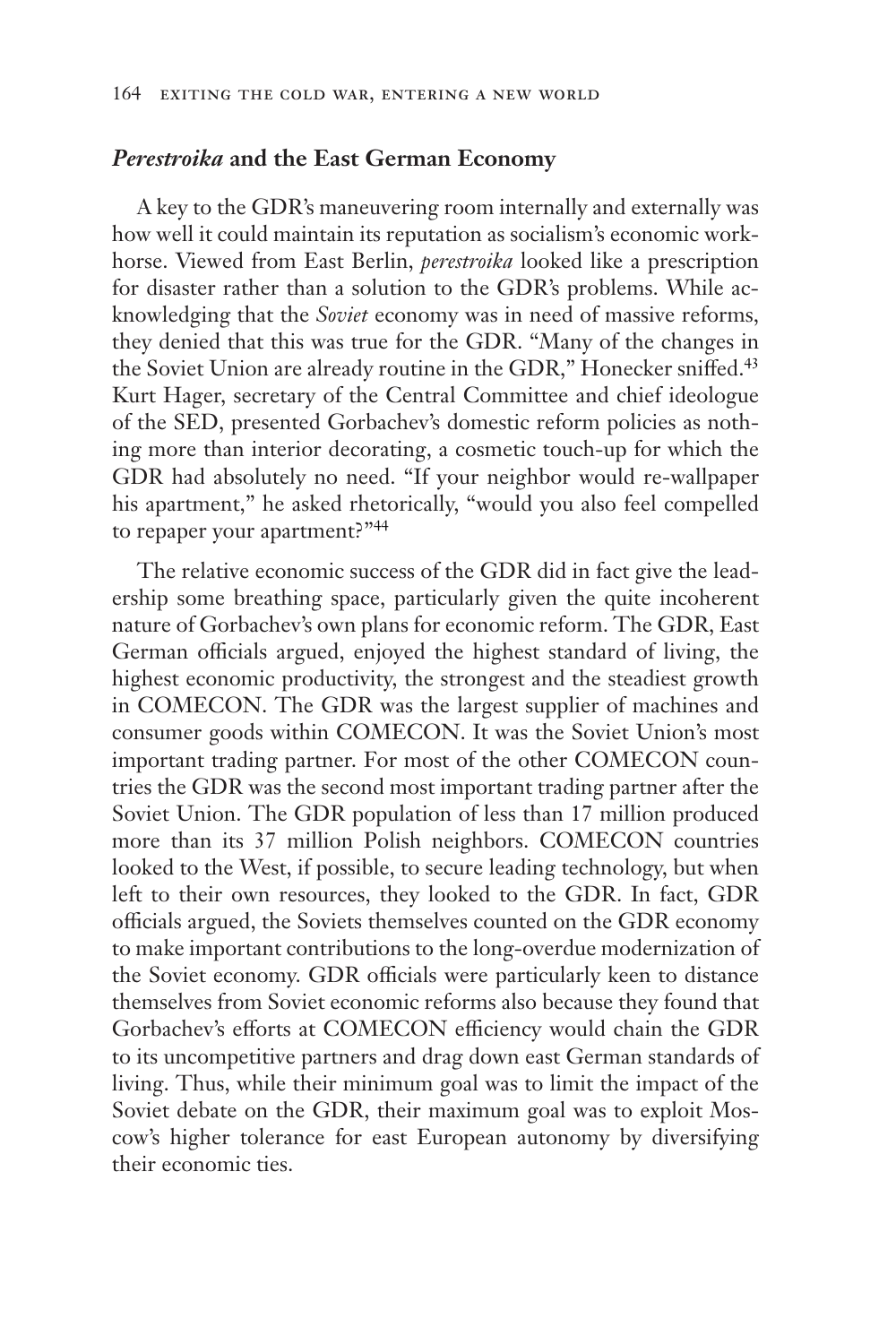Given this position, GDR officials could be relatively secure that there would be little chance of Soviet pressure to undergo an East German version of *perestroika*. Soviet officials confirmed this view. "We thought Honecker's position was strong, we were convinced the GDR was a bulwark of socialism composed of good solid socialists," recalled Tarasenko.45 Throughout this early period the new Soviet leadership still had an unrealistic picture of the GDR's economic achievements. Warnings about the real situation from other Politburo members were ignored. "We were so busy with our own problems," recalled Vyacheslav Kochemasov, the Soviet ambassador to East Berlin, "we left the GDR to its fate."46

Behind this façade of superior economic performance, however, lay a grimmer reality. Honecker's commitment to consumerism and prestige-oriented technology-driven growth had bankrupted the GDR economy. Growth had eased under the weight of growing subsidies, sagging investments, flagging productivity and poor export performance. By 1985 the economy had eroded so badly that the regime has forced to assign up to 55,000 soldiers to work each winter in coal mining, aluminum, and chemical factories even though it refused to ease up on its high standards of defense readiness. This led to increasing morale problems and contributed to the inner erosion of the National People's Army (NVA).<sup>47</sup>

The gap between official propaganda and reality on the streets had become so wide that in 1987 and 1988 the SED was forced to concede openly for the first time since 1971 a clear failure to achieve the targets of the plan, even though this had been true for some time and the Politburo had been falsifying the data on a regular basis. For the average East German, official proclamations of "social rights" rang increasingly hollow when medicine was unavailable, housing remained problematic, the wait for a Trabant automobile or a telephone connection was 12-15 years, and social status was dependent partially on who had access to hard currency.<sup>48</sup>

Official recitations of the GDR's economic achievements compared to its COMECON partners also overlooked one significant fact: for most East Germans, the yardstick of progress was the alternative German state, the Federal Republic of Germany, rather than any of the GDR's Eastern neighbors. Yet despite its position as the most produc-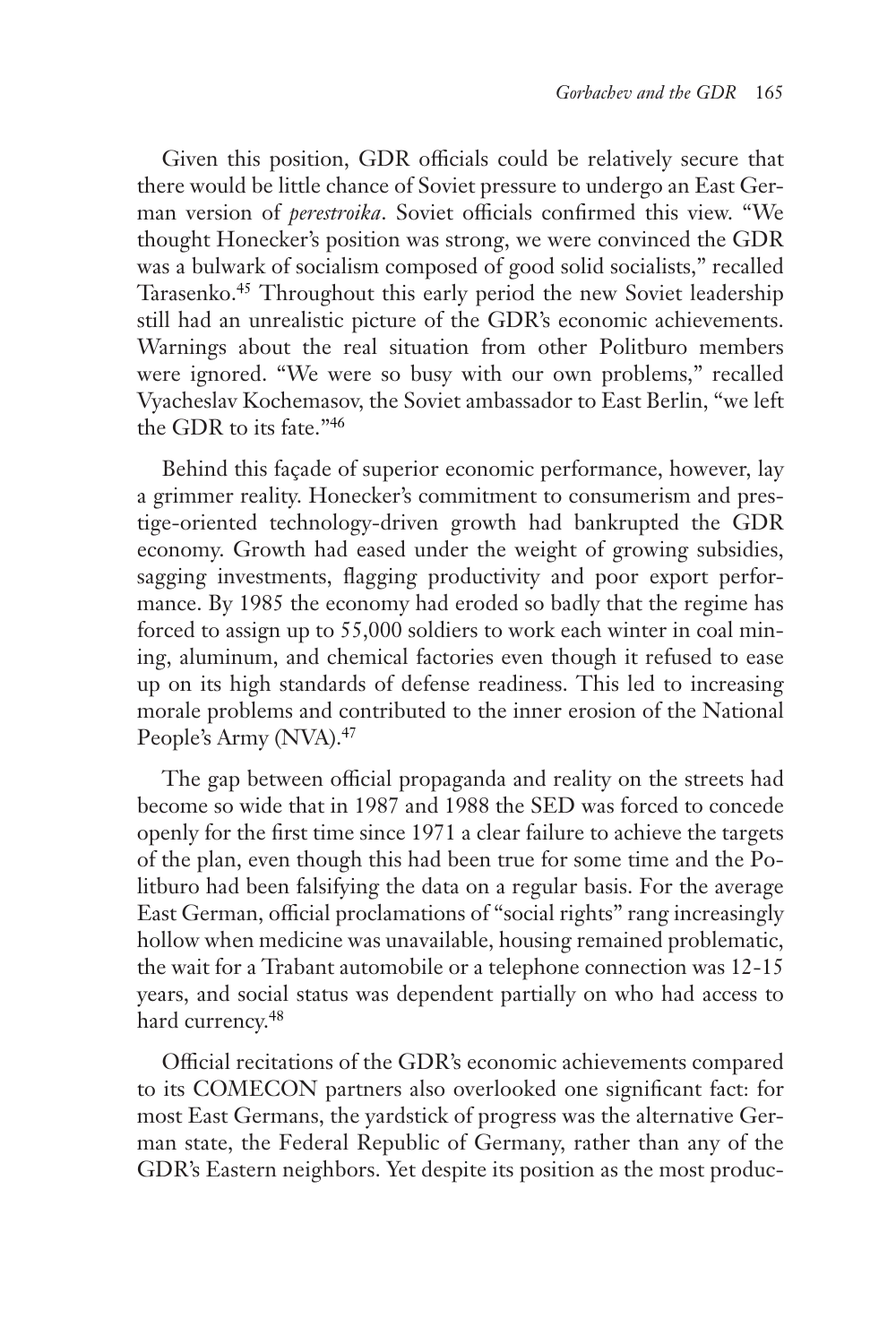tive socialist economy and its favored access to Western technology, goods and finance through the special German-German channel, the gap in performance and living standards with the FRG widened steadily. Western estimates at the time consistently overestimated the GDR's economic capabilities. Productivity in the GDR was about one-third the level in the FRG. Per capita purchasing power in the GDR was at least 60% behind the West German level. Even more significant than quantitative comparisons, however, was the fact that the growing number of GDR visitors to the FRG were now able to experience first-hand the gap in living standards and the possibilities of a modern social market economy.<sup>49</sup>

In the face of these massive economic challenges, the regime was running on borrowed time and borrowed money. By 1987 the GDR's net foreign debt had climbed to 34.7 billion valuta marks. Domestic economic policy had been reduced to managing scarcity and securing sufficient infusions of quick cash from the West simply to meet the interest payments on its growing mountain of debt.<sup>50</sup>

In sum, by the late 1980s much of the Honecker regime's hardfought internal and external achievements were being undermined by the GDR's precarious economic situation. Economic performance was no longer able to compensate for its lack of internal and external legitimacy. The fundamental dilemma for the regime was that in the new global economy economic development could not be commanded from above. Technological innovation, creativity, modern communications and information flows were essential to the GDR's own goals of intensive and extensive growth. Yet this presumed a degree of openness and decentralized authority the SED was unwilling to tolerate for fear of political destabilization. The regime was caught between the consequences of greater openness as a precondition for competitiveness and the equally unnerving alternative of stagnation on the front lines of the East-West divide. In short, economic pressures were directly related to the political pressures facing the regime, which in turn were being aggravated by a far more disturbing aspect of the fresh winds blowing from the East—*glasnost*.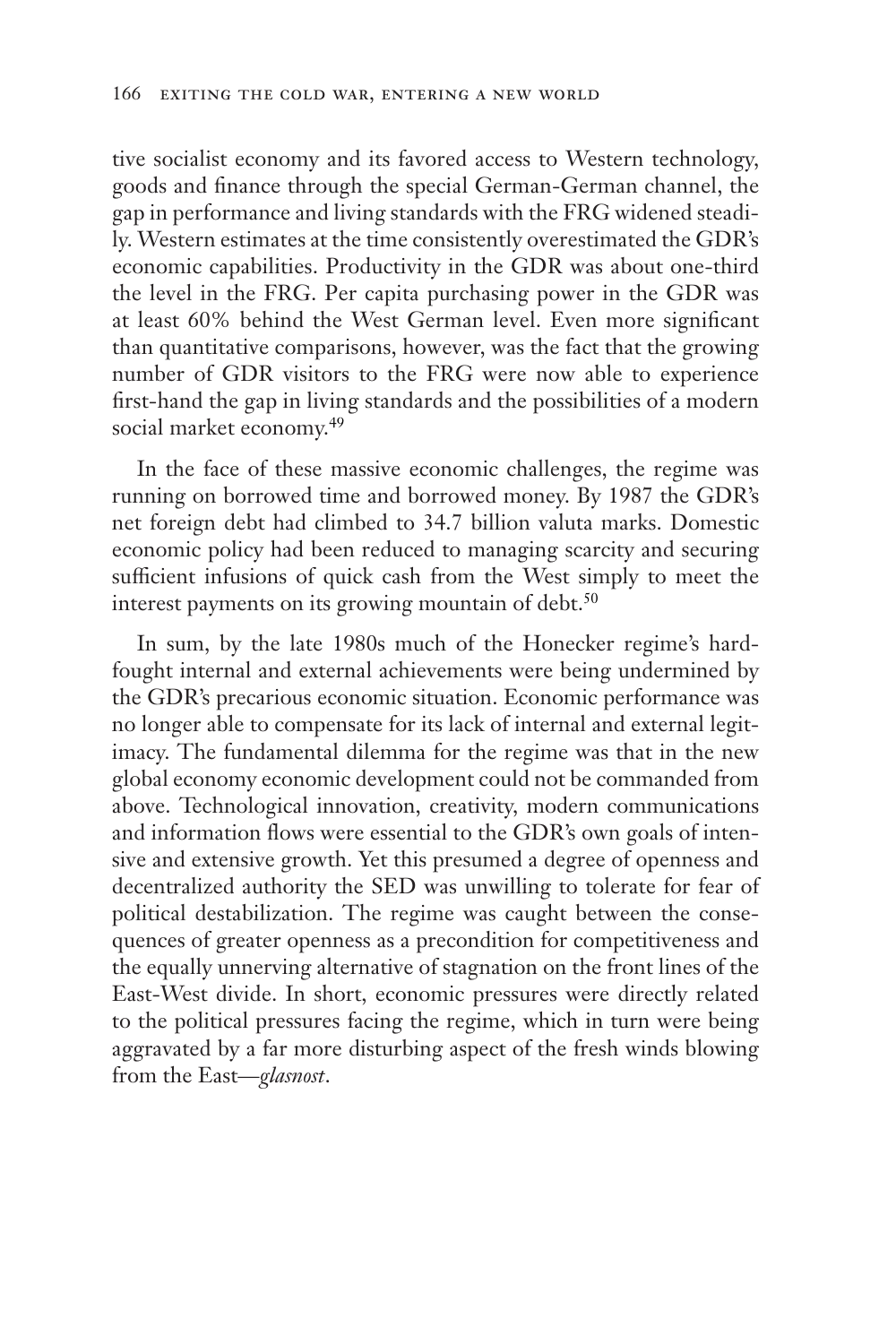#### *Abgrenzung* **to the East**

During the 1970s and 1980s, East Berlin responded rather successfully to West German attempts at "change through rapprochement" with its own policies of "change through *Abgrenzung*"—a policy of carefully controlled opening that maintained the party's control over society. Now, in a remarkable turn of events, the GDR's leadership was faced with a similar challenge of openness; this time, however, the challenge was coming from its own superpower patron, the guarantor not only of East Germany's external security but also of the regime's internal authority. Bewildered, yet skeptical that Gorbachev's reforms would succeed or, for that matter, that Gorbachev himself would remain in power, Honecker attempted to ride out the storm with a stopgap version of *Abgrenzung*, directed this time at the East yet derived from the same fear that unsettling ideas could loosen the regime's precarious grip on its own society.

Fearful that its own population might contract *glasnost* fever, the regime cracked down harshly on internal dissent. It also took active defensive measures to insulate East German society from the provocative ideas now coming from Moscow. Media restrictions were tightened; the internal Soviet debate was censored, and the notion of individual paths to socialism was promoted.

Nonetheless, the mixture of years of détente with the West and now *glasnost* from the East was forcing change on three fronts simultaneously the West, the East, and from within.

### **New Thinking and the GDR**

Internal retrenchment was accompanied by external activism. GDR officials sought to compensate for their rejection of *glasnost* and *perestroika* at home by embracing Soviet proclamations of "new thinking" abroad, which promised to reduce East Berlin's military costs and grant the GDR greater autonomy to advance its interests in the German-German relationship.

The initial focus of Soviet "new thinking" was in the field of arms control. A variety of new initiatives by Gorbachev reflected arguments Honecker himself had used in 1983-1984 against Moscow's hard-line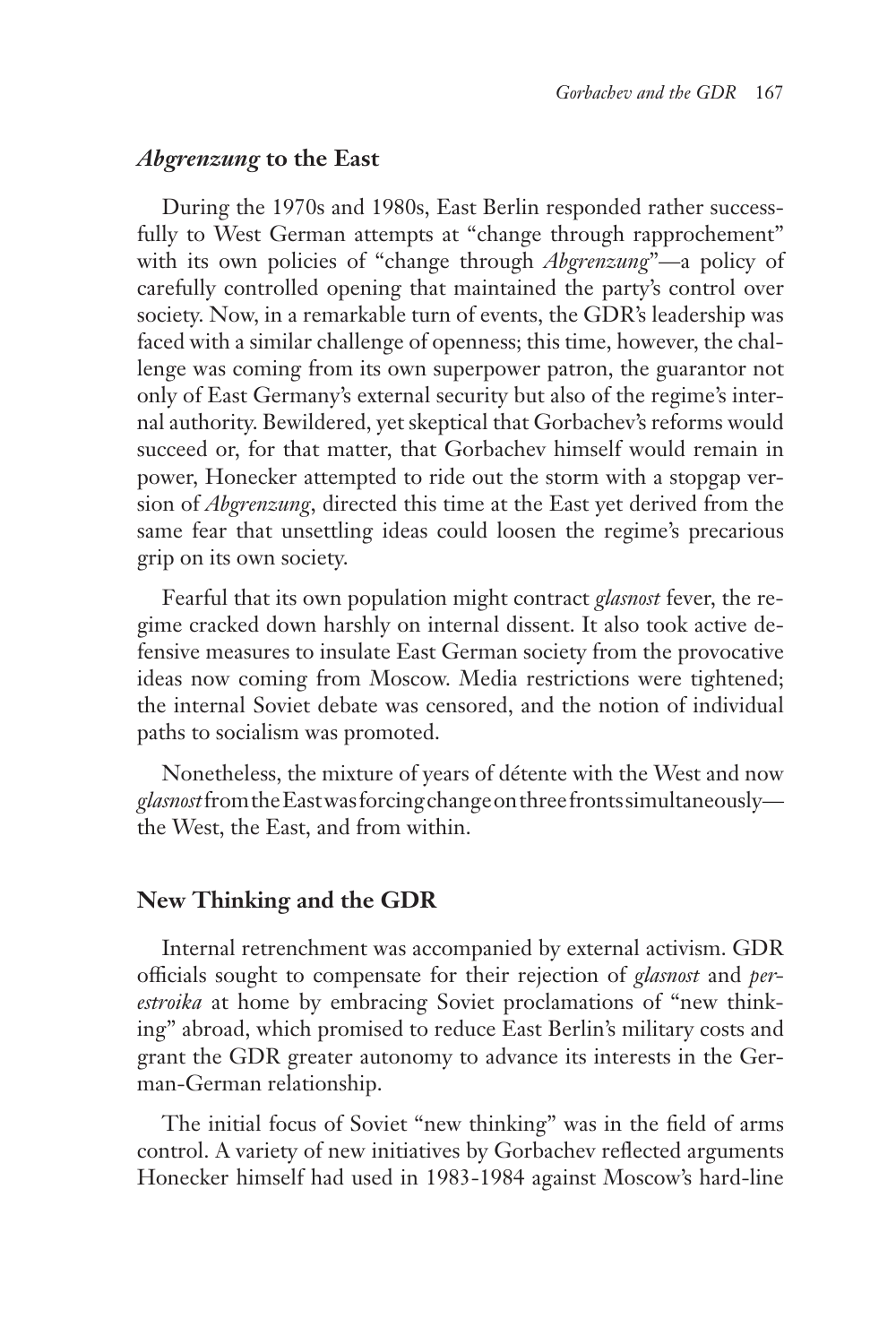positions at the time. Thus, the GDR supported the military security aspects of "new thinking" wholeheartedly, primarily out of GDR state interests rather than blind allegiance to the Soviet Union. GDR officials echoed their Soviet colleagues by explaining that the imperative of "new thinking" in foreign policy was defined out of the "logic of the atomic age" with the purpose of avoiding a "nuclear inferno."51 Given the economic strains facing the regime, one motivation for GDR support for new thinking was to reduce the burden of defense spending on the economy. Next to the Soviet Union the GDR's defense spending was the highest in the Warsaw Pact, both in absolute and per capita terms and in relation to national income.<sup>52</sup>

Yet "new thinking" could only extend so far. The regime made it clear that "cooperative peaceful coexistence" would not erase the dividing line between socialism and capitalism but provided "the framework condition for peaceful contest between the two different systems and is, at the same time, the major prerequisite for both sides to exist according to their own needs and to do things their own way."53 In other words, such a condition would bolster the position of the GDR as an accepted member of the interstate system.

The regime had greater difficulties with Gorbachev's growing emphasis on respect for human rights as the basis for a new international order. East German officials stuck to their traditional position that peace between societies (read: full acceptance of the GDR) "is the prerequisite for any human right and its implementation." In addition, they relativized such political rights as free expression and travel, placing them on a par with social rights and even vaguely defined be "cultural" rights. "We do not discriminate between more or less as important rights," declared Max Schmidt, Director of the Institute for Politics and Economics. "Any claim to exclusiveness by one side would be counterproductive, not to speak of attempts to pervert the human rights issue to a lever of discrediting and eventual elimination of the system opponent."<sup>54</sup>

# **The Home Front**

At the time of Honecker's 1987 visit to Bonn, it appeared from the outside that the regime had proven itself able to contain pressures for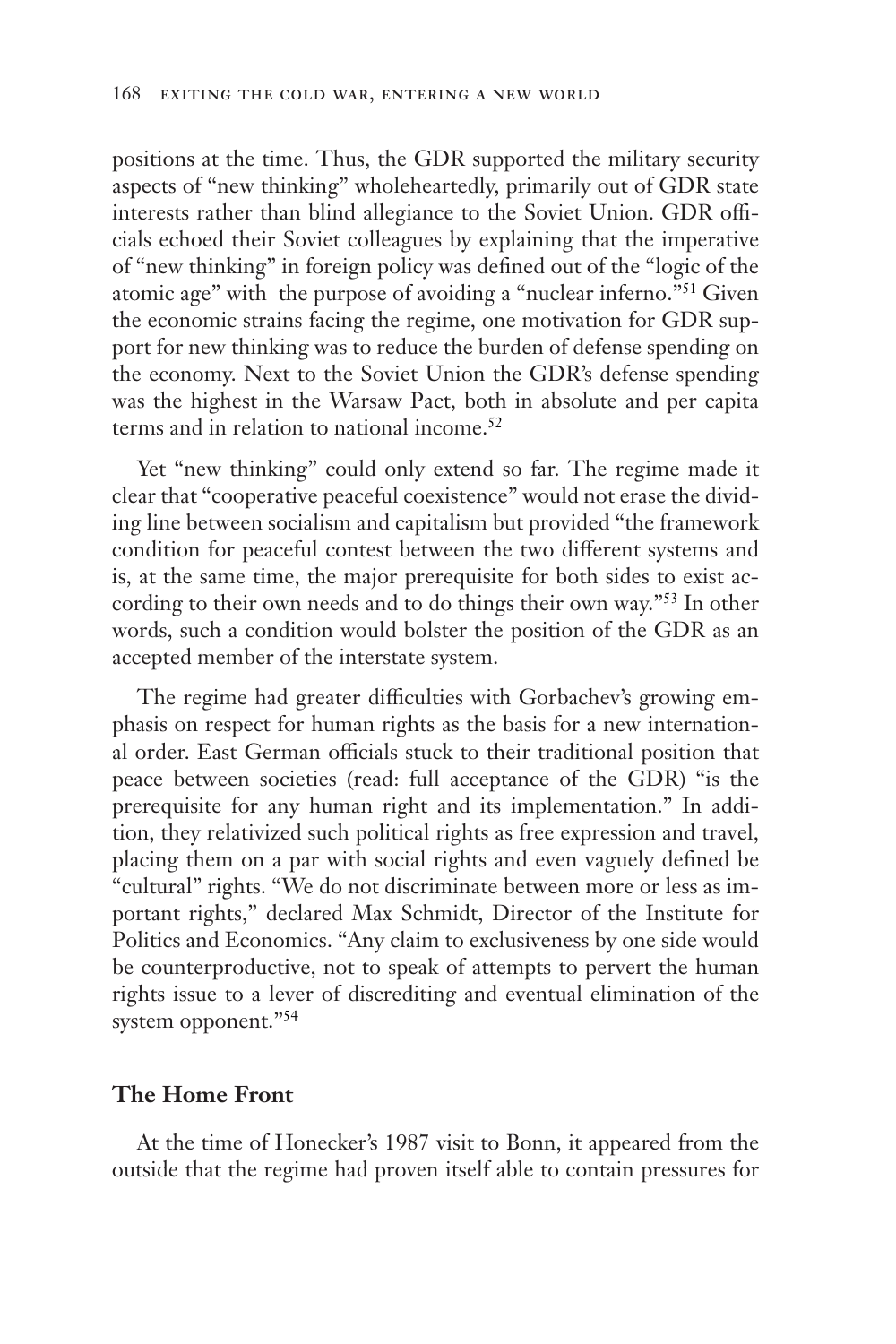change: it had garnered a more legitimate standing from Bonn; it had wrested a degree of maneuverability from its superpower patron; and it appeared to be maintaining its domestic balance rather successfully due to a combination of repression and carefully calibrated doses of openness. Dissidents were either isolated internally, by being sentenced to jail or confined to the shelter of the Church; or were isolated externally, through emigration or expulsion.

Upon closer inspection, however, the overall effect of the regime's doses of openness was similar to that of splashing water on a hot stone in a sweathouse: it only made the atmosphere hotter. Easier emigration, greater possibilities for travel to the West, the rehabilitation of significant figures and epochs in German history, the greater maneuvering room granted to the Church, and support of "socialist" consumerism were all designed to build down domestic dissatisfaction. Yet they served to create higher popular expectations that were inflamed by the regime's economic mismanagement and ideological rigidity. Thus, just as the regime was faced with growing pressures of détente from the West and *glasnost* from the East, it found itself confronted with an equally challenging situation at home.

The GDR dissident population, torn between those seeking emigration to the West and those preferring to stay and press for reforms at home, remained one of the smallest, least vocal, and most isolated in the Soviet bloc until 1987. Moreover, on the whole east German dissidents continued to seek an "improvable socialism," whereas most of their counterparts in other East European countries sought to overturn it. Gorbachev's assumption of power in the Soviet Union and dramatic changes in Poland and Hungary accelerated the efforts of East German opposition groups to transcend single issue themes such as the environment, peace or the Third World and demand fundamental political reforms that would lead to "improvable socialism." "Gorbachev was our source of hope and we viewed him as a secret ally," said activist pastor Friedrich Schorlemmer. "The situation is exactly the reverse of 1945," noted maverick communist intellectual Jürgen Kuczynski in his diary on March 3, 1987. "Then at the top close allegiance to the SU and down below hate in the population. Today at the top true anti-Sovietism, down below enthusiasm for Gorbachev."55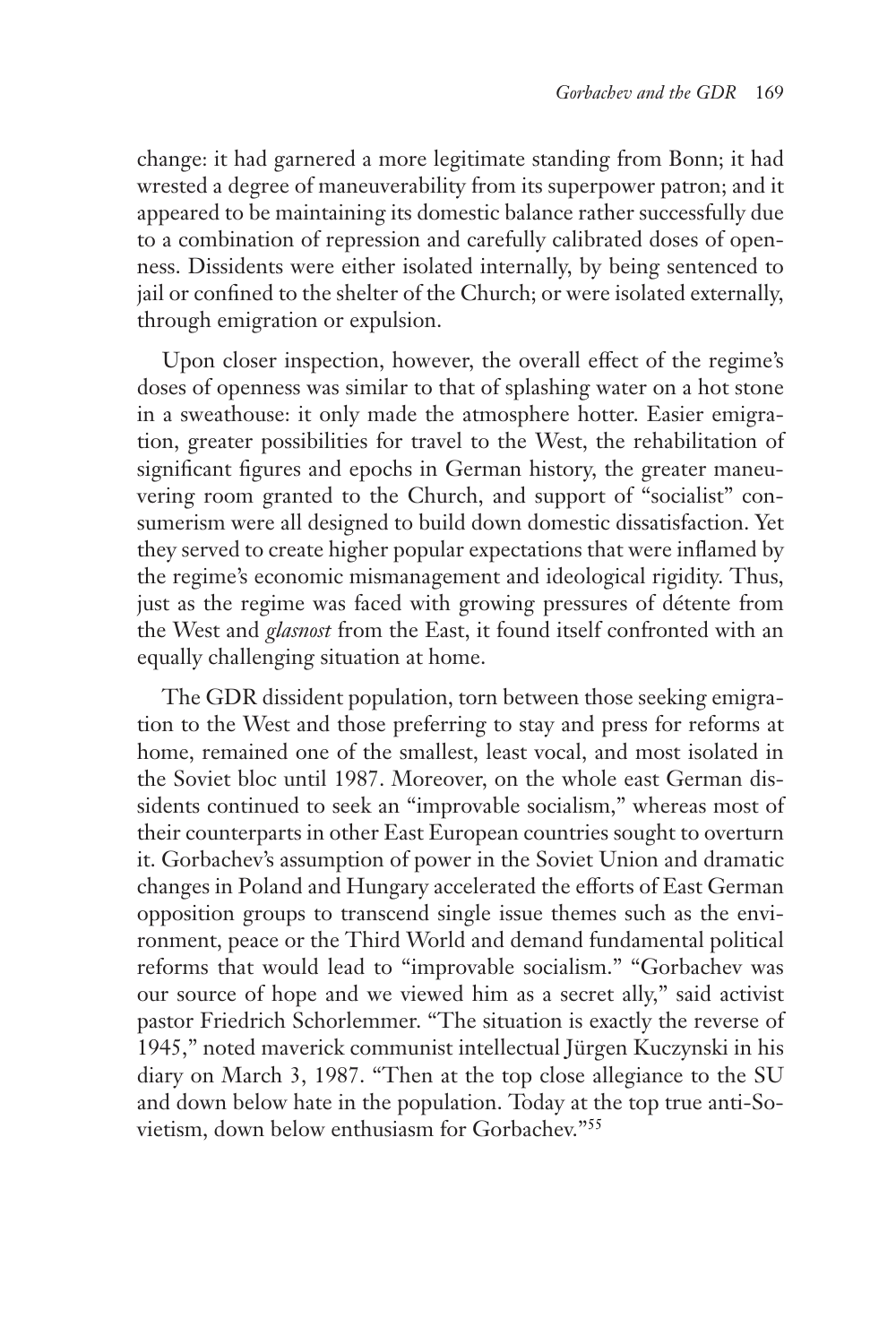By early 1989 a different kind of solidarity had become apparent within the East German population. Whereas in the past the divergent goals of those seeking to change the system and those seeking to escape it through emigration had dissipated the strength of domestic opposition, the two now joined to form a new critical mass of unrest in the population that started alarm bells ringing within the SED leadership. East German writer Monika Maron commented at the time that the realization had slowly dawned that "the Emperor has no clothes, and the latest fashions from Moscow are simply too revealing."56

Spurred by dramatic events in 1989, the diverse currents of domestic dissent that had been gathering force over the preceding months and years coalesced into the revolutionary movement that ultimately would sweep the SED from power. Yet these strands of opposition, in and of themselves, were too weak to be much more than the kindling wood of revolution. The sparks came from external events. They did hollow out sufficiently the SED's claims of legitimacy, however, so that when the GDR's external framework collapsed, its brittle interior immediately shattered.

### **The Pot Boils Over**

Erich Honecker's thin voice quavered with fury and bewilderment. "The Wall," he fumed, "will still be standing in 50 or even 100 years... That is quite necessary to protect our Republic from thieves, not to mention those who are prepared to disturb stability and peace in Europe."57

Honecker was supporting his Wall so vociferously because he had his back up against it. At first glance, Honecker's shrill defense was directed at challenges made by Western leaders in January 1989 at the closing ceremonies of a marathon two-year meeting of the Conference on Security and Cooperation in Europe (CSCE). The Vienna CSCE meeting had just produced an agreement promoting East-West trade and safeguarding a broad range of human rights, including freedom of travel and emigration. The Vienna accord pledged the 35 signatory nations, including the GDR, to "respect fully the right of everyone… to leave any country, including his own, and to return to his own country."58 The retiring U.S. Secretary of State, George Schultz, used the Vienna meeting to issue a blunt challenge to Moscow and East Berlin: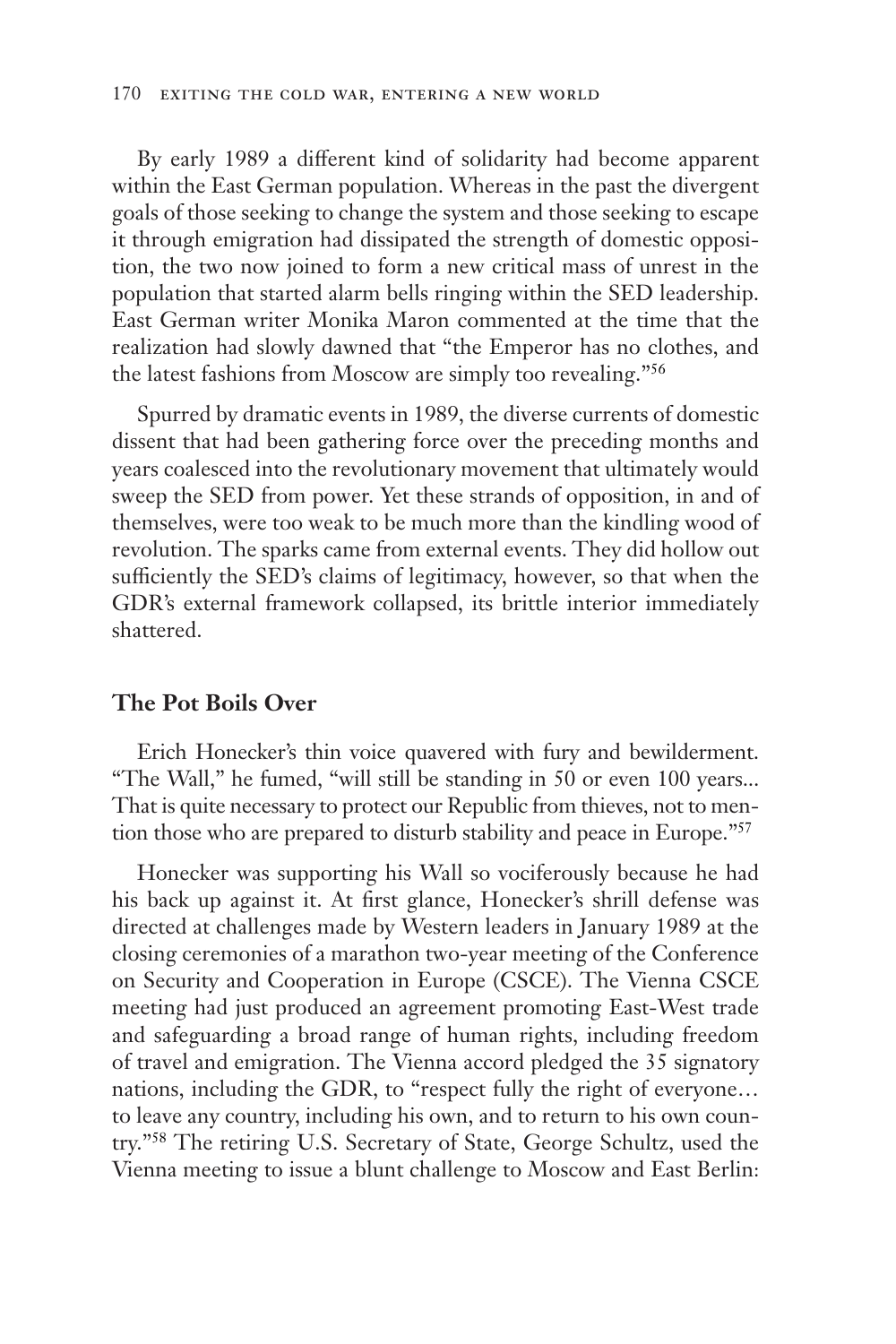tear down the Wall. The Cold War would not be over, Schultz declared, as long as the Wall remained standing. It remained, he said, the "acid test" of improved East-West relations.<sup>59</sup>

During the Wall's 27-year existence Honecker had grown accustomed to Western bluster. That was not his primary concern. His real message of defiance had been directed at the much more palpable and threatening challenge posed by his own patron power, the Soviet Union. The long-simmering feud between Moscow and East Berlin had now boiled over into public. "We didn't build this Wall—this is not our Wall," Aleksandr Yakovlev, one of Gorbachev's key advisers, declared a few days before. Asked to comment on the Wall, Shevardnadze said that it was a question for the two Germanys to decide, but hinted that in Moscow's view, it was time for a change. "When the Wall was built," Shevardnadze ruminated, "there were most likely reasons for it. One must see whether these reasons are still there." Oskar Fischer, the East German Foreign Minister, was indignant. The factors that led to the construction of the Wall, he snapped, still existed. Shevardnadze was undeterred. In an expansive mood, he leveled his sights on his East German ally in his closing remarks to the Vienna conference. "The Vienna meeting," he declared, "has shaken the Iron Curtain, has weakened its rusty bars, has torn new holes and sped its corrosion."60

In response to Yakovlev's remarks, SED Politburo member Werner Krolikowski sniffed that he "never listened to Yakovlev in his life and wasn't about to now." His colleague Günter Schabowski, himself married to a Russian, proclaimed to anyone who would listen that "everything the Russians do is nothing but manure and cheese." Given Gorbachev's embattled position at home and the sluggish progress of *perestroika*, Honecker remained skeptical that the Soviet leader would remain in power. He continued to pin his hopes on Gorbachev's conservative opponents in the Politburo while rejecting any suggestion that the GDR itself was in need of fundamental reforms.

One year earlier the Honecker regime had agreed to grant its citizens a right *to apply to leave* the GDR. This was not the same as agreeing to the right to leave, and authorities could still decide whether to approve an application. Such a step was part and parcel of Honecker's *Abgrenzung* policies—limited concessions that remained under state control. By the time of the CSCE Vienna meeting in January 1989,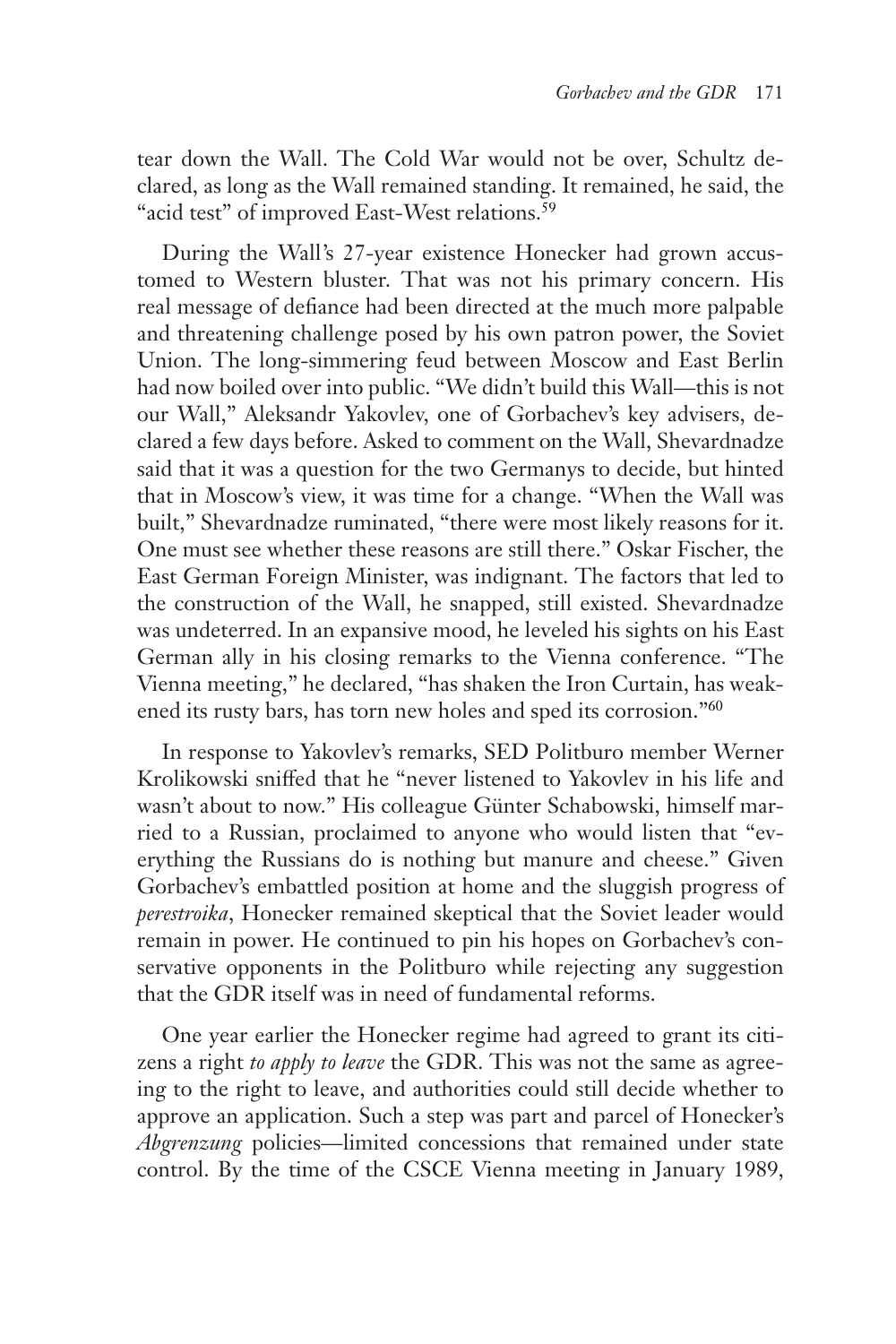however, this limited step was insufficient, and the GDR came under pressure from both East and West to sign the Concluding Document. Honecker was intent on circumventing such pressures.

Honecker's brazen attitude was on full display in a private meeting on January 5, 1989 with Yuri Kashlev, the head of the Soviet CSCE delegation. The GDR could not accept two points in the final draft of the Vienna document, Honecker said. The first dealt with granting CSCE observer groups access to average citizens. "We all know what is concealed behind so-called Helsinki observer groups," Honecker declared. "This would mean legalization of counterrevolutionary activities." The second point was a clause that would further legitimize West German demands that the minimum daily currency exchange requirement be abolished. The GDR would not veto the final document, Honecker told his guest, but if these two points were not dropped, Kashlev was asked to convey to "comrade Gorbachev that the GDR would not honor the two points." The GDR, he reminded his guest with more than a hint of *Schadenfreude*, was a "quiet island" compared to Poland, Hungary, Czechoslovakia, Estonia, Lithuania, Azerbaijan, Armenia and Georgia.61 Stasi chief Erich Mielke ordered his colleagues to block implementation of the Concluding Document wherever possible.<sup>62</sup>

During the first four years of Gorbachev's tenure, Moscow had tolerated Honecker's obstreperousness for various reasons. First, the GDR's role as Moscow's leading economic partner played an important role in Gorbachev's own calculations for reform in the Soviet Union. Second, the GDR's critical position as one of two German states on the front lines of the ideological divide and the clamp of stability on a more fluid, fragmented Soviet empire imposed some caution on impulsive reformers. Third, the GDR remained a powerful symbol among the Soviet people of the Soviet victory over German fascism. Fourth, Gorbachev continued to be preoccupied with his reform efforts at home. Finally, Gorbachev and Shevardnadze did believe in and adhered to the policy of non-interference they had been proclaiming.

As 1988 came to an end, however, so did Soviet patience. The Wall and the man who built it were becoming embarrassing anachronisms in the age of *glasnost* and *perestroika*; they were damaging the credibility of Gorbachev's entire program of reform. Gorbachev was anxious to move ahead with a new approach to international relations that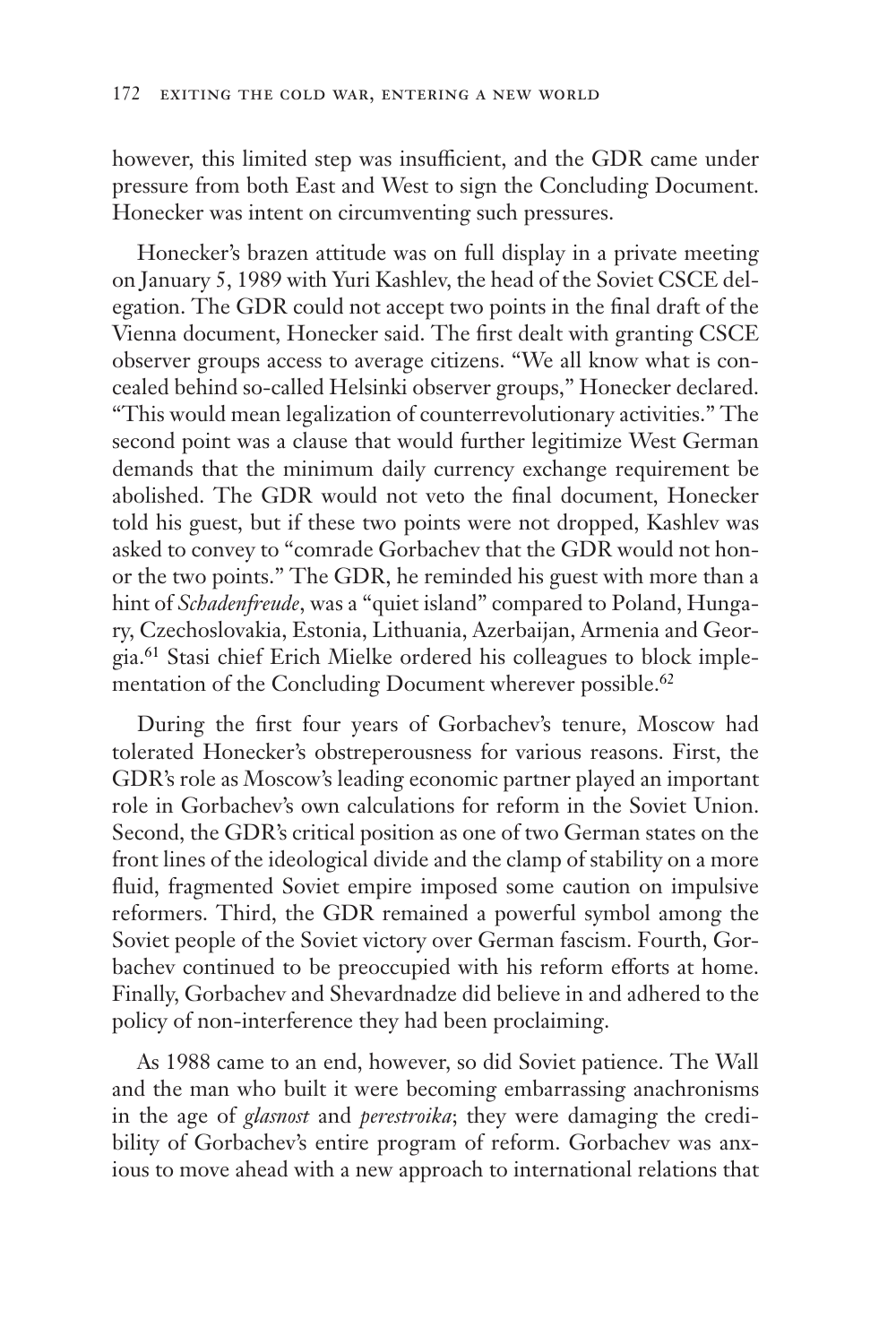had little room for walls of concrete and barbed wire, automatic guns, and shoot-to-kill orders. "We felt we could not hinge our policy on Honecker," recalled Shevardnadze's key aide Sergei Tarasenko. "He would be a passing leader. We were ready to proceed in our own way whether it pleased him or not."<sup>63</sup>

In his speech to the United Nations on the morning of December 7, 1988, Gorbachev declared that in an age of global mass communications, "the preservation of any kind of 'closed' society is hardly possible." Then, in a signal about Soviet intentions toward Eastern Europe, Gorbachev declared that "all of us, and first of all the strongest of us, have to practice self-restraint and totally rule out any outward-oriented use of force." He went on to say that "the principle of freedom of choice is a must" for all nations, a universal principle that "knows no exceptions." In other words, East European regimes could no longer rely on Soviet military intervention to keep them in power. They would be responsible for sustaining their own legitimacy and viability. To underscore his position, Gorbachev issued a stunning announcement: the Soviet Union would undertake massive unilateral military cuts, including the withdrawal of 6 tank divisions and other forces from the GDR, Czechoslovakia and Hungary, which amounted to about 10% of Soviet armed forces and much higher percentages of the most threatening Soviet forces in Central Europe.

These cuts had been under discussion in Moscow for more than a year between Gorbachev and his military establishment. Earlier that year, in a Warsaw Pact meeting in July, Gorbachev had proposed a unilateral cutback of 70,000 men in the GDR, Czechoslovakia and Hungary, but the proposal was blocked by those regimes. That same month the Soviet General Staff was instructed to begin work on a bigger cutback. Several events during the fall, including a September shakeup in the Politburo in which the influence of the conservatives was reduced, were important in making the cutbacks possible.<sup>64</sup>

In Moscow's secondary elite, the debate over German policy continued. At the end of 1988 Vyacheslav Dashichev was invited to make a brief presentation to the Central Committee's senior advisers on European policy. He repeated his heretical position that the division of Germany hurt, rather than helped, Soviet interests. Valentin Falin, Chief of the International Department of the CPSU Central Commit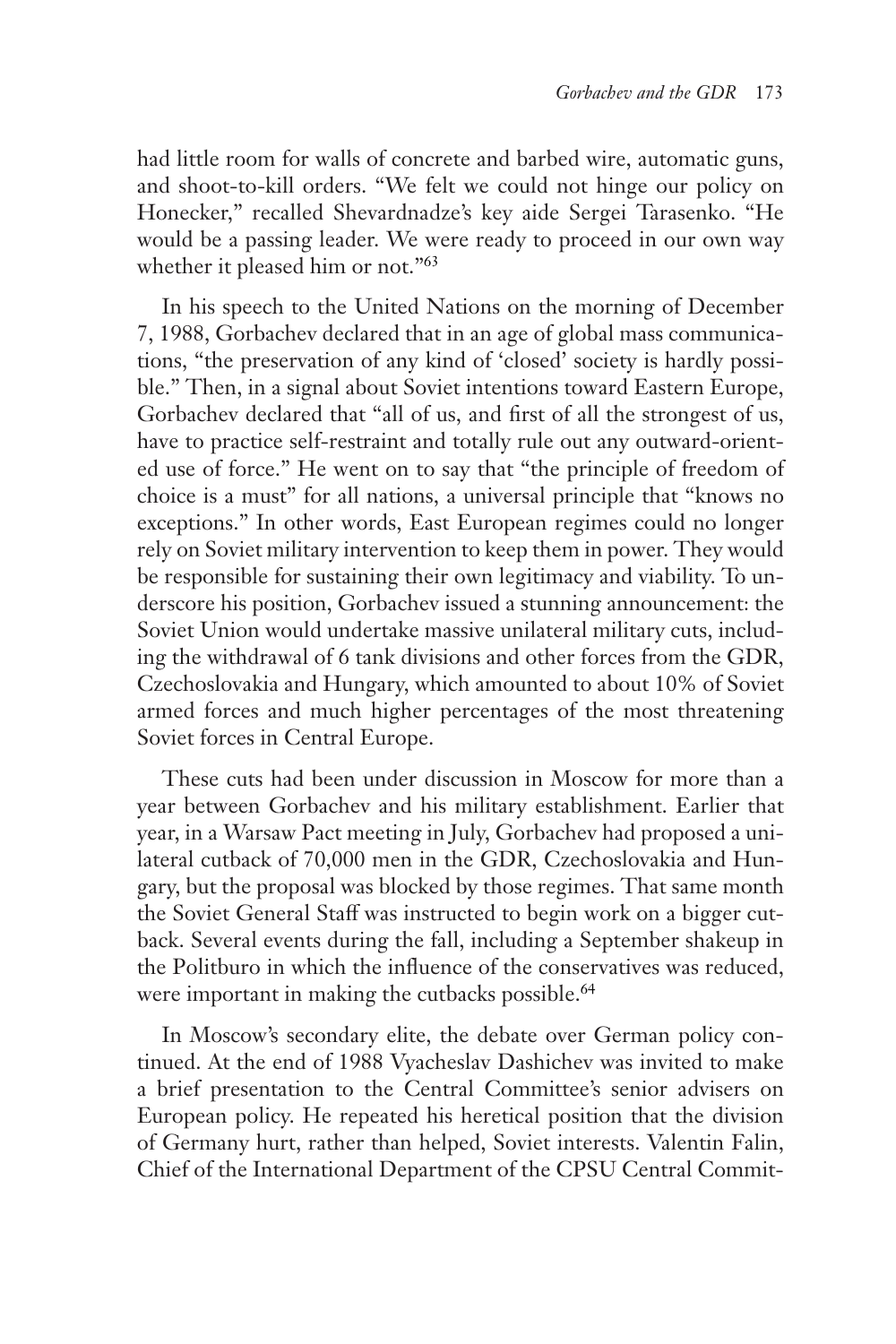tee, exploded with rage, shouted that the Cold War had been unleashed by the United States, began a rambling response and then abruptly left the room.<sup>65</sup>

Dashichev refined his views in a paper dated April 18, 1989 that was presented to Shevardnadze and most likely also read by Gorbachev. The East-West confrontation had damaged the Soviet Union badly, he argued, and could not be overcome without a solution to "the German Question." Dashichev criticized the "ideological primitivism" of the GDR regime, based as it was "on force against its own population," and derided Honecker's assertion that the Berlin Wall would still be standing in 100 years as "absurd." Only radical reforms could bring the GDR out of the dead end in which it now found itself. This would lead to a "revolutionary rapprochement between both German states" and thereby "defuse the German question" which could "open prospects for the creation of a confederation of both German states...or a unification on the condition that the security of all the countries of Europe would be guaranteed. One cannot conceive of a common European home without overcoming the division of Germany in its present form," he concluded, although he added a cautionary note: "It is very important that this process take place under conditions of internal and external stability."66

# **Lightning Strikes**

By 1989, a mutually reinforcing confluence of accelerating change abroad and deepening disillusionment at home was transforming the East German situation fundamentally. Cumulative changes emanating from the West, the East and at home were causing the triple high wire upon which Erich Honecker had conducted his delicate balancing act for eighteen years to wobble badly. During the mid-to-late 1980s the Soviet tides of change in particular had been carving channels in which the issues at the heart of the Cold War in Europe were now flowing with gathering speed. The quickening pace of events was creating its own dynamic, generating a heady sense of anticipation that was soon to transfix, and ultimately transform, the continent.

Anticipatory gusts began to blow in from Poland and Hungary. Despite seven years of suppression by Poland's martial law regime,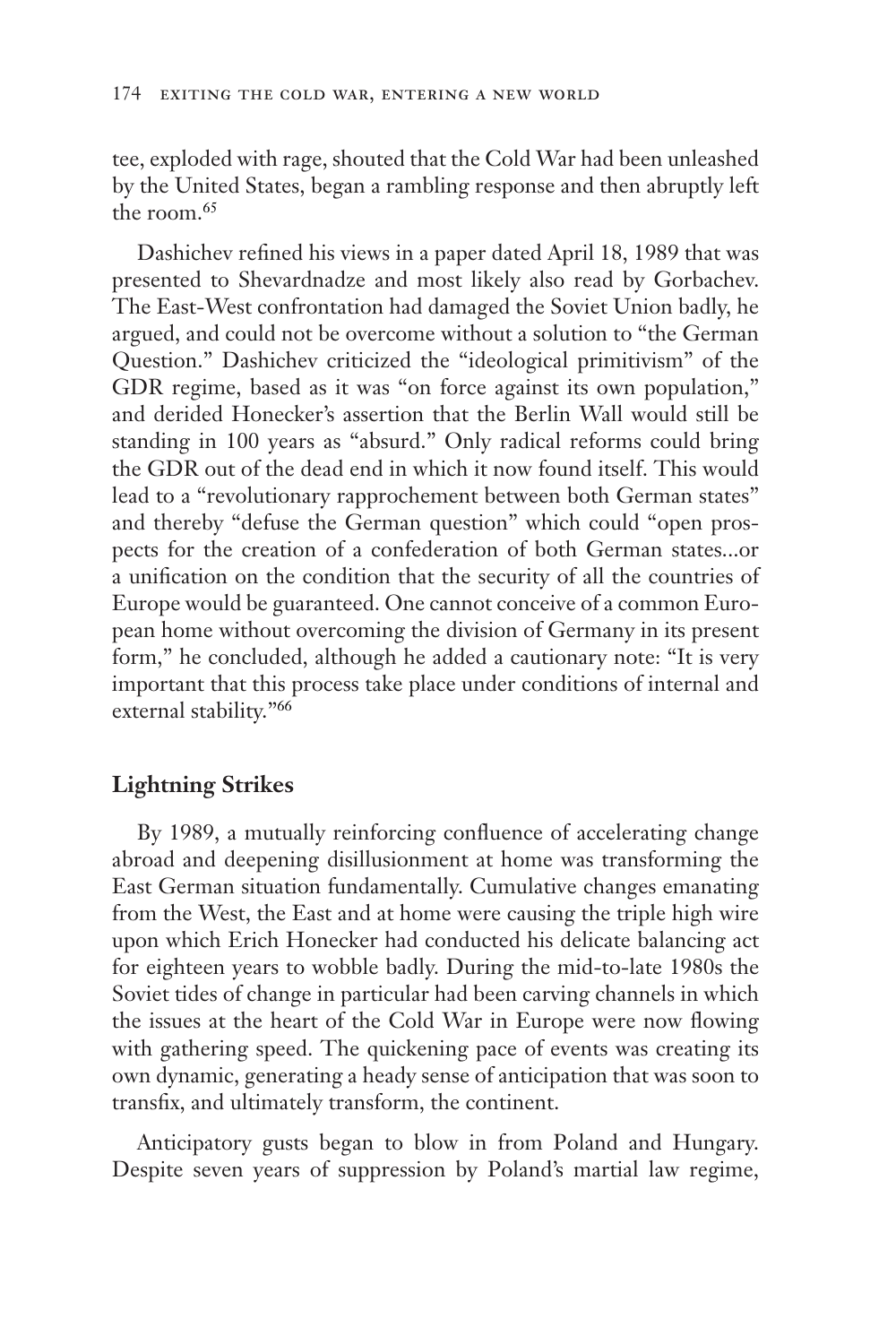*Solidarność* retained its resonance throughout Polish society. General Jaruzelski's regime, buffeted by gales of economic crisis and political illegitimacy, initiated discussions with *Solidarność* leaders in early February. Arduous roundtable talks followed, resulting in legalized status for *Solidarność* in April. The communists agreed to free elections for a new upper house of the Polish parliament, on the condition that they and their traditional parliamentary allies would continue to control the more powerful lower house.<sup>67</sup>

The Hungarian path of reform, in contrast to that in Poland, had been charted by the party itself. These efforts had progressed far enough that on February 11 the Hungarian Central Committee endorsed, with Soviet approval, the idea of a multiparty system. On March 14, the Hungarian government took a little noticed yet fateful step by becoming the first East European state to accede to the 1951 Geneva Convention and 1967 Protocol relating to the status of refugees (under which states agreed not to expel refugees or return them to their homeland if they would face persecution there). The Protocol obligated Hungary, alone in the East bloc, not to force refugees to return home. On May 2, Hungarian soldiers began to tear down the twin barbed wire fences and electronic fortifications along Hungary's 260 km border with Austria.<sup>68</sup> By the end of the year, the government announced, the Iron Curtain between Austria and Hungary would completely vanish.

These actions unnerved East Berlin, which had signed a treaty with Budapest in 1968 that committed each country to prevent each other's citizens from crossing into a third country without specific permission from the home government. In their discussions with East German officials, the Hungarians downplayed the significance of these steps. The actions were intended only to build down the more inhumane aspects of the border installations, Budapest argued. Hungarian officials continued to prevent east Germans from fleeing to Austria. But this was an untenable long-term position, and the reformist leaders in Budapest knew it.

The GDR leadership clearly underestimated the magnitude of the Hungarian action. Honecker preferred to focus on the annual spectacle of hundreds of thousands of East Germans marching for socialism during the traditional May 1 parades than on the increasingly real prospect that those same masses, given the opportunity, would turn their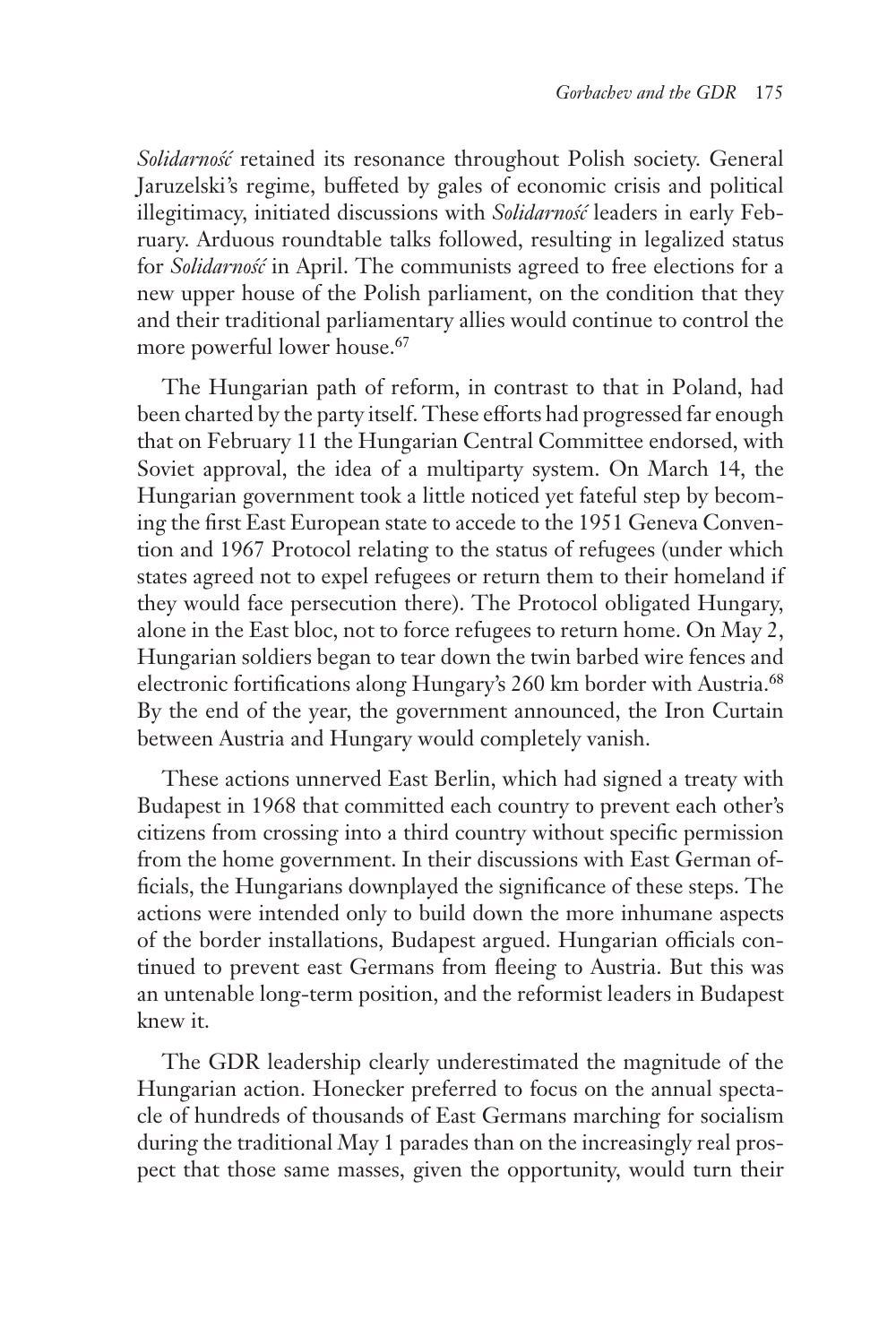backs on socialism in a flash, risking their livelihoods and even their lives in a headlong dash through the now-porous Hungarian border to the West.

There were also darkening clouds at home. The first thunder claps were heard in Leipzig on January 16 and again on March 13, when hundreds of young people protesting the right to free expression and to emigration took to the streets after regular peace services in the Nikolai Church. Throughout the spring, the Stasi provided the leadership with an unvarnished picture of popular concerns: housing and infrastructure problems, environmental damage, an overbearing bureaucracy, consumer shortages, problems with drinking water, limited opportunities to travel. Even "progressive" (i.e. loyal party) forces, it was reported, were concerned that "the general mood among broad segments of the population has noticeably deteriorated."69 Rather than acknowledge the need to introduce reforms, however, the regime stepped up its means of reprisal.<sup>70</sup>

Lightening finally struck on May 7 when independent monitoring groups produced hard evidence that local elections had been manipulated by the regime. Instead of backing down, the regime responded with a new crackdown. Over one hundred protesters were detained in Leipzig. Yet this only fanned popular outrage. Over five hundred people demonstrated in Leipzig on May 8 to protest the elections and the detentions of the previous day. A subsequent demonstration scheduled for June 7 in East Berlin was disrupted by state security forces. In a sign of growing sophistication and organization, the demonstrators quickly regrouped and arranged services the next day in the Gethsemane Church that attracted  $1,500$  people.<sup>71</sup> The communal elections made clear that popular dissatisfaction had reached broadly throughout the population and the people were losing their fear. Popular outrage over the elections had infused new life into the opposition groups. By June 1, over 160 opposition groups—most of them still weakly organized existed throughout the GDR.72

The polarization of the East German internal scene was sharpened further by external developments in June as a cascade of unprecedented events hammered the ideological foundations of the communist world. The stark contrast between the situation in the GDR and in neighboring Poland was brought home on June 4, when pro-*Solidarność*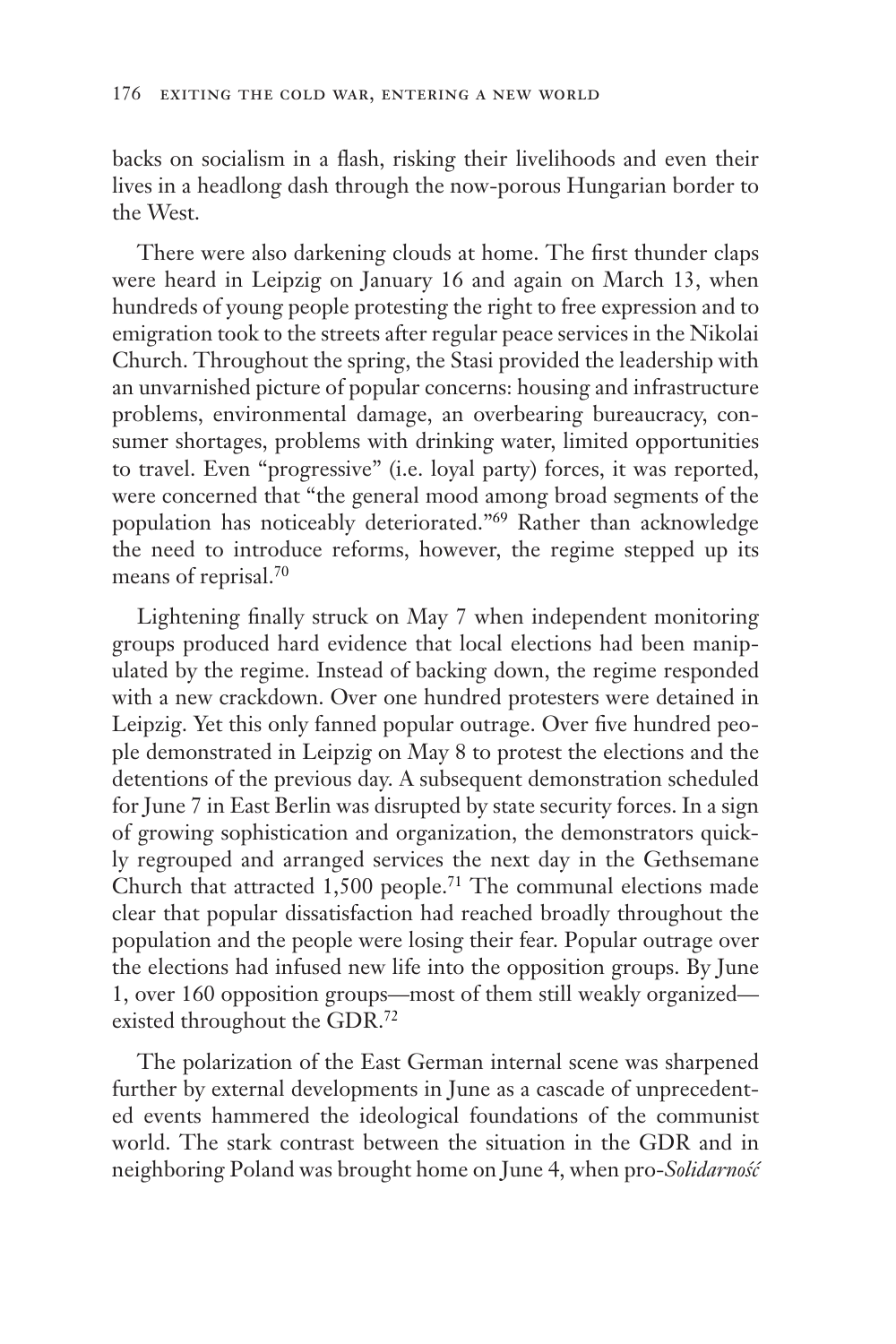candidates won overwhelming victories in elections for the Polish Parliament. In Hungary, roundtable talks between regime and opposition were about to begin. On June 27, the Hungarian and Austrian foreign ministers gathered near Sopron to cut away the border of barbed wire separating their two countries—a symbolic act opening the Iron Curtain. On the other side of the world, the Chinese army launched a bloody suppression of a peaceful student demonstration in Tiananmen, Beijing's Square of "Heavenly Peace."

# **The Open Wound**

For the Honecker regime, the seemingly inexorable moves in Poland and Hungary toward democracy and pluralism raised the spectre of encirclement and isolation by reformist states. The SED Central Committee responded by denouncing the changes in Hungary, lashing out at Dresden party chief Modrow, who had been drawing greater domestic and international attention as the one prominent reformer within the party, and moving energetically to form a rejectionist front by forging closer ties with reactionary communists in Czechoslovakia, Romania, China and Albania. On June 8 Egon Krenz offered a resolute defense of the Tiananmen Square massacre, and the East German parliament approved an official statement supporting the actions of the Chinese government. This was followed on June 19 by an official visit by Foreign Minister Oskar Fischer to isolated hard-line Albania, the first visit of a Warsaw Pact foreign minister to Albania since it broke its alliance with Moscow in 1961.

The frosty relations between East Berlin and Moscow stood in stark contrast to the thaw evident in relations between Moscow and Bonn. Honecker was now not only being challenged by Gorbachev directly regarding the nature and development of socialism, he feared being outflanked by an improved Soviet-West German relationship that might sacrifice East German interests. Such fears were fanned by intense speculation inside and outside of Germany that Gorbachev would soon signal a dramatic turn in Soviet policy on the German Question.

Expectations of such a change were heightened by Gorbachev's state visit to the Federal Republic in June. The visit heralded a new stage of Soviet *Deutschlandpolitik* that aimed to strengthen Soviet ties to the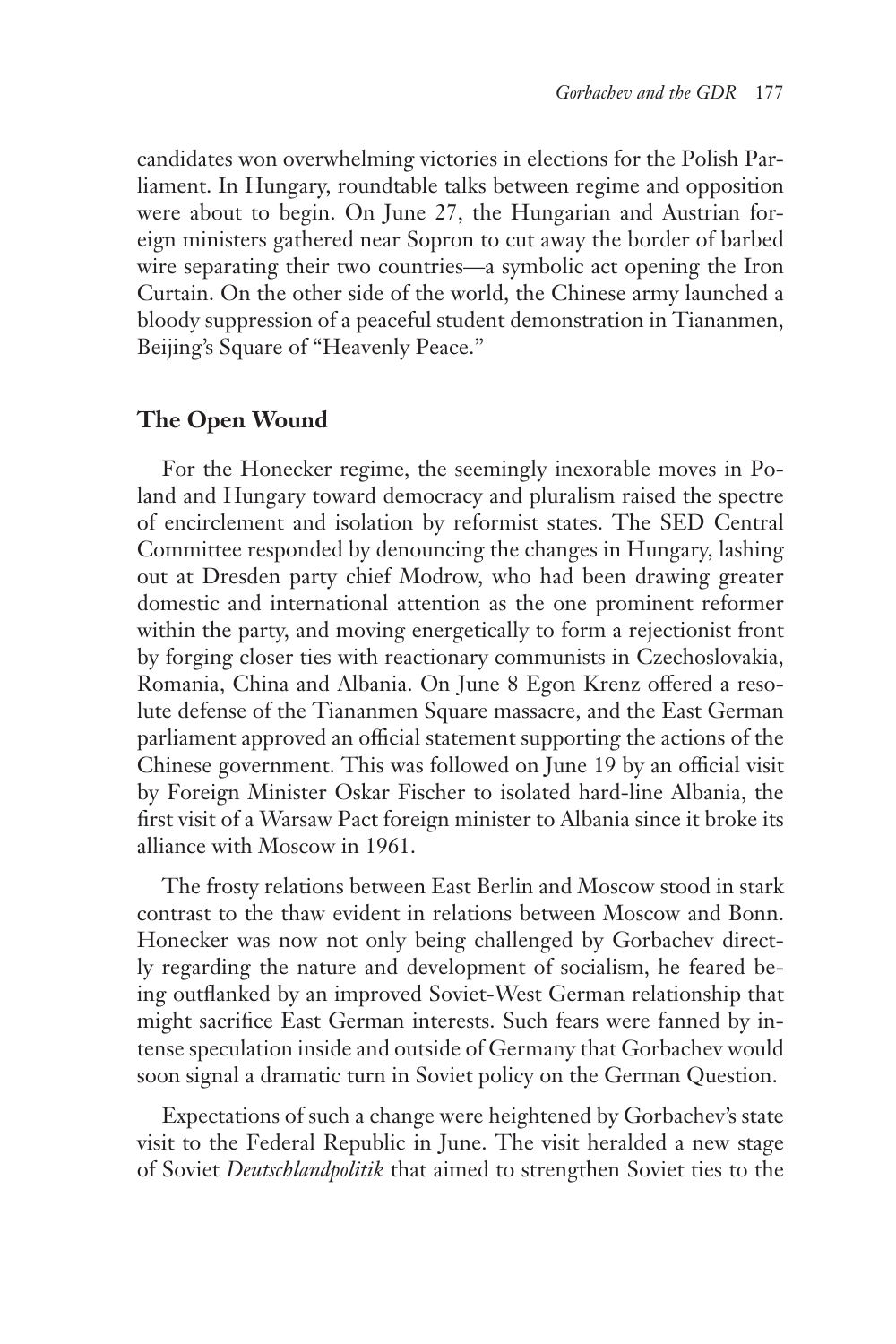Federal Republic, Europe's economic dynamo and Moscow's most important Western economic partner.

In anticipation of Gorbachev's visit to Bonn, West German officials conducted intense discussions with their Soviets counterparts in an effort to win Soviet endorsement of a common document that would lock in earlier Soviet statements about self-determination, human rights, and freedom of choice. The Joint Declaration of the two states, signed by Gorbachev and Kohl on June 13, did in fact reflect elements of new thinking and fundamental principles of the Western community of values. In addition to the aim of securing peace, both states affirmed the "right of all peoples and states to freely determine their destiny." Both states described their "primary task" as "overcoming the division of Europe," a goal to be reached through the construction of "a European Peace Order, a common European home in which the USA and Canada also have their place." The building blocks of a new "Europe of Peace and Cooperation" included "unconditional observance of...peoples' right to self-determination" and "realization of human rights." Kohl, beaming with delight, called it a "sensational" accord.<sup>73</sup> The Soviet Union had endorsed the right to self-determination—which the West Germans had always declared to be the core of the German Question in an official declaration together with the Federal Republic.

In his meetings with Gorbachev, Kohl used the pledges inherent in the Declaration to press his guest on the German Question. German partition remained an "open wound," he declared. "The feeling of belonging together is unbroken among Germans in east and west." At their October 1988 encounter in Moscow, Gorbachev had sharply refuted Kohl's references to the German Question. The division of Germany was a product of a specific history, Gorbachev had said, and to change it at that time would be "an unpredictable and even dangerous undertaking." This time he was less categorical. While cautioning against deepening existing difficulties and alluding to "certain realities" and "obligations," he observed that "nothing is eternal in this world," and said that the Berlin Wall could be removed as soon as the conditions that had led to its construction no longer existed. "I do not see a particularly big problem here," he added.74 During the entire visit Gorbachev mentioned the GDR, his most important strategic and economic partner, only peripherally.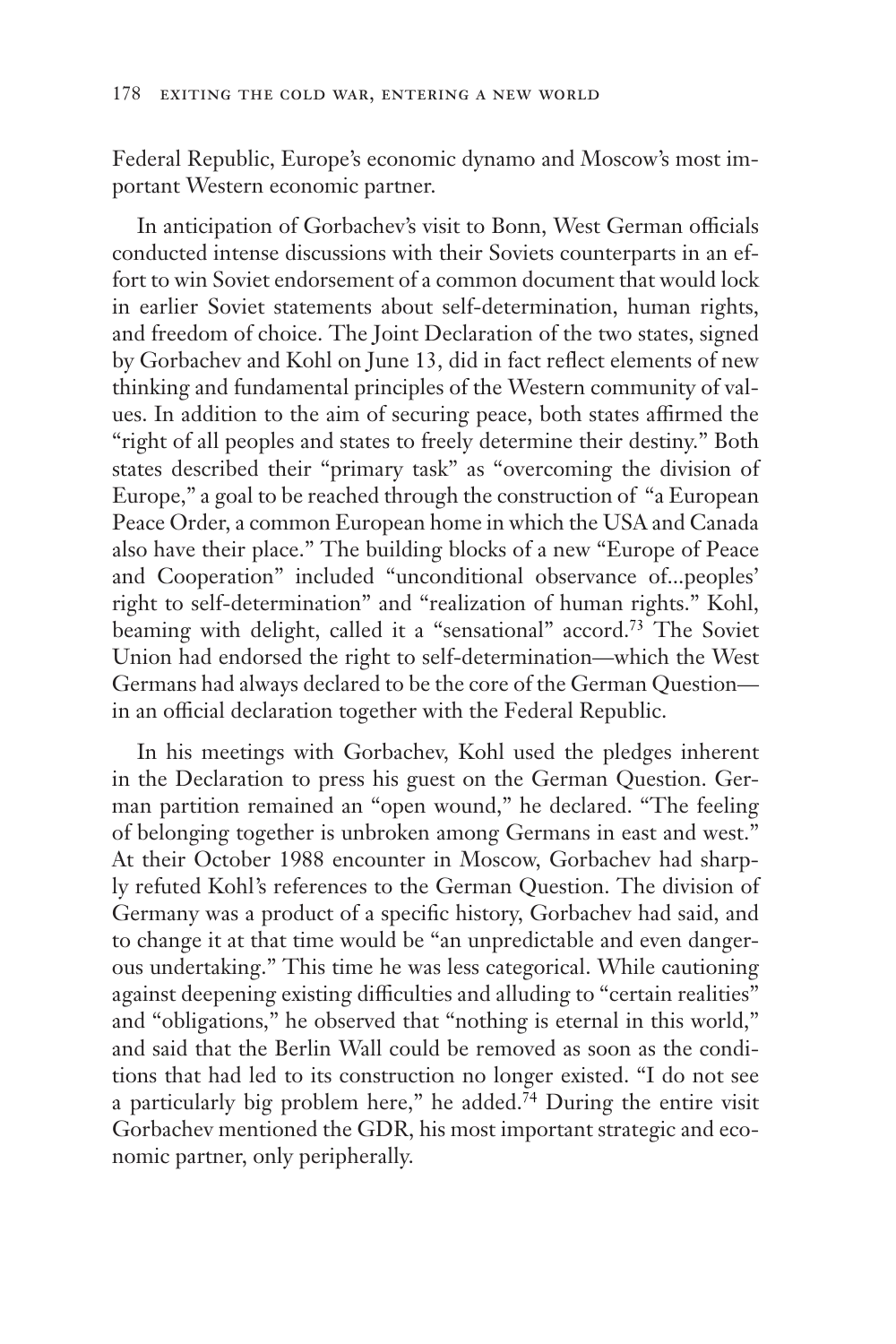These intriguing new turns were balanced by more familiar statements on Berlin and on state sovereignty. While the visit did not result in any breakthroughs on the German Question, there were clear signs that major Soviet rethinking was under way. While Soviet Foreign Ministry officials continued to reiterate the dangers of a new German *Reich*, others, particularly those close to Gorbachev and Shevardnadze, were expressing different views. They spoke of Soviet interests being better served by a "reassociated" Germany tightly integrated into a broader European political and economic community than by the maintenance of an artificial division of Europe in which one German state remained threatened by chronic domestic upheaval.75

The GDR regime was acutely sensitive to the Gorbachev visit. Officials avoided any reference to "self-determination." The East German media featured the distant Chinese crackdown on dissent far more prominently than the Gorbachev visit next door.

In subsequent weeks Gorbachev reaffirmed the principles to which he had agreed in Bonn despite vigorous objections by hardline states. At a tense meeting of the political advisory committee of the Warsaw Pact, Romania called for military intervention to suppress the reforms in Poland. In the end, however, reformist forces carried the day. On July 7, the Warsaw Pact joined Gorbachev in a public repudiation of the Brezhnev Doctrine: "Any interference in internal affairs, any attempt to restrict the sovereignty of states, whether by friends and allies or other states, is unacceptable."76 The hardliners went home in disarray, but the battle was not over.

Meeting Shevardnadze in Paris on July 29, U.S. Secretary of State James Baker said that U.S. support for the reform process in Poland and Hungary was not an attempt "to create problems for the Soviet Union." Serious problems would arise, however, if Moscow were to use force to stop the development of peaceful change. U.S. officials were particularly keen to ascertain the Soviet threshold of tolerance should the East German state start hemorrhaging. Shevardnadze answered U.S. concerns in Paris and in a subsequent meeting in September with Secretary Baker in Jackson Hole, Wyoming by stating that the use of force to stop the reforms in Eastern Europe "would be the end of *perestroika*." He insisted that these reforms were not a threat. "The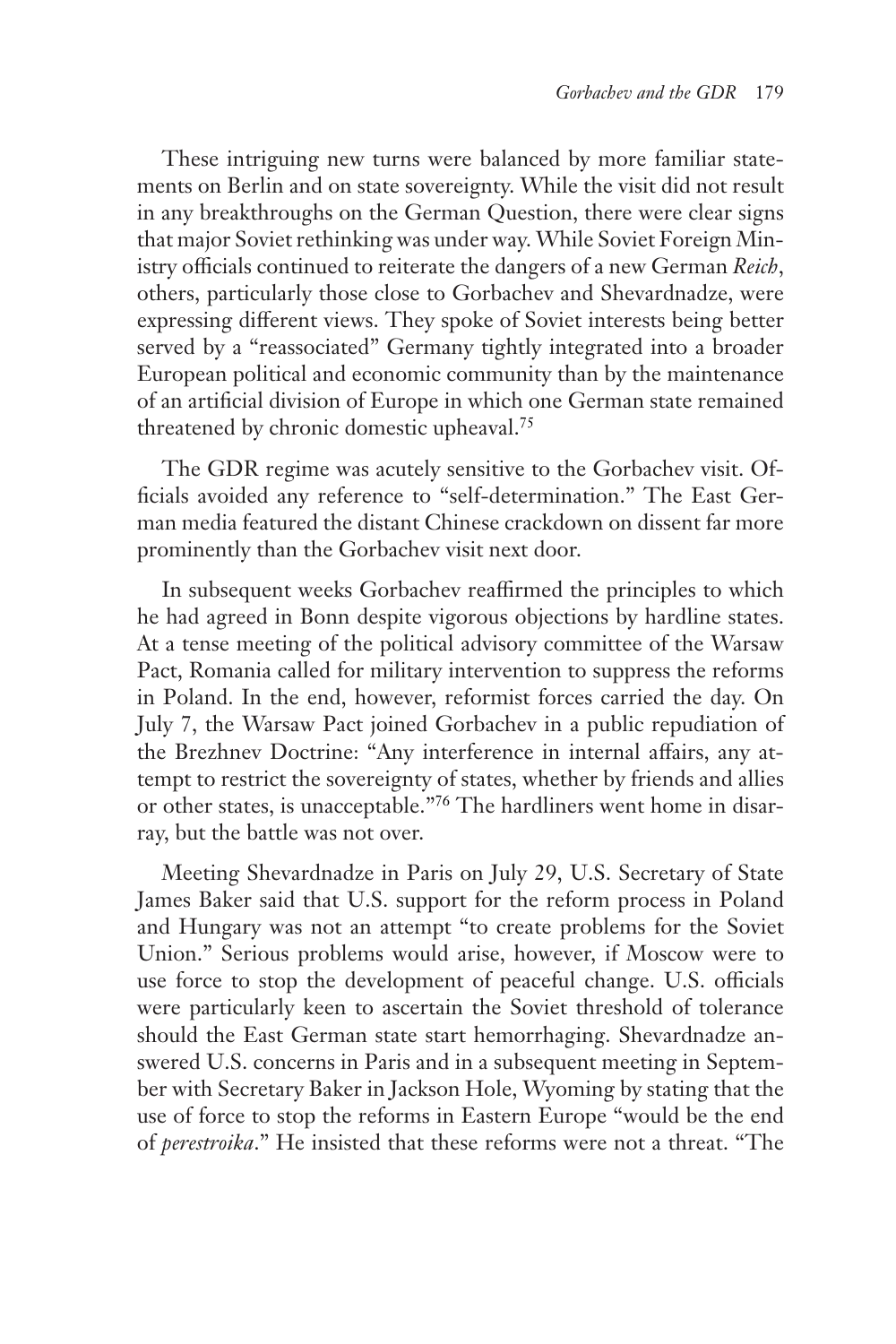pace, the movement, the process" in those countries was up to them, Shevardnadze told Baker.77

Despite these momentous changes and hints of more to come, consensus opinion among experts in and out of governments in East and West was that neither the GDR nor the Soviet Union could afford my fundamental change in their "principal stance" toward the German Question. While Washington and Bonn welcomed the pronouncements ostensibly undermining the Brezhnev Doctrine, Gorbachev's rhetoric had not been put to a practical test, and some skeptics wondered whether the GDR might be exempt from such proclamations. The end of the Wall, so the mainstream argument, would shatter the modicum of domestic legitimacy garnered painfully by the GDR regime over the past 40 years and immediately question communist rule. The GDR was the keystone of the Warsaw Pact, the chief economic and strategic partner of the Soviet Union. Its disruption, it was argued, would accelerate the destabilizing elements already discernible in the East and ultimately deal a shattering blow to the Soviet system itself certainly an unacceptable consequence even for Gorbachev. Thus, evidence of Soviet and East German "new thinking" in various areas of international affairs, particularly security relations, had not yet extended to the core issues at the heart of the German Question, nor, did it seem to most analysts at the time, was there much prospect of this occurring in the foreseeable future. U.S. views were conveyed through an editorial in the *Washington Post*:

If there is anything that could incite Soviet military intervention, it would be instability in East Germany. That's why there is a tacit but powerful agreement among Western politicians and governments, including the West Germans, that for the present East Germany's status needs to remain as it is.<sup>78</sup>

This "tacit agreement" actually extended much further, embracing most of the east German opposition and the Moscow reformists as well. All had pinned their hopes on a gradual, stable East German evolution toward "improvable socialism." Georgy Shakhnazarov, Gorbachev's chief advisor on Eastern Europe, said that the Poles and Hungarian could "do what they want," but that the GDR was "a special case," although not one that Gorbachev would have to worry about anytime soon.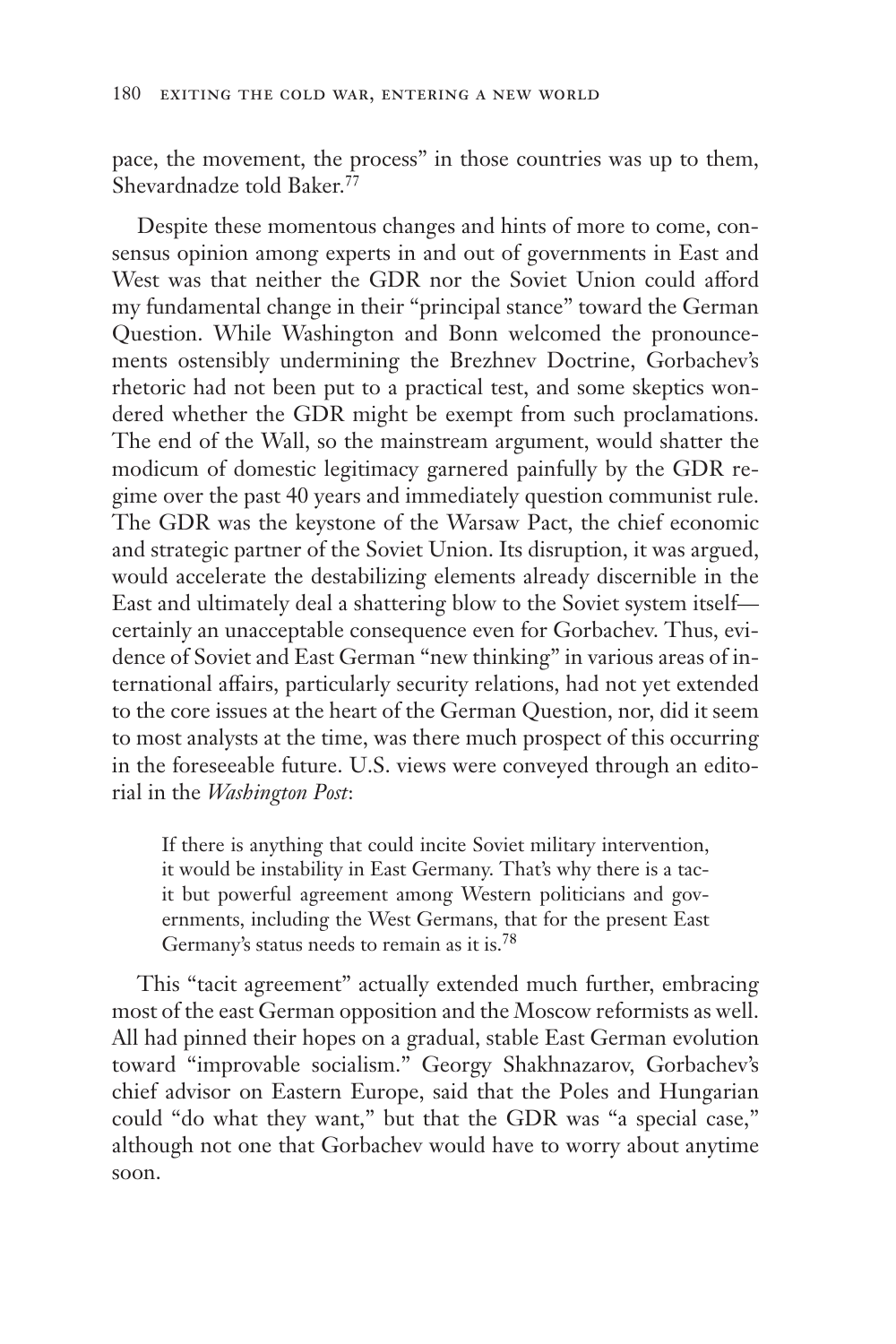Most East German dissidents agreed. "The Wall seemed stable," recalled Friedrich Schorlemmer. That summer, at a German-German forum on the "European House," he said, "I don't believe it appropriate to erect a pan-German room in this house, but rather two rooms separated by a sliding door. I see our chance in speaking with one voice while remaining in two states."79

There was also no indication that any leading West German politician believed that the division of Germany could soon be ended. While Kohl and the CDU remained committed to reunification as a declaratory principle, it was not part of operational policy.80

Skeptics could also point to the lack of a reformist faction within the upper echelons of the SED. Some leadership changes were thought possible at the next party conference, which had been brought forward from 1991 to May 1990, but when Honecker finally did depart the scene, the likelihood seemed great that he would be replaced by an East German Chernenko, not an East German Gorbachev.

Finally, most Western leaders harbored deep doubts whether Gorbachev would remain in power. The CIA reported in May 1989 that the Soviet situation was so volatile that Gorbachev had only a 50% chance of surviving the next few years unless he stepped back from his reform policies. Given his tenuous situation it was practically inconceivable that he would be prepared to sacrifice East Germany. According to this broad consensus, any overt moves by the West toward reunification, or any attempt by the East to impose a "Chinese solution" on domestic unrest would represent an intolerable exacerbation of tensions on the most sensitive border in the world.

"Almost everyone agrees to that prudent proposition," the *Washington Post* commented, "except, of course, the people who live in east Germany." The challenge was to find ways to accommodate "these entirely legitimate aspirations of the East Germans without bringing in the Soviet tanks."

## **The Make-Or-Break Point for the Brezhnev Doctrine**

By August the situation in the GDR was transformed dramatically by a series of synergistic developments. Honecker had collapsed at the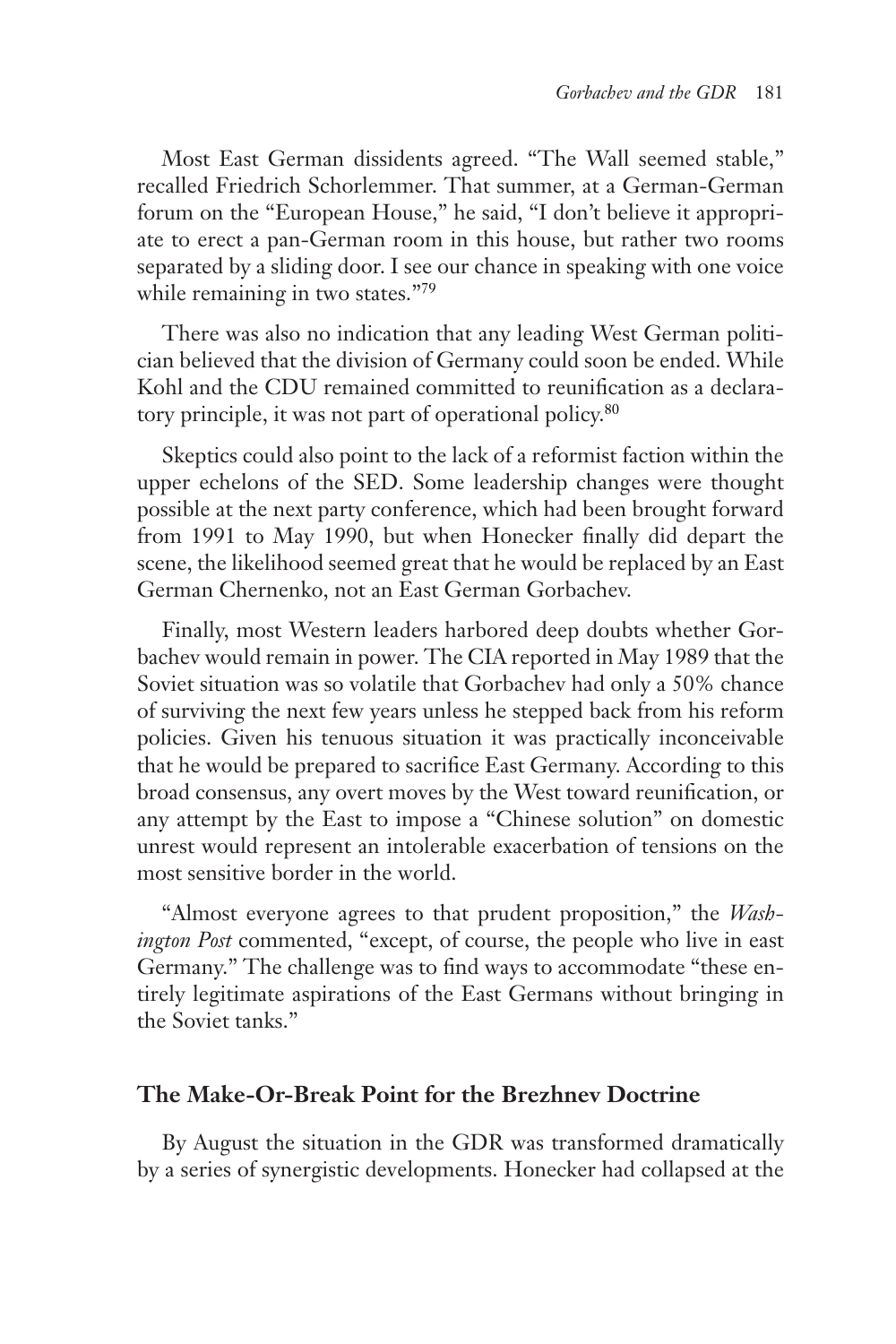Warsaw Pact Summit in July, underwent gall bladder surgery and was not to return in any significant way until September. With the advent of summer vacation, the trickle of East Germans who had been escaping via Hungary's open border turned into a gushing stream. Hundreds of would-be emigrants jammed West German missions in Budapest, Warsaw and Prague, forcing them to close their doors. East German dissenters were emboldened to emerge from the shelter of the Church; there was a sudden proliferation of independent opposition groups throughout the GDR.

These developments were being monitored carefully in Moscow. Valentin Falin told Soviet political leaders in mid-August that the SED leadership itself was to blame for the growing exodus, and that it was "powerless and perplexed" as its citizens continued to leave. He warned that popular dissatisfaction "will, in a relatively short time—by spring of next year at the very latest—lead to mass demonstrations which would be very difficult to control."<sup>81</sup>

The emergence of a *Solidarność*-led government in Poland in late August was the make-or-break point for the Brezhnev Doctrine, the real-life challenge that would test Gorbachev's rhetoric of reform. Hard-line communist resistance still could have prevented the formation of a non-communist government.

Eduard Shevardnadze was vacationing on the Black Sea. His aide, Sergei Tarasenko, had received an urgent early morning call from Moscow and relayed the message to the foreign minister, who was sunning himself on the beach. Romania's Ceausescu was demanding decisive military action against *Solidarność*, and was offering to host an emergency Warsaw Pact meeting to approve the intervention. "Others," he said, shared his view. For the next few hours Shevardnadze and his close aides sat on the beach and discussed the situation. There would be no intervention, Shevardnadze declared. The Polish predicament could not be resolved by military force. But "from now on" Moscow would have to accept the consequence of losing eastern Europe.<sup>82</sup>

Ceausescu's demands were rebuffed. On August 22 Gorbachev spent 40 decisive minutes on the telephone urging Polish Communist Party first secretary Mieczysław Rakowski to convince his comrades to join the *Solidarność*-led government in the interest of national unity.83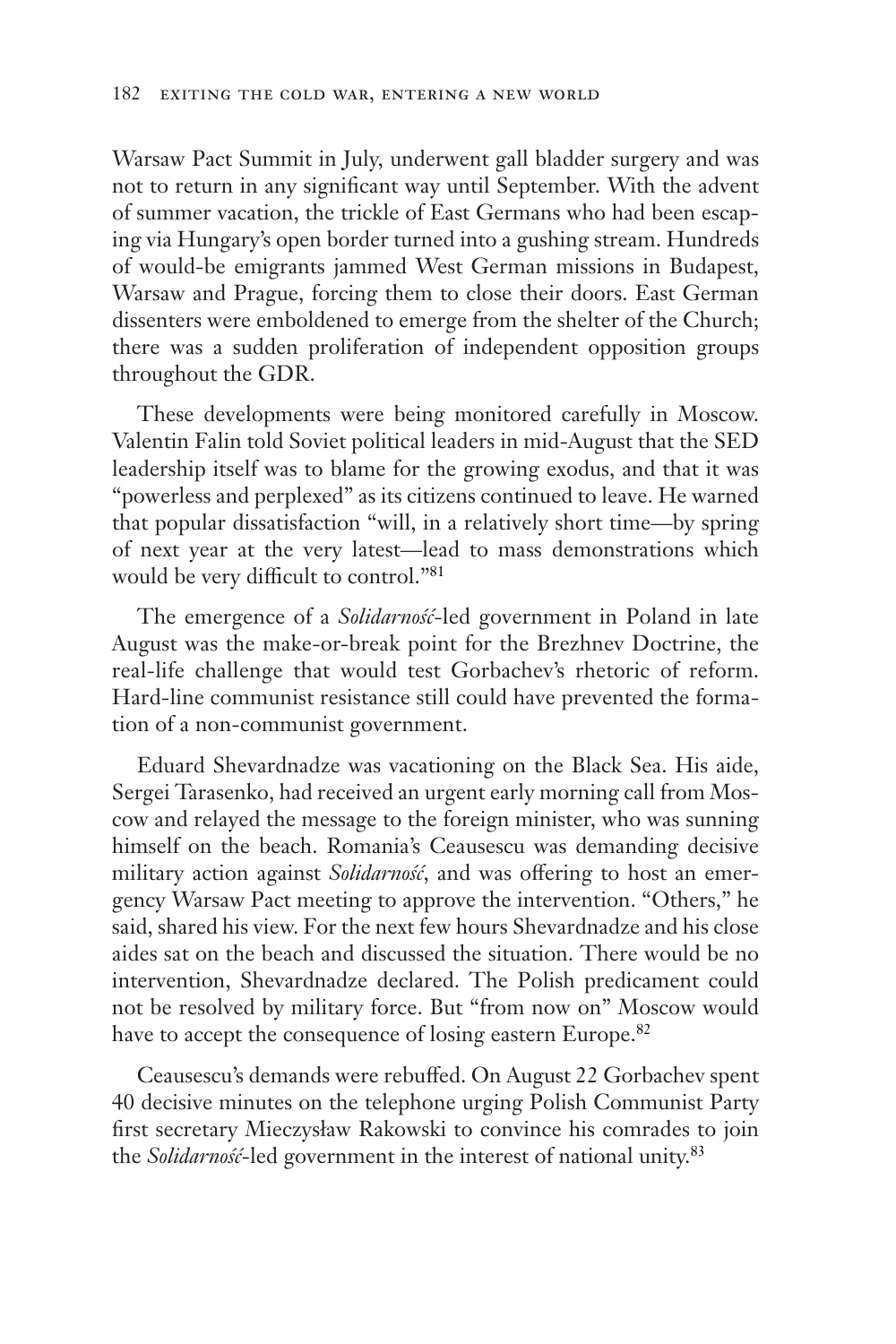The emergence of a non-communist government in Poland further accentuated the GDR regime's problems. Whereas the communist Polish government had been circumspect in its commentary on the internal situation in the GDR, members of the new government headed by Tadeusz Mazowiecki openly urged the GDR to undertake reforms. Mazowiecki and Foreign Minister Krzysztof Skubiwszewski remained relatively cautious in their approach toward the issue of German unification, but other leading members of *Solidarność*, such as Bronislaw Geremek, Adam Michnik and Lech Wałęsa, took a much more positive attitude, arguing that it would be hard to deny the Germans the very right of self-determination that *Solidarność* had been fighting for in Poland. By mid-October Wałęsa was calling the division of Germany "illogical" and stated that it could be overcome through the reunification of Europe.84

Statements such as these galvanized the east German opposition and sent a shudder of anticipation through the populace. As a 35-year-old worker exclaimed, "Think of *Solidarność*. Back then we never would have thought that they would accomplish anything. Now they're sitting in the government. Watch out, now it's going to happen here."85

# **"The Most Difficult Decision of My Life"**

The next dramatic development came when Hungarian Prime Minister Nemeth and Foreign Minister Gyula Horn, after meeting secretly in late August with Kohl and Genscher in Bonn, decided that on September 10 they would break Hungary's treaty with the GDR, which pledged that Hungary would return East Germans attempting to escape to the GDR, and open permanently its western border to the East Germans. "It was the most difficult decision of my life," Horn recalled.86 He flew to East Berlin on August 31 to deliver the news. GDR Foreign Minister Oskar Fischer stammered that Horn was blackmailing the GDR and accused him of "treason." Horn called Fischer a "blockhead" and flew back to Budapest.87

The Hungarian decision was doubly significant due to the lack of Soviet reaction. Before making his fateful decision, Horn had asked his deputy minister, László Kovács, to sound out the Soviet reaction should Hungary let the East Germans go. "We didn't specify, but we hinted,"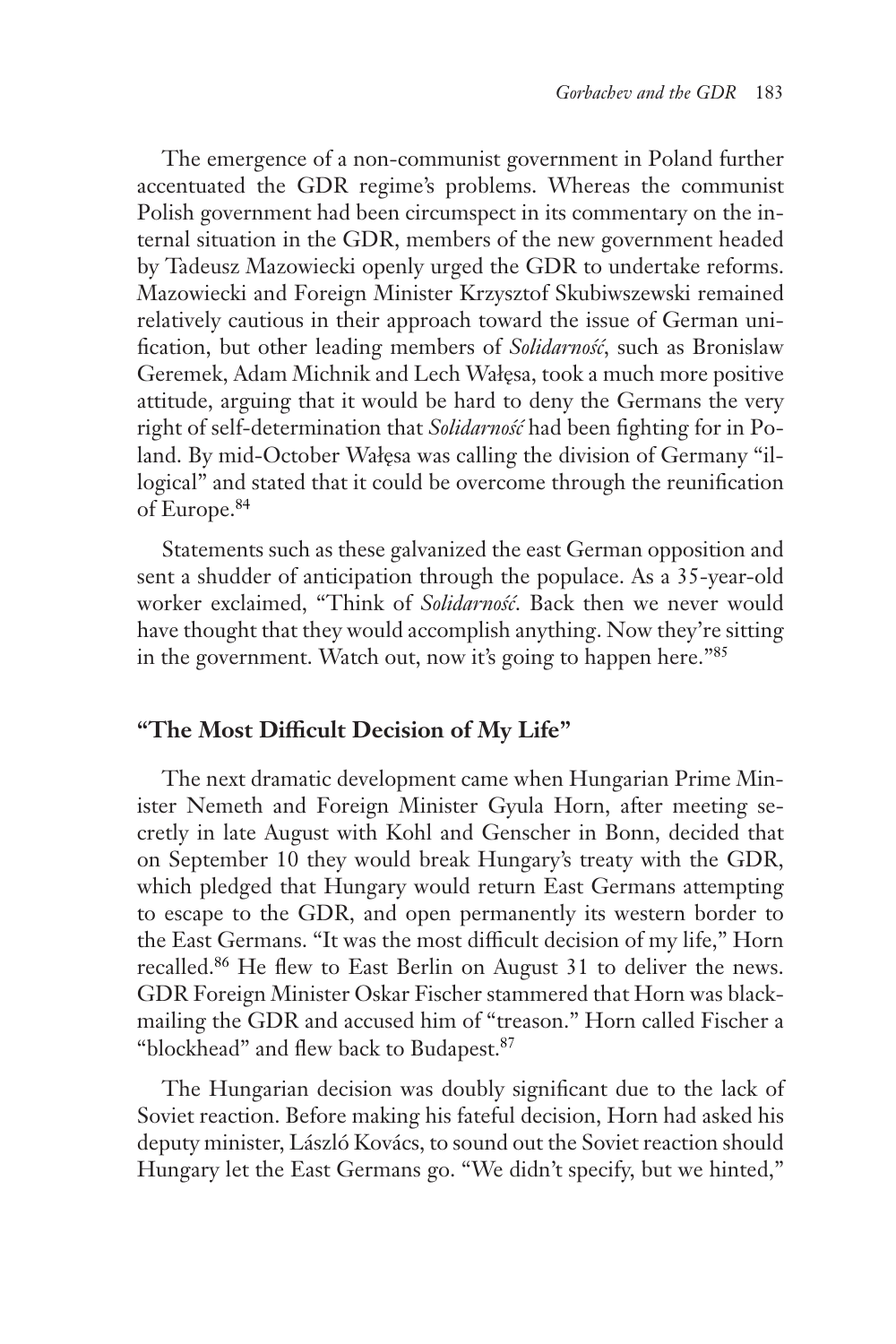said Kovács. "The Soviets did not object."88 Horn in fact waited to inform the USSR until the day before the action was taken. The GDR, of course, had informed the Soviets earlier. But the Soviets swung behind the Hungarian decision. Furious GDR attempts to call an emergency Warsaw Pact meeting fell apart due to Soviet reluctance.<sup>89</sup>

The GDR regime's cataleptic response to these developments was not only due to intransigence or old age. It also reflected a lack of viable options. Otto Reinhold, one of the SED's chief theorists, defined the true dilemma succinctly:

The key question…is what one might call the socialist identity of the GDR. In this question it is quite obvious that there is a fundamental difference between the GDR and other socialist countries. They all had already existed as states with capitalist or half-feudal orders before their socialist transformation. Their statehood was therefore not primarily dependent on the societal order. This is not so for the GDR. It is only conceivable as an antifascist, as a socialist state, as a socialist alternative to the FRG. What right to exist could a capitalist GDR have next to a capitalist FRG? None, of course.90

According to this definition of East German identity, which was shared by many regime leaders, any true reforms, however well intentioned, would mean the beginning of the end of the GDR. Even in its 40th year of existence, the GDR continued to draw its identity from the confrontation with the political, economic and social system of the FRG. This had always been fragile. In the wake of the dramatic changes in the Soviet Union, Poland and Hungary it had become even more so. The Politburo's inflexibility could thus not be attributed solely to incompetence or senility: it went to the heart of the GDR's very existence as a state. "Socialism in the colors of the GDR," said Reinhold, was "an essential expression of our national identity."91

By September 22 over 120 east Germans had sought refuge on the grounds of the FRG Embassy in Warsaw and over 900 had done so in Prague. Unsanitary conditions forced the Embassy in Warsaw to close. The non-communist government in Warsaw announced that East Germans would not be forced to return to the GDR. The hard-line communist government in Prague, in contrast, closed its border with Hungary to east Germans attempting to escape.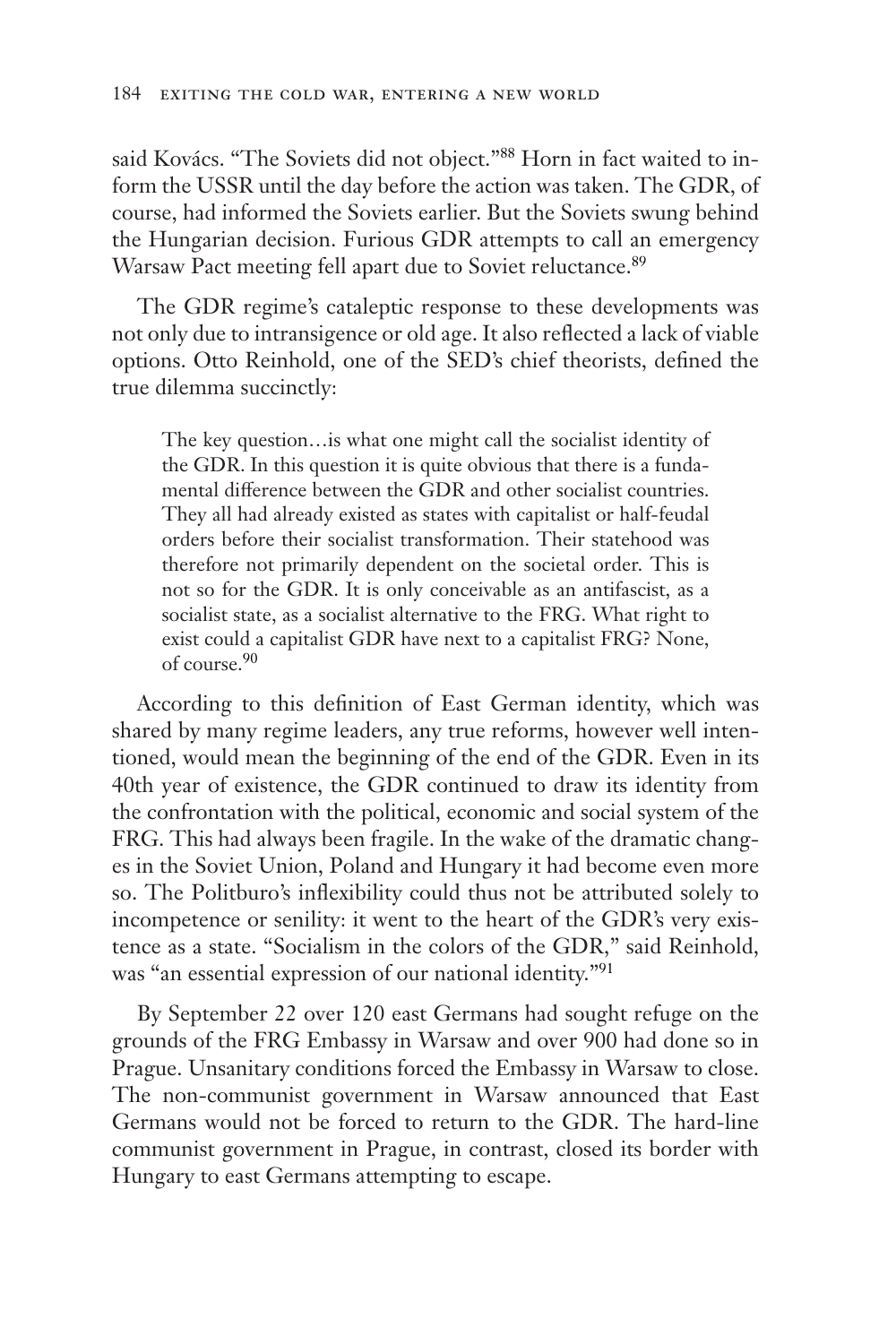Still in convalescent care, Honecker reasserted command from his sickbed. He authorized negotiations with Bonn to resolve the situation in the FRG embassies in Warsaw and Prague. Genscher also pressed Shevardnadze, who showed some understanding for the situation and agreed to press East German Foreign Minister Oskar Fischer and Czech Foreign Minister Jaromir Johanes for a "quick solution" for the embassy refugees. In the end, East Berlin agreed to let the refugees head west in special trains on the condition that they pass through the GDR, from which they would be formally "expelled" for disloyalty—an empty face-saving gesture.<sup>92</sup>

The solution to the refugee problem in Warsaw and Prague had also been preceded by contacts between Kohl and Gorbachev. Gorbachev let the East Germans know that he would not go to East Berlin to attend ceremonies marking the 40th anniversary of the GDR, which were to take place little more than one week away, if there were the danger of his being implicated in the refugee drama. He had already had that experience during his June visit to China, which had been eclipsed by pro-democracy demonstrations in Tiananmen Square and their brutal suppression soon thereafter. Gorbachev told his aides that he was "disgusted" with Honecker's "inept" handling of the refugee issue.93

To Honecker's horror, the refugee drama did not end. As soon as the refugees had left the embassies in Warsaw and Prague, thousands more arrived. Despite efforts by the Czech police to seal off the West German embassy grounds after the last refugees had left for the West, by the very next evening another 350 seeking to escape had arrived in Prague. In Warsaw another 200 arrived. The very next day, October 3, over 3000 refugees had again ensconced themselves on the embassy grounds in Prague. Hundreds more stormed the embassy grounds during the afternoon.

Honecker again agreed to allow all the refugees to leave yet at the same time slapped a visa requirement on GDR citizens seeking to travel to Czechoslovakia, the last country to which East German citizens could travel freely. In 1988 more than 4 million East Germans had vacationed in Czechoslovakia and several millions more crossed the border regularly on business. Although East German authorities called the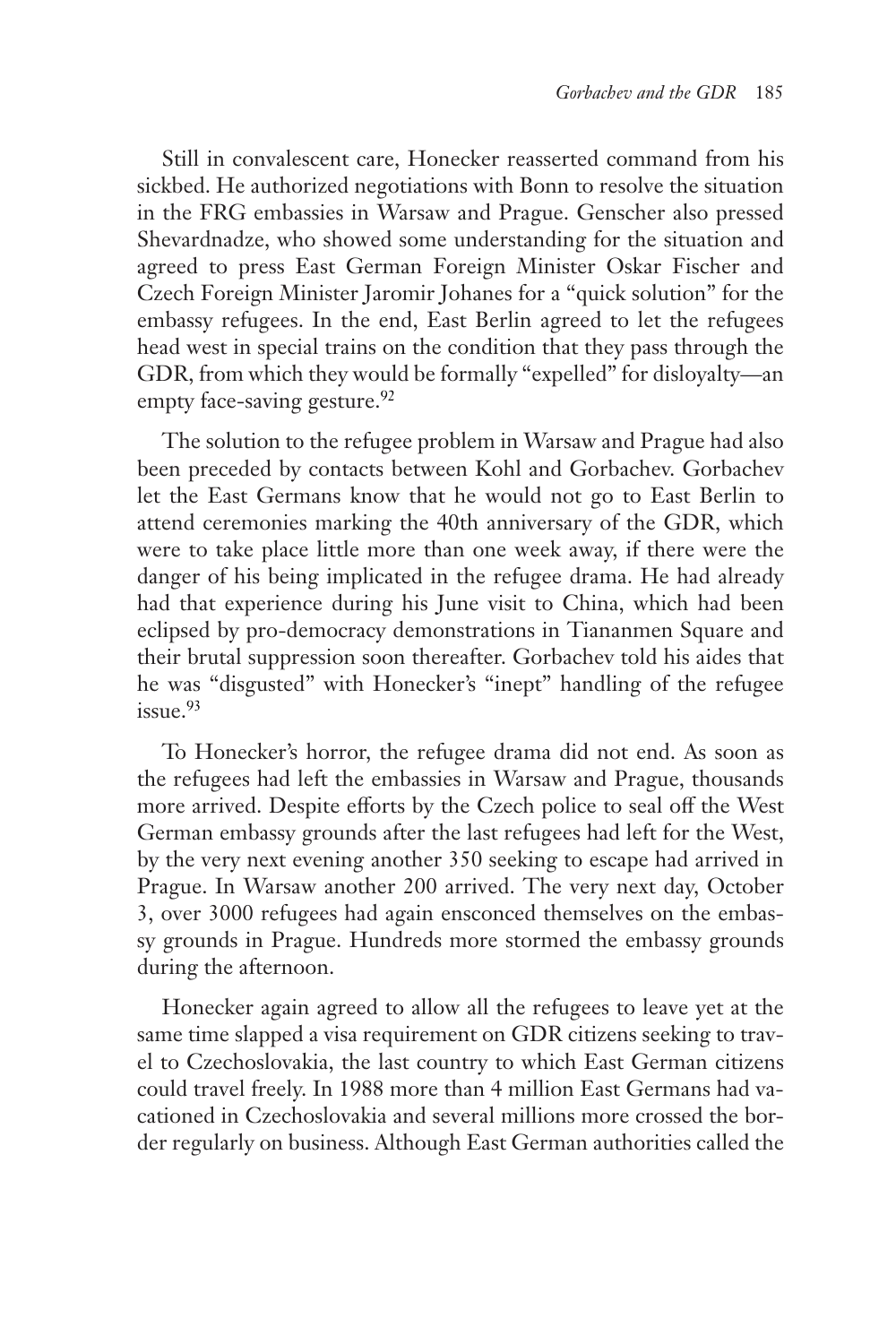ban a "temporary measure," it appeared to foreshadow a longer-term crackdown.

The Wall was now complete--to the East and the West. The country that called itself a democratic republic had finally become a prison for its people.

The situation had become dramatic. In a series of secret meetings in the fall of 1989, officials tasked with monitoring the GDR's economic health had come to a stunning conclusion. The regime's rosy public presentations of GDR economic strength belied the fact that export targets had not been met since 1982, and if the target was not met for the current fiscal year, the GDR would "become insolvent already in 1989." In 1988 the GDR's entire national income increased by only 11 billion east marks, whereas the interest payments alone on the state's Western debt were DM 5 billion—the equivalent of 20 billion east marks.<sup>94</sup> Yet consumed by domestic political upheaval, neither Honecker nor his top lieutenants responded to these warnings.

### **"He Who Comes Too Late Will Be Punished By Life"**

Buffeted by internal pressures, the Honecker regime was now to receive another twist of the screw from its patron power, the Soviet Union.

For Mikhail Gorbachev, the GDR had been transformed from the bastion to the ballast of socialism. Arriving for the GDR's 40th anniversary on October 7, Gorbachev was determined to give his East German hosts a clear message.

Honecker clearly was wary of the visit. On his motorcade route into the center of East Berlin, Gorbachev was greeted only by thin lines of selected welcomers waving plastic East German and Soviet flags that had been issued for the occasion. After attending a ceremony in memory of Soviet war dead and victims of the Nazis at Treptow Park, Gorbachev moved into a nearby crowd. "The Berliners welcomed Gorbachev as a savior," Shevardnadze later remarked. He was quickly surrounded by cries of "Gorbi! Gorbi" and "We are staying here!"

"Don't panic. Don't get depressed," he replied reassuringly. "We'll go on together, fighting for socialism. Be patient." Throughout his visit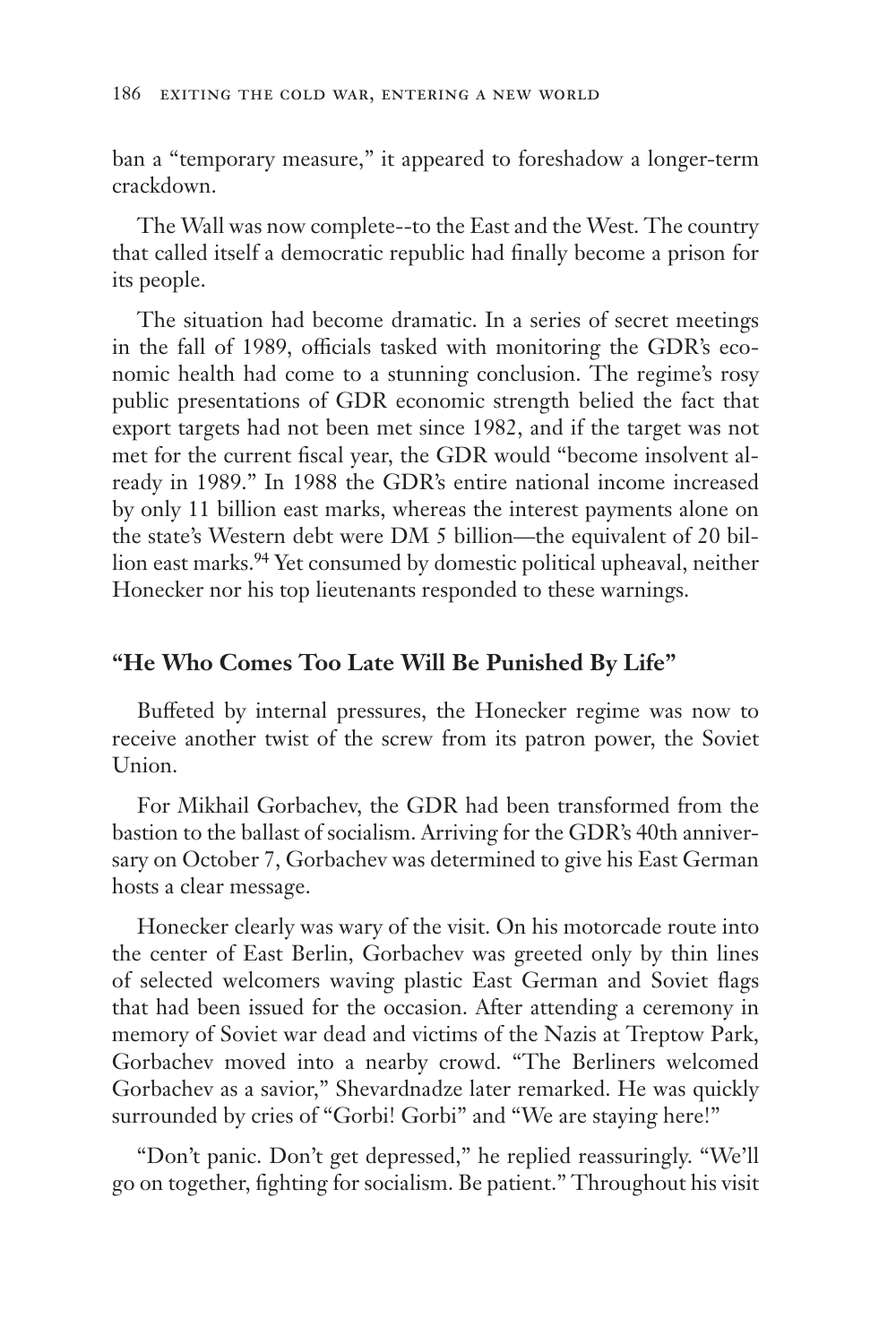Gorbachev remained a model of public diplomacy and outward courtesy. Asked whether he thought the situation in the GDR was dangerous, he replied, "Alongside our problems in the Soviet Union, there is no comparison. *Perestroika* would not have begun if it had been suggested to us from outside." And then in a carefully worded message he was to repeat throughout his visit, he proclaimed, "I think that dangers exist only for those who don't grasp the situation, those who don't react to life. We know our German friends have the ability to learn from life, to make changes." In response to questions by Western reporters, he said "whoever picks up the impulses generated by society and shapes his policies accordingly should have no fear of difficulties."95

Honecker and Gorbachev then proceeded to East Berlin's Palace of the Republic, where they were scheduled to give major speeches marking the 40th anniversary. Each speech was the subject of intense speculation. Would Honecker now use the occasion, with Gorbachev at his side, to signal that reforms would be undertaken, that the message of the streets and from Moscow, Budapest and Warsaw had been heard? The answer was a resounding *Nein*. In a speech full of empty slogans and self-congratulatory phrases, Honecker addressed none of the serious challenges facing his regime. As thousands streamed out of the country and as massive demonstrations and violent altercations erupted outside the Palace of the Republic, Honecker spoke of a "trusting discussion in the cities and the countryside."96

Honecker's dismal performance outraged the East German population as well as members of the party itself. It was another example that the GDR had been transformed, in Schabowski's words, "from the bastion of Marxism-Stalinism to the bastion of Marxism-Senilism."97 Modrow added bitterly that "there was never a more unrealistic and hypocritical speech in the GDR as Honecker's address."98 The speech served to convince other SED senior leaders that Honecker had completely lost touch with reality and that changes at the top were imperative if an explosion was to be avoided.<sup>99</sup>

Gorbachev then stepped to the podium. In clear, measured tones, he stressed the challenges and necessities of reforms throughout the socialist world. He referred directly to Ronald Reagan's appeal two years earlier to tear down the Berlin Wall without explicitly rejecting it. He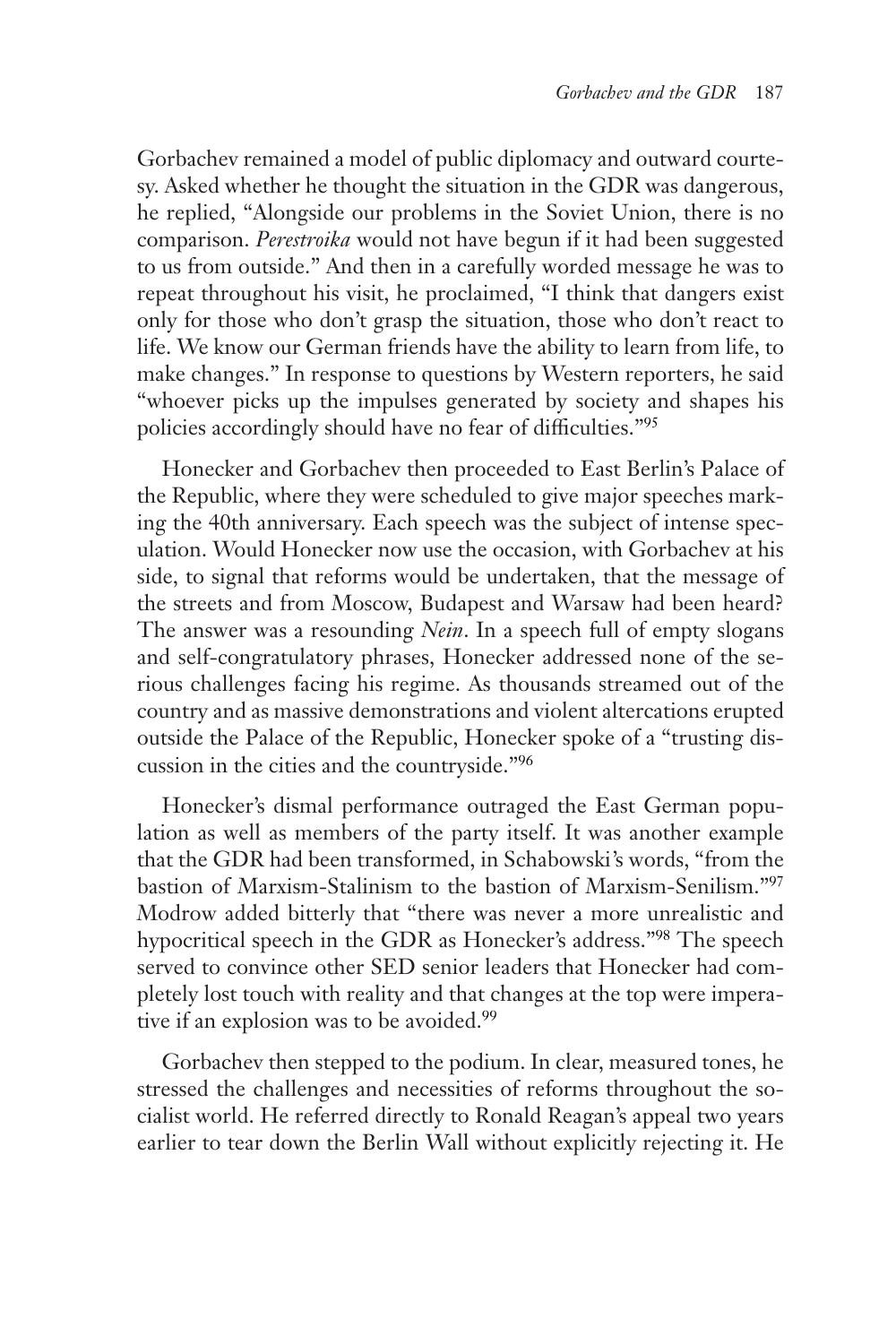stressed the sovereignty of the GDR, but by so doing sought to distance himself from the Wall:

One has even heard the call: Let the USSR remove the Berlin Wall! Then we will at last believe in its peaceful intentions...our Western partners must proceed on the understanding that matters affecting the GDR are decided not in Moscow, but in Berlin.

Gorbachev's statement not only underscored East German sovereignty, it made the point that the rules of the game had changed: the East Germans were on their own and could not count on the Soviets to bail them out. Gorbachev had pulled the plug on the East German leadership, leaving them little choice but to embark on a reform course. Standing only a few blocks from the Wall, Gorbachev promised that as East-West rapprochement progressed, "all walls of enmity, estrangement, and distrust between Europeans will fall." The speech was a careful yet clear rebuke of the Honecker regime and an appeal for reforms in the GDR.100

Gorbachev repeated his message more bluntly the next morning in a tense one-on-one talk with Honecker in Niederschönhausen Palace.101 This was followed by a meeting with the Politburo in which Gorbachev again pressed for change. He appealed both to the gerontocratic leadership's incessant hunger for legitimacy as well as their deeply rooted feelings of superiority vis-a-vis their Eastern allies. "The German Democratic Republic is our primary partner and ally," Gorbachev proclaimed. It was precisely East Germany's economic success, he argued, that would "permit you to restructure more easily." He then pressed home the point:

I can assure you it is not an easy thing to pass a resolution regarding political changes...Courageous times await you, courageous resolutions are required...a good deal of sausage and bread is not everything. People then demand a new atmosphere, more oxygen, a new breath, particularly for the socialist order…A human being needs the appropriate material conditions, but at the same time he needs the corresponding intellectual atmosphere in society. I believe it is very important not to miss the moment and to pass up any chance…If we remain behind, life will punish us immediately. Our experiences and the experiences of Poland and Hungary have convinced us: if the Party does not react to life, it is condemned.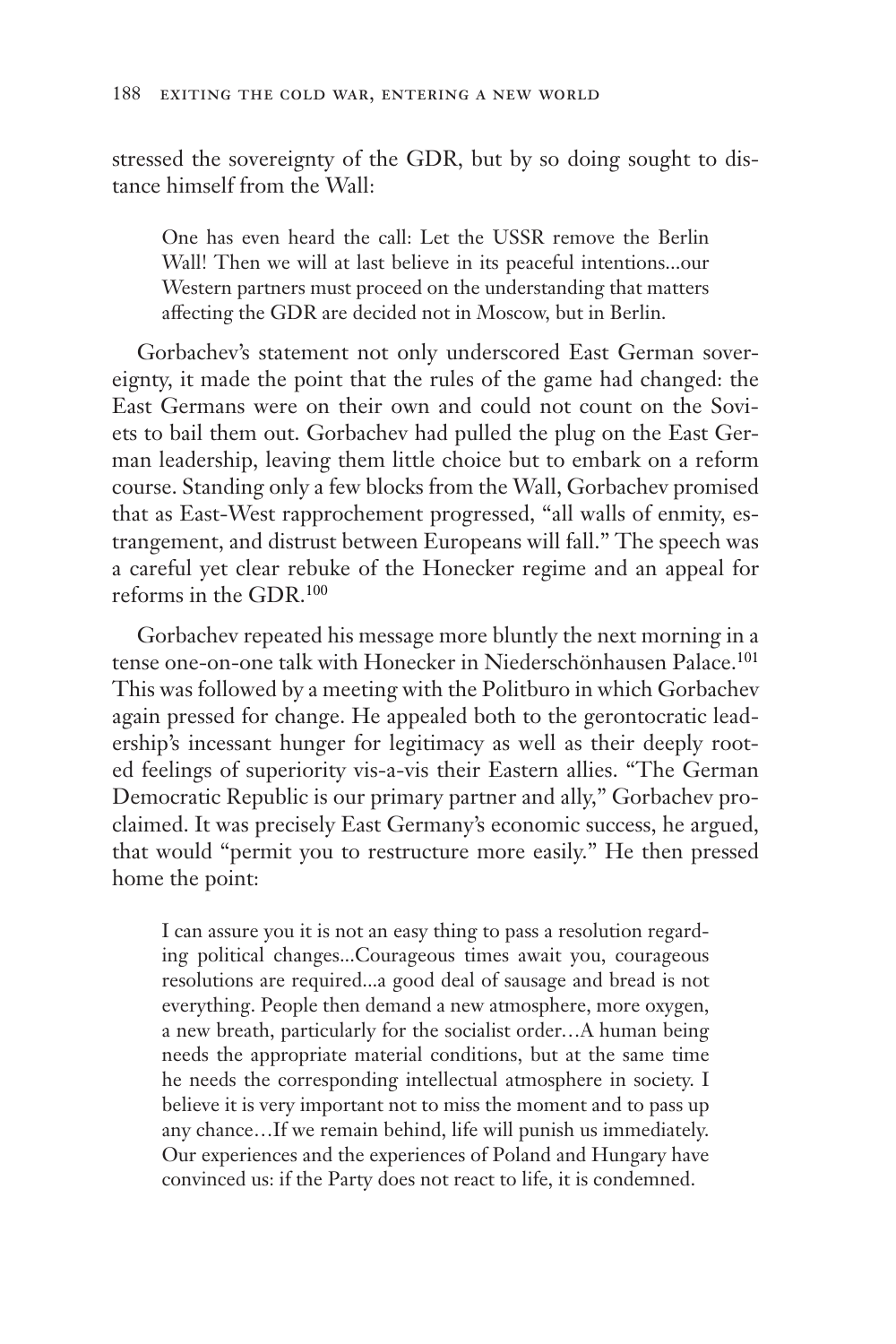In his response, Honecker directly rebuked Gorbachev's admonition for change, stubbornly reiterating yet again his time-worn litany of self-congratulatory praises. He even went so far as to cite Friedrich Engels' remarks at the grave of Karl Marx, "where," according to Honecker, "he is known to have said that man first needs something to eat, to clothe himself, and to live. As he said this he of course did not underestimate the intellectual problems that we have to solve even today." The SED, concluded Honecker, had already chosen the correct answer: "to continue the policy of continuity and renewal...we are the party of innovators."102

After Honecker was finished, he looked around the room. Everyone was silent. Gorbachev quietly looked up and down the table. Finally, he turned to one of his Soviet colleagues, uttering nothing more than an incredulous "Tsss!" and, with a final, piercing glance into the lifeless faces of the Politburo, abruptly stood up and marched out of the room.103

That night, as the Leipzig Thomas Church's Men's Choir sang Bach's cantate *Frieden sei im Lande* for the assembled dignitaries in East Berlin's Palace of the Republic, 3,000 people on the other side of the Spree river chanted "We are the people!" and "Gorbi, help!" Reality and façade stood face to face. The regime wanted to celebrate 40 years of the GDR; the people want to celebrate 200 years of the storming of the Bastille. As the rulers sought to demonstrate the achievements of socialism in East Berlin, the ruled preferred to demonstrate for "Democracy, now or never!" in Berlin, Leipzig, Plauen, Jena, Potsdam, Karl-Marx-Stadt, Magdeburg, Ilmenau, Arnstadt, and other cities in the largest demonstrations to that point since 1953.

As the Stasi beat down the demonstrators and the melee on the streets turned ugly, Gorbachev left the official festivities directly for the airport. Back in Moscow, he declared on Soviet television that he had found many "fiery supporters of *perestroika*" in the GDR. To underscore Gorbachev's anger and impatience, Gennady Gerasimov repeated Gorbachev's phrase that "he who comes too late will be punished by life."104

Despite the regime's escalating use of force, over the next two days protesters chanting "Gorbi, Gorbi" and "Democracy, now or never" demonstrated across the GDR. Tensions peaked on October 9 in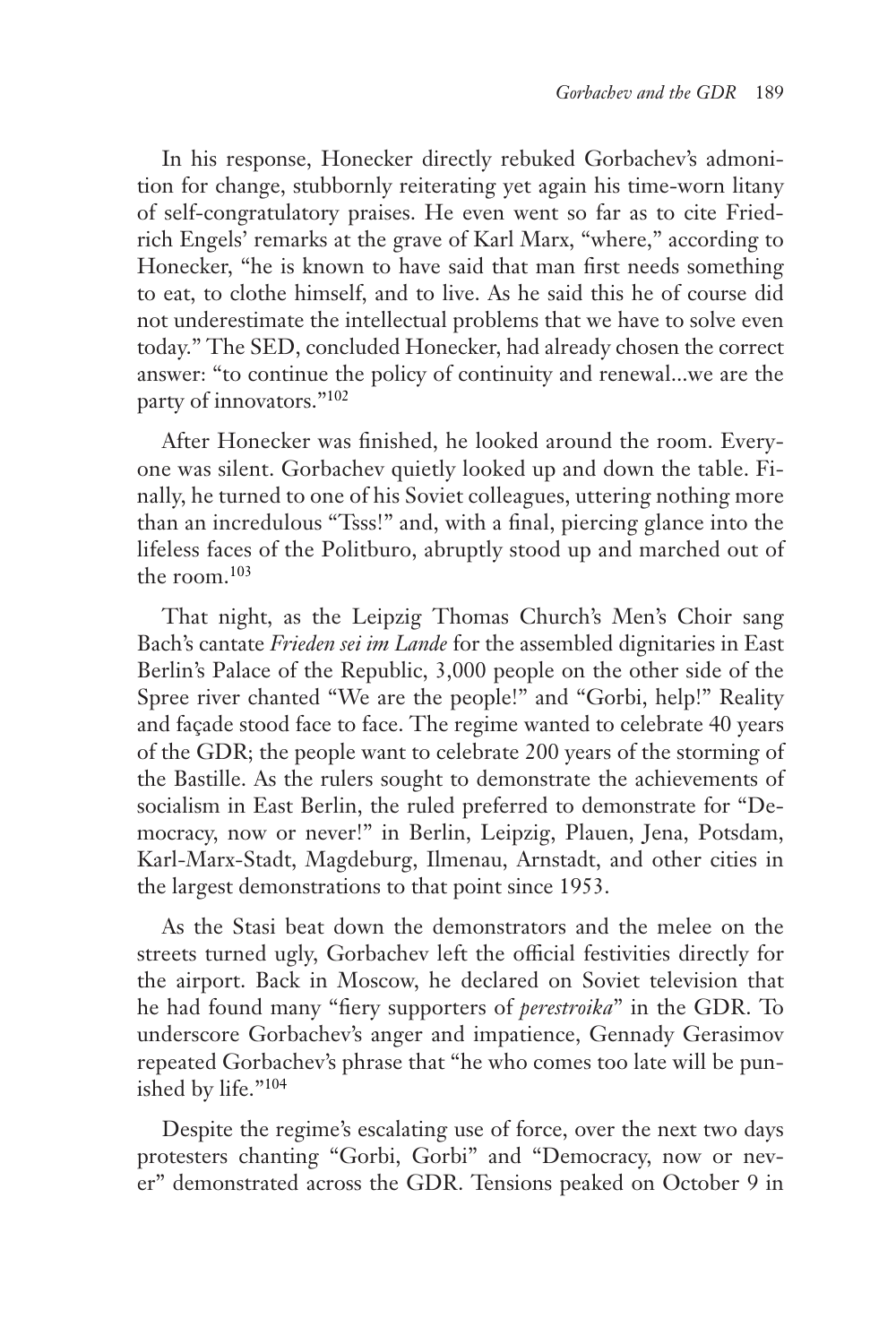Leipzig. Faced with tens of thousands of demonstrators, in the end the regime backed down from its threatened use of force. Various Soviet sources have stated that the Kremlin had issued a directive to General Snetkov, Commander of the Western Group of Soviet Forces, not to intervene in such events under any circumstances. Military units were to remain in their garrisons and not engage in any military exercises; military personnel and their families were not to leave their military installations—a clear sign that the renunciation of the Brezhnev Doctrine was real, not rhetorical.<sup>105</sup>

The weight in the Politburo had clearly shifted away from Honecker's hard line. On October 13 the National Defense Council issued Secret Order 9/89, which explicitly prohibited the use of deadly force against the demonstrators.106 The same day, all the demonstrators who had been arrested were released. The regime also agreed that the approximately 1,000 refugees in the West German embassy in Warsaw would be allowed to leave for the West, without the previous stipulation that they travel over GDR territory.<sup>107</sup>

On October 17 Honecker was deposed and replaced by Egon Krenz, who immediately announced prospects for more liberalized travel regulations, more open media and a more self-critical discussion of domestic problems with broader elements of society. Krenz quickly demonstrated, however, that he was less reformer than renovator—certainly not the Mikhail Gorbachev of East Germany. He continued to seek to control the pace of change while maintaining the leading role of the party and isolating democratic opposition groups. Krenz's glimmers of *glasnost* reflected no overarching plan for a viable socialist GDR; they simply reflected his attempt to buy time and find alternative channels of control. True pluralistic reforms were equated in his mind with the end of the GDR as a separate country; a reformed GDR would have no inner rationale to distinguish itself from West Germany.

Krenz's promises of reform, however, did little to mollify popular fury. Throughout the rest of October and early November hundreds of thousands of people from across the GDR marched peacefully to demand democracy and free elections, ending the power monopoly of the communist party, legalizing independent political groups, tearing down the Berlin Wall, and committing to the rule of law and freedom of the press. Notably, there were no calls for reunification.108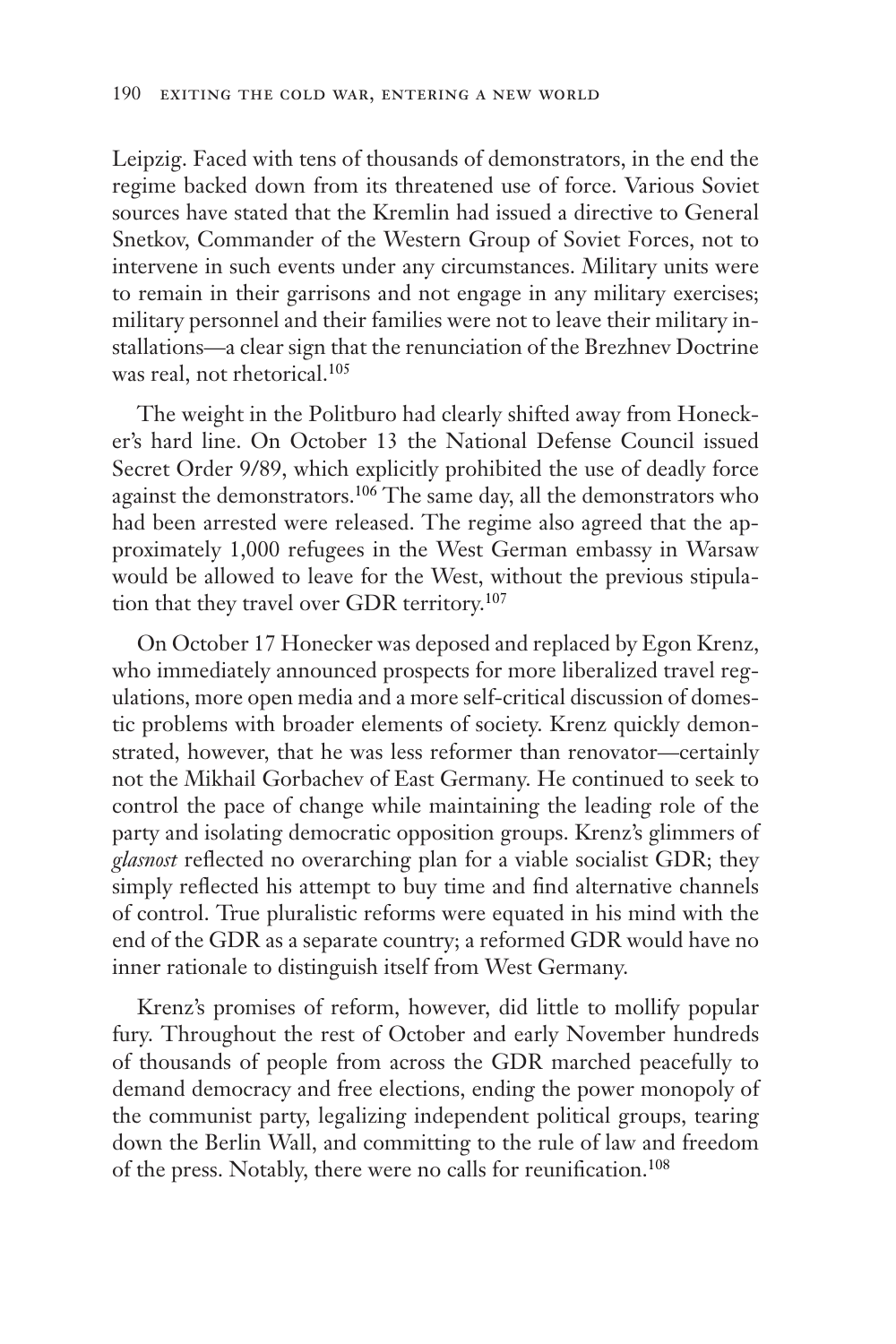Meanwhile, on October 23, Shevardnadze again declared that the Soviet Union recognized freedom of choice for all countries, including those in the Warsaw Pact. Two days later, Soviet Foreign Ministry spokesman Gennady Gerasimov declared that the Brezhnev Doctrine had been exchanged for a new and far more humorous doctrine. "You know the Frank Sinatra song 'My Way'?" he asked stunned reporters. "Hungary and Poland are doing it their way. We now have the Sinatra Doctrine."<sup>109</sup>

By mid-October, Krenz's economic advisers now presented him with truly devastating news: the GDR was essentially bankrupt. "Stopping the debt alone," they concluded, "would require a reduction in living standards in 1990 of 25 to 30 percent and would make the GDR ungovernable." The only way out, they contended, was "fundamental change" toward a "socialist planned economy oriented to market conditions," coupled with a grand German-German bargain in which Bonn would provide a DM 3 billion credit in exchange for a pledge by East Berlin that "the conditions could be created still in this century to render the nature of the border between the two German states, as it exists today, superfluous."110 GDR emissaries held confidential discussions with West German officials in Bonn to see what the West Germans might be prepared to give the East German regime in exchange for greater political liberties in the GDR and "de facto unlimited travel between the two German states." On October 26 Krenz pitched the deal to Helmut Kohl personally in a phone call. Kohl was noncommittal; West German officials felt that Krenz's negotiating position was weakening by the day.111

On November 1 Krenz flew to Moscow to consult with Gorbachev. The Soviet leader had little sympathy for the GDR's problems. Honecker had believed himself to be "the number one in socialism, even in the world," Gorbachev exclaimed. "He no longer saw what was really happening." Gorbachev also harbored deep doubts that Krenz would be able to pull the GDR out of chaos. His advisors viewed Krenz as a "transitional solution," and preferred Hans Modrow or even Markus Wolf, the long-time head of the GDR's intelligence services.<sup>112</sup>

Krenz knew of Gorbachev's doubts, yet he was reluctant to embrace the Soviet leader's admonition to "get rid of any unnecessary problems that hinder you," perhaps because he understood quite well what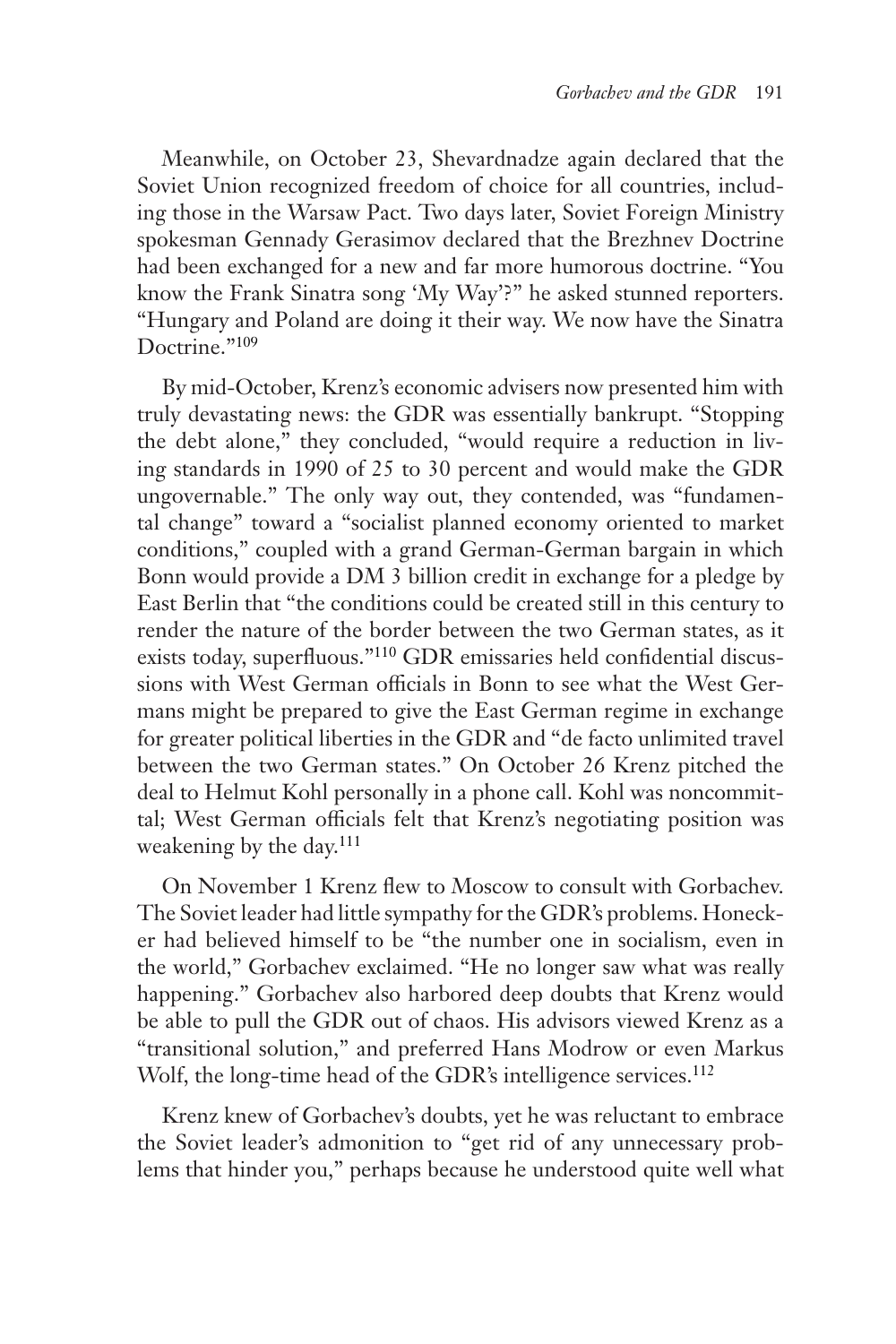the full consequences would be. The party was prepared "to look the truth in the eye," Krenz said unconvincingly. He was afraid that if the full truth about the desolate economic situation was revealed, "it could unleash a shock with devastating consequences." 113 Gorbachev himself was unnerved by Krenz's depiction of the GDR's economic woes, particularly since the GDR was Moscow's largest trading partner, and Gorbachev was consumed by the Soviet Union's own economic challenges.

The two discussed East Berlin's relations with Bonn. Krenz indicated that he was considering further opening of travel opportunities for GDR citizens, but only if they had a passport, a visa, and could demonstrate they could pay for their travel. Gorbachev responded that extensive contacts between the people in both German states could not be prevented, one simply had to be able to control and channel them.<sup>114</sup>

This was precisely the goal behind a new travel regulation that the GDR authorities were drafting.<sup>115</sup> The regime touted it as a comprehensive revision; the reality was that those seeking to travel would still need to apply for permission, they would still need a passport (which most citizens did not have), and the government could still deny applications for a range of opaque reasons.

An initial version of the draft law was released on November 6. The public denunciation was thunderous. The legal committee of the East German parliament, normally a rubber-stamp for party decisions, took the unusual step of rejecting the law. Bewildered, the regime attempted to focus on the most urgent question: that of emigration.

On November 7 GDR Foreign Minister Oskar Fischer met in East Berlin with Soviet Ambassador Vyacheslav Kochemasov and his deputy Igor Maximychev, informing them that the regime was considering a new exit, or hole, on the German-German border (not in Berlin, which was subject to Four-Power control) to facilitate emigration by East Germans to West Germany without them having to go through Czechoslovakia. Fischer asked for Soviet "opinion" on the plan.

The Soviet embassy concluded that what it called the "hole variant" was simply a further example of Krenz's weakness and confusion. Kochemasov reached Shevardnadze, who responded that if Krenz thought such a solution was possible, Moscow would probably not reg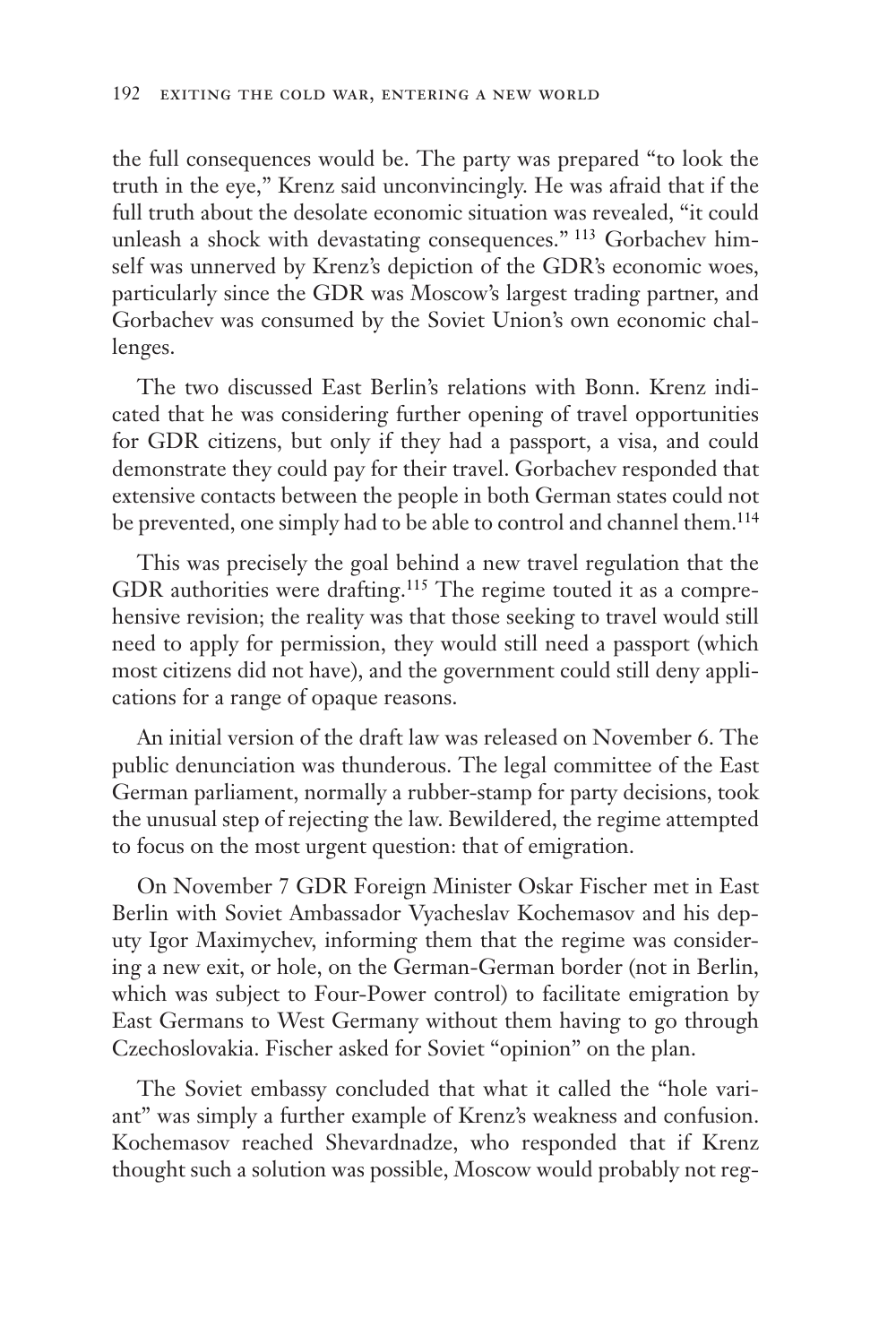ister objections. He told Kochemasov, however, that the Foreign Ministry in Moscow should still review the idea—after the major Soviet holidays of November 7 and 8—before giving Krenz an official reply.<sup>116</sup>

The same day, East German emissary Alexander Schalck-Golodkowski met with officials in Bonn in an attempt to secure more than 10 billion DM in exchange for a vague promise to open the Wall.<sup>117</sup> West German officials demurred. Kohl had a different bargain in mind. On November 8, he announced to the West German Bundestag that if the GDR government wanted Bonn's support, it would have to agree to free elections.

As of the morning of November 9, Krenz had still not heard back from Moscow. Meanwhile, four mid-level officials from the GDR Interior Ministry and the Ministry for State Security formulated yet another draft travel law, this time addressing not only permanent emigration but also temporary travel, and not only between the GDR and the FRG, but also, fatefully to "Berlin (West)." This addition, which was initiated without any consultation with the Soviet embassy or with Moscow, clearly circumvented Soviet and Four-Power authority over all of Berlin, a prerogative the Soviets guarded jealously. While the draft law still required would-be travelers to apply and receive permission to leave, it also stated that the new regulations would come into effect "right away." A press release announcing the next draft law was embargoed for November 10 at 4:00 am.

Later that day, unaware of the new draft law, the wording of which rendered the "hole variant" obsolete, and having been unable to reach Shevardnadze, Kochemasov was able to find Deputy Foreign Minister Ivan Aboimov, who told him to inform the East Berlin Politburo to proceed with the "hole variant." Armed with the group of four's text, which he did not read thoroughly enough to understand its significance, and with what he thought was Moscow's approval of the decision represented by the text, even though Soviet approval was for the now-superseded "hole variant," Krenz pushed the document through the Politburo and the central committee that afternoon. He then told Politburo member Günter Schabowski to read the press release at his evening press conference. Schabowski also simply glanced over the text without comprehending its true meaning, fumbling through the text at the press conference. Bewildered journalists couldn't believe what they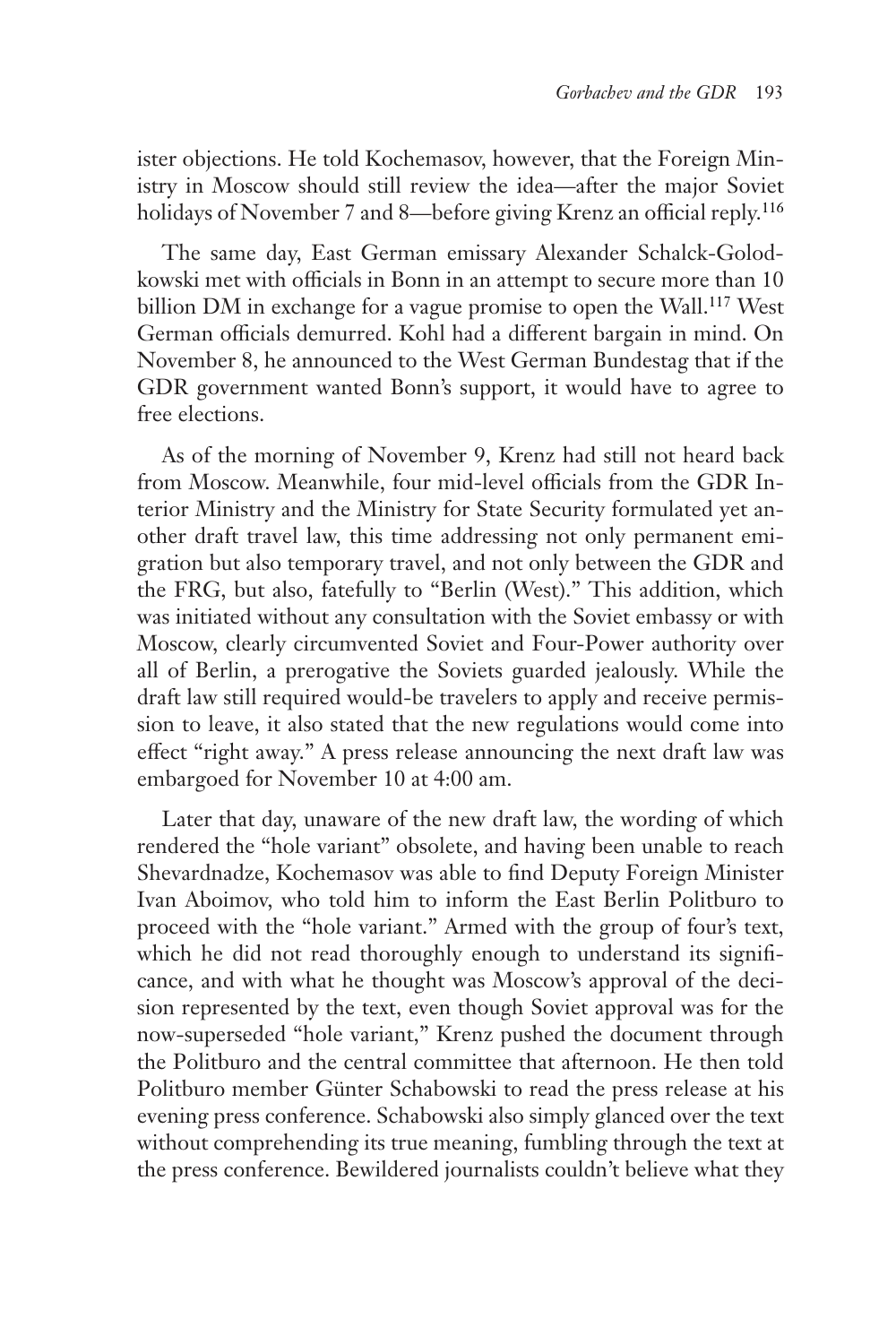heard. When would this new regulation take effect? Schabowski again rummaged through his papers and then gave his historic reply: "As far as I am aware it goes into effect right away, without delay."118 The run on the Wall had begun.

The Berlin Wall was breached suddenly and peacefully late in the night of November 9 without Soviet knowledge, participation or intervention. The Soviet embassy was furious that the travel law included Berlin, which treaded on Soviet authority for the city, yet Soviet diplomats remained passive observers as thousands poured across the open Wall from East to West Berlin.119 The Soviet Ambassador slept through the night; the deputy ambassador decided against informing Moscow. Krenz waited until the morning of November 10 to inform Gorbachev of the events. He claimed that things were under control, and that only East Germans who had passports and who had applied for and received a visa were being let out, even though masses of people without documents had gone back and forth across the now-open barrier at will.120

Writing in his diary, Gorbachev confidante Anatoly Chernyaev captured the moment. When "the Berlin Wall fell," he wrote, "a whole era of the socialist system ended." It meant "the end of Yalta, the finale for the Stalinist legacy," and the "overcoming of Hitler's Germany."121

### **Into the Vacuum Steps Helmut Kohl**

"My God, someone has put us in a real mess!" Krenz complained on November 10, only hours after the first East Berliners had crossed over to West Berlin.122 As the Wall crumbled, so too did the East German communist party's chances to revitalize itself. The regime had botched one of the greatest opportunities imaginable to demonstrate that it was committed to real reforms, and had forfeited its chance at a grand bargain with Bonn, as Krenz's economic advisers had urged. The party was in free fall.

On November 13 Hans Modrow—touted as the Gorbachev of the GDR—was pulled out of provincial exile in Dresden, named successor to Willi Stoph as Chairman of the Council of Ministers, and tasked with building a new government. Modrow's subsequent actions belied his reformist rhetoric, however. His half-hearted attempts at re-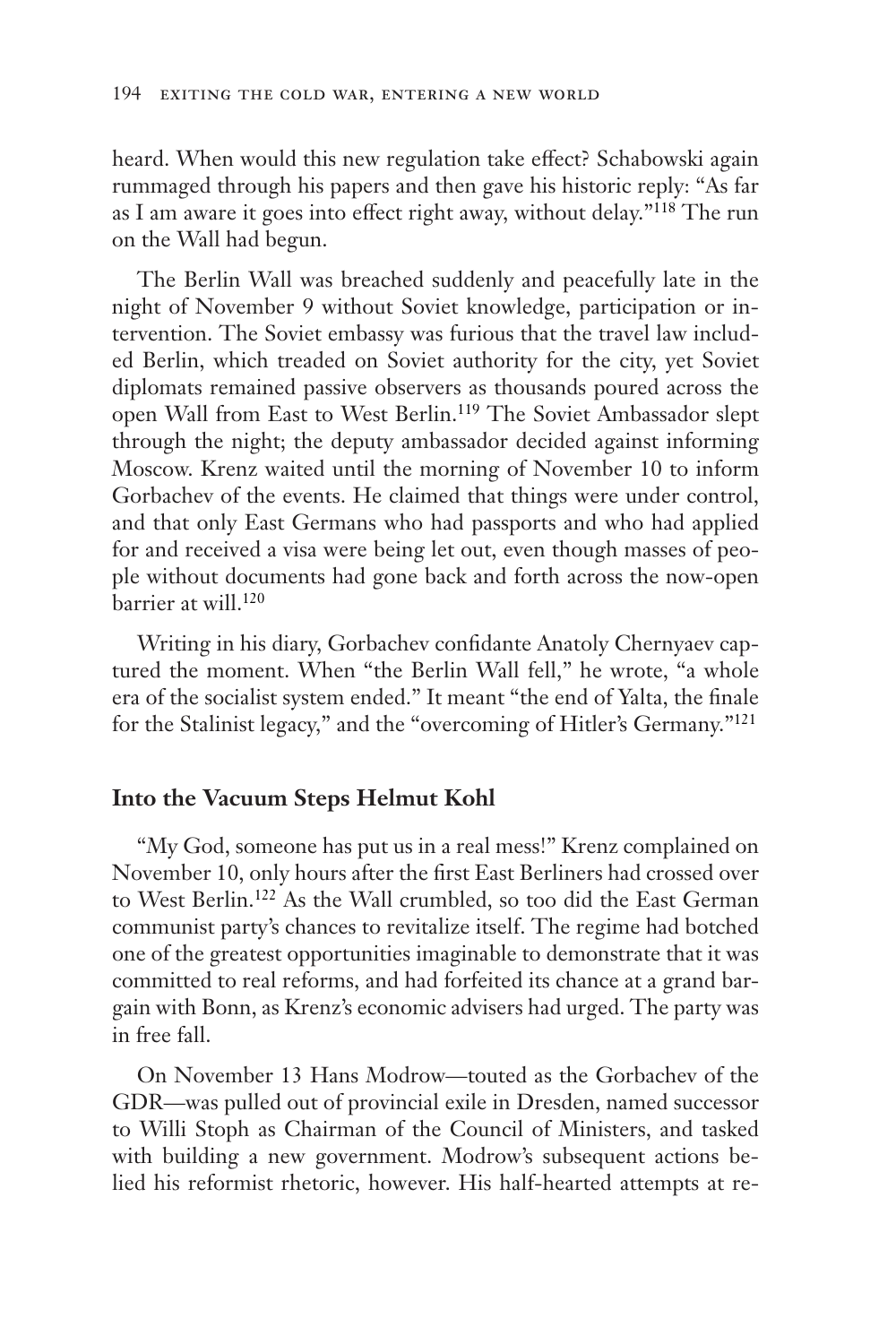form were doomed from the beginning. Something fundamental had occurred. The party had proven unable to convince the east German people not only that the government seriously intended to implement reforms, but that an East German raison d'etre still remained. Honecker's carefully cultivated image of the GDR as the one country where socialism had actually produced exploded in a matter of days amidst a string of revelations detailing the extent of the country's insolvent financial situation, repressed inflation, price distortions, uncompetitive industries, scarce consumer goods and widespread environmental degradation. Ordinary east Germans who had previously half-believed government propaganda about socialist economic success were given a severe jolt. The quickly deteriorating situation further robbed many of the hope that they could improve their lives under communism or "improvable socialism," accelerating demands for unification and fueling the continued exodus abroad, as 2,000 people a day fled the country.123

East German opposition groups were also caught flat-footed by the opening of the Wall. Having pushed the people into the streets, the East German opposition now began to follow rather than lead the spontaneous, angry revolt from below.

With the SED and the opposition in disarray, the mood quickly changed among the Monday marchers on East German streets. On Monday, November 13 a single placard calling for "Reunification!" was lost among the sea of slogans in Leipzig demanding "Free elections now!" and a variety of other political reforms.124 Yet only one week later a new message rang out in the political void. In deafening chorus hundreds of thousands chanted "Germany united Fatherland," a phrase from the GDR anthem that had been banned since 1974. The banner cry of the revolution, "We are the people," was suddenly transformed into "We are one people!" The East German people had jumped on the roller coaster of unification.

West German political leaders, alarmed by the intensity of East German anger, were increasingly concerned that the peaceful revolution could turn violent. Politicians urged caution, but the demand for unification threatened to drown out all other voices.

Beyond stuttering steps toward intensified collaboration on practical issues, however, Bonn had no plan, secret or otherwise, to cope with the situation that West German politicians always said they wanted but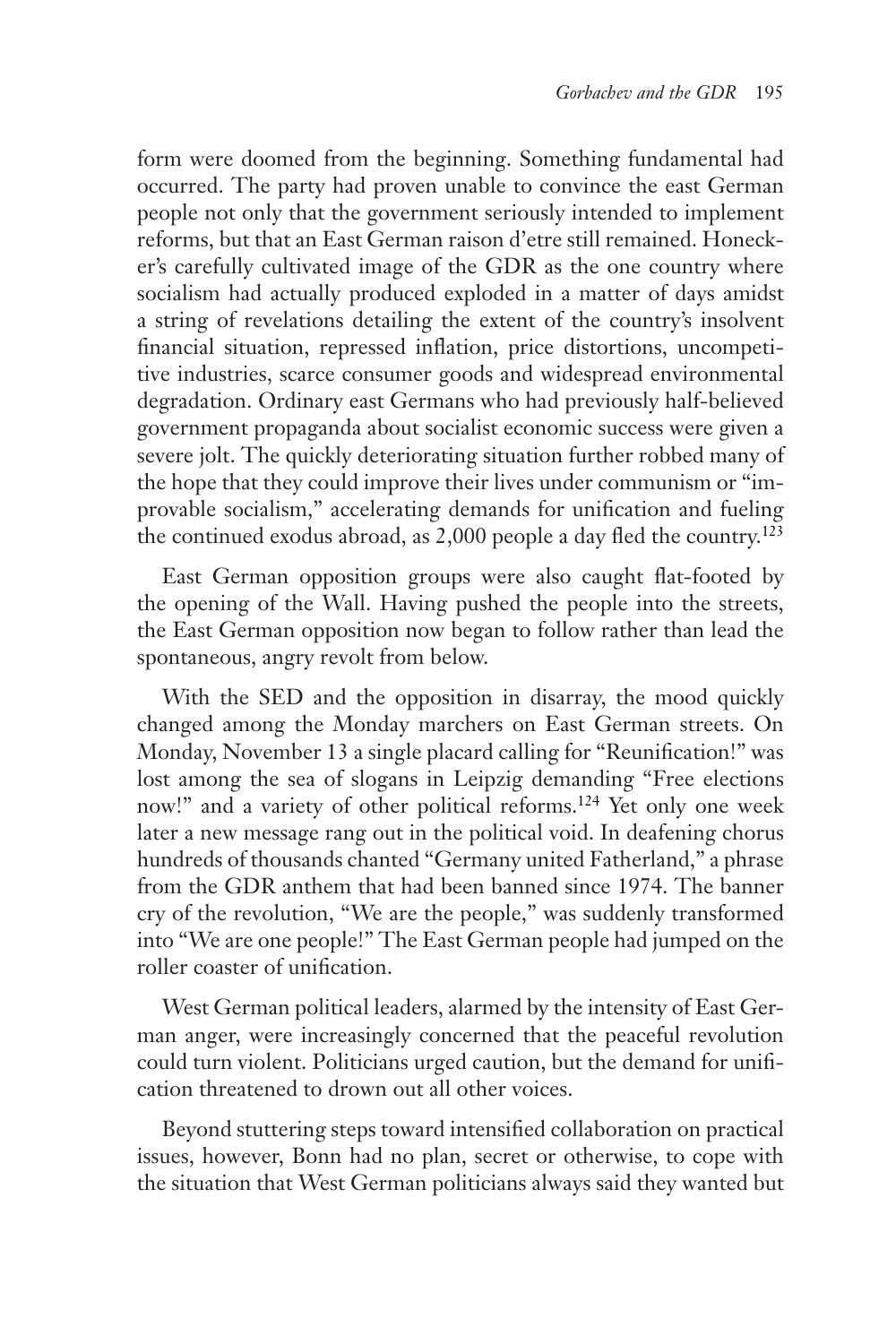in reality had not thought about seriously for years: the unification of Germany. In part this was because eager pursuit of such a goal would have raised the suspicions of Germany's neighbors in the East as well as in the West, and also because there seemed to be no realistic prospect of even visible progress toward that end. As a result, West German politicians made ritual proclamations about unity while assuring the world that the Federal Republic, unlike the Germanys of the past, would never go it alone or even do much to bring about unification. Policymakers concentrated on small steps to alleviate the lot of their oppressed countrymen.125

Now all this changed. Into the vacuum stepped Helmut Kohl, whose 10-point plan outlined a path to unification that forever changed the context of the East German revolution.

While Kohl was convinced that German-German reassociation was now inevitable, he was anxious that the number of East Germans deserting the GDR for the West might swell to millions, incapacitating the East and sowing chaos and resentment in the West. He was worried that the so far heroically disciplined East German marchers on the streets might get carried away by frustration, provoke the Soviet Union, and spark a dangerous and unpredictable confrontation. He was also concerned that the Bush-Gorbachev summit meeting at Malta might take up the German Question without any Germans at the table. He thus sought an approach that would establish himself as the navigator of German unity by channeling the revolutionary energies in the East in such a way that the historic opportunity that had now appeared would not be squandered by popular chaos or fears, and preempting any possible moves by the Four Powers that might impinge on German interests.126

The opportunity came at the end of November. In this atmosphere of anxiety and uncertainty in the face of growing unrest, Kohl's national security advisor, Horst Teltschik, met on November 21 with Nikolai Portugalov, a German expert in charge of the Soviet Central Committee's department responsible for international relations. Krenz would not survive the party congress in December, Portugalov ventured, and would be replaced by Hans Modrow. He handed Teltschik a paper in which the Soviets aligned themselves with the changes in the GDR and, in a bit of revisionist analysis, declared that ever since the "dawn of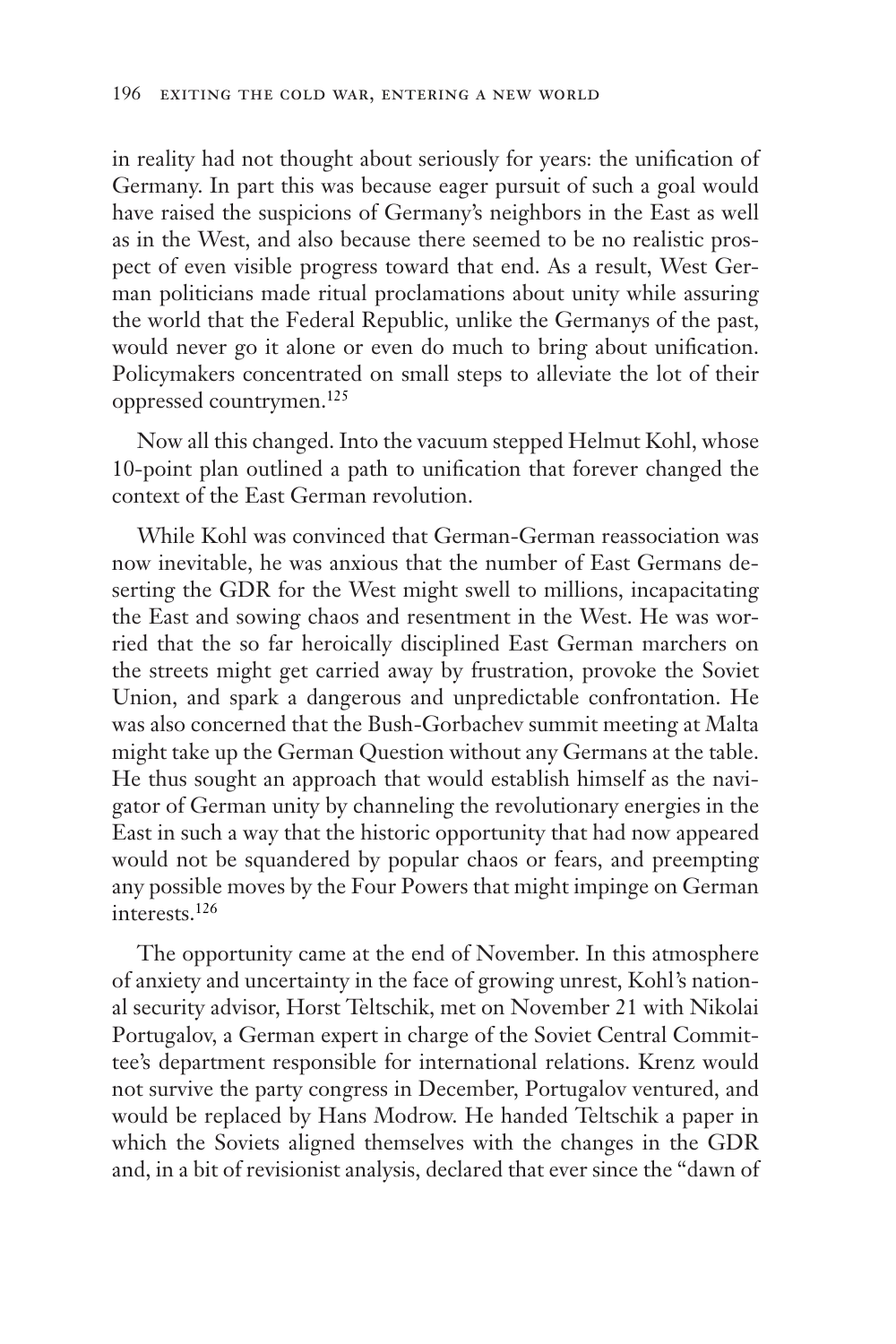*perestroika*" they knew the situation in the GDR would have to develop in this way. At the same time, they expressed their concern about the galloping dynamic in German-German relations.<sup>127</sup>

"On the German question we are considering all possibilities, even quasi-unthinkable alternatives," Portugalov told Teltschik. He could even imagine the Soviet Union giving a "green light" to a "German confederation." Teltschik was, in his words, "electrified." He immediately suggested to Kohl that a speech outlining realistic and workable step-by-step plan for unification be prepared for the Chancellor to give during the Bundestag's budget debate the following week. If the Chancellor did not present such a plan soon, Teltschik argued, rival parties would beat him to the punch. Kohl quickly agreed.

To secure the optimal surprise effect, the initiative was kept under wraps. During the weekend of November 24 and 25 an internal working group developed a ten-point plan charting a course via confederal mechanisms between the two German toward an eventual German federation embedded in European structures.<sup>128</sup>

Then, without warning to most of his party compatriots, his coalition partners, his allies in the West, or his neighbors in the East, Kohl stepped to the podium of the Bundestag on November 28 and outlined a ten-point plan for German-German cooperation based on an "ever closer network of agreements in all areas and on all levels." He was cautious not to give any timetables, and emphasized that such a process would have to proceed in harmony with broader European events. "The development of inter-German relations remains embedded in the pan-European process and in East-West relations," he declared. "The future architecture of Germany must fit in with the future all-European architecture."129

Nonetheless, the speech awaked hopes by some, and concerns by others, that German unity was now a real possibility. Despite its many caveats, the speech surprised and alarmed Germany's neighbors. It also omitted any reference to German borders. The joy with which non-Germans viewed East German advances was tempered with concern about the pace of change and the uncertain direction in which it was heading. Kohl's speech exposed this raw nerve.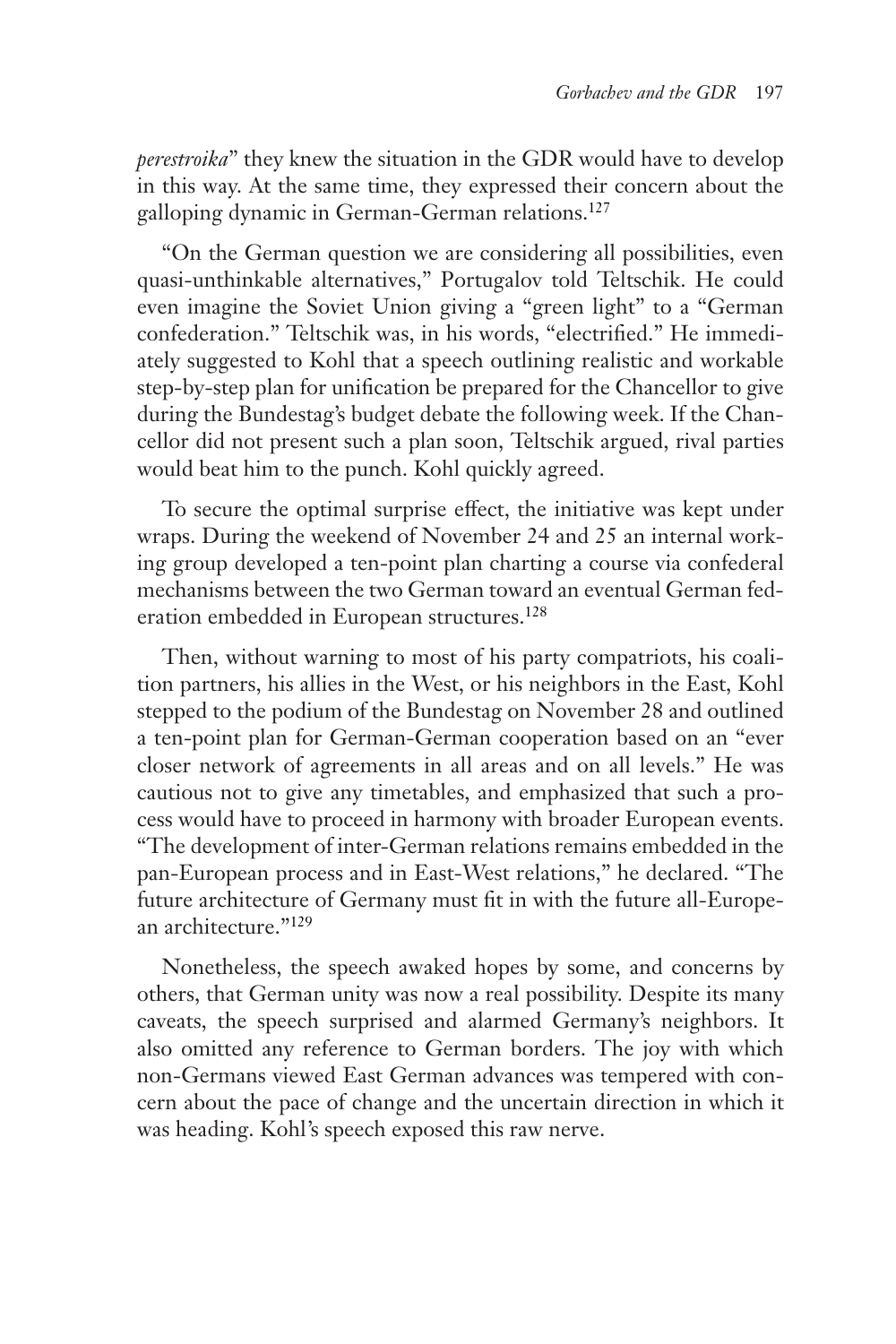The harshest reaction to the galloping pace of German developments came from Moscow. The initial Soviet reaction to the opening of the Wall was muted. Gorbachev instructed the Soviet ambassador to the GDR, Kochemasov, not to interfere and told the GDR leadership to ensure a "peaceful transition"—a signal that there would be no repeat of the events of June 17, 1953 or the bloody suppression in Tiananmen Square.130 Soviet spokesman Gennady Gerasimov repeated his "Frank Sinatra Doctrine" and hinted that the Soviet Union would accept a non-communist government in the GDR as long as the GDR remained a member of the Warsaw Pact, as had non-communist Poland. He dismissed the question of unification as "groundless gossip" and warned against "recarving the boundaries of postwar Europe." Soviet officials warned that Moscow would not tolerate the demise of its "strategic ally."131

Gorbachev reformers were concerned that the breakneck pace of change in Germany could overwhelm efforts by GDR authorities to retain political control of the situation. They feared that Soviet forces could be drawn into the turmoil and that Gorbachev's position at home could be undermined. Just as Kohl was about to speak to a mass assembly in Berlin on November 10, the Soviet ambassador in Bonn, Kvitzinsky, phoned Kohl's adviser Teltschik to relay a message from Gorbachev, who called on the Chancellor to ensure that "chaos" not be allowed to erupt at such a delicate time.132 Kohl and Gorbachev spoke by phone the next day. Change in Eastern Europe was unfolding much faster than had been expected, said Gorbachev. Each country must proceed at its own pace; the GDR would require time to implement its reforms. There was no threat or warning, only the request to let prudence prevail.133 While Gorbachev's call reassured Kohl that Moscow would not interfere in the internal developments in the GDR, it also underscored the Kremlin's concern that events could spin out of control. Shevardnadze, who had been receiving reports warning that the situation in Berlin was quite dangerous, asked Genscher directly about the situation by phone. Genscher replied that while there was certainly a crush of people visiting the West, the situation was peaceful and under control.134

Although the Kremlin had been engaged in "new thinking" on Germany's future, it was not yet prepared for a historic reversal of Germany's division. In Gorbachev's view, long-overdue reforms in the GDR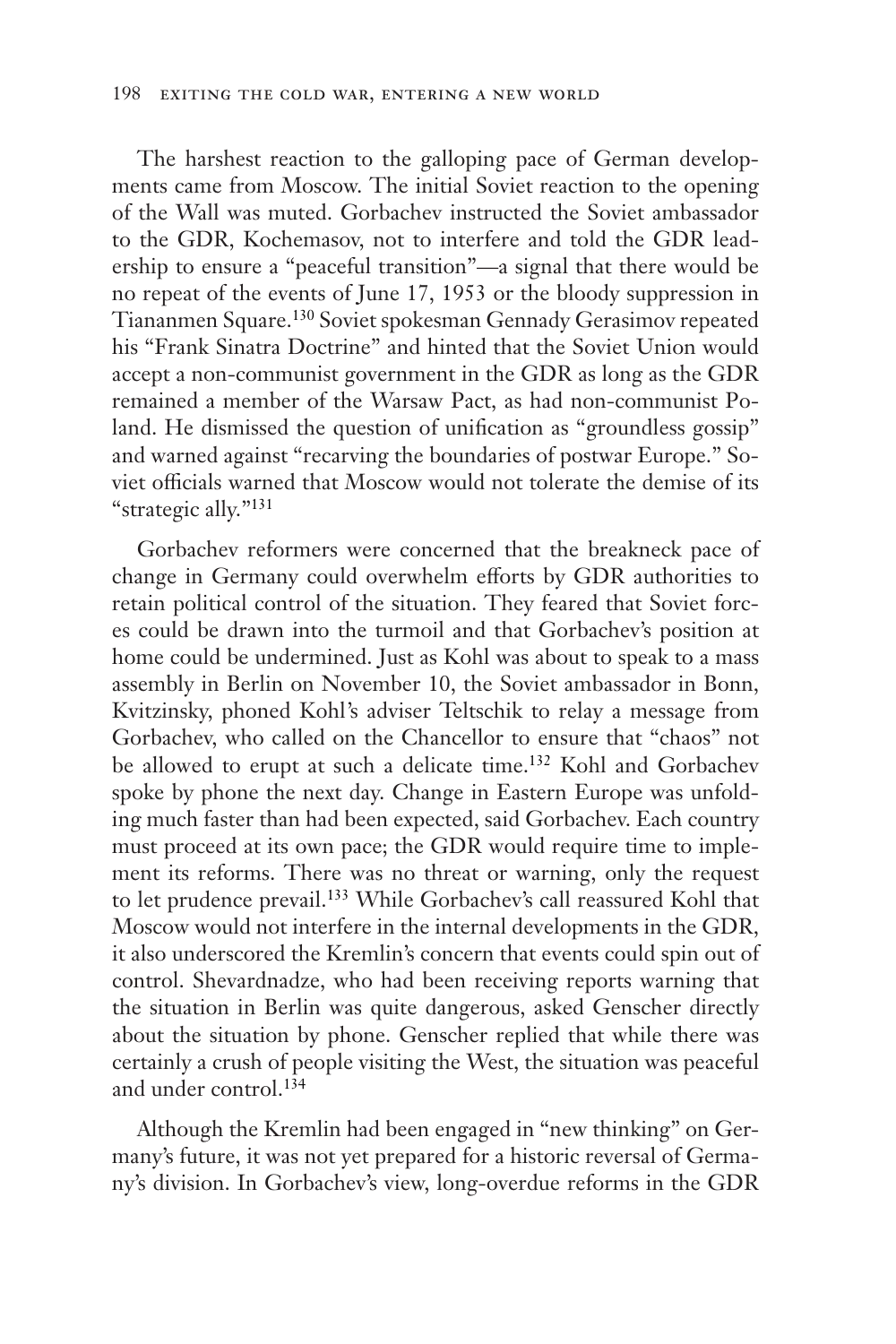were intended to save East Germany, not undermine it; the opening of the Wall, if managed properly, would stabilize German division, not end it. But ordinary East Germans, Poles, Czechs and Hungarians were teaching Gorbachev a lesson he would eventually be compelled to learn at home as well—that the forces of democracy, once released, could escape the party's guiding hand and take off down avenues of their own choosing. The breathtaking collapse of the GDR was particularly shocking. Despite many differences, what united Gorbachev, the Krenz/Modrow leadership and most of the East German opposition was their overestimation of the capacity of "improvable socialism" to sustain the second German state. Their earlier notions of reform were all predicated on change within socialism. Events forced them to realize that freedom of choice could also mean the freedom to reject socialism.135

Nonetheless, in the weeks following the opening of the Wall, the internal battle in Moscow raged on. On November 16 the Krenz regime received a written set of recommendations from Moscow as to how to proceed following the fall of the Wall. The so-called "non-paper" praised the fall of the Wall as a "bold and significant action" that demonstrated that the party leadership not only understood the situation but was committed to overcome the growing alienation between the populace and the government. It recommended that Krenz take the high road and characterize the opening of the Wall as a humanitarian decision grounded in respect for human rights. At the same time, the document reiterated the standard Soviet position: "Any attempts to exploit the situation to try to force the reunification of Germany or to revise the territorial order in Europe will unquestionably be doomed to fail." A precondition for closer cooperation with West was "Unconditional recognition of the existence of two German states as a factor of stability in Europe." It warned that "attempts to put the unification of Germany on the current political agenda and to negate the existence of the sovereign socialist state GDR not only affect the interests of the citizens of both German states but also the extremely sensitive security interests of the entire European continent." It affirmed that the GDR could expect continued Soviet support for this position.136

The non-paper, which exemplified both a traditional Soviet view of its interests regarding Germany as well as its foreign policy dilemma—as Ambassador Kochemasov told West Berlin Governing Mayor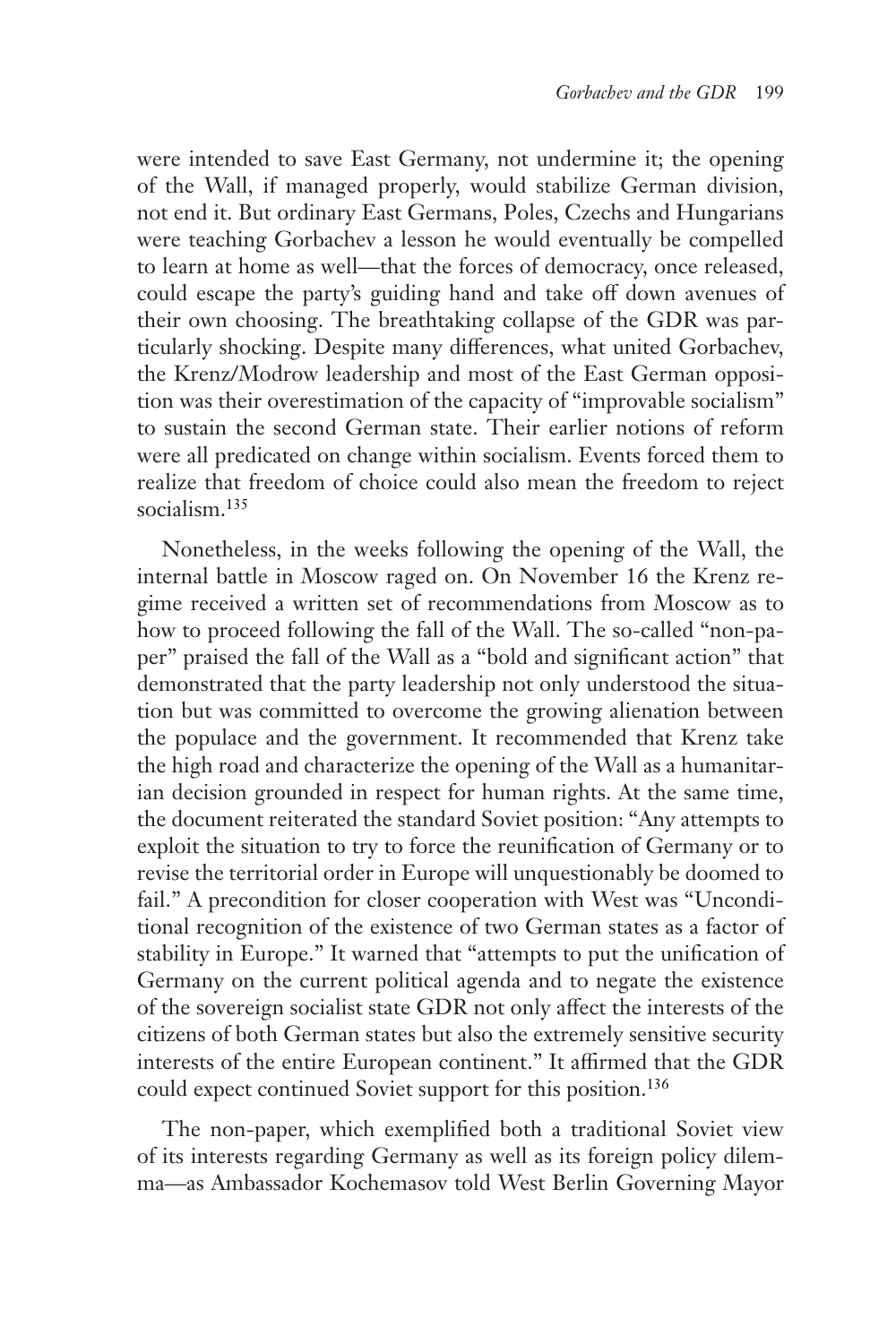Walter Momper, Moscow did not want to "occupy" the GDR "a second time"—was one of the last examples of the classical mechanisms through which the Soviet leadership sought to influence the East German communist party. But it also revealed how far behind the political curve Moscow was. The pace of events in eastern Germany was being set on the streets, and the world was racing to catch up.

Another example that Gorbachev had yet to embrace any change in position regarding the two German states came in a message from him to Egon Krenz on November 24. In that message, which was intended to foreshadow his discussions with U.S. President Bush in Malta, Gorbachev indicated that he was ready to move ahead with significant arms reductions, but reiterated the standard Soviet position that such efforts would only be possible if "the foundations of European stability are maintained and strengthened," that "existing borders" could not be questioned, and no "territorial claims" could be allowed, because those were the causes of the two world wars. "Peace in Europe," he wrote, "will last as long as this Pandora's box remains closed." He then went on to state that the "existence and development of the GDR was and is an extremely important underpinning for the European equilibrium, for peace and international stability."137

Only two weeks after the opening of the Wall, key Soviet reformers had already given a conditional yes to unification. They argued that the Soviet Union was not in a position to prevent it and could actually use the unification process to harness German energies to propel Soviet reforms. Soviet officials began to call for the transformation rather than the dissolution of the blocs. They started to view the German Question as the lever by which they could pry open the rigid bloc structures toward pan-European security arrangements based on the CSCE.<sup>138</sup>

But there were reservations. Kohl's 10-point plan convinced many in Moscow that Bonn was steering East German developments in a nationalist direction and proscribing the nature and pace of reform. They were genuinely worried about a revival of extreme right-wing activities in Germany and about German attitudes toward the Polish border. Most importantly from their point of view, loose German talk about quick unification would play into the hands of the conservative Soviet opposition. For the dogmatists the GDR had become legend: a model for the viability and effectiveness of a disciplined socialist econ-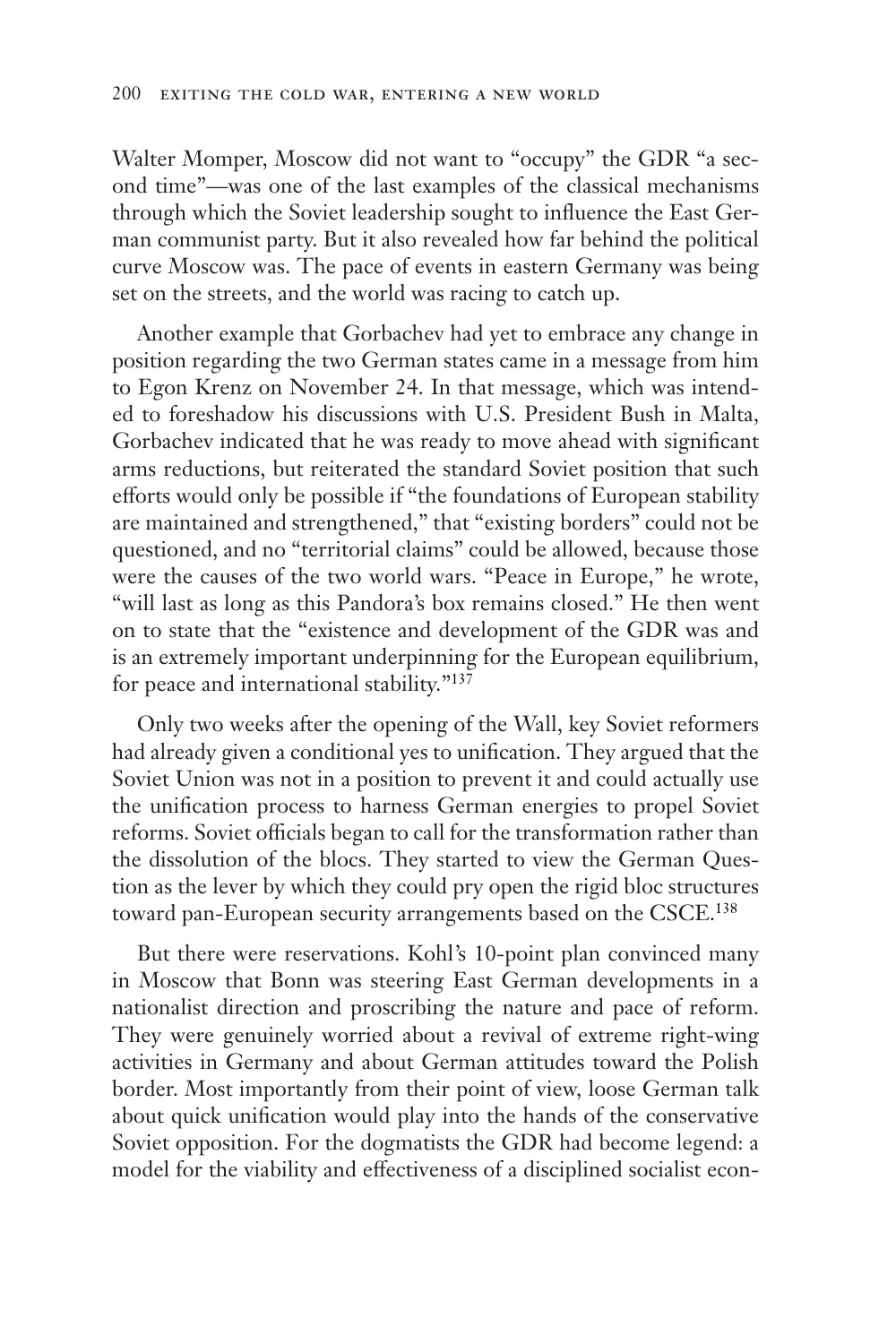omy. The shock of Honecker's removal, the fall of the Wall, the arrest of Politburo members and the abolition of the security apparatus by their German communist comrades sparked a conservative revolt. Elements of the Soviet bureaucracy and the army launched a fierce attack on Gorbachev and Shevardnadze for having "lost" Eastern Europe.139

The Soviets, deeply concerned over the course of events, called for a Four-Power meeting with the three Western allies—a not-so-subtle signal to Bonn that the still-occupying powers were not to be disregarded or neglected.140

## **The Four React**

The rapidity of change within East Germany not only caught the Germans by surprise, it stunned the Four Allied powers who retained rights and responsibilities for all of Germany resulting from their victory in World War II. More than 40 years later, the formal legal framework of the German Question had not changed since the wartime allies split over Germany's future between 1945 and 1947. Since Cold War animosities had overwhelmed efforts, envisioned at the 1945 Potsdam Conference, to conclude a peace treaty with Germany, the four powers still reserved rights and responsibilities for "Germany as a whole," its borders and a peace settlement, despite the creation in 1949 of two separate German states. These rights represented the legal basis of the Four Power role in the negotiations leading to unification.<sup>141</sup>

The initial assumptions in the White House was that unification, though perhaps inevitable, would—and should—unfold gradually.142 Scowcroft said that Krenz was "buying time for himself, and for the system." He saw no reason yet to presume that either Moscow or East Berlin would allow the east German people to "go their own way and take the state with them." He could not imagine that Gorbachev would allow the GDR to leave the Warsaw Pact. "The basic reality," he said, "East Germany as a Communist state within the Soviet sphere—hasn't changed and probably won't change."143

American concerns appeared justified by the initial Soviet response to the opening of the Wall. Gorbachev sent a message to the other three leaders in which he endorsed the leadership change in the GDR but cautioned against any Western attempt to exploit the situation.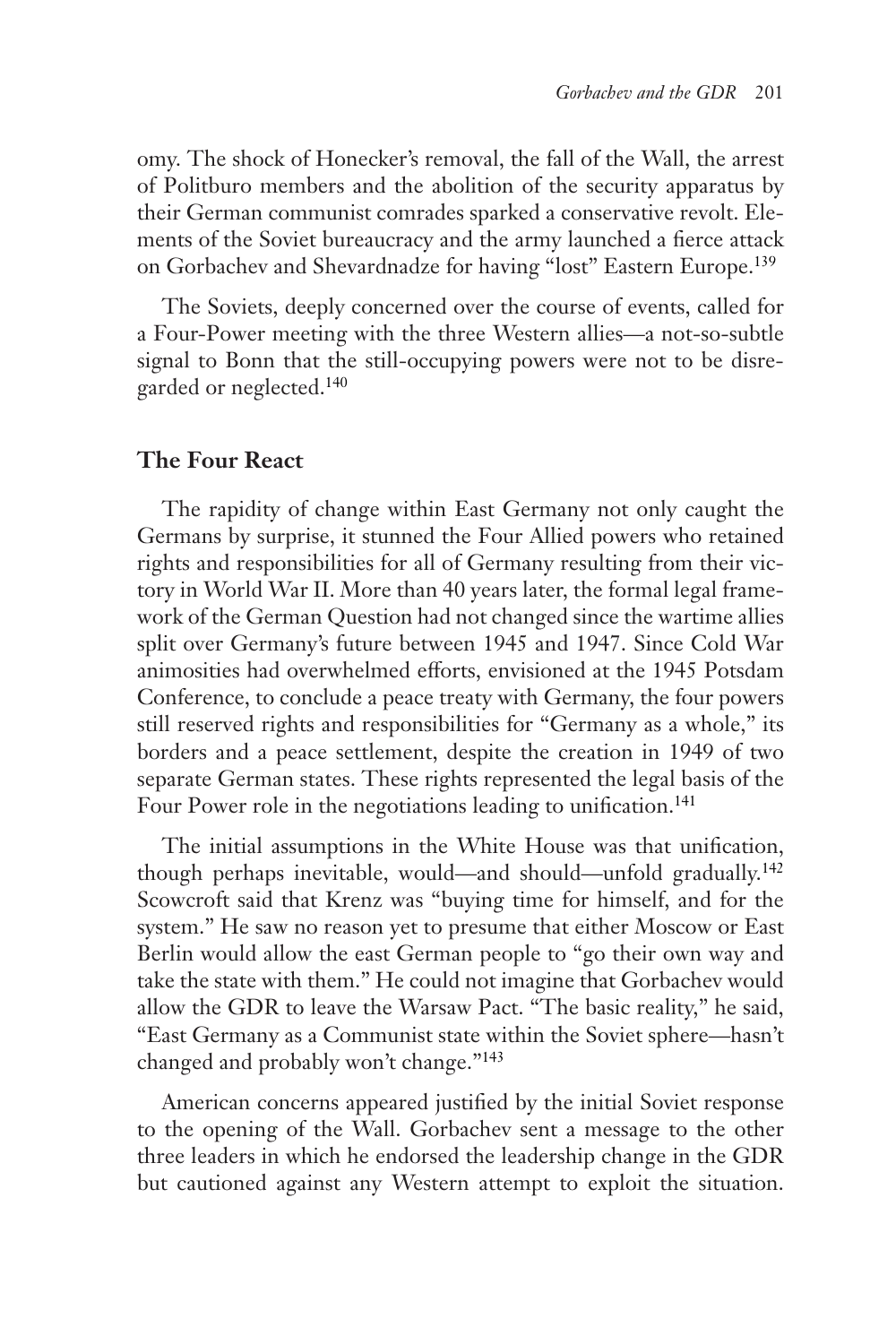Events in Germany were moving at such breakneck speed, Gorbachev warned, that they could still become violent or spin out of control. He repeated his standard line that history had dictated there be two Germanys. He suggested urgent consultations and insisted on being part of any forthcoming decision-making process. "This guy's really upset, isn't he?" Bush said after reading Gorbachev's note. After consulting European allies, Bush sent back a vague reply, emphasizing the importance of German self-determination but not, at this point, accepting the Soviet demand for a role in decision-making.144

Soviet attitudes toward unification were also colored by Moscow's changing relationship with Washington. The Malta summit began only four days after Kohl announced his 10-point plan. On the eve of the conclave, Gerasimov's lighthearted quip about a progression of historic events "from Yalta to Malta" contrasted sharply with Kohl's stern admonition that Malta could not be a "status quo summit." Kohl sought to assure both superpowers that the tremendous changes underway in the GDR would neither result in chaos nor in West German attempts to exploit the situation to seek unification "unilaterally." He asked Bush to support his policy when the President met with Gorbachev. Bush was careful to reassure those Europeans who were concerned that Moscow and Washington might cut a deal to decide Europe's fate that there would be "no Yalta at Malta."145

Opening the summit in the midst of a raging storm on board the Soviet ship Maxim Gorky, Bush expressed support for *perestroika* and disclosed a variety of initiatives intended to aid Gorbachev, including faster track arms control proposals and U.S. willingness to begin negotiations on trade and investment treaties. In all, 19 initiatives were proposed, partially with the German situation in mind. The U.S. would not exploit Soviet weakness, Bush told Gorbachev. He also tried to persuade the Soviet leader that German unity within Western security structures would be in Soviet interests. Little progress was made on this point. "We have inherited two Germanys from history," Gorbachev replied. "History created this problem, and history will have to solve it." Adopting what he had been told was Bush's favorite word, he said, "Where the question of Germany is concerned, I have a *prudent* and cautious policy." Shevardnadze told Baker during their separate talks that there was "deep unease" within his government about German unification and West German ambitions to regain ter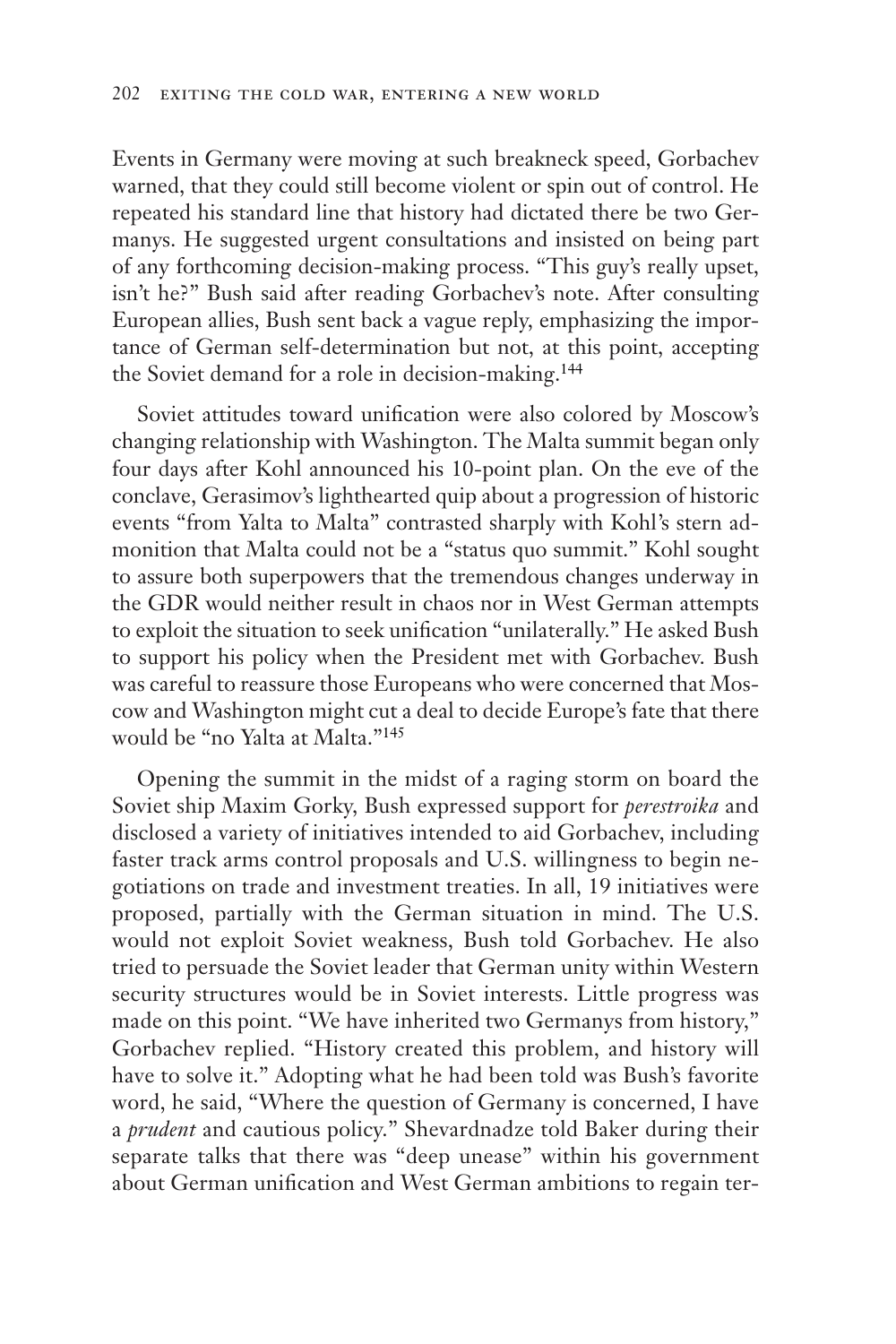ritory lost at the end of the war, a point underscored in Gorbachev's private talk with Bush.146 Nonetheless, the U.S. delegation believed that Gorbachev remained open to further developments on the German question.<sup>147</sup>

The new era of Soviet-American relations being charted off of Malta had profound implications for developments in Germany. Whenever the superpowers clashed during the Cold War, the Germans found their margin for maneuver squeezed. A much more cooperative Soviet-American relationship, in turn, was not only likely to facilitate a more forthcoming Soviet approach to developments in Germany, it was likely to free German policy options vis-à-vis both Washington and Moscow.

The day after the NATO Summit Genscher flew to Moscow where he received a tongue-lashing from Gorbachev and Shevardnadze for events in Germany. Both rejected Kohl's 10-point plan as a "*Diktat*;" Gorbachev called it an attempt to "annex the GDR."148

On December 4 Gorbachev briefed Warsaw Pact allies on his meeting with Bush. Gorbachev was critical of Kohl's proposal for a German-German confederation. Such a confederation would mean a common defense, common foreign policy, common armed forces. Would this confederation be in NATO or in the Warsaw Pact? Or did it mean a neutral Germany? He said that nothing good could come of Kohl's "immature" idea except more tensions and greater instability.<sup>149</sup>

Soviet alarm over developments in the GDR reached such a peak that it placed some military forces in the GDR on a higher alert status out of concern for safety of Soviet bases and nuclear weapons depots.150 The primary fear of the Soviet leadership was that German political leaders might take advantage of the street-driven chaos in East Germany to engineer unification as a fait accompli without any regard to Soviet interests. If such a situation were to develop, Gorbachev told Mitterrand in Kiev on December 6, "there would be a two-line report that a Marshall had taken over my position."151

This did not mean, however, that Gorbachev objected in principle to unification. Gorbachev had in fact already conducted a radical reassessment of the Soviet position, one much more favorable to a gradual and predictable process of deepening cooperation between the two Ger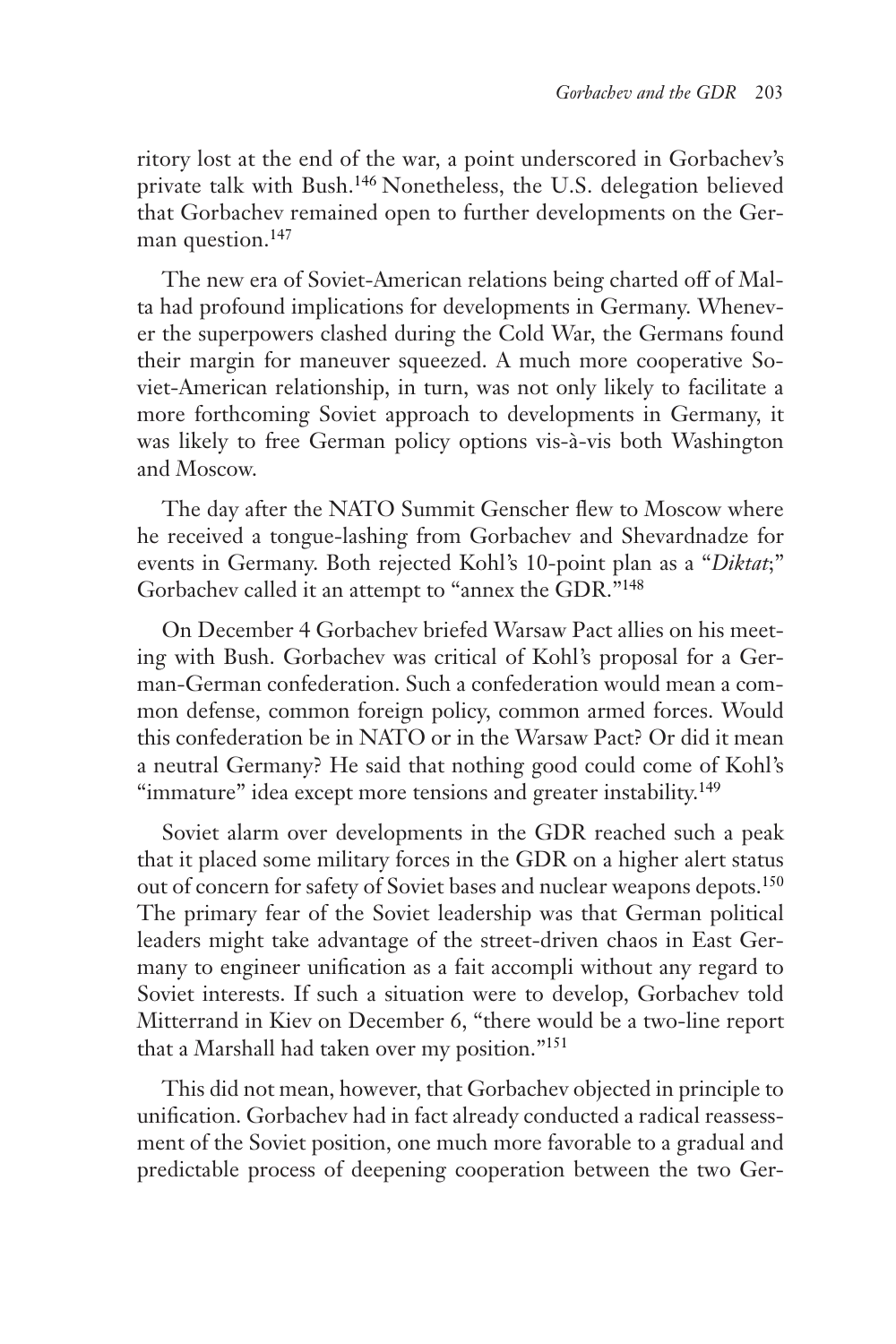man states, perhaps even leading to unification, channeled if possible by the Four Powers and "synchronized" with broader efforts to transform East-West relations in Europe. Humiliation of Germany would be counterproductive, Gorbachev told Mitterrand. The Germans had a right to unity, he said. The time had come to develop a framework to channel the process. Soviet officials underscored this approach. Moscow was not trying to brake German unity, they insisted, but rather sought "a synchronization between the political relations among the German states and the parallel development of the renewal of the Helsinki system."152 The key, they said, was the security arrangements for Germany. They pushed the new line that the German Question, if controlled, could unlock the entire Cold War alliance confrontation and lead to new cooperative pan-European structures based on the CSCE.

Behind the scenes Moscow's hard-line German experts were waging an all-out bureaucratic war with the group of flexible thinkers who had been assembled by Shevardnadze, most of whom had far more experience dealing with the United States than with Germany, to determine Moscow's approach to Germany. Long years of experience with the legalistic and arcane minutia of the German Question had conditioned the Foreign Ministry's "Berlin Wall" to stick to an unyielding position regarding the evolution of the two German states and Four Power rights in Germany as a whole. The Americanists, on the other hand, were accustomed to more flexible opening positions that could be molded and shaped to that "one did not paint oneself into a corner." The conflict of styles between the two groups exacerbated more significant conflicts over substance, and contributed to the erratic picture Moscow presented during most of the unification process.153 Shevardnadze, who was beginning to believe that unification was inevitable, was concerned that if it came too soon, negative domestic reaction in the Soviet Union could mean the end of Gorbachev's reforms.154

Moscow's fear of chaos in the GDR and its hope for controlled change prompted the Soviets to urge the UK, France and the United States to convene an urgent meeting of the Four Powers on December 8. It was the first such meeting since 1972, when they had signed the Quadripartite Agreement on the status of Berlin. Soviet officials told their Western counterparts that if the domestic situation in the GDR erupted into violence, they "would be obliged to use force." Hard-line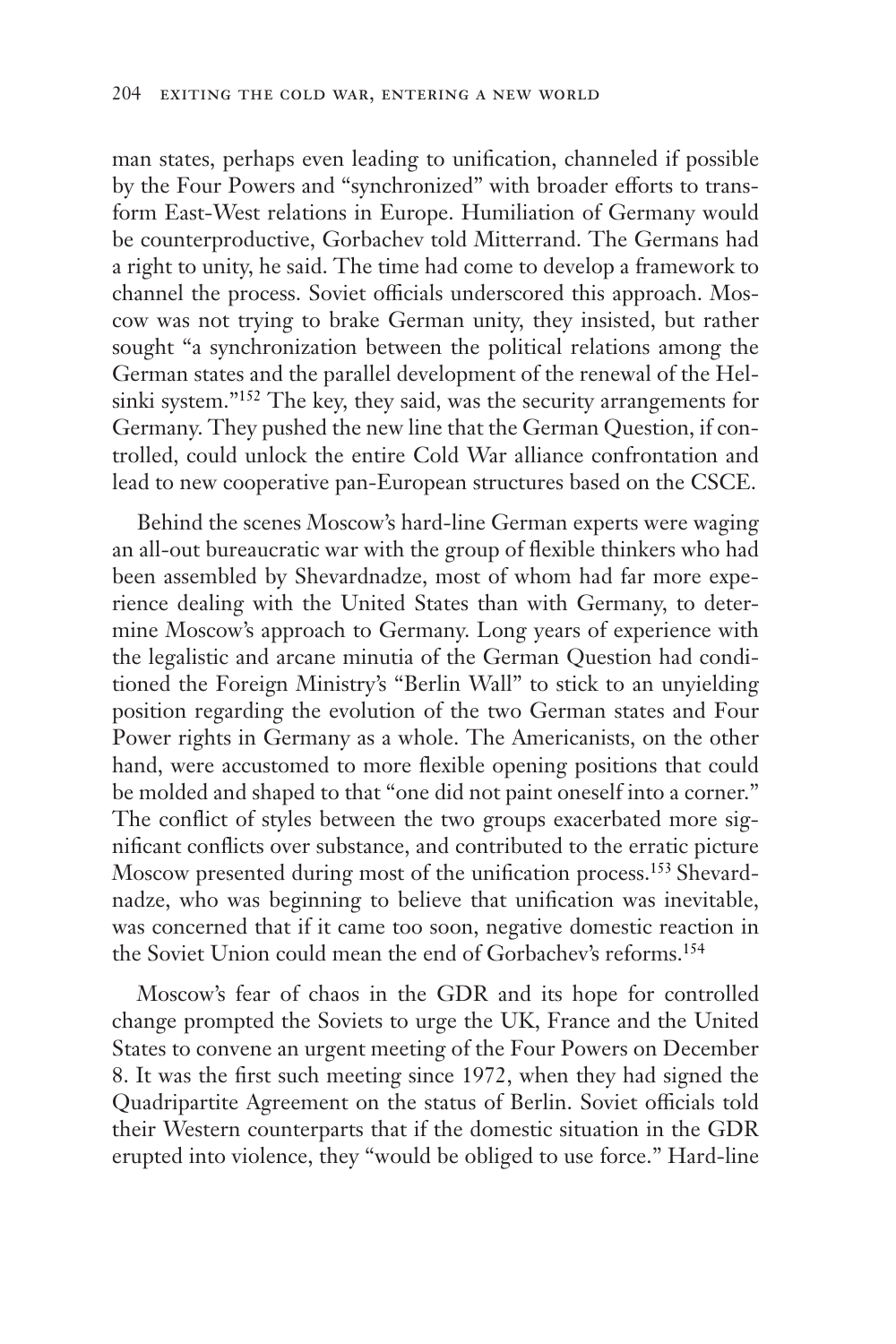elements in the military and the KGB were demanding that Moscow intervene militarily to prevent the collapse of the GDR.

The Four Power meeting turned out to be relatively short on substance, apart from an agreement to stress "the importance of stability." Kochemasov welcomed the changes in the GDR yet added that one had to proceed from the realities of the postwar period, which included two independent sovereign German states. To question this would endanger stability in Europe for which the Four Powers were responsible. The Soviet Union was prepared to negotiate Four Power agreements to contribute to the normalization and improvement of the situation "in the affected area." His proposal for regular meetings and the formation of working groups was rejected by the three Western ambassadors, who said that they were only prepared to speak about Berlin. U.S. Ambassador Vernon Walters stressed that even though the Four retained legal authority over Berlin as a result of agreements signed by the Allies after World War II, and that the rights of the Four in Berlin mandated that they be involved in the unification question, they could not simply dictate terms of settlement to the Germans. A further meeting was not agreed upon.155

Uncertainty about Germany's future security orientation was compounded by the lack of an acceptable framework in which to balance the German right to self-determination with the right of Germany's neighbors to peace and security, all in a Europe in which the Cold War was rapidly dissolving. Britain, France and the Soviet Union initially preferred that the Four Powers discuss the future of Germany among themselves—and not, at first, with the Germans. The British and French proposed a meeting of the Four alone, to be followed by a conference of the six powers, i.e. Four Plus Two. The Soviets were more interested in Four Plus Zero. The Germans rejected both. "We don't need four midwives" to give birth to unity, snapped Kohl upon hearing in early January that the Soviets had again approached the Americans to hold a Four Power meeting to discuss German issues. Eventually all came around to the U.S. proposal that the Germans had to be in on the negotiations as equal partners from the start. The idea quickly became known as "Two Plus Four."156

Debate on both the internal and external aspects of unity remained inconclusive until the furious pace of change on the ground in East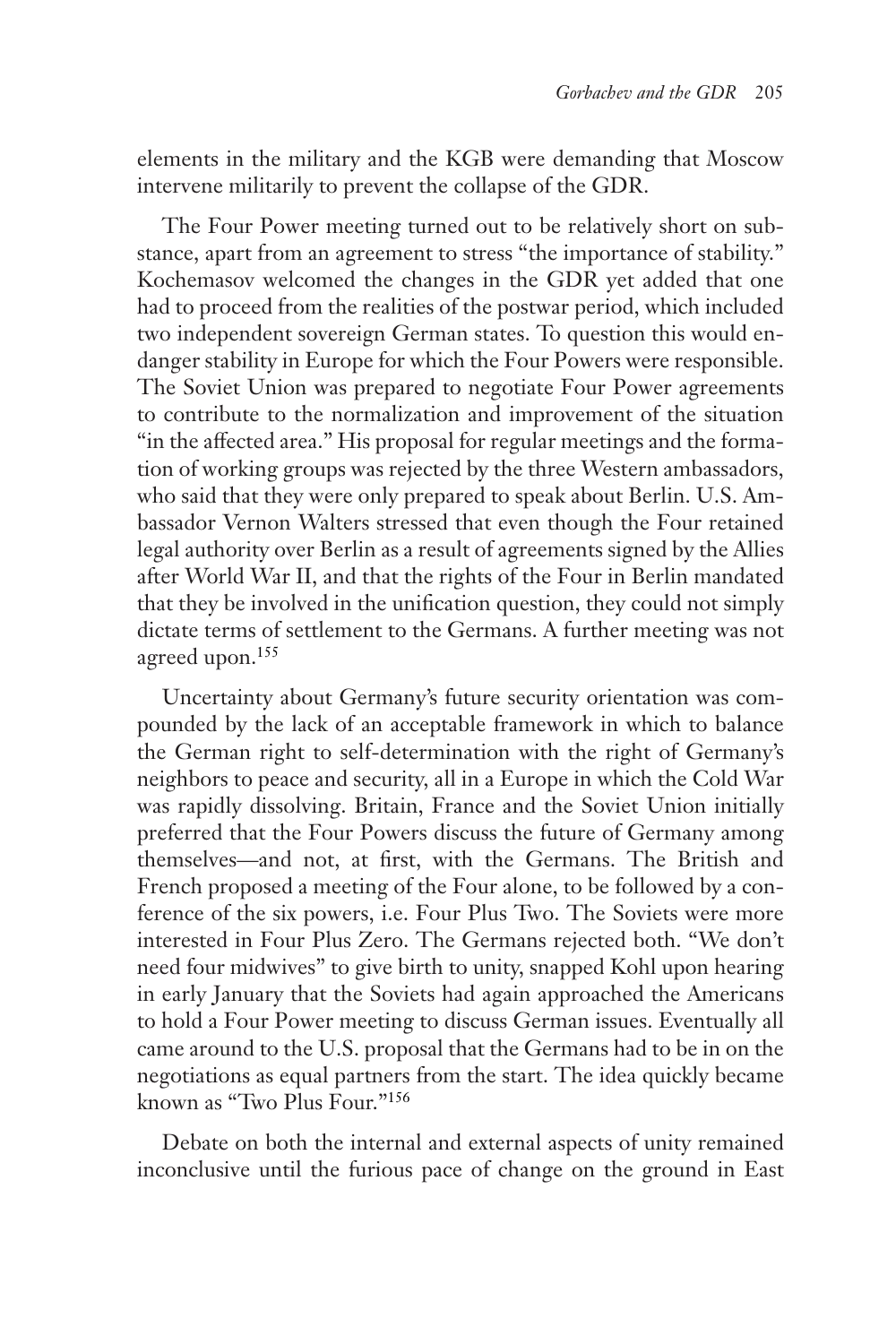Germany forced the German Question to the forefront of the international agenda. On January 28, 1990, with an average now of 3,000 East Germans a day flocking to the West, Modrow announced that he was advancing the date of the GDR's first free elections to March 18, instead of May as originally planned, and would form an interim government that would include members of the opposition. A unified Germany now loomed as an imminent certainty.

The collapse of the GDR wrenched Moscow from its preoccupation with its own internal chaos. On January 26, 1990, Gorbachev and Shevardnadze, meeting with their closest advisors, finally came to the conclusion that "the reunification of Germany was unavoidable." They agreed that the Soviet Union should take the initiative to call a conference among the four powers and the two German states. Contacts with the East German leadership should be maintained, but Soviet policy on Germany should also be more "closely coordinated with London and Paris." Marshall Akromeyev was asked to examine the question of the withdrawal of Soviet troops from the GDR.157

Two days after Modrow's announcement, Gorbachev accepted the inevitable by signaling publicly his tentative and reluctant acceptance of unification. "No one casts any doubt upon it," the Soviet leader told journalists just before receiving Modrow in the Kremlin. After meeting Gorbachev, Modrow could only conclude that "the unification of the two German states is the prospect that now lies before us."158

## **The Balancing Act Comes to an End**

To the casual outside observer, the German Democratic Republic may have seemed marginal to the world's affairs: a small, loyal and repressive satellite of the Soviet Union. In fact, however, the GDR proved to be pivotal, rather than peripheral, both to the Cold War European order and the eventual breakdown of that order. As the fulcrum of the two central issues that had ignited the Cold War in Europe—the future of Eastern Europe and the German Question—the GDR was the embodiment of Cold War division.

In retrospect, the relative stability of the East German system is as much in need of explanation as is its sudden and dramatic collapse in the fall of 1989. Both the Cold War and East-West détente rested in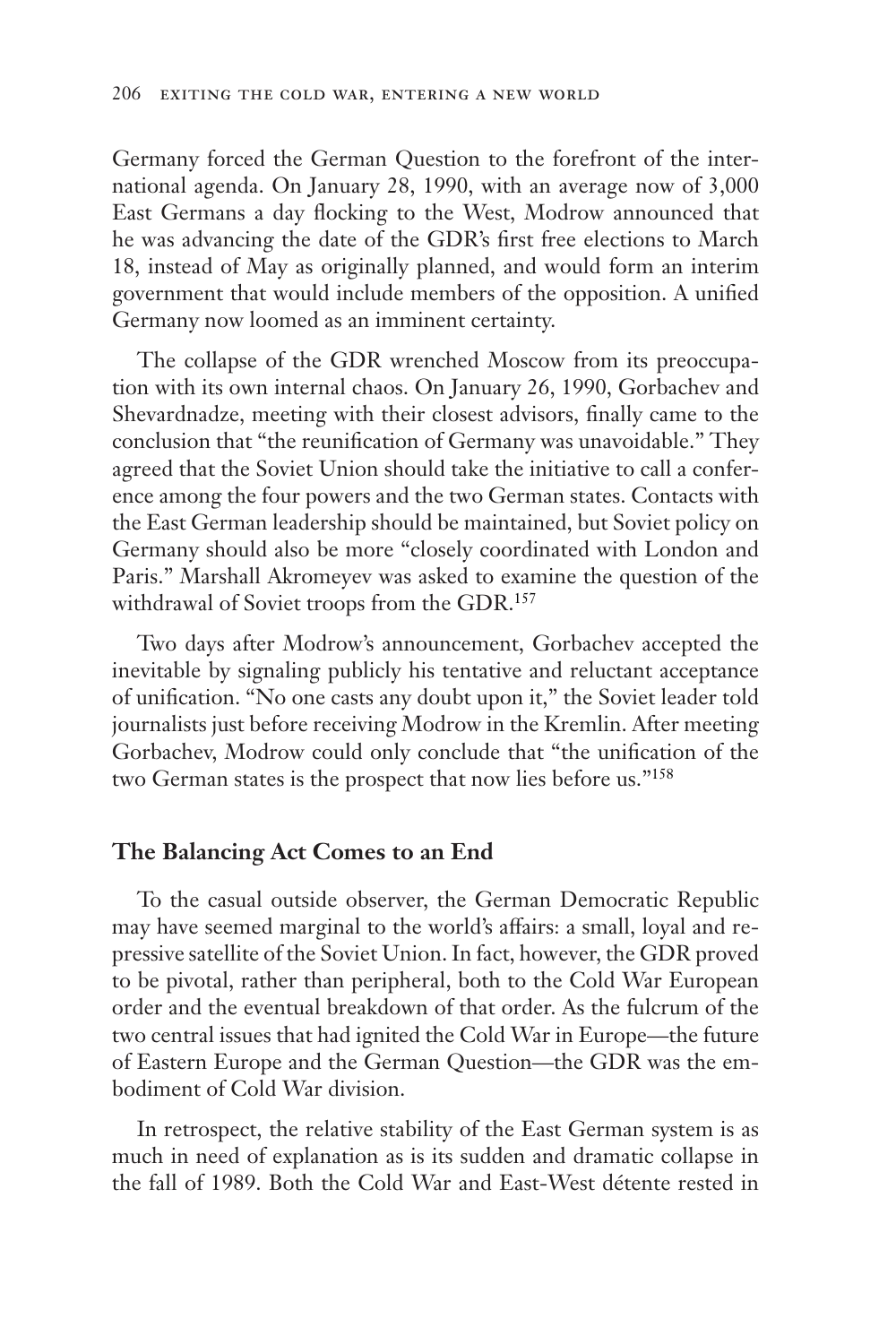part on the question of East German domestic stability. Yet this stability was inherently precarious, because the regime was never regarded as just and legitimate. To compensate, the regime sought to sustain a series of delicate balances on three different fronts: to the East, to the West, and at home. The regime could only advance its authority at home if guaranteed support from its patron in the East and a modicum of legitimacy in the West. It could only gain legitimacy in the West by granting greater freedoms at home and receiving greater latitude within the East. And it could only gain latitude and be ensured of continued support in the East if it maintained its authority at home and controlled the destabilizing effects of its relations with the West. The complex, contradictory and fluid dynamic among these three fronts did much to shape the evolution of the German Question and the Cold War order in Europe.

In the end, the regime was unable to sustain this triple balancing act because of shifting dynamics on each front. After Soviet leaders had argued for decades that European stability rested on the division of Germany, Mikhail Gorbachev made the opposite case: stability in Europe was now endangered by continued European divisions, including those between the Germans. At home, the East German people, emboldened by the fresh winds coming from Moscow and the rise of non-communist governments in Eastern Europe, and fearful that their peaceful, democratic revolution could end badly unless East Germany was tied quickly and irrevocably to a stable and prosperous democracy, swept aside the opposition's dreams of "improvable socialism" in favor of rapid unification. And West German leaders, particularly Helmut Kohl, who had neither believed they would experience unification nor had operational plans to achieve it, seized the historical moment to end the divisions of Berlin, of Germany and of Europe. As the unification express sped ahead during the course of 1990, the GDR was becoming the Gradually Disappearing Republic.

## **Exiting the Cold War, Entering a New World**

On January 17, 1991, Helmut Kohl stood before the Bundestag as the newly-elected Chancellor of a Germany united in peace and freedom. The main subject of his inaugural address, however, was war. That very day multinational forces under the leadership of the United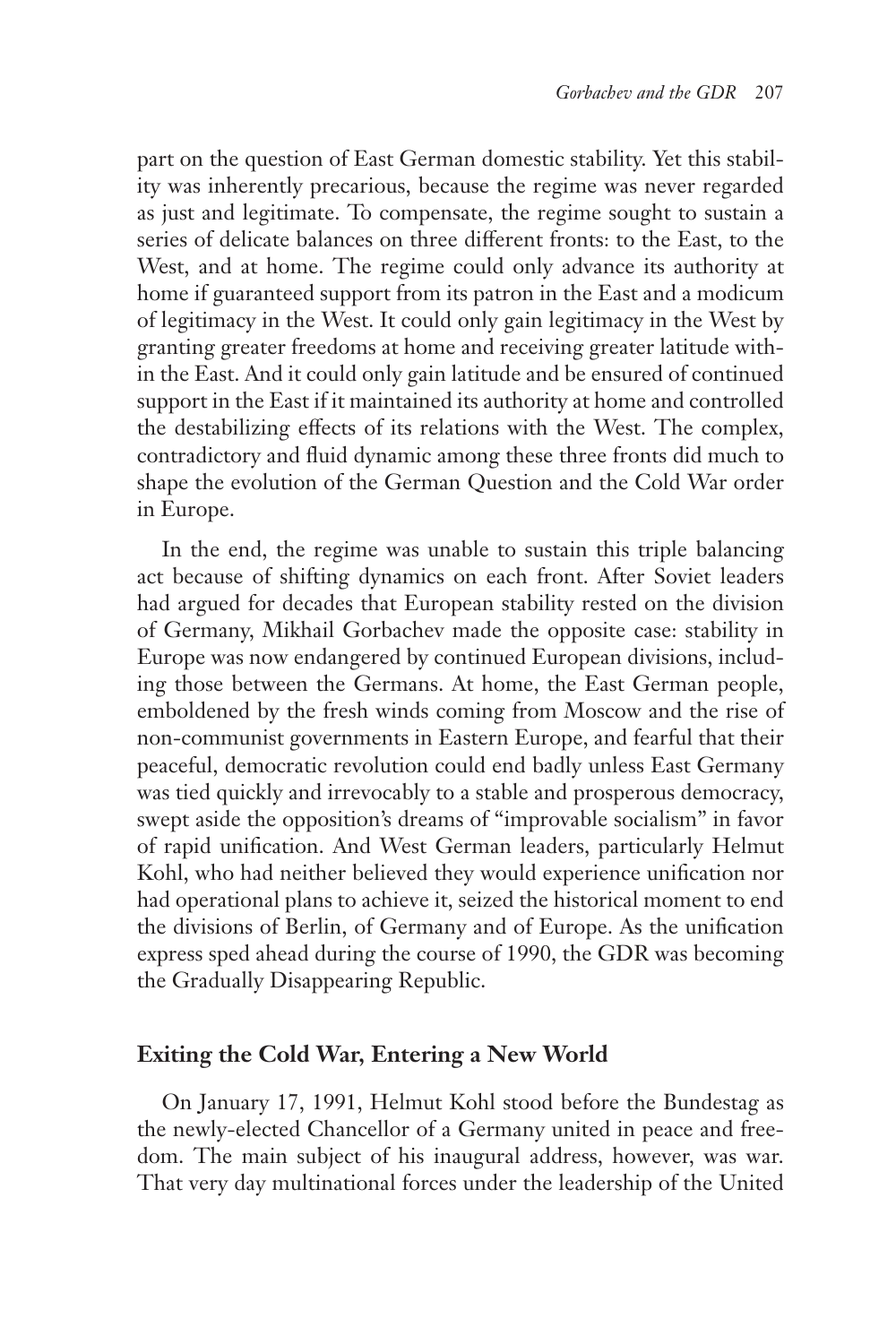States launched a fierce "Desert Storm" to reverse Iraqi leader Saddam Hussein's August 2 invasion of the oil-rich Middle East sheikdom of Kuwait. The Iraqi crisis built up steam through the late summer and fall of 1990, but German leaders and the German public remained riveted on unification and the subsequent all-German election. As a result, Germans were completely unprepared for the dramatic and violent conflict that now erupted in the Persian Gulf.

For a brief period, the heavens had opened to allow German unity. They now closed with a thunderous clap. Kohl had gotten "the hay in the barn" before the storms came, but the sky had now darkened. Only three days before Desert Storm rumbled, a hail of bullets in the Baltics killed *perestroika* as Gorbachev ordered Soviet military forces to stop Lithuania's bid for independence. Some weeks earlier, Eduard Shevardnadze suddenly resigned, warning of impending dictatorship and bloodshed. Gorbachev suddenly appeared to be the sorcerer's apprentice who, after having unleashed changes of historic scope, now proved not only unable to contain them but likely to be swept away by them. "He who comes too late will be punished by life," Gorbachev once told Erich Honecker. One abortive putsch later, Gorbachev himself was forced to resign as republic after republic asserted its independence. By Christmas Day of 1991, the Soviet Union was no more.

Europe had exited the Cold War. It was now entering a new world.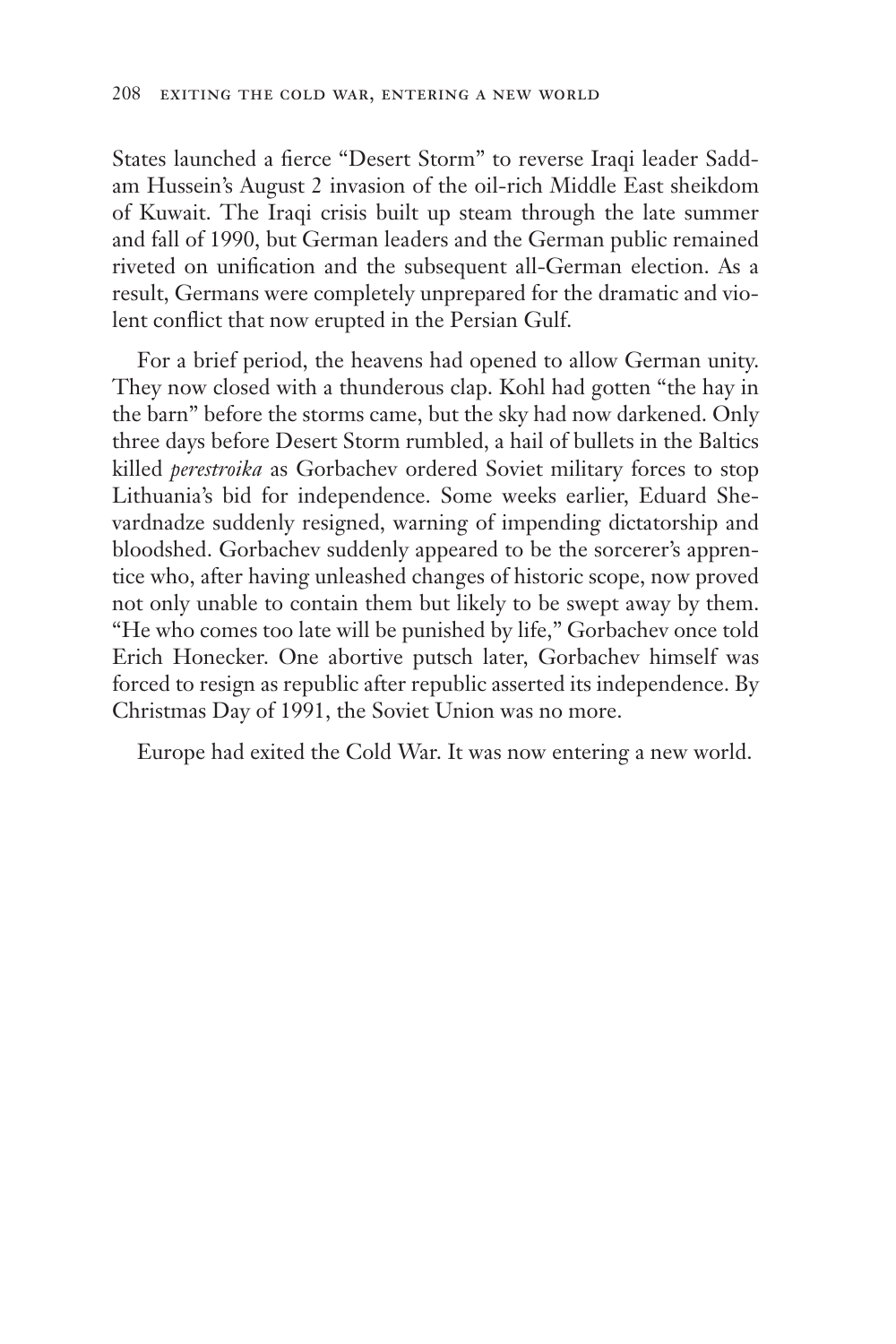## **Notes**

1. See Ernst Richert, *Das Zweite Deutschland: Ein Staat der nicht sein darf* (Frankfurt a.M.: Fischer Verlag, 1964); also, Edwina Moreton, *East Germany and the Warsaw Alliance: The Politics of Détente* (Boulder, CO: Westview, 1978).

2. Robert Gerald Livingstone, "United Germany: Bigger and Better," *Foreign Policy*, Summer 1992, pp. 157-174.

3. *International Herald Tribune*, December 13, 1988.

4. J.F. Brown, *Surge to Freedom: The End of Communist Rule in Eastern Europe* (Durham, NC: Duke University Press, 1991), p. 134.

5. A sense of the relationship, even though self-serving, is conveyed by Piotr Abrassimov, the Soviet Ambassador in the GDR from 1962-1971 and again from 1975-1983, termed by many in the West as the "Governing Ambassador." Abrassimov viewed the GDR as nothing more than a test tube baby of Soviet foreign policy: "Strictly speaking, one could compare the GDR with a homunculus from the Soviet test tube. Our influence was unprecedented. Almost half of GDR trade was with the Soviet Union. Without our oil and gas, our metal or our cotton the GDR would not have been able to exist for one single year. KGB advisers—there were more than enough of them—monitored their colleagues One also had a watchful eye on the NVA [National People's Army]—advisors from the Soviet Union were everywhere, down to the level of division commander…above all, we viewed the GDR as our line of forward defense." See the *Izvestia* interview with Abrassimov, reprinted in *Der Spiegel*, August 17, 1992, pp. 20-22.

6. See Peter Przybylski, *Tatort Politburo* (Berlin: Rowohlt, 1991), pp. 101-115.

7. Quoted in "Angst vor den Akten," *Der Spiegel*, August 24, 1992, p. 51.

8. See Michael Sodaro, *Moscow, Germany, and the West from Khrushchev to Gorbachev* (Ithaca, NY: Cornell University Press, 1990), p. 202.

9. Ibid; also Karl Wilhelm Fricke, "Der Verteidigungshaushalt der DDR," *Deutschland Archiv*, No. 2, 1977, pp, 160-168.

10. James McAdams, *East Germany and Détente* (Cambridge: Cambridge University Press, 1985), pp. 152-153; also Michael J. Sodaro, "The GDR and the Third World: Supplicant and Surrogate," in Michael Radu, ed., *Eastern Europe and the Third World* (New York: Praeger, 1981), pp. 106-141.

11. I am grateful to John van Oudenaren for his crisp summary of this position in a presentation at the Aspen Institute Berlin in May 1987.

12. Richard Löwenthal, "Germany Steps Up," *Foreign Policy*, Spring 1976, p. 180.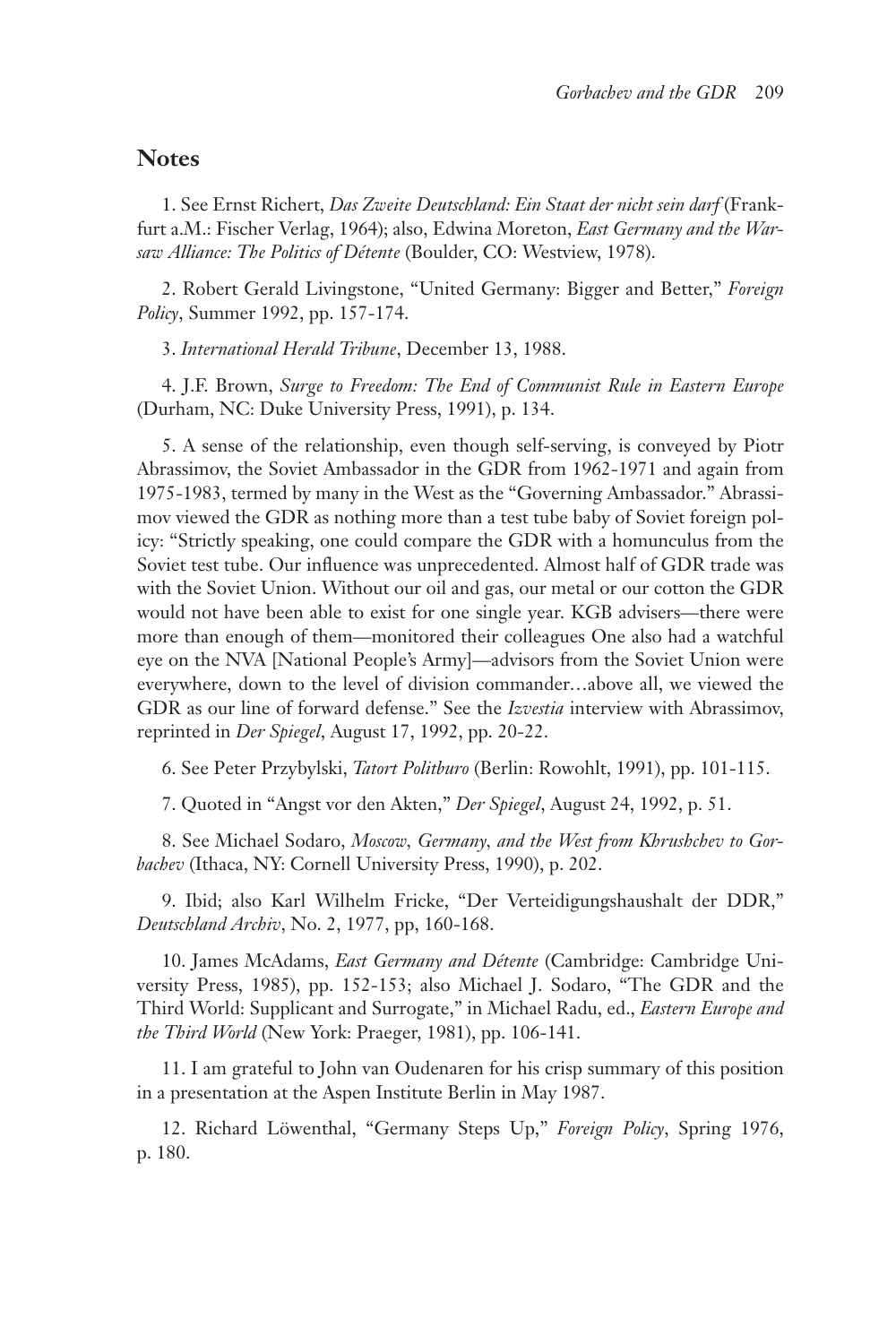13. For accounts of the Honecker visit, see *Frankfurter Allgemeine Zeitung*, September 6-12, 1987; Peter Jochen Winters, "Erich Honecker in der Bundesrepublik," *Deutschland Archiv*, October 1987, pp. 1009-1016; *Neues Deutschland*, September 6-12, 1987; articles by Serge Schmemann, *New York Times*, September 7-12, 1987; *Bulletin*, Federal Republic of Germany, September 7, 1987; Erich Honecker, *Reden und Aufsätze*, Vol. 12, pp. 539-540.

14. Quoted in "Who broke down this wall?" *U.S. News and World Report*, November 2, 1992.

15. Quoted in Boris Meissner, "Das 'neue Denken' Gorbatschows und die Wende in der sowjetischen Deutschlandpolitik," in Werner Weidenfeld, ed., *Die Deutschen und die Architektur des Europäischen Hauses* (Cologne: Verlag Wissenschaft und Politik, 1990), p. 54.

16. Ibid., p. 55.

17. The phrase was first used by Konrad Adenauer on June 11, 1961 at a meeting of Germans expelled from Silesia after World War II. "Our goal," he proclaimed, "is that Europe at some point in time will be a large, common house for all Europeans, a house of freedom." The phrase was subsequently used by Brezhnev during his visit to Bonn in November 1981, and by Foreign Minister Gromyko in his January 1983 visit to Bonn, although without reference to Adenauer's "house of freedom." See Michael Mertes and Norbert J. Prill, "Der verhängnisvolle Irrtum eines Entweder-Oder," *Frankfurter Allgemeine Zeitung*, July 19, 1989. Also Daniel Küchenmeister, "Wann begann das Zerwürfnis zwischen Honecker und Gorbatschow?" *Deutschland Archiv*, January 1993, p. 35.

18. William H. Luers, "The U.S. and Eastern Europe," *Foreign Affairs,* June 1, 1987; Sodaro, op. cit., p. 404.

19. Meissner, op. cit., pp. 66-67.

20. Küchenmeister, op. cit., pp. 30-40, which contains numerous citations from the minutes of Honecker-Gorbachev meetings between 1985 and 1989.

21. Central Party Archive of the SED, ZPA, IV 2/1/399.

22. "Aus einem Gespräch M.S. Gorbachevs mit Mitarbeiten vor der Sitzung des RGW, 29. September 1986," in Galkin and Tschnerjajew, op. cit., Aleksandr Galkin and Anatolij Tschnerjajew, eds., *Michail Gorbatschow und die deutsche Frage: Sowjetische Dokumente, 1986-1991* (Munich: Oldenbourg Verlag, 2011), pp. 15-17.

23. Author's interview, February 13, 1993; Vyacheslav Kochemasov, the former Soviet ambassador to the GDR, confirmed that Moscow prohibited Honecker from visiting Bonn. For his recollections, see his interview with *Der Spiegel*, November 16, 1992, p. 148. Gorbachev also spoke of how Moscow's tough line with the Federal Republic also held the GDR in check. See "Protokoll der Sitzung des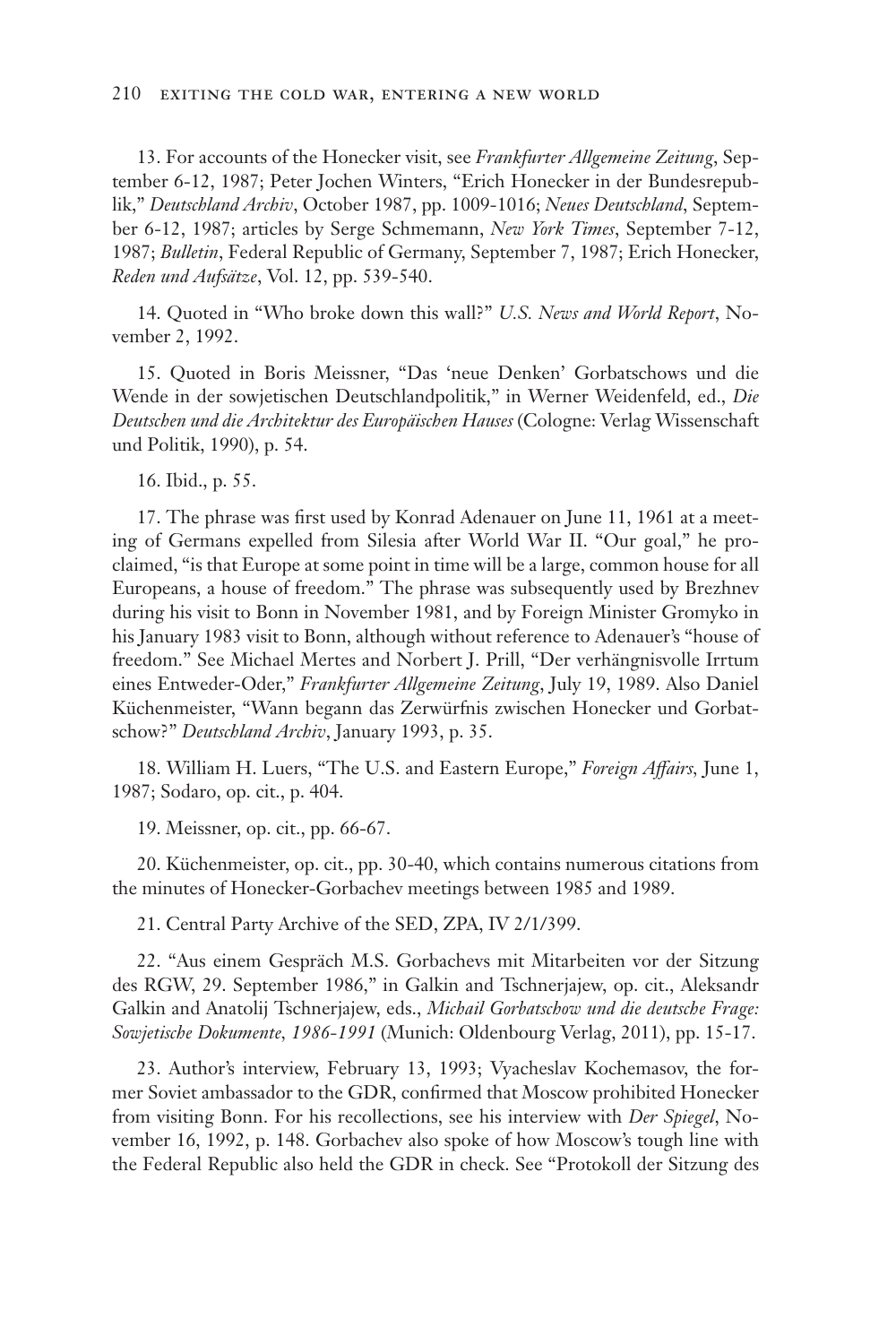Politbüros des ZK der KPdSU, 27. März 1986," in Galkin and Tschnerjajew, op. cit., pp. 1-2.

24. Author's interview with Hans-Dietrich Genscher, February 15, 1993.

25. ZPA IV 2/1/414.

26. Cited in Küchenmeister, op. cit., p. 39.

27. "Attempts to overturn that which it [history] has created or to force it with an unrealistic policy" were labeled as "an incalculable or even dangerous undertaking." See Meissner, op. cit., p. 72. Gorbachev later recounted that he dismissed talk of "German unity" as "far from being 'Realpolitik'." See Meissner, op. cit., pp. 70-71.

28. "The rise and fall of perestroika," *The Economist*, January 19, 1991, p. 40.

29. See Gorbachev's interview, "Es war mein Ziel, eine politische Evolution zu vollbringen," *Süddeutsche Zeitung*, March 10, 1992.

30. Quoted in Milan Svec, "East European Divides," *Foreign Policy*, Winter 1989-1990, p. 49.

31. See Jacques Renard, et al., "Comment le Plan Secret de Gorbachev a echoue," *L'Express*, July 6, 1990; "Hungary: Gorbachev Vows Noninterference," Facts on File, April 7, 1989, pp. 243-244.

32. That same month, in a speech to the Soviet diplomatic service, Shevardnadze repudiated a key principle of Soviet foreign policy: "peaceful coexistence" as a method of class struggle. "Coexistence," Shevardnadze argued, "that relies on such principles as non-aggression, respect for sovereignty and national independence, non-interference in internal affairs and so on cannot be identified with class struggle. The conflict between opposing systems is no longer the decisive tendency in the present age." "19th All-Union Conference of the CPSU: Foreign Politics and Diplomacy," *Pravda*, July 26, 1988.

33. "The rise and fall of perestroika," *The Economist*, January 19, 1991, p. 40.

34. "Shishlin Interviewed on Polish Crisis," FBIS-SOV-88-174, September 8, 1988, p. 31; Hannes Adomeit, "Gorbachev and German Unification: Revision of Thinking, Realignment of Power," *Problems of Communism*, July-August 1990, p. 3.

35. Author's interview with Tarasenko; interview with Dashichev. In his interview with me, Tarasenko chose to emphasize Shevardnadze's Georgian heritage. "As a Georgian, Shevardnadze had the feeling that no one likes a foreign military presence. He said we needed to solve this problem and that we shouldn't abuse our 'friendship' with these countries."

36. In early 1987 Nikolai Portugalov, one of the USSR's leading German experts, implied that the citizens of West and East Germany belonged to a single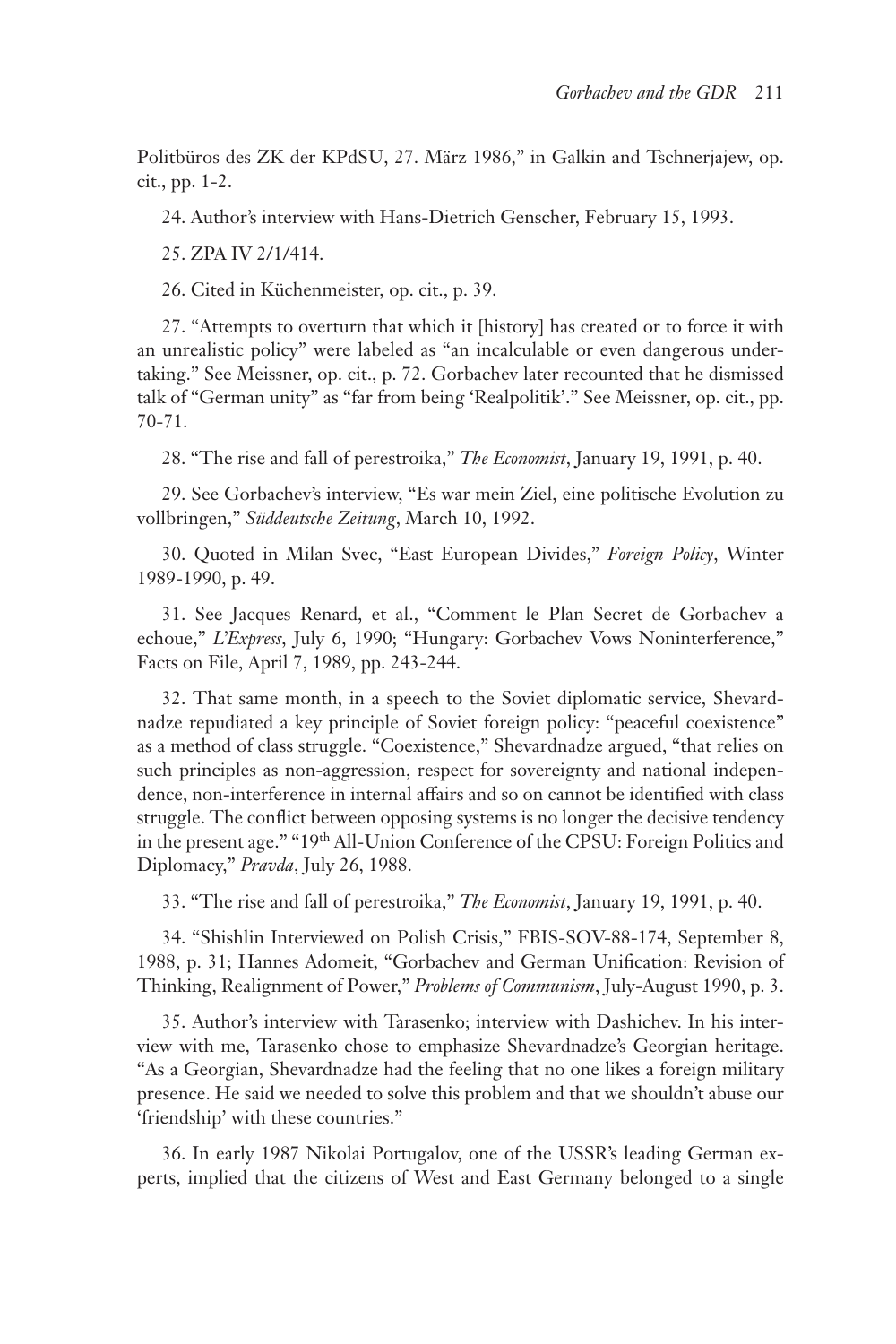German nation: "For every German…the people in the GDR remain Germans who belong to one and the same nation." See Christian Schmidt-Hauer, "Ein Besucher unter vielen," *Die Zeit*, October 21, 1988. In various other statements Portugalov expressed support for efforts at reform socialism in the GDR, welcomed a confederation, but continued to stress that "both Germanys [would] continue to exist as sovereign and equal states." See "Zwei Systeme, Eine Nation," *Frankfurter Allgemeine Zeitung*, November 17, 1989, p. 2; Nikolai Portugalov, "The Soviet View: two Germanys, in Confederation," *New York Times*, December 15, 1989.

37. Author's interviews with Dashichev, Tarasenko and Portugalov. See also Angela Stent, *Russia and Germany Reborn: Unification, the Soviet Collapse, and the New Europe* (Princeton, NJ: Princeton University Press, 1999), p. 71.

38. According to Dashichev, only Yuri Davidov of the Institute for the Study of the USA and Canada agreed with this position. Author's interviews with Dashichev and Tarasenko.

39. See the interview with Dashichev, "Dann erhebt sich das Volk," *Der Spiegel*, January 24, 1991, pp. 136-143; *Die Welt*, June 9. 1988.

40. For accounts of the summit, see *Der Spiegel*, 44/1988; Gerhard Spörl, "Reise mit kleinem Gepäck," *Die Zeit*, October 21, 1988; "Gorbatschow: "Das Eis ist gebrochen,"" *Der Tagesspiegel*, Ocrober 25, 1988; Eghard Mörbitz, "In Moskau fiel Kohl mit der Tür ins Haus," *Frankfurter Rundschau*, October 26, 1988.

41. Author's interview with Tarasenko. See Horst Teltschik, who also quotes Shevardnadze: "Das Konzept vom gemeinsamen Haus," *Frankfurter Allgemeine Zeitung*, December 23, 1988, p. 6.

42. See his interview with DDR Radio II, August 19, 1989. A capitalist GDR would make little sense and would have little reason to exist as a separate state, Reinhold said. Hence the strategy of the East German leadership had to be uncompromisingly aimed at "solidifying the socialist order" in the GDR.

43. Quoted in *Neues Deutschland*, June 3, 1987.

44. In 1988 Honecker told Kochemasov, "we won't use your term 'perestroika' anymore." Quoted in "Jedes Land Wählt seine Lösung," *Stern*, No. 16, April 9, 1987. For Kochemasov's recollections, see his interview with *Der Spiegel*, November 16, 1992, p. 148. For Hager's statement, see Neues Deutschland, April 10, 1987. In October 1988 Hager explicitly rejected Soviet reforms as "not transferable" to the GDR. *Neues Deutschland*, October 29, 1988. See also *Neues Deutschland*, April 11/12, 1987, p. 3.

45. Author's interview.

46. Kochemasov interview, *Der Spiegel*, op. cit. The tendency of COMECON members to dump shoddy, uncompetitive goods in each other's markets led an exasperated Gorbachev to declare in June 1988 that "the socialist economic com-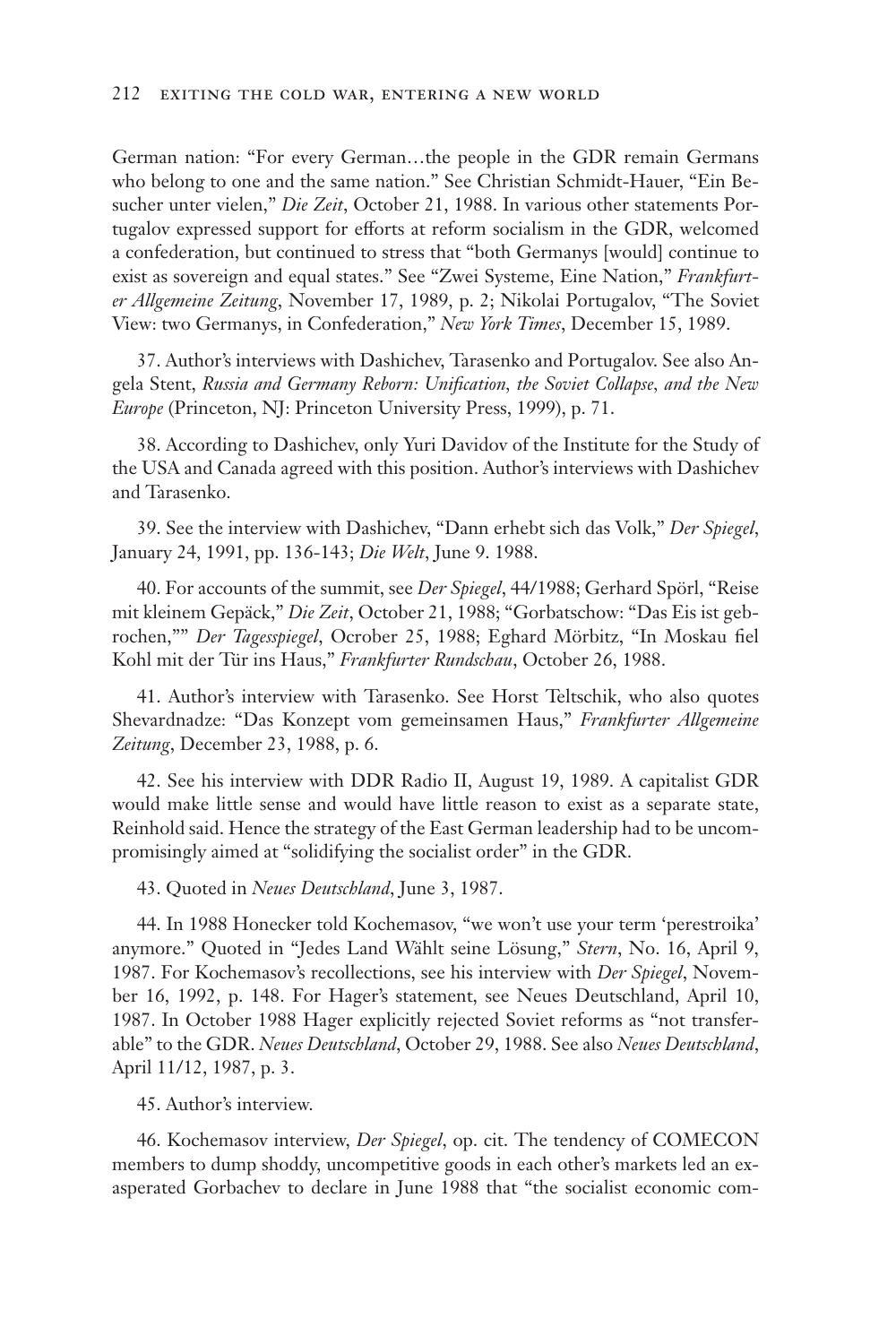munity had degenerated into the garbage pail of its member states." Quoted in Jacquelin Henard, "Der Rat der Ratlosen," *Frankfurter Allgemeine Zeitung*, July 8, 1988, p. 13.

47. According to Carl-Heinz Janson, the proportion of the national income devoted to subsidie rose from 7.8& in 1971 to 22.8% in 1987. Carl- Heinz Janson, *Totengräber der DDR: Wie Günter Mittag den SED-Staat ruinierte* (Düsseldorf: Econ Verlag, 1991), p. 81. For the NVA role in the economy, see Jörg Schonbohm, *Zwei Armeen und ein Vaterland. Das Ende der Nationalen Volksarmee* (Berlin: Siedler, 1991), pp. 44, 135, 144-145.

48. As Friedrich Schorlemmer recalls, "Everyone was busy, but only a few had real work." See Schorlemmer, p. 365.

49. *Süddeutsche Zeitung*, May 7, 1987; Janson, op. cit., p. 79; Harry Maier and Siegrid Maier, "Möglichkeiten einer Intensivierung des innerdeutschen Handels," *Deutschland Archiv*, February 1989, pp. 180-191.

50. During the last years of its existence the GDR's ability to repay its debts became its highest economic priority. All economic decisions were affected by the GDR's position on the brink of bankruptcy. Exports were pushed in exchange for whatever hard currency could be gained. Imports were sought on the most longterm credits possible. As Schorlemmer recalls, "in the end everything was being sold—cobblestones for pedestrian passages in the revitalized old cities in West Germany, the best meats, the best wood, the cheapest pots and—when needed people in prisons." See Schorlemmer, op. cit., p. 365; Janson, op. cit., pp. 68-72.

51. Max Schmidt, "Die Erde—gemeinsames Haus der Menschheit," *Einheit*, No. 2, 1987; Max Schmidt, "New Approaches to Security in Europe," address to the XIV IPSA World Congress, Washington, DC, August 28- September 2, 1988, p. 3, Author's copy; "Militärische Aspekte der Sicherheit—Militärdoktrinen und ihre Umsetzung," *IPW Berichte*, 9/88, pp. 39ff.

52. According to the International Institute for Strategic Studies, GDR defense spending in 1984 was 7.7% of national income, compared with 4% for Czechoslovakia, the next highest spender. West Germany's defense spending in 1986 was 3.3% of GDP. *IISS Survey*, 1986-1987.

53. Schmidt, op. cit., p. 24.

54. Ibid., pp. 28-29.

55. "We were regularly under the influence of *perestroika*," recalled Jens Reich, co-founder of New Forum two years later. "We read the Soviet journals. There was an expectation of reform." Conversation with the author. See Schorlemmer, op. cit., p. 19; Kucynski, op. cit., p. 35.

56. Monika Maron, "Der Kaiser ist ja nackt," *Zeit-Magazin*, February 18. 1988.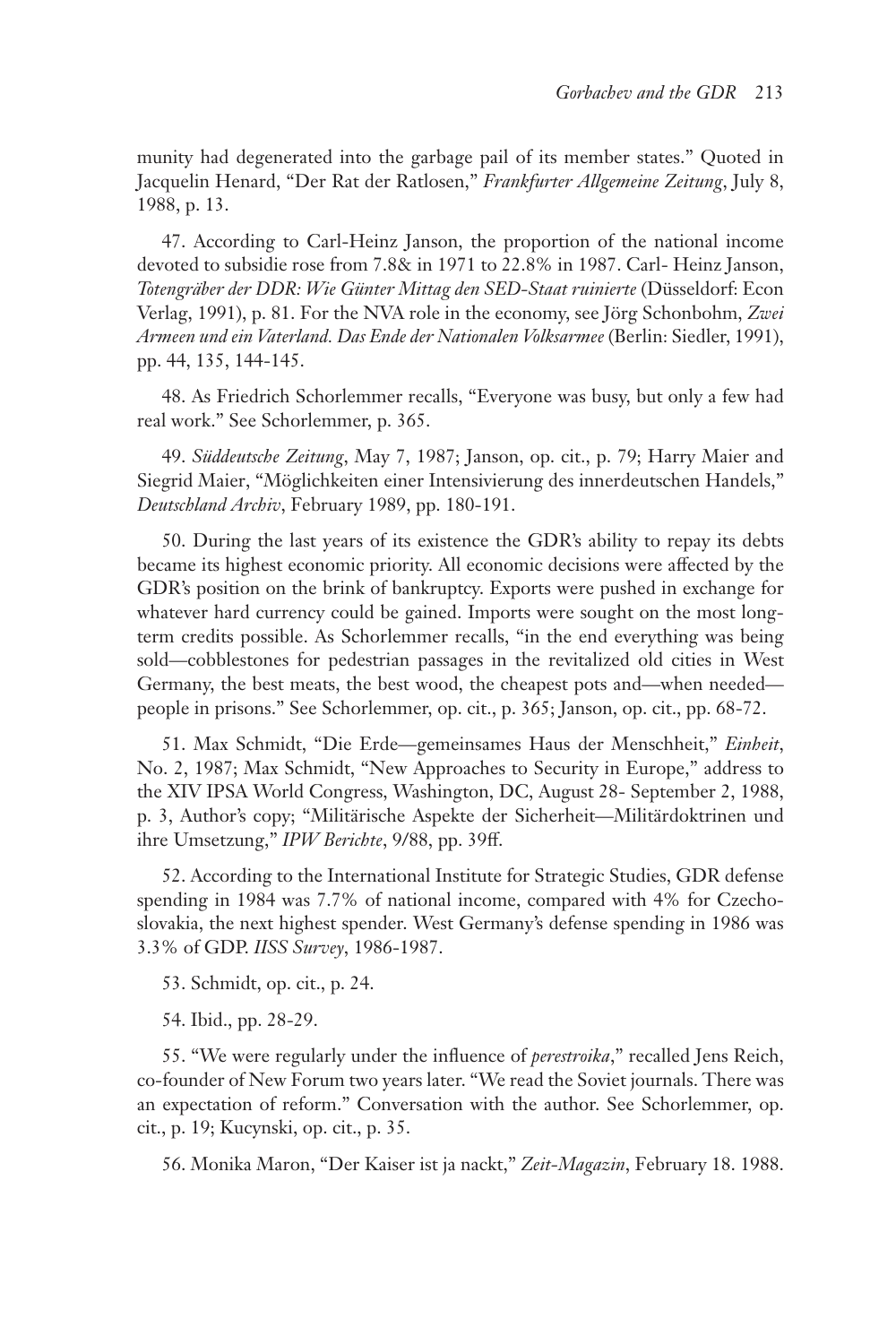57. For a summary of remarks by Honecker and other leaders at the Vienna CSCE Conference in January 1989, see Bundesminister für innerdeutsche Beziehungen, *Informationen*, No. 2/89, January 27, 1989, p. 2.; also "Die Mauer als Überraschungsthema in Wien," *Süddeutsche Zeitung*, January 21-22, 1989, p. 6; "Honecker: Die Mauer muss unsere Republik vor Räubern schützen," *Frankfurter Allgemeine Zeitung*, January 21, 1989, p. 1; "Schultz: Mauer-Abbau ist Test für die Haltung Moskaus," *Berliner Morgenpost*, January 17. 1989, p. 1.

58. "Concluding Document of the Vienna Meeting of the Conference on Security and Cooperation in Europe," Vienna, January 17, 1989, *Department of State Bulletin*, March 1989, pp. 21-50. The final document was printed with important omissions and changes in *Neues Deutschland*, January 21-22, 1989.

59. Schultz was joined by his Western colleagues. For similar remarks by UK Foreign Minister Geoffrey Howe and FRG Foreign Minister Hans-Dietrich Genscher, see Bundesminister für innerdeutsche Beziehungen, *Informationen*, No. 2/89, January 27, 1989.

60. When asked how he could condemn the Iron Curtain while supporting the Berlin Wall, Shevardnadze replied, "These are two completely different things." Washington Post, January 20 1989, p. A1. See also Daniel S. Hamilton, "Dateline East Berlin: The Wall Behind the Wall," *Foreign Policy*, Fall 1989.

61. "Strafsache gegen Honecker," Przyblski (II), pp. 88-89.

62. See Mary Elise Sarotte, *The Collapse: The Accidental Opening of the Berlin Wall* (New York: Basic Books, 2014), p. 19; "Hinweise zur Reaktion der Bevölkerung," January 27, 1989, BStU, MfS, ZA ZAIG 4246, pp. 1-11; Hans-Herman Lochen and Christian Meyer-Seitz, eds., Die geheimen Anweisungen zur Diskriminierung Ausreisewilliger (Cologne: Bundesanzeiger Verlag, 1992), pp. 7-17, 251-254; "Der Minister, Diensteinheiten, Leiter," January 23, 1989, BStU, MfS, ZA, HA IX 687, pp. 134-136.

63. Interview with author.

64. See Don Oberndorfer, *The Turn* (New York: Poseidon Press, 1991), pp. 318-321, 343-347; Hannes Adomeit, op cit., p. 5; *Pravda*, December 8, 1988; Gorbachev repeated his views in Kiev on February 23. For the West German military's reaction to Gorbachev's speech, See Schonbohm, op. cit., p. 16. On January 23, Honecker announced that the GDR would cut 10,000 troops and trim defense spending by 10%, 600 tanks would be dismantled or refitted for civilian use, and one squadron of 50 combat planes would be disbanded. See Robert J. McCartney, "East Germany Pledges to Cut 10,000 Troops," *International Herald Tribune*, January 24, 1989.

65. Author's interviews with Dashichev, Tarasenko and Portugalov. For an analysis of other views in the Soviet secondary elite, see Michael Sodaro, *Moscow, Ger-*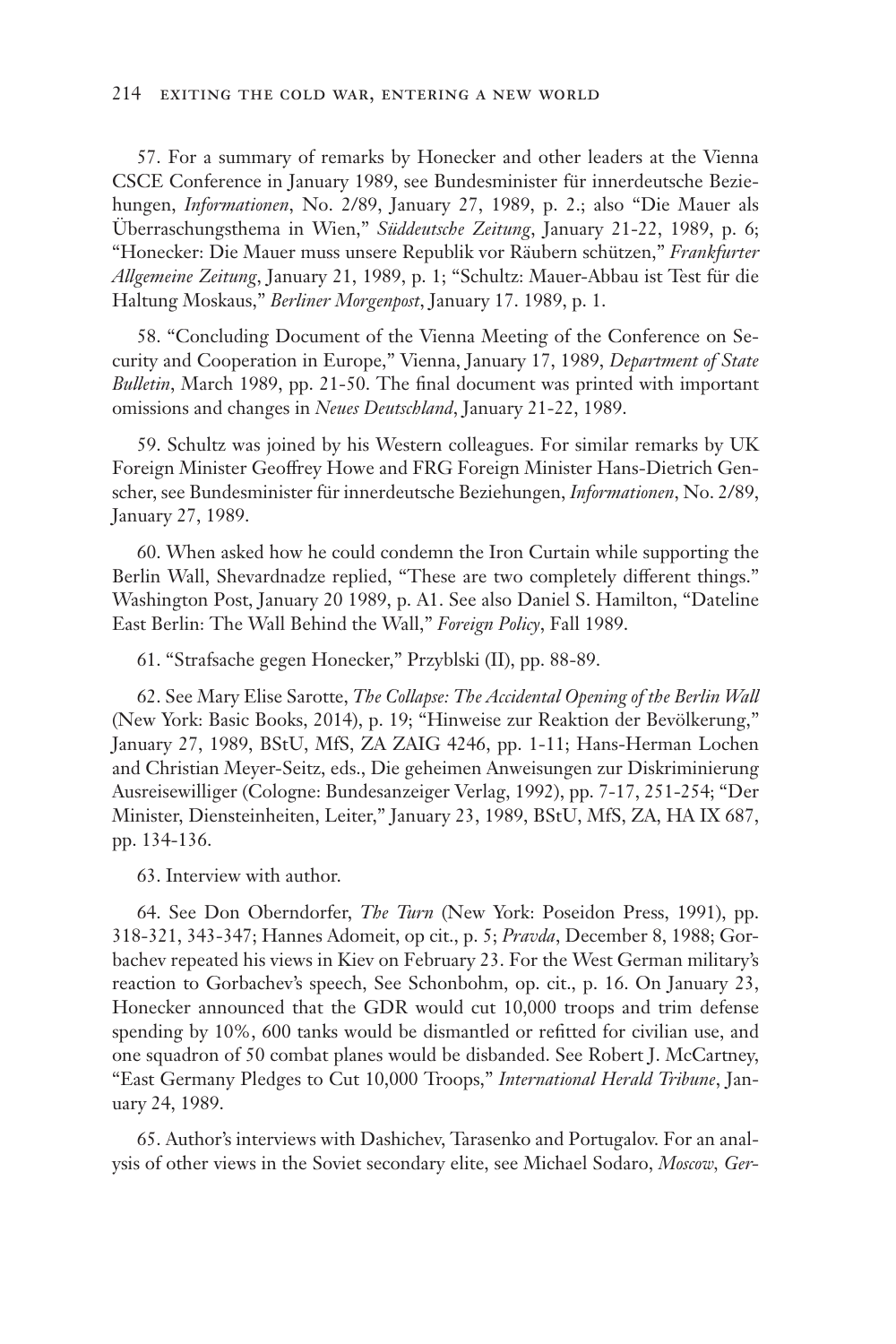*many, and the West: From Khrushchev to Gorbachev* (Ithaca: Cornell University Press, 1990), p. 364.

66. See *Der Spiegel*, February 5, 1990, pp. 142ff. Relations between the GDR and other socialist states were also in a nosedive. On February 1 the GDR raised export tariffs on a range of consumer items, following similar measures by the USSR and Czechoslovakia. Western diplomats were speaking of a "socialist trade war." See Karl-Heinz Baum, "Brüder Im Handelskrieg," *Frankfurter Rundschau*, February 10, 1989.

67. Oberndorfer, op. cit., pp. 358-359.

68. According to *Le Monde* of May 4, 1989, only around 300 people were known to have escaped to Austria by breaching the fences since their construction in the mid-1960s, compared to over 13,000 people who had been apprehended in the attempt; more than 90% of those would-be escapees had entered Hungary from other East European countries.

69. See the secret Stasi report on efforts to disrupt the March 13 demonstrations, MfS, ZAIG, Nr. 122/89, March 14, 1989, "Information über eiene provokatorisch-demonstrative Aktion von Antragstellern auf ständige Ausreise in Leipzig," and an assessment of the popular mood, MfS, ZAIG, Nr. 0/216, April 26, 1989, "Hinweise zur Reaktion der Bevölkerung im Zusammenhang mit der Vorbereitung und Durchführung der Kommunalwahlen am 7. Mai 1989," reprinted in Armin Mitter and Stefan Wolle, eds., *Ich liebe euch doch alle! Befehle und Lageberichte des MfS January-November 1989* (Berlin: Basisdruck Verlagsgesellschaft mbH, 1990), pp. 28-33. As Honecker feared, the Vienna CSCE document was, in Schorlemmer's words, a "powerful" instrument for the domestic opposition: "We devoured every sentence. We searched for everything that legitimized our actions vis-à-vis the state, and finally found that in this document Basket III of Helsinki had been spelled out correctly." See Schorlemmer, p. 21.

70. The *Kampfgruppen*, militia units, 400,000 strong, which had been formed in factories and institutions following the shock of the 1953 uprising, began a new training program geared explicitly to domestic rather than foreign threats.

71. See the secret Stasi report, MfS ZAIG Nr. 286/89, June 9, 1989, "Information über eine Veranstaltung in der Gethsemanekirche im Stadtbezirk Berlin-Prenzlauer Berg am 8. Juni 1989," reprinted in Mitter and Wolle, op. cit., pp. 76-78.

72. See the secret and relatively comprehensive Stasi report of June 1, 1989 on the background and current activities of opposition groups, as well as recommendations aimed at limiting their influence, MfS ZAIG Nr. 150/89, "Information über beachtenswerte Aspekte des aktuellen Wirksamwerdens innerer feindlichen, oppositioneller und anderer negative Kräfte in personellen Zusammenschlüssen," reprinted in Mitter and Wolle, op. cit., pp. 46-71.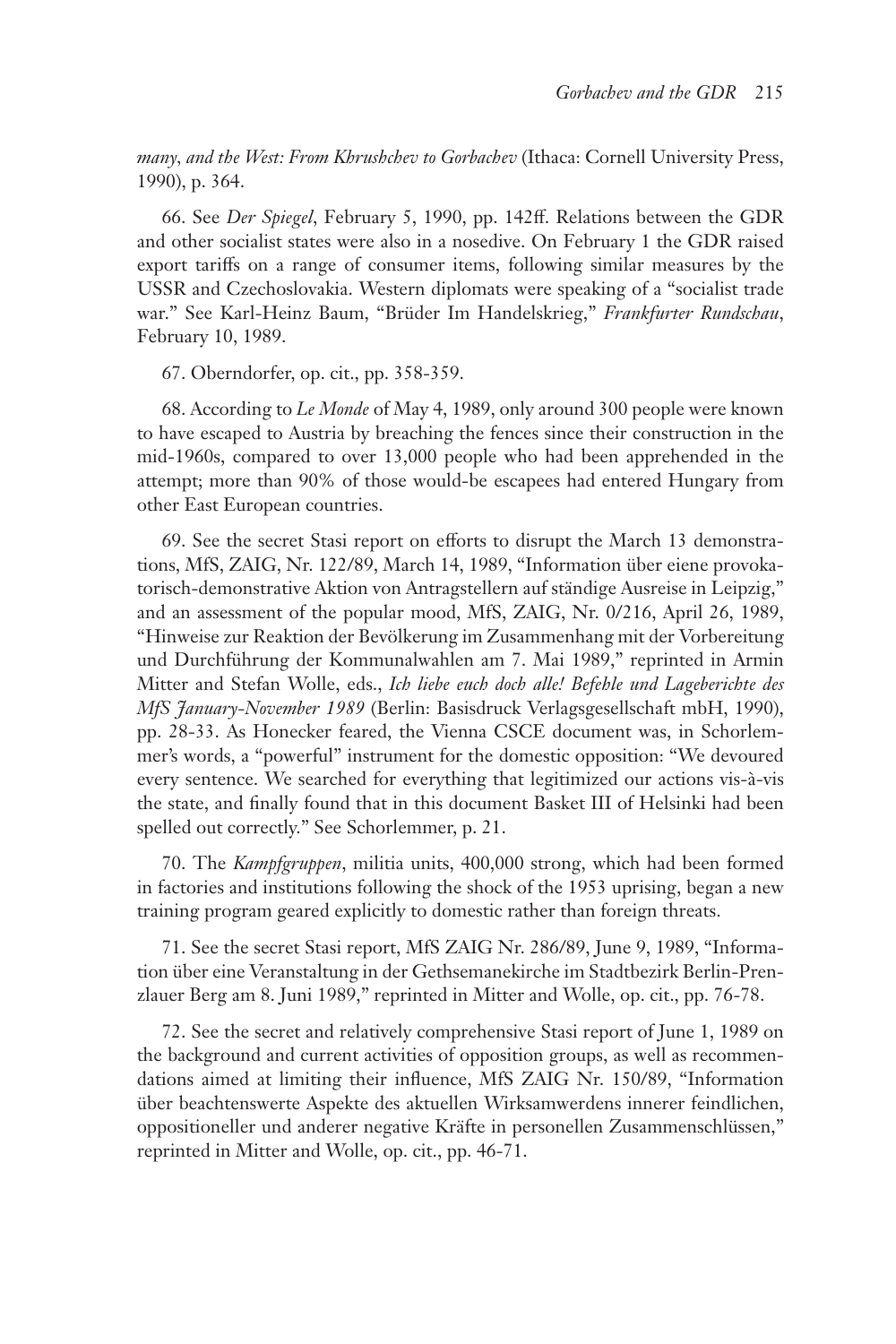73. For accounts, see Meissner, op. cit., pp. 72-73; Thomas F. O'Boyle, "Gorbachev's Visit Boosts Bonn's Standing," *Wall Street Journal*, June 15, 1989, p. 3; Enno von Loewenstern, " 'Gorby' in Germany: The Wall Stays But Anxieties Rise," *Wall Street Journal*, June 15, 1989.

74. See Sodaro, op. cit., p. 361.

75. See Meissner, op. cit. This assessment also reflects my conversations from April-June 1989 with officials from the Soviet Foreign Ministry, including those at the Soviet Embassy in East Berlin, and various members of the Soviet intelligentsia, including Dashichev.

76. See *Umbruch in Europa. Die Ereignisse im 2. Halbjahr 1989* (Bonn: Foreign Office of the Federal German Government, 1990); also Fred Oldenburg, "Sowjetische Europa-Politik und die Lösung der deutschen Frage," *Osteuropa,* 1991, p. 757. Gorbachev reiterated the principles again in a speech before the Council of Europe on July 6.

77. Author's background interviews with Soviet, U.S. and West German government sources. See Oberndorfer, op. cit., p. 360.

78. "East German Hopes and Dangers," *Washington Post*, August 23, 1989, p. A26.

79. Schorlemmer, op. cit., p. 195.

80. Even as late as November 8, the day before the Wall opened, Kohl urged the Germans, "no matter how hard this may be," to "maintain the steadfast patience to count on the path of evolutionary change, the final result of which can only be full respect for human rights and free self-determination for all Germans." Frankfurter Rundschau, November 9, 1989, p. 4.

81. The report, which was intercepted by West German intelligence sources, appeared in *Die Welt*, September 15, 1989 and was quoted in the *Washington Post*, September 15, 1989, p. A22.

82. Author's interview with Sergei Tarasenko. Tarasenko reviewed this incident with me in considerable detail, stressing that the situation in Poland forced the Soviet reformers to come to terms with the true implications of their rhetorical policies.

83. Jackson Diehl, "Poland: The Communists Lose Control of the Process," in special section of the *Washington Post*, "The Turning Points," 1990; Charles Gati, *The Bloc That Failed: Soviet-East European Relations in Transition* (Bloomington, IN: Indiana University Press, 1990), p. 168; "Gorbachev Persuades the Communists," *Facts on File*, August 25, 1989, p. 13.

84. "Walesa, Deutschlands Teilung nicht logisch," *Frankfurter Allgemeine Zeitung*, October 18, 1989; see also Brown, op. cit., p. 57. Adam Michnik said recogni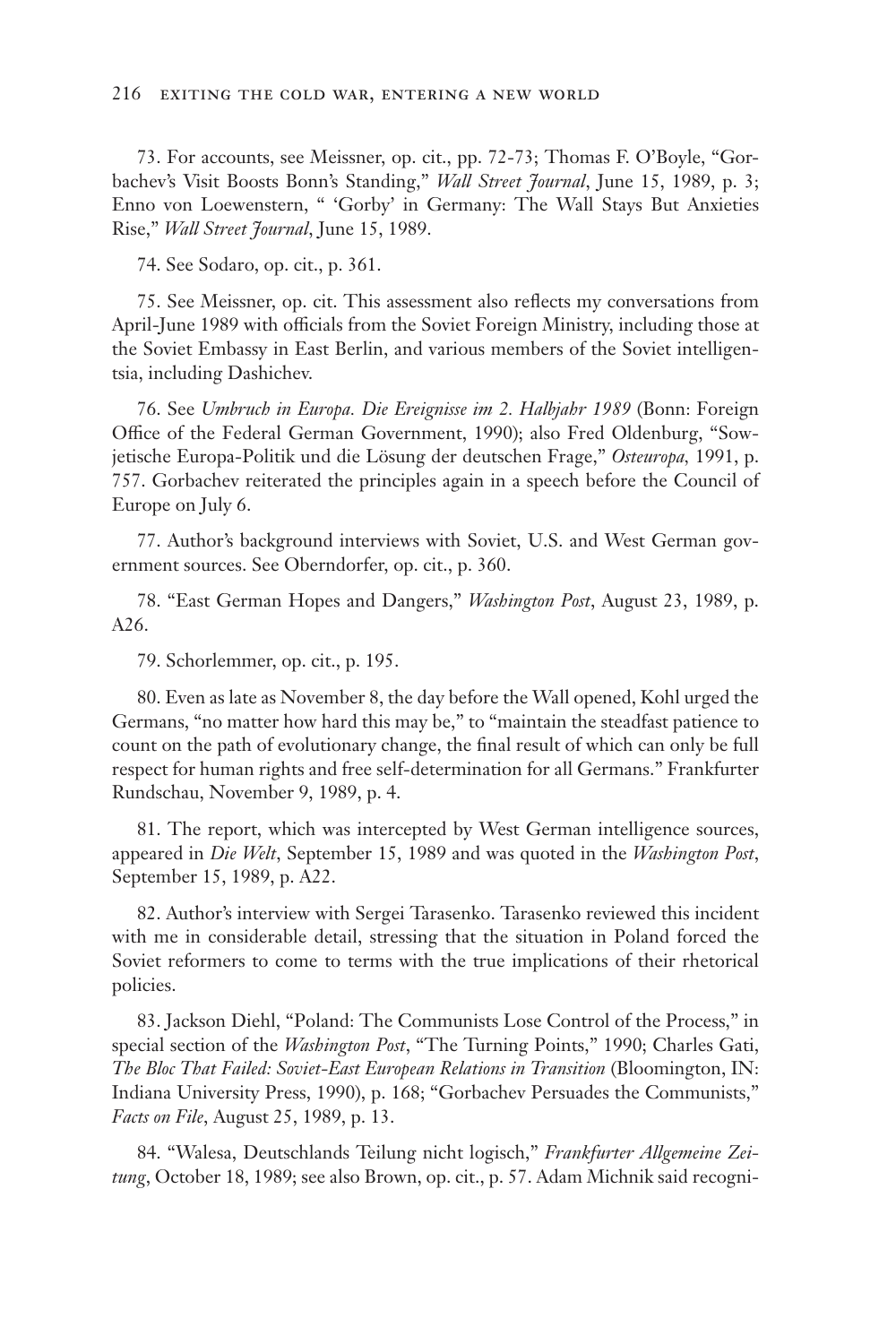tion of the right of Germans to self-determination was "dictated by morality" and was a "precept of the Polish raison d'etre." Adam Michnik, "Liegt die Einheit der DDR im Interesse Polens?" *Der Spiegel*, No. 42, 1989, p. 49.

85. *Die Tageszeitung*, November 4, 1989.

86. Gyula Horn, *Freiheit, die ich meine* (Hambug: Hoffman & Campe, 1991).

87. When asked when this would happen, Horn told them the night of September 3, and said they could use the time to convince their citizens to return home. See the review of Horn's memoirs in *Der Spiegel*, 36/1991, September 2, 1991, pp. 110-126.

88. Quoted in Oberndorfer, op. cit., p. 362. Tarasenko confirmed to me that there had been Soviet-Hungarian discussions.

89. A few days later, Yegor Ligachev, Honecker's conservative ally, traveled to East Berlin, ostensibly to discuss agricultural matters, but in reality to convince the regime that time was running out. See Gedmin, op. cit., p. 94; Oldenburg, op. cit., p. 757; *Neues Deutschland*, September 15, 1989, p. 2.

90. Otto Reinhold, in Radio DDR 2, August 19, 1989; See "Die DDR ist jedoch als kapitalistischer Staat neben der kapitalistischen Bundesrepublick nicht vorstellbar," *Frankfurter Rundschau*, October 13, 1989; *Frankfurter Allgemeine Zeitung*, August 23, 1989; Jürgen Engert, "Sargnagel für den Sozialismus," *Reinischer Merkur/ Christ und Welt*, September 1, 1989, p. 2.

91. *Frankfurter Rundschau*, Ibid; Engert, Ibid.;

92. Authors' interview with Hans-Dietrich Genscher, Frank Elbe, Claus-Jürgen Duisberg and Sergei Tarasenko. According to Tarasenko, Shevardnadze called Gorbachev to pressure Honecker, and then bluntly told Fischer not to "deepen the crisis." See also Frank Elbe, "Die Nacht von Prag," typewritten manuscript given to author of an article written for the *Thüringer Tageblatt*; Cordt Schnibben, "Wie Erich Honecker und sein Politburo die Konterrevolution erlebten," *Der Spiegel*, 16/1990, pp. 72-90; *Die Welt*, September 25, 1989, p. 1. Also Mary Elise Sarotte, *The Collapse*, op. cit., pp. 28-31.

93. Interviews with Sergei Tarasenko, Hans-Dietrich Genscher and Frank Elbe. Also Beschloss and Talbott, p. 132.

94. Gerhard Schürer, Gerhard Beil, Alexander Schalck, Herta König, Werner Polze, Geheime kommandosache b 5—111/89, "Prognose über die Bewegung und Beherrschbarkeit der DDR-Schulden im Zeitraum von 1989 bis 1995 gegenüber dem kapitalistischen Ausland," Berlin, September 28, 1989, p. 4. Reprinted in Przblynski (II), pp. 358-363; Wolfgang Stock, "Die DDR-Führung sah vor der Wende die Zahlungsunfähigkeit am Horizont," *Frankfurter Allgemeine Zeitung*, April 16, 1992.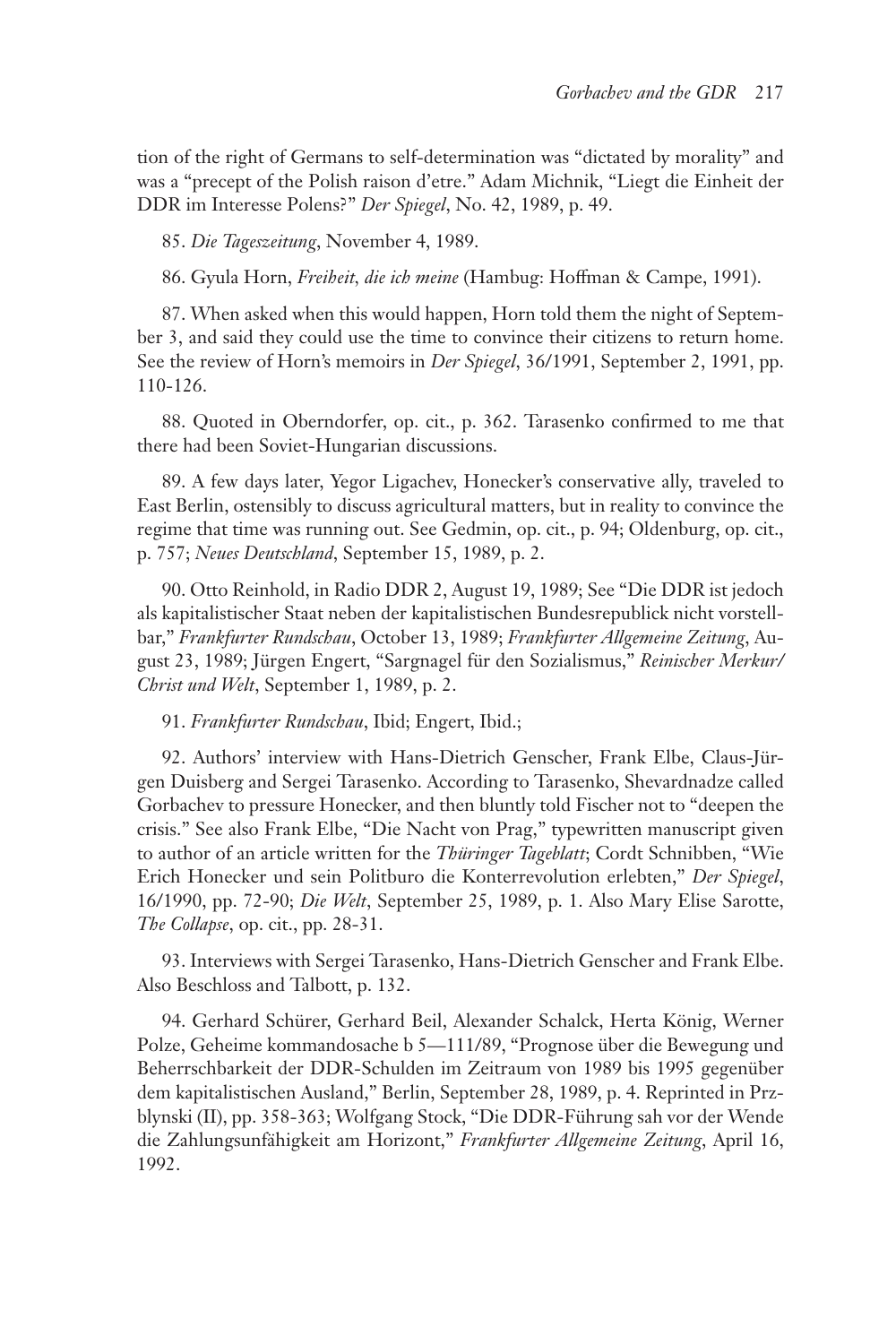95. For accounts, see *Die Zeit*, October 13, 1989; Bundesminister für innerdeutsche Beziehungen, Informationen, Nr. 19/1989, October 20, 1989, pp. 7-10; *Time*, October 16, 1989; *Süddeutsche Zeitung*, October 7-9, 1989.

96. Erich Honecker, "Durch das Volk und für das Volk wurde Grrosses Vollbracht," *Neues Deutschland*, October 9, 1989.

97. Günter Schabowski, *Das Politburo*, op. cit., pp. 71-72.

98. Hans Modrow, "Bilanz nach 150 Tagen," *Die Zeit*, April 13, 1990.

99. Schabowski, op. cit., p. 70.

100. A nervous *Neues Deutschland* and the GDR news agency ADN translated Gorbachev's comments about "walls" as "Schranken" (barriers). See Christian Schmidt-Hauer, "Durch Evolution zur Einheit?" *Die Zeit*, November 24, 1989, p. 6; For the Russian text of Gorbachev's speech, see *Pravda*, October 7, 1989, pp. 4-5. In English, see FSIB-SOV-89-194, Soviet Union, October 10. 1989, pp. 29-32. See also *Berliner Morgenpost*, October 7, 1989, p. 1.

101. For the Soviet minutes of the discussion, See "Aus dem Gespräch M.S. Gorbatschows mit E. Honecker, 7. October 1989," in Galkin and Tschnerjajew, op. cit., pp. 187-190.

102. "Aus dem Gespräch M.S. Gorbatschows mit Mitgliedern des Politbüros des ZK der SED, Berlin, 7. Oktober 1989," in Galkin and Tschernjajew, op. cit., pp. 191-197. Also reprinted in *Der Spiegel*, 37/1991, September 9, 1991, pp. 107- 110.

103. Schabowski, *Das Politburo*, op. cit, pp. 73-74; Schnibben (II), op. cit., p. 92. For Kochemasov's recollections of Gorbachev's visit, see his interview with *Der Spiegel*, November 16, 1992, p. 148.

104. Shevardnadze later said that the SED leaders had rejected real reforms because they assumed all social problems had been solved and reforms were not necessary. "Thus the time for reforms was irretrievably missed." He added, however, that because he and Gorbachev had been clear about Soviet acceptance of "freedom of choice," they "could not force our position on Honecker." See Fred Oldenburg, op. cit., p. 758, who cites Shevardnadze interview in *Izvestia,* February 19, 1990. Also see Bundesminister für innerdeutsche Beziehungen, *Informationen*, No. 19/1989, October 20. 1989, pp. 7-10.

105. See the article by Stanislav Kondrasov, based on an interview with Kochemasov, in *Izvestia*, April 29, 1990, p. 7, reprinted in translation in *The Current Digest of the Soviet Press*, Vol. XLII, No. 17 (1990), p. 11; Vyacheslav Kochemasov, *Meine letzte Mission* (Berlin: Dietz, 1994), pp. 90-91. Willy Brandt, returning from a trip to Moscow, reported that already in August Soviet troops in Eastern Europe had been told to refrain from intervention in internal unrest, in *Süddeutsche Zeitung*, December 14, 1989. This was confirmed by Tarasenko, who told me that there was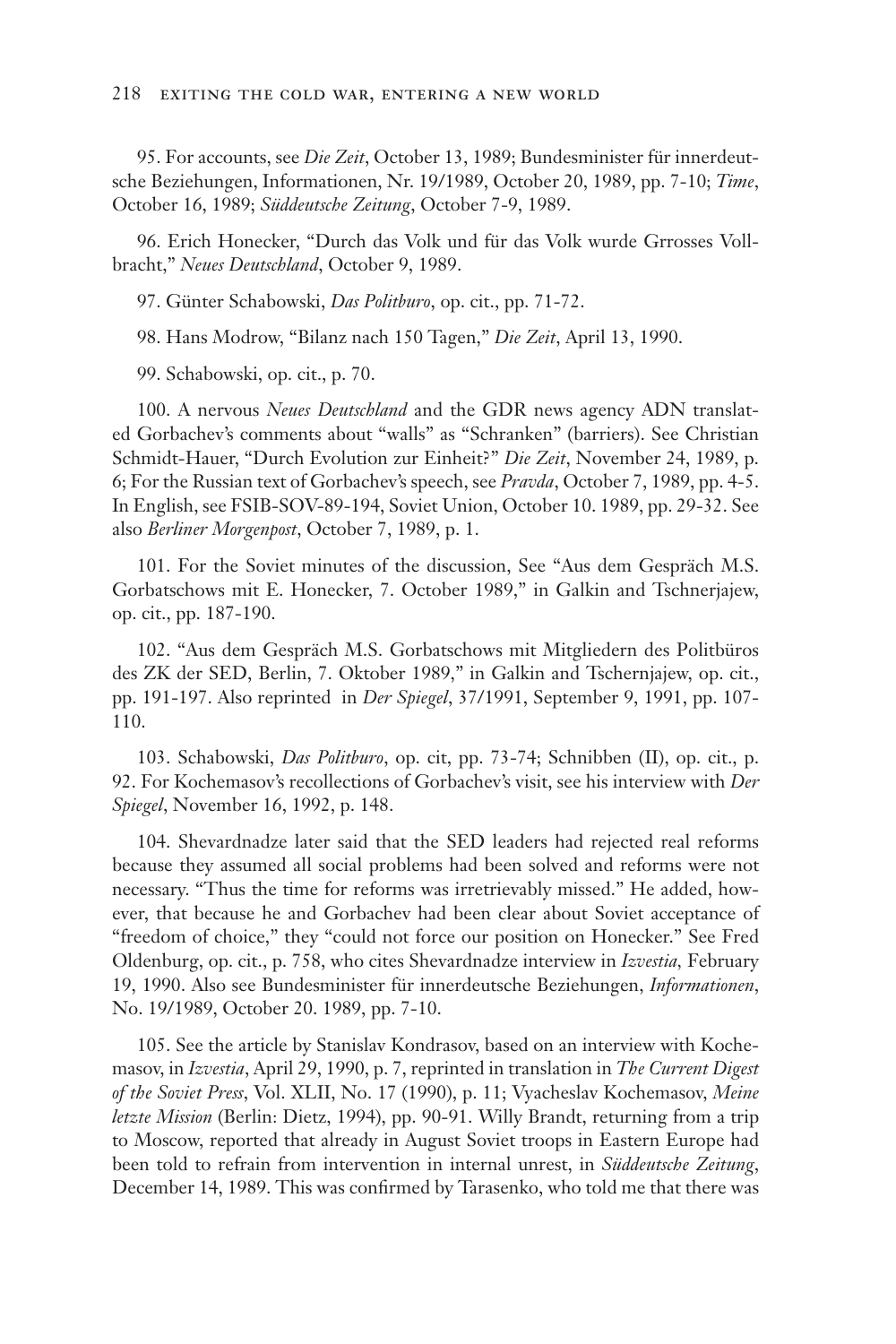"never any possibility" that Soviet forces could have intervened. Author's interview. Falin also made similar assertions. According to Ekkehard Kuhn, Krenz disputed that there were such instructions, arguing that he would have known of their existence. See Ekkehard Kuhn, *Der Tag der Entscheidung: Leipzig, 9. Oktober 1989*  (Berlin: Ullstein, 1992) and Sarotte, *The Collapse*, op. cit., pp. 52-82; Also see the declaration by the Warsaw Pact states in *Izvestia*, September 27, 1989. According to Oldenburg, the official Soviet position appeared to be that the GDR was free to regulate its internal affairs, but that a revision of its borders would not be accepted. Any efforts in this direction would be seen as "revanchist" and thus more open to Warsaw Pact intervention. Oldenburg, op. cit. Also Angela Stent, *Russia and Germany Reborn: Unification, the Soviet Collapse, and the New Europe* (Princeton, NJ: Princeton University Press, 1999).

106. See Peter Przybylski, *Tatort Politbüro: Die Akte Honecker* (Berlin: Rowohlt, 1991), p. 192.

107. *Frankfurter Rundschau*, October 14, 1989.

108. *Wir sind das Volk. Die DDR im Aufbruch*, op. cit., p. 97.

109. See William F. Buckley, Jr., "The Sinatra Doctrine," *National Review*, May 26, 2004, https://www.nationalreview.com/2004/05/sinatra-doctrine-william-fbuckley-jr/.

110. Gerhard Schürer, Gerhard Beil, Alexander Schalck, Ernst Höfner, Arno Donda, "Vorlage für das Politbüro des Zentralkomitees der SED, Betreff: Analyse der ökonomischen Lage der DDR mit Schlussfolgerungen," October 27, 1989. The Politburo accepted the document without changes. Central Party Archive (ZPA-SED J IV2/2/2356). The document is reprinted in *Deutschland Archiv*, October 1992, pp. 1112-1120. See also "Die Wahrheit einfach zugeklebt," *Der Spiegel*, November 9, 1992, pp. 113-119.

111. Sarotte, *The Collapse*, op. cit., pp. 90-92, who cites various internal documents.

112. Quoted in "Er hielt sich für den Grossen," *Der Spiegel*, August 3, 1992, pp. 25-27.

113. Ibid; the East German version of the minutes of Krenz's disussions with Gorbachev are reprinted in Hertle, *Staatsbankrott*, op. cit.; see also "Maueröffnung ohne Befehl," *Frankfurter Allgemeine Zeitung*, November 5, 1990; Uwe Engelbrecht, "Sowjets hätten eine schnellere Gangart gewünscht," *Der Tagesspiegel*, November 11, 1989.

114. On these subjects, there were differing opinions within the party. Most reformers within the party with whom I spoke sought to keep the discussion limited to reforms within the socialist system. When asked about the Wall, there was a surprising range of views. Almost all believed that the GDR could withstand a much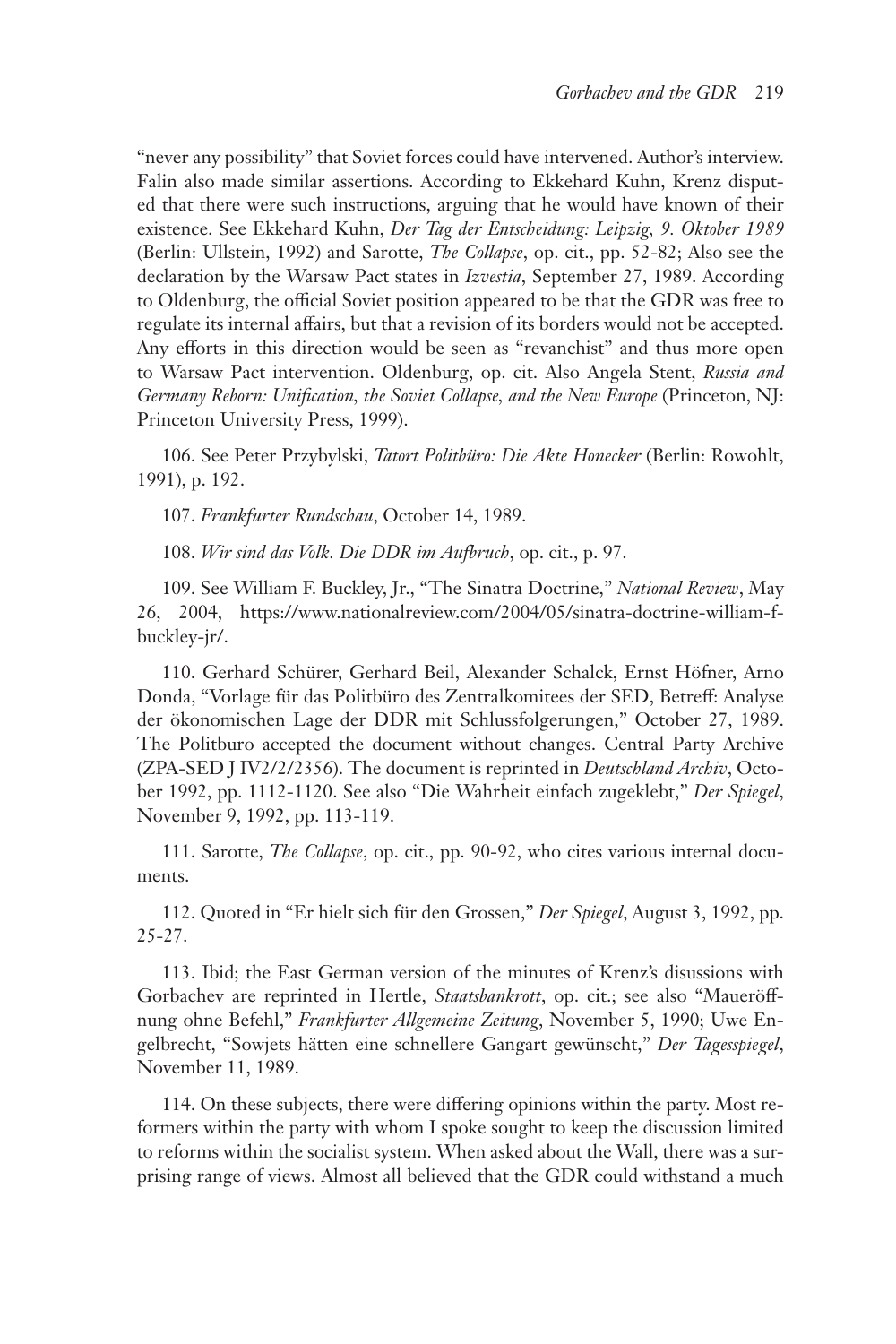more open interaction with the West, and said that even if the Wall itself "might not come down, it can be made much more porous. This should not frighten us." In early November, the first secretary of the SED in Neubrandenburg, Johannes Chemnitzer, publicly expressed the view that the Berlin Wall "is up for discussion." See "Krenz und die Mauer," *Der Tagesspiegel*, November 2, 1989; Also *Wir sind das Volk*, op. cit., p. 98.

115. The story of this travel regulation, and the miscommunications regarding it that eventually led to the opening of the Berlin Wall on November 9, has been told in detail elsewhere. See, for example, Hans-Hermann Hertle, *Chronik des Mauerfalls. Die dramatischen Ereignisse um den 9. November 1989* (Berlin, 1996); Hans-Hermann Hertle, *Der Fall der Mauer. Die unbeabsichtigte Selbstauflösung des SED-Staates* (Opladen, 1996); Hans-Hermann Hertle and Kathrin Elsner, eds., *Der Tag, an dem die Mauer fiel: Die wichtigsten Zeitzeugen berichten vom 9. November 1989* (Berlin: Nicolaische, 2009); Mary Elise Sarotte, *The Collapse*, op. cit.

116. Author's interview with Gerhard Lauter, at the time chief of the department for passports and registration in the GDR Interior Ministry. See also Walter Süß, "Weltgeschichte in voller Absicht oder aus Versehen?" Das Parlament, No. 46-47, November 9-16, 1990, pp 8-9; Ten days earlier Schabowski had told West Berlin Governing Mayor Walter Momper that the flood of East Berliners going to West Berlin could no longer be channeled through the Friedrichstrasse crossing point. Author's conversations with members of the Senate of West Berlin. As Lauter told me, "anyone who read the November 5 law would know that the Wall would be opened soon." As relayed by Igor Maximychev, in "Was ist bei euch los?" *Der Spiegel*, 44/1994, pp. 43-45; also recounted in Mary Elise Sarotte, *The Collapse*, op. cit., pp. 102; Author's interview with Igor Maximychev. See also Stent, op. cit., pp. 94-95.

117. Hertle, *Chronik*, op. cit., pp. 105-106; Sarotte, *The Collapse*, op. cit., pp. 96-97.

118. Günter Schabowski, *Das Politbüro* (Reinbek bei Hamburg: Rowohlt, 1990), pp. 137-139.

119. Sarotte, *The Collapse*, p. 108; author's interviews with Igor Maximychev and Gerhard Lauter.

120. Gerd-Rüdiger Stephan, ed., *"Vorwärts immer, rückwärts nimmer!" Interne Dokumente zum Zerfall von SED und DDR 1988/89* (Berlin: Dietz, 1994), pp. 240 ff; Hertle, *Chronik*, op. cit., p. 237; Sarotte, *The Collapse*, op. cit., p. 160.

121. Sarotte, *The Collapse*, pp. 162-163; Chernyaev diary, November 10, 1989, MG, 246. NSA online version of the diary.

122. Quoted in Süß, op. cit.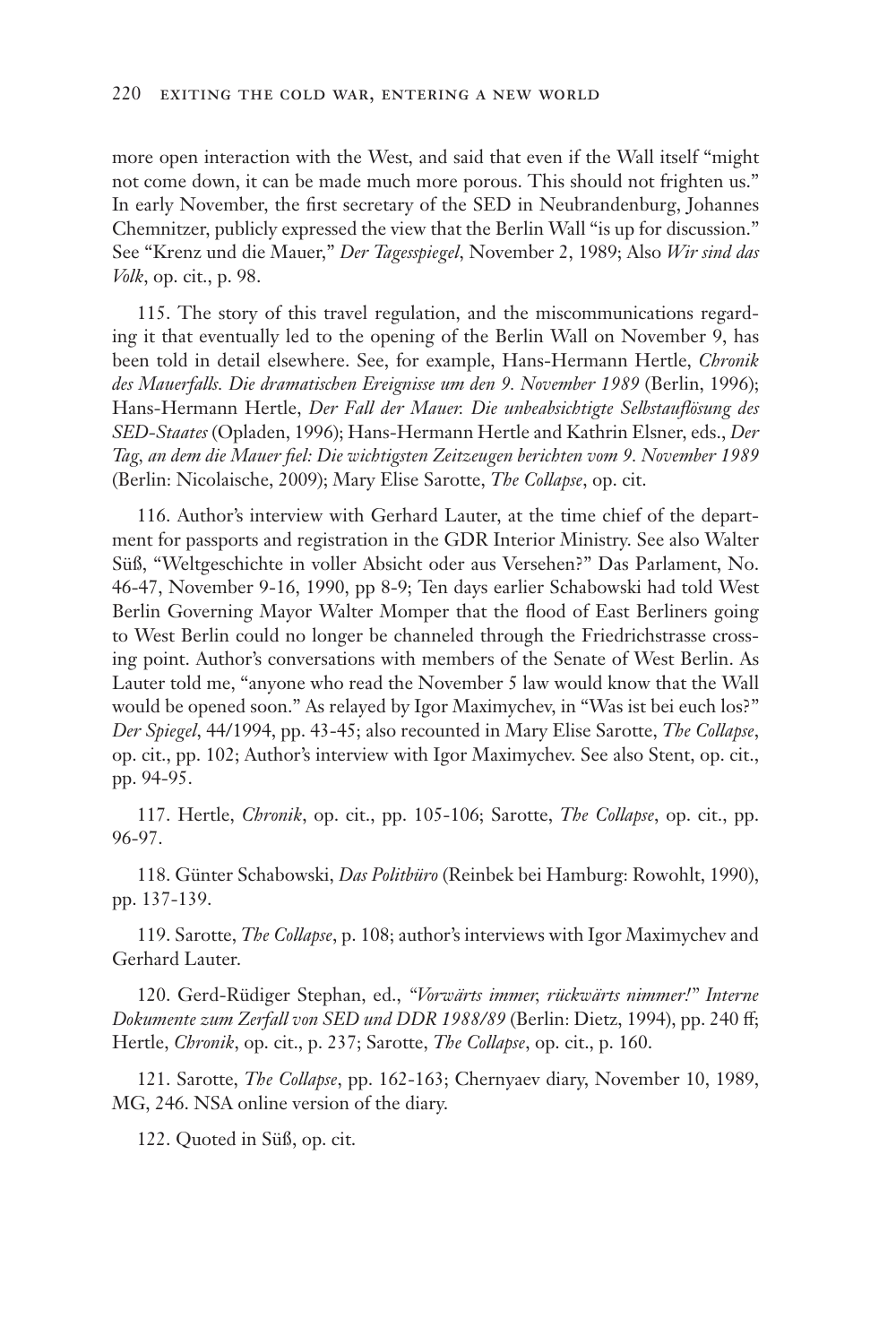123. David Marsh, "Wind of realism blows through the Wall," *Financial Times*, November 23, 1989, p. 2; "DDR am Rande ihrer Zahlungsfähigkeit," *Süddeutsche Zeitung*, November 20, 1989; *Chronik der Ereignisse*, op. cit., p. 46; "Krenz is Purged by East German Party," *International Herald Tribune*, January 22, 1990, p. 1.

124. See the account by Dieter Strekies in Neues Forum Leipzig, *Jetzt oder nie—Demokratie—Leipziger Herbst '89* (Munich: C. Bertelsmann, 1990) , pp. 239- 240.

125. For a summary of these views, see Robert Gerald Livingston, "United Rethought but Not Reborn," *Los Angeles Times*, October 10, 1989.

126. See Elizabeth Pond, *After the Wall: American Policy Toward Germany* (New York: Twentieth Century Fund, 1990)

127. Portugalov presented two papers, one entitled "Unofficial Position," the other "Official Position." The first part of the paper had been initiated by Chernyaev, Gorbachev's foreign policy advisor, and had been discussed with Valentin Falin, former Soviet Ambassador in Bonn and now head of the international department of the Central Committee. Portugalov and Falin had gone over the second part, which concerned itself with questions regarding cooperation between the two German states, unification, the admission of the GDR into the European Community, alliance membership and the possibility of a peace treaty. Author's interview with Nikolai Portugalov and background interviews with senior West German officials; Teltschik, op. cit., pp. 42-45. Portugalov, as usual, was also saying different things to different audiences. In an article in the November 29 edition of the *International Herald Tribune*, Portugalov is quoted as saying confederation would be "impossible."

128. For a description of Portugalov's visit and Kohl's 10-point plan, see Teltschik, op. cit. pp. 43-56; Mary Elise Sarotte, *1989: The Struggle to Create Post-Cold War Europe* (Princeton, NJ: Princeton University Press, 2009), pp. 70-72.

129. As cited in Ferdinand Protzman, "Kohl Sets Out Framework for German Federation," *International Herald Tribune*, November 29, 1989.

130. Author's background interviews with senior Soviet diplomatic officials. See also Oberndorfer, op. cit., p. 365; Teltschik, op. cit., p. 23.

131. *Frankfurter Allgemeine Zeitung*, November 10, 1989.

132. Teltschick, op. cit., pp. 19-20. *Der Spiegel*, November 13, 1989, p. 25 and November 20, 1989, pp. 17-18. See also Gerasimov's comments in the *Washington Post*, November 11, 1989, p. A25; Gorbachev's remarks opposing reunification, *Washington Post,* November 16, 1989, p. A44; Shevardnadze's comments, *Washington Post*, November 18, 1989, p. A17; and Fred Oldenburg, "Sowjetische Deutschland-Politik nach der Oktober-Revolution in der DDR," *Deutschland Archiv*, No. 1, 1990, pp 68-76.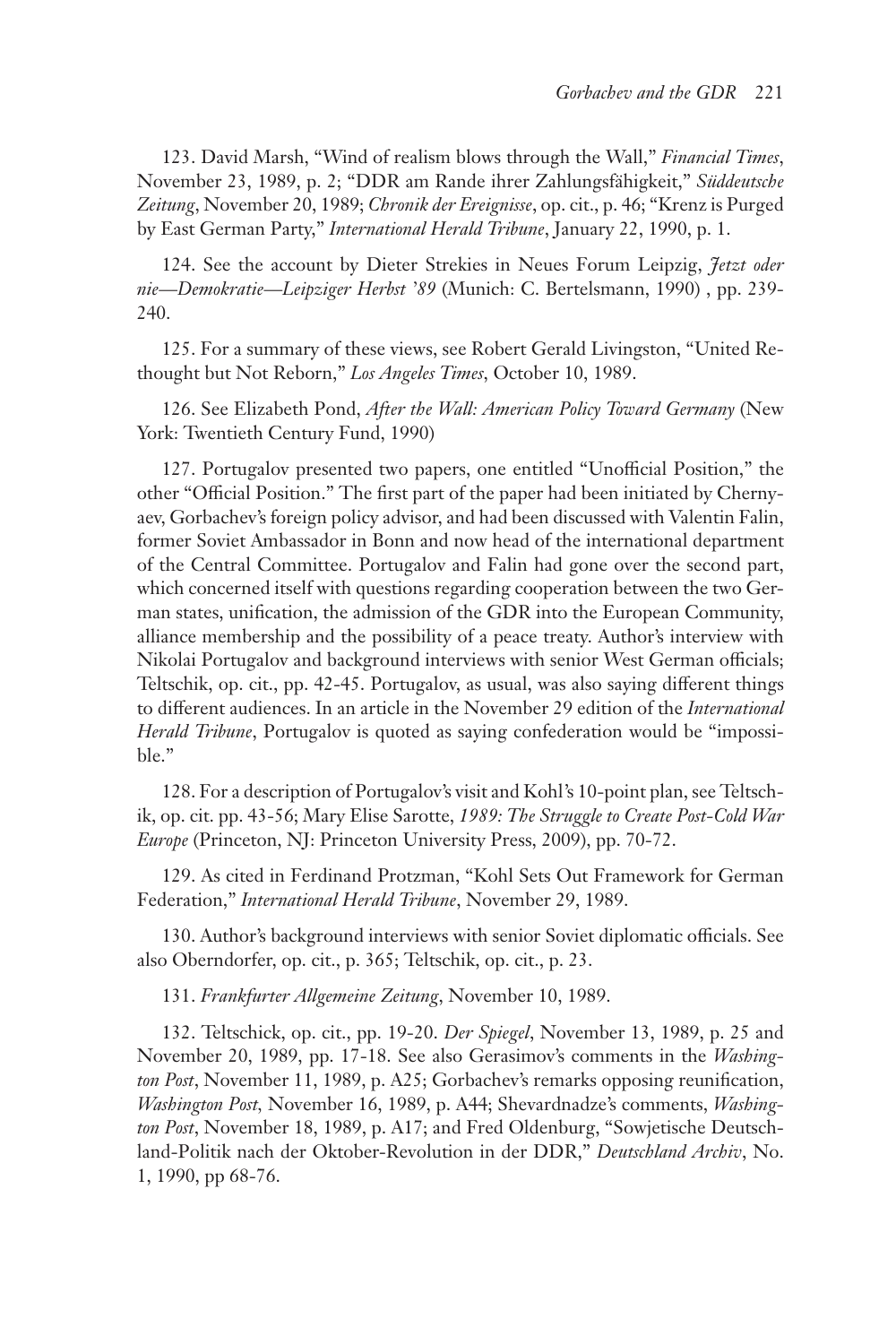133. For the Soviet minutes of the conversation, see "Aus dem Telefongespräch M.S. Gorbachevs mit H. Kohl, 11. November 1989," in Galkin and Tschnerjajew, op. cit., pp. 229-232.

134. Teltschick, op. cit., pp. 19-20.

135. Gerhard Wettig, "Moskau und der Wandel in Osteuropa," Berichte des Bundesinstituts für ostwissenschaftliche und internationale Studien (BIOst-, No. 25, 1990); M. Skak, "The changing Soviet-East European relationship," Manuscript for the IV. World Congress for East European Studies in Harrogate, Aarhus, 1990, p. 18; Heinz Timmermann, "Die Sowjetunion und der Umbruch in Osteuropa," *Osteuropa-Archiv*, January 1991, pp. 5-6; Nakath, et al., op. cit., p. 23.

136. The paper is reprinted in Nakath, et al., op. cit., pp. 66-69. See also Hans-Hermann Hertle and Gerd-Rüdiger Stephan, eds., *Das Ende der SED*, pp. 87ff.

137. The text of Gorbachev's message is available in Nakrath, et al., op. cit., pp. 69-72. On November 29, Gorbachev reiterated his position that "the unification of the FRG and the GDR is not a current issue" in a conversation with Italian Prime Minister Andreotti. See "Aus dem Gespräch M.S. Gorbachevs mit G. Andreotti, Rom, 29. November 1989," in Galkin and Tschernjajew, op. cit., pp. 245-248.

138. *Pravda*, November 15, 1989; John van Oudenaren, "The Role of Shevardnadze and the Ministry of Foreign Affairs in the Making of Soviet Defense and Arms Control Policy," RAND/National Defense Research Institute R-3898-US-DP, July 1990.

139. Shevardnadze continued to advocate the withdrawal of all foreign forces from Europe, but he moderated his support for the dissolution of the blocs, no doubt in the hope that preservation of the Warsaw Pact could help to maintain Soviet influence and give the USSR leverage in negotiations concerning German unification. Ibid.

140. Kohl also asked Hungarian Prime Minister Nemeth to arrange a meeting with Gorbachev. Kohl wrote to Gorbachev on December 14 in another attempt to reassure him. See Teltschik, op. cit., pp. 76-85.

141. For background, see Lothar Rühl, "The three touchstones of relations between Washington, Paris, London and Bonn," The German Tribune, March 25, 1990; Wilhelm Grewe, *Deutsche Aussenpolitik der Nachkriegszeit*, Stuttgart, 1960, p. 84; Edwina Moreton, *Germany Between East and West*, op. cit., p. 8; Karl Kaiser, "Germany's Unification," *Foreign Affairs—America and the World 1990/91*, Vol. 70, No. 1.

142. Interview with U.S. Secretary of State James Baker on "Good Morning America," in USIS USBER, November 15, 1989, pp. 14-15.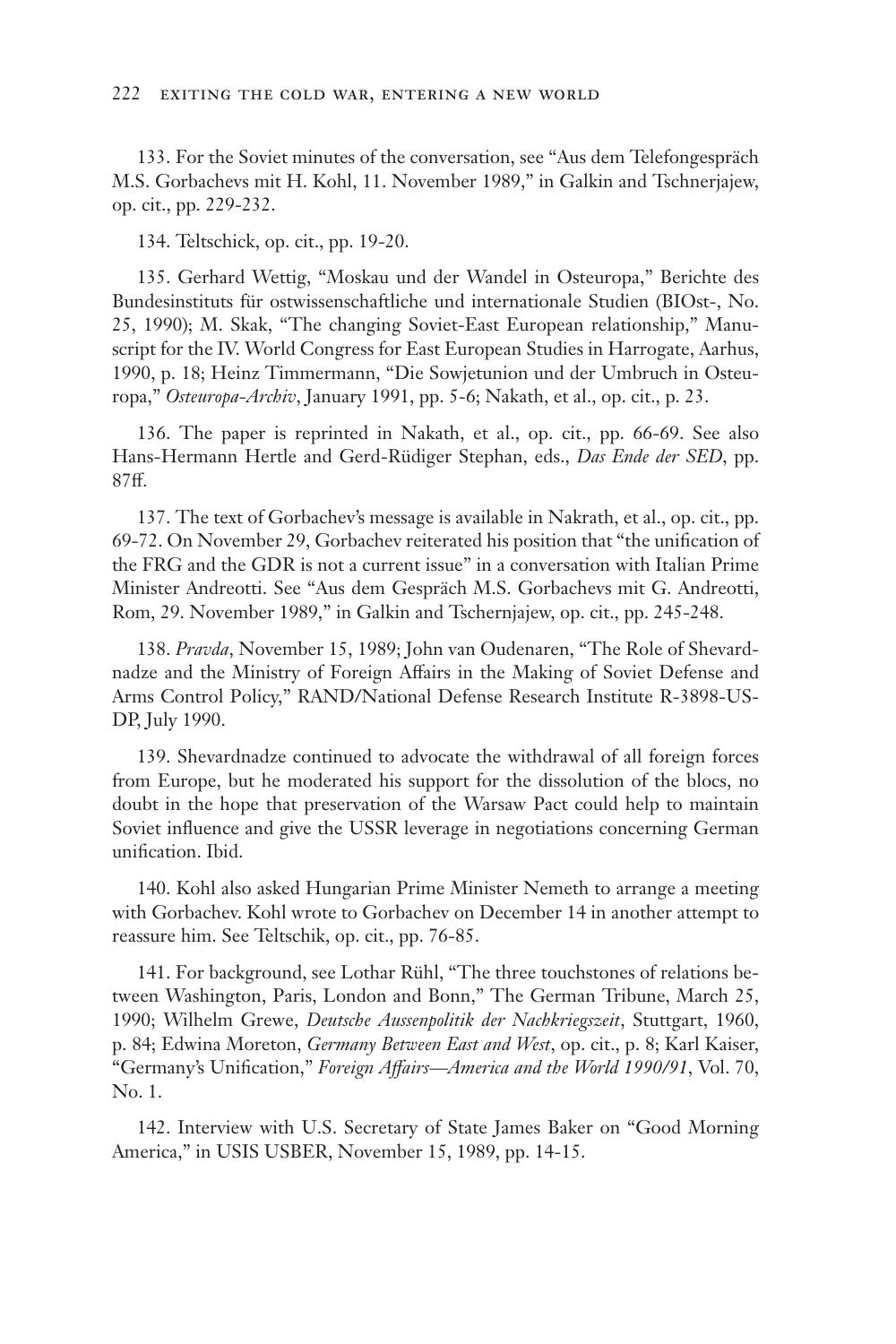143. Teltschik, op. cit., p. 48; "Der Druck von unten wächst," *Der Spiegel*, No. 48, November 27, 1989, pp. 14-18.

144. See Theo Sommer, "Wem gehört die deutsche Frage?" *Die Zeit*, December 15, 1989, p. 6; Jim Hoagland, "Unification: The Reason for Gorbachev's Retreat," *Washington Post*, February 12, 1990. U.S., British and French approaches to unification and the end of the Cold War are documented in detail elsewhere, including by other authors in this volume.

145. Author's interview with Nikolai Portugalov and background interviews with senior German officials; Teltschik, op. cit., pp. 42-45.

146. Author's background interviews with senior U.S. officials. Teltschik's assumptions about changing Soviet views on unification were supported on November 27 by Andrei Gratchov, Deputy Director of the International Department of the Central Committee, who commented on German television that "the German question is again on the agenda…even if a lot of politicians in the East and West do not want to acknowledge it." See Teltschik, op. cit., p. 55. Also Sarotte, *1989*, op. cit., pp. 77-78; Michail S. Gorbatschows, *Gipfelgespräche: Geheime Protokolle aus meiner Amtszeit* (Berlin: Rowohlt, 1993), pp. 93-129. For the Soviet minutes of the relevant meetings in Malta, see "Aus dem Gespräch M.S. Gorbachevs mit G. Bush, Malta, 2. Dezember 1989," in Galkin and Tschnerjajew, op. cit., pp. 249-254.

147. See Philip Zelikow and Condoleezza Rice, *Germany Unified and Europe Transformed* (Cambridge: Harvard University Press, 1995), p. 130.

148. Author's interview with Hans-Dietrich Genscher. Also Hans-Dietrich Genscher, *Erinnerungen* (Berlin: Siedler, 1995), p. 683; Teltschik, op. cit., pp. 62- 64; "Aus dem Gespräch M.S. Gorbachevs mit H.D. Genscher, 5. Dezember 1989," in Galkin and Tschnerjajew, op. cit., pp. 254-265.

149. The GDR delegation's minutes of the meeting are available in Nakrath, et al., op. cit., pp. 74-82.

150. *Washington Post*, December 5, 19989, p. A39.

151. *International Herald Tribune*, December 1, 1989.

152. Robert Kaiser, op. cit.

153. Senate Foreign Relations Committee Hearing, "World War II Final Settlement," Chaired by Senator Claiborne Pell (D-RI). Witness: Robert Zoellick, Counselor, U.S. Department of State, Friday, September 28, 1990. Author's copy of the minutes.

154. As recounted by Pavel Palazchenko, *My Years with Gorbachev and Shevardnadze* (University Park, PA: Pennsylvania State University Press, 1997), pp. 185- 191; see also Stent, op. cit., p. 101.